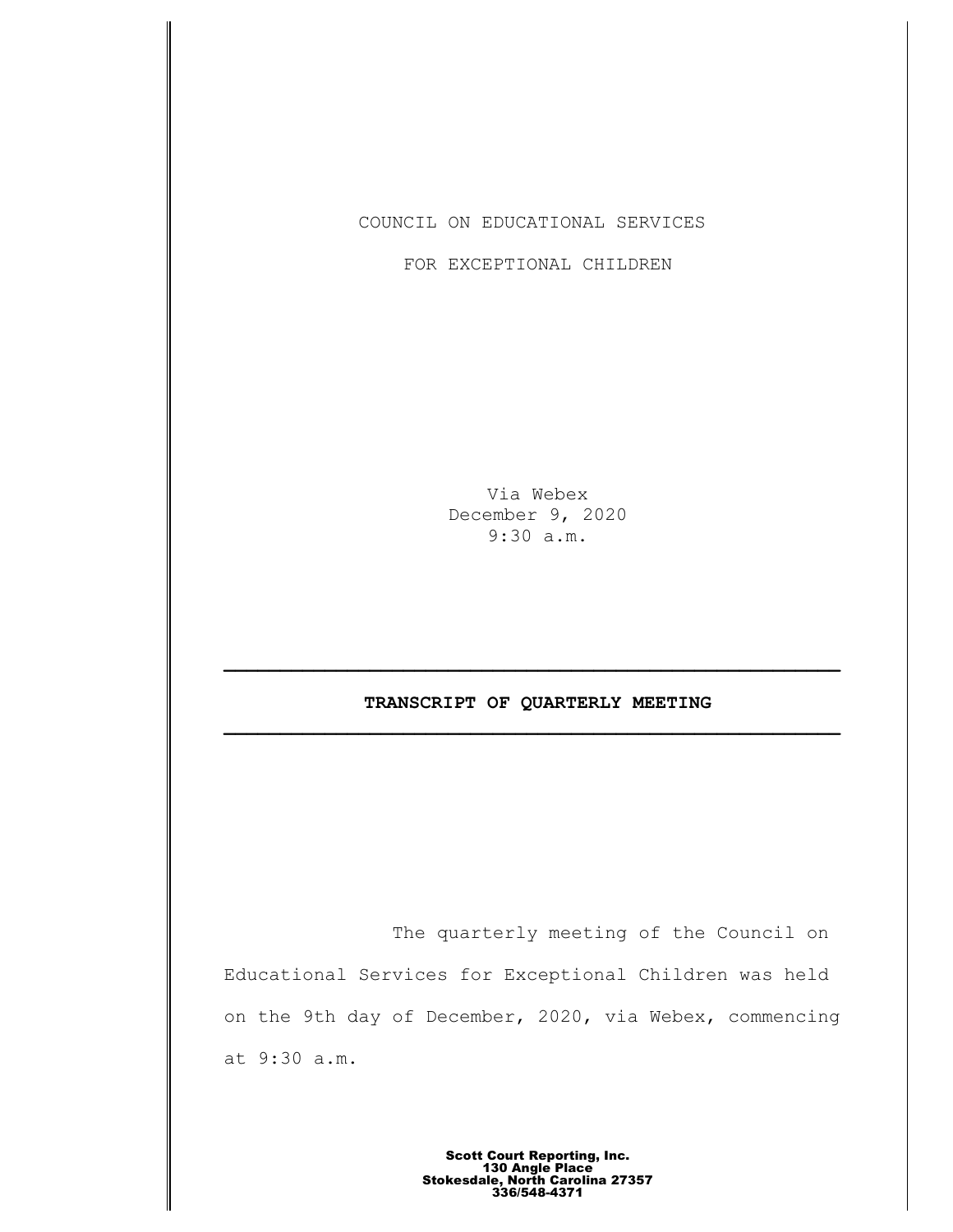### Quarterly Meeting December 9, 2020 Page 2

## APPEARANCES

COUNCIL ON EDUCATIONAL SERVICES FOR EXCEPTIONAL CHILDREN BOARD MEMBERS PRESENT:

Cynthia Daniels-Hall, Chairperson Christy Hutchinson, Vice Chairperson

Anthony Baker Sara Bigley Joanne Caratelli Diane Coffey Jennifer Degen Leanna George Christy Grant Jennifer Grady Kristen Hodges Terri Leyton Virginia Moorefield Lisa Phillips Kenya Pope Matthew Potter Representative Larry Strickland Marge Terhaar

# STAFF:

Lauren Holahan Matt Hoskins Nancy Johnson Leigh Mobley Danyelle Sanders Alexis Utz

COURT REPORTER:

Rebecca P. Scott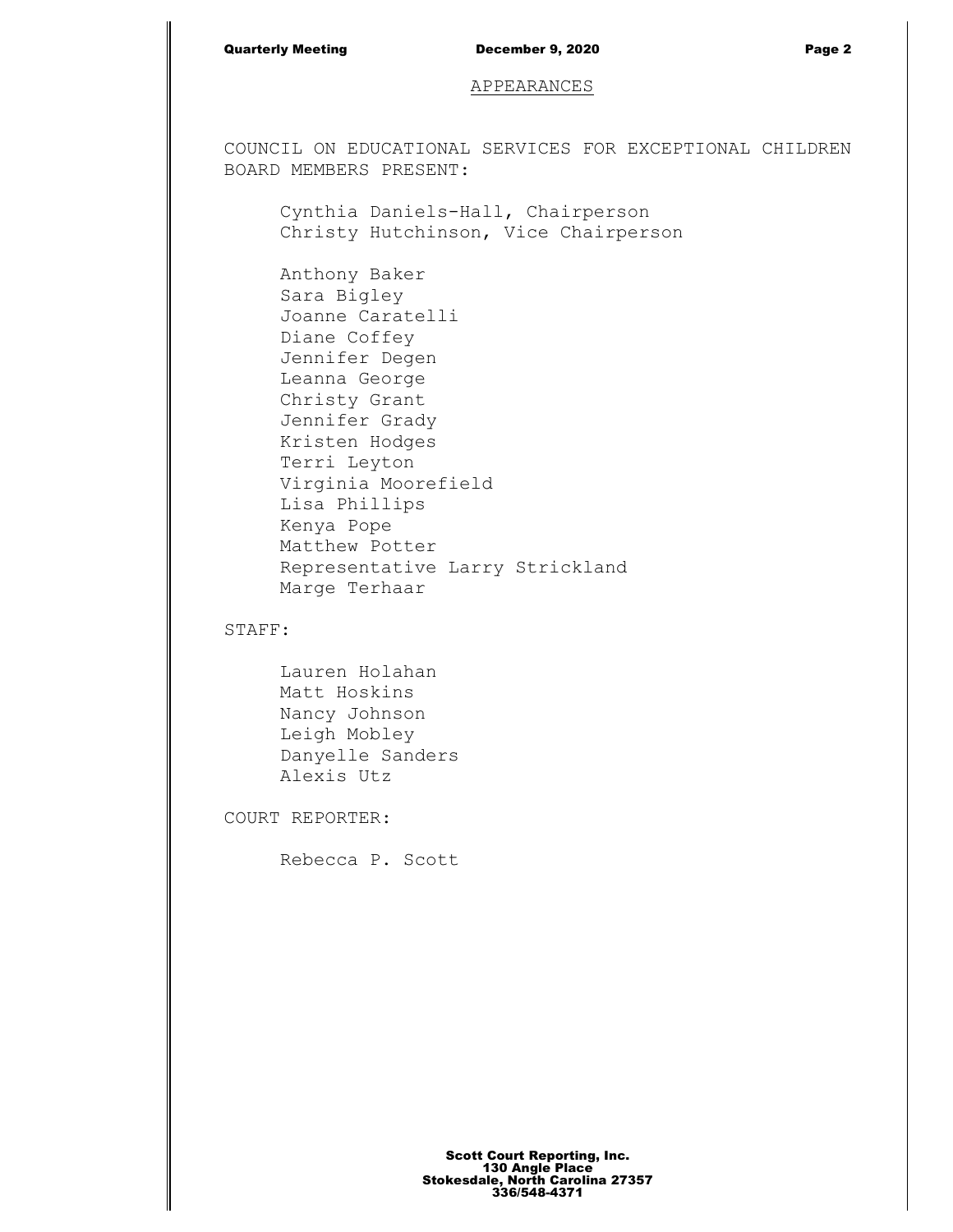|              | <b>Quarterly Meeting</b><br>December 9, 2020     | Page 3   |
|--------------|--------------------------------------------------|----------|
| 1            | TABLE OF CONTENTS                                |          |
| $\mathbf{2}$ |                                                  | PAGE NO. |
| 3            | Call to Order and Introductions                  | 4        |
| 4            | Review and Approval of Agenda                    | 12       |
| 5            | Review and Approval of September 2020 Summary of |          |
| 6            |                                                  | 13       |
| 7            | Resource Sharing presentation by Terri Leyton    | 15       |
| 8            | SSP/APR presentation by Nancy Johnson            | 28       |
| 9            | LEA Self-Assessment Statewide Summary            |          |
| 10           | presentation by Lauren Holahan                   | 73       |
| 11           | Division Updates by Matt Hoskins                 | 93       |
| 12           | Update on State Complaint Topics presentation by |          |
| 13           | Leigh Mobley                                     | 120      |
| 14           | Summary of Public Comment by Christy Hutchinson  | 124      |
| 15           | Meeting Adjournment                              | 141      |
| 16           | Certificate of Reporter                          | 142      |
| 17           |                                                  |          |
| 18           |                                                  |          |
| 19           |                                                  |          |
| 20           |                                                  |          |
| 21           |                                                  |          |
| 22           |                                                  |          |
| 23           |                                                  |          |
| 24           |                                                  |          |
| 25           |                                                  |          |
|              |                                                  |          |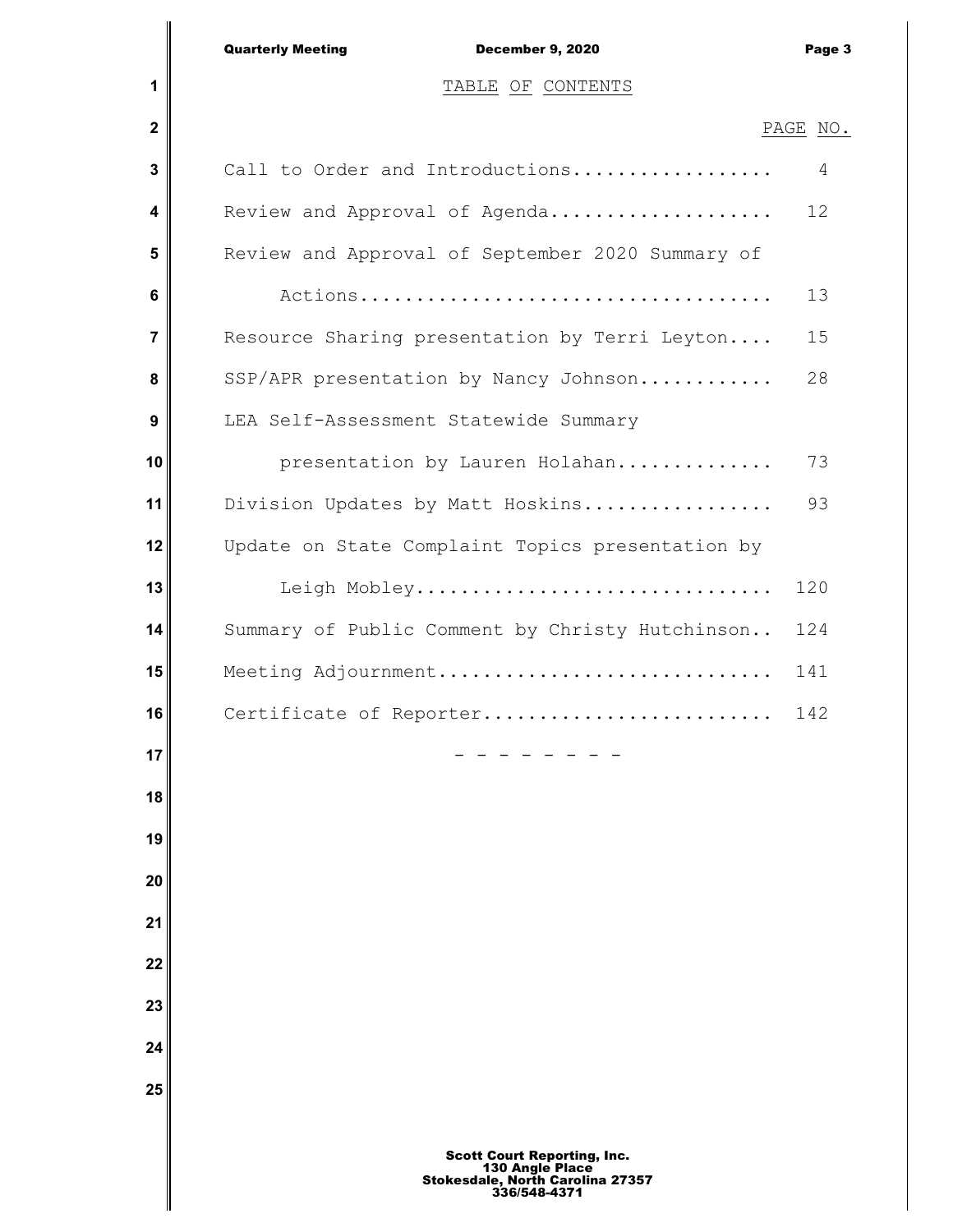**1 2 3 4 5 6 7 8 9 10 11 12 13 14 15 16 17 18 19 20 21 22 23 24 25** Quarterly Meeting December 9, 2020 Page 4 Thereupon, the following proceeding was held: THE CHAIRPERSON: So welcome, everybody. This is the Council on Educational Services for Exceptional Children. This is our December meeting, and I'd like to welcome everyone to the meeting. Thank you so much for the time that you take to be involved in this and to work to be effective for our children. So we're going to do roll call, and when Alexis calls your name, you can introduce yourself. Thank you. MS. UTZ: All right. I have -- I kind of tried to fill this out ahead of time to save some time. So I have the members here. So, Cynthia, you're first. THE CHAIRPERSON: Okay. I'm Cynthia Daniels-Hall. I'm a parent out of Wake County, so I'm in Area 3 of the State Board kind of districts, and I'm a parent of children with autism. Thank you. MS. UTZ: All right. I do not see Shanna at this time, but maybe she'll  $--$  in a few minutes, she'll log on. I do not see Joanne either. Diane, I believe you're still on? MS. COFFEY: Yes, I'm still here.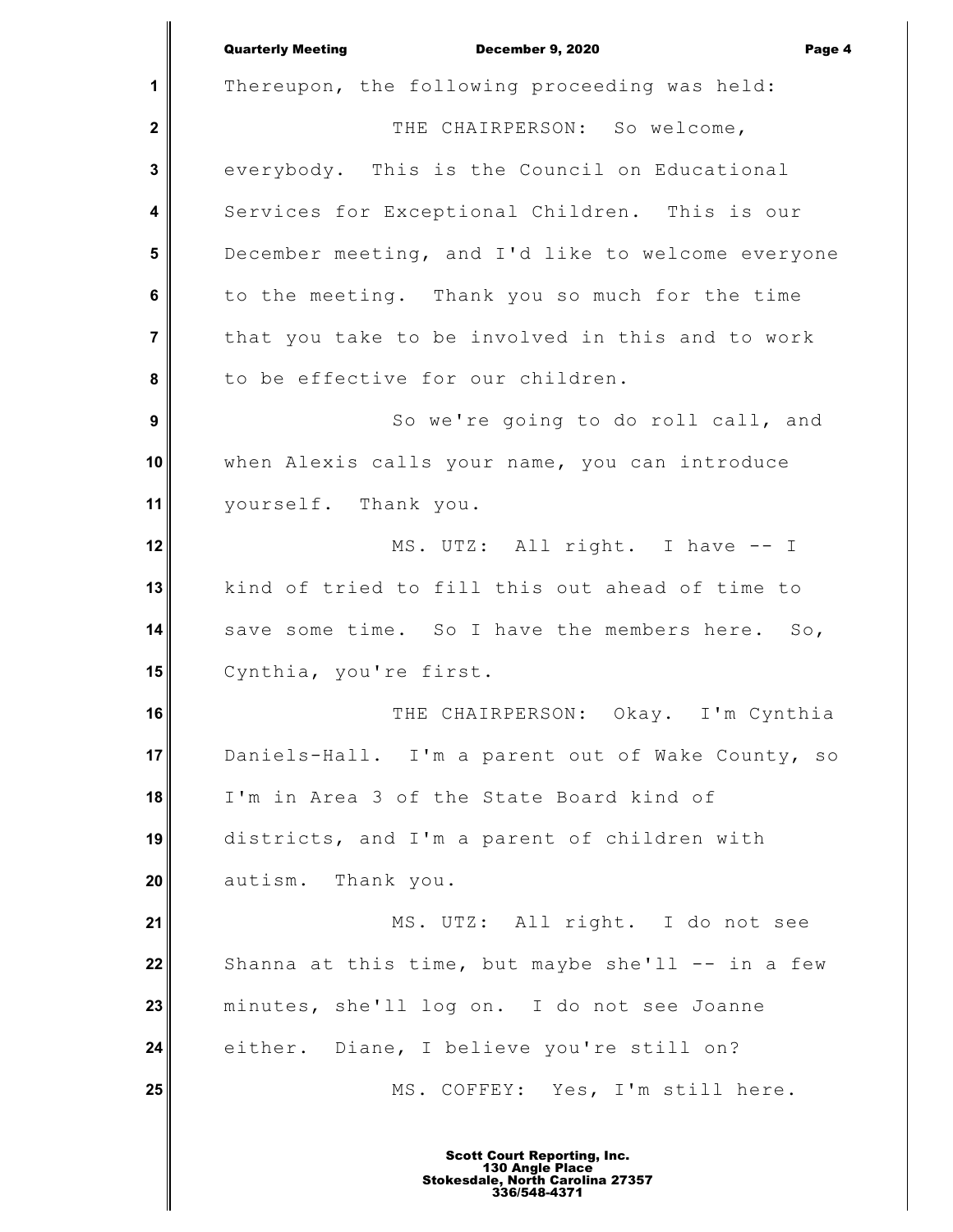**1 2 3 4 5 6 7 8 9 10 11 12 13 14 15 16 17 18 19 20 21 22 23 24 25** Quarterly Meeting December 9, 2020 Page 5 This is Diane Coffey, and I am out of Watauga County, and I have two children with special needs. MS. UTZ: All right. Leanna? MS. GEORGE: Can you hear me? I hadn't tested my mic yet. Let me see. THE CHAIRPERSON: Yes. MS. GEORGE: You can hear me. Good. I'm Leanna George from Johnston County. I have two children with exceptionalities. MS. UTZ: All right. [Inaudible] see, but there's a couple of call-in numbers. Leslie, are you here? **(No audible response.)** MS. UTZ: Abby did let me know that she would not be able to make it today. She's having to deal with some stuff with her daughter. Jennifer F.? **(No audible response.)** MS. UTZ: All right. Kristen? Kristen, you're unmuted. MS. HODGES: Can you hear me? MS. UTZ: Yes. MS. HODGES: Hi. Good morning. This is Kristen Hodges. I am a parent of three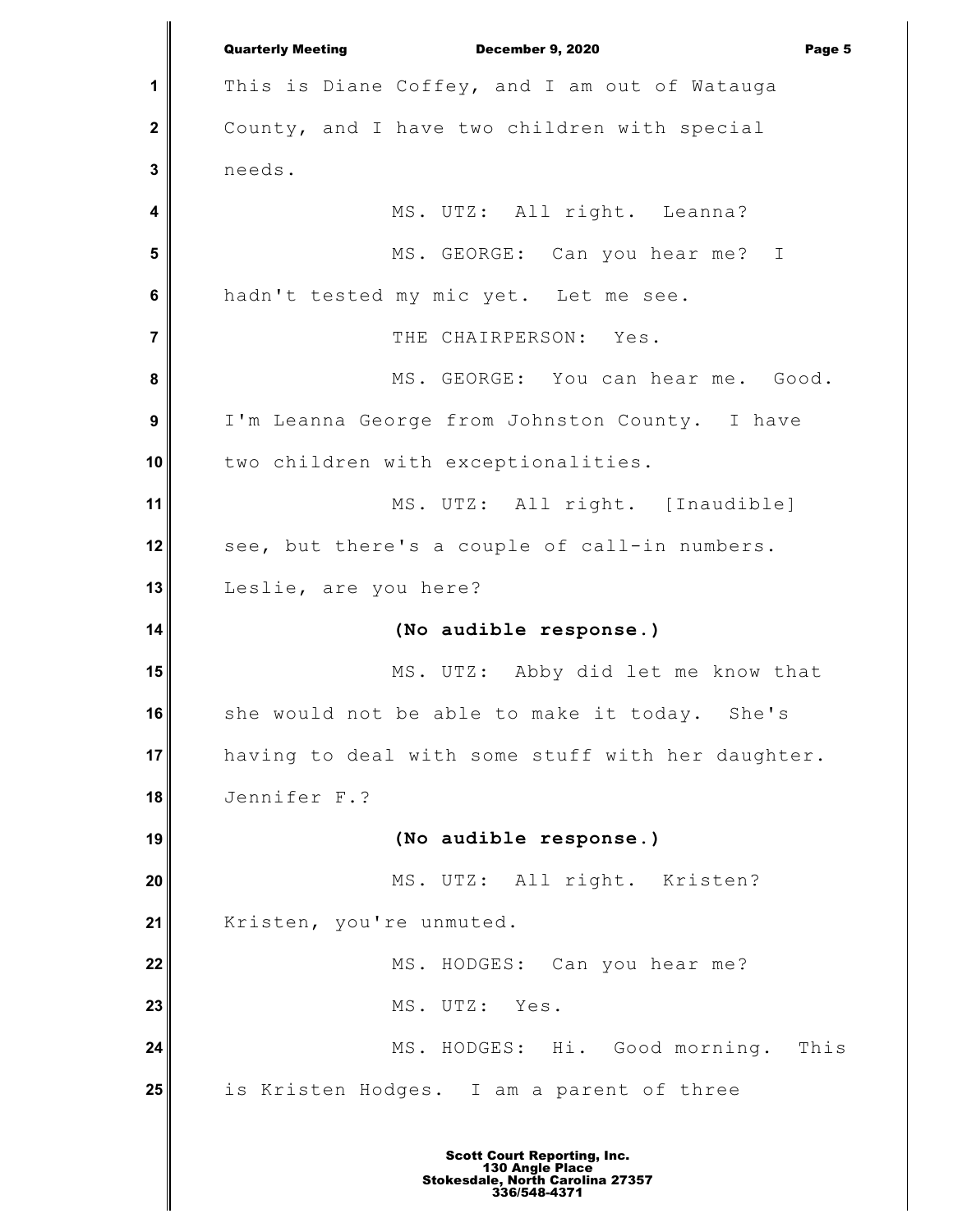**1 2 3 4 5 6 7 8 9 10 11 12 13 14 15 16 17 18 19 20 21 22 23 24 25** Quarterly Meeting December 9, 2020 Page 6 children. Two have -- sorry -- one has a 504 plan and two have IEPs. I look forward to meeting in person someday. MS. UTZ: I thought that was going to be this meeting, but I guess not. Lisa B.? **(No audible response.)** MS. UTZ: Lisa Black, okay, I don't see. Sherita? Sherita? **(No audible response.)** MS. UTZ: I don't see her on as well. Jennifer D., you should be able to speak. MS. DEGEN: Hey. This is Jennifer Degen from East -- from Charlotte-Mecklenburg Schools. I'm a facilitator in the district for high schools. MS. UTZ: All right. Christy Grant? MS. GRANT: This is Christy Grant. I am the traditional PSU representative for exceptional children directors, and I'm with Nash County Public Schools. MS. UTZ: All right. Anthony? MR. BAKER: Good morning. I'm Anthony Baker. I'm an assistant principal at Western Middle School in the Alamance-Burlington School System.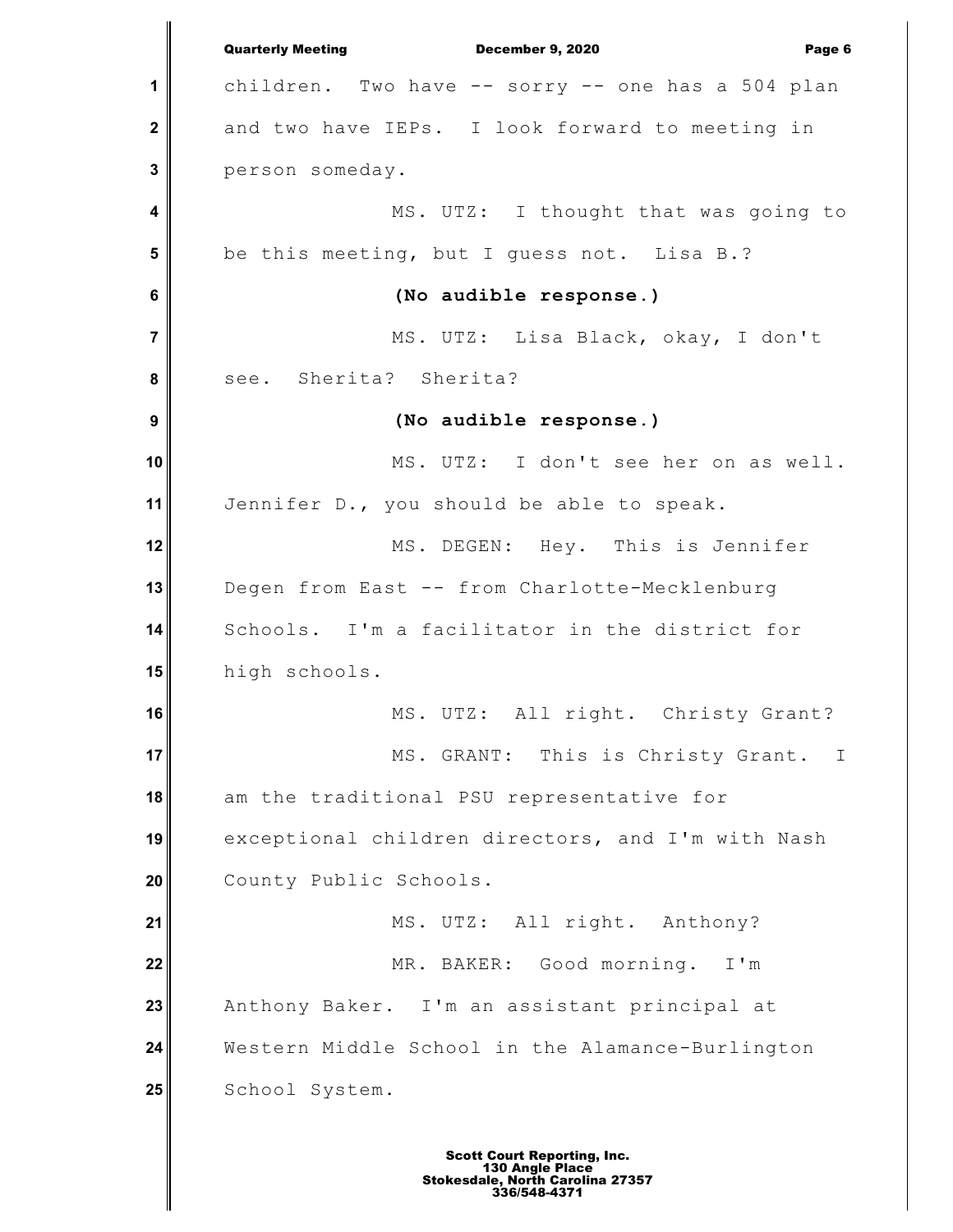|                         | <b>Quarterly Meeting</b><br>December 9, 2020<br>Page 7 |
|-------------------------|--------------------------------------------------------|
| 1                       | MS. UTZ: All right. Marge?                             |
| $\mathbf{2}$            | MS. TERHAAR: I'm Marge Terhaar, and                    |
| $\mathbf{3}$            | I'm the Program Coordinator for Graduate Programs      |
| $\overline{\mathbf{4}}$ | in Special Education and professor at Meredith         |
| 5                       | College as well as a parent of two adults -- adult     |
| $6\phantom{1}$          | sons with [inaudible].                                 |
| $\overline{7}$          | MS. UTZ: Okay. Christy Hutchinson?                     |
| 8                       | DR. HUTCHINSON: Hey, everyone.                         |
| $\boldsymbol{9}$        | Christy Hutchinson. I am the representative for        |
| 10                      | charter PSUs and currently at Lincoln Charter          |
| 11                      | Schools and Special Ed Director there.                 |
| 12                      | MS. UTZ: All right. Terri?                             |
| 13                      | MS. LEYTON: Hey. I'm Terri Leyton,                     |
| 14                      | and I'm a Technical Assistance Coordinator with        |
| 15                      | the Exceptional Children's Assistance Center, and      |
| 16                      | we are the State's Parent Training and Information     |
| 17                      | center funded by the Department of Education.<br>And   |
| 18                      | I live in Cabarrus County, and I have a daughter       |
| 19                      | in high school, she has Down syndrome, and I have      |
| 20                      | a son in elementary school, and he is on the other     |
| 21                      | side of exceptional children in the AIG Program.       |
| 22                      | MS. UTZ: Okay. Welcome and welcome                     |
| 23                      | to your first meeting.                                 |
| 24                      | MS. LEYTON: Thank you. Thank you.                      |
| 25                      | Excited to be here.                                    |
|                         |                                                        |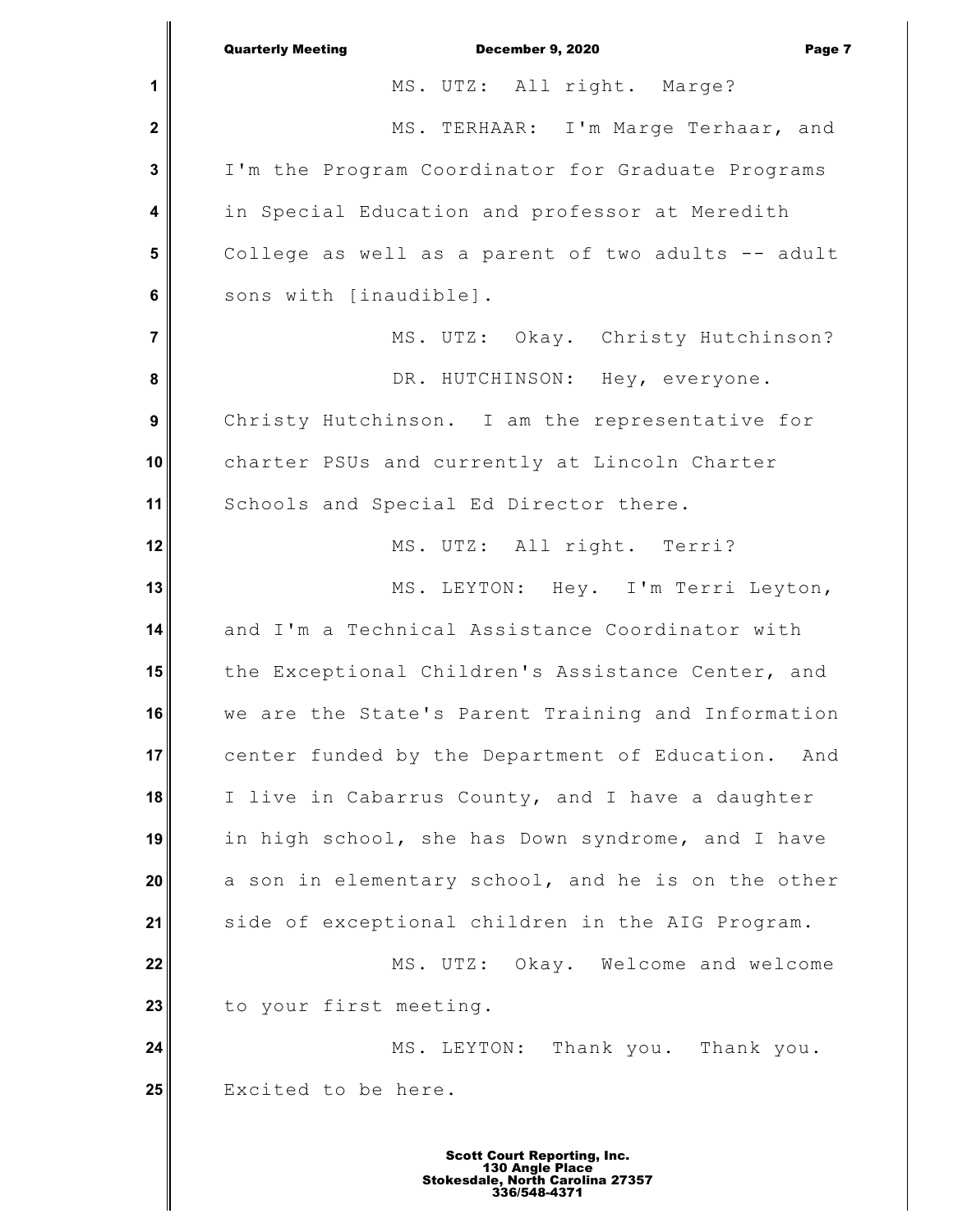|                         | <b>Quarterly Meeting</b><br><b>December 9, 2020</b><br>Page 8       |
|-------------------------|---------------------------------------------------------------------|
| $\mathbf 1$             | MS. UTZ: All right. Jennifer G.?                                    |
| $\mathbf 2$             | MS. GRADY: Hi. I'm Jennifer Grady.                                  |
| $\mathbf 3$             | I am the parent of two high schoolers in public                     |
| $\overline{\mathbf{4}}$ | school here in Wake County. One has autism. And                     |
| $5\phantom{1}$          | I think I also technically fill a business rep                      |
| $6\phantom{1}$          | slot in the Council. I work for Blue Cross and                      |
| $\overline{7}$          | Blue Shield of North Carolina.                                      |
| 8                       | MS. UTZ: All right. Welcome.                                        |
| $\boldsymbol{9}$        | Matthew, welcome to your first meeting as well.                     |
| 10                      | MR. POTTER: Thank you. Matthew                                      |
| 11                      | Potter, Forsyth County. Graduate of Wake Forest                     |
| 12                      | University class of 2009. [Inaudible] with a                        |
| 13                      | disability. One of the things I'm sure I'll get                     |
| 14                      | into, but really, I am an advocate for not only                     |
| 15                      | myself but all other individuals with disabilities                  |
| 16                      | pretty much everywhere.                                             |
| 17                      | So the Governor asked me to be on                                   |
| 18                      | this committee, and I jumped at the chance, and                     |
| 19                      | it's good to meet everybody, admittedly with air                    |
| 20                      | quotes, but I'm still very happy to be here and                     |
| 21                      | happy to be a part of it. Thanks.                                   |
| 22                      | MS. UTZ: Thank you. All right.                                      |
| 23                      | Selene, I don't see your name, but maybe you're a                   |
| 24                      | $call-in?$                                                          |
| 25                      | (No audible response.)                                              |
|                         | <b>Scott Court Reporting, Inc.</b>                                  |
|                         | 130 Angle Place<br>Stokesdale, North Carolina 27357<br>336/548-4371 |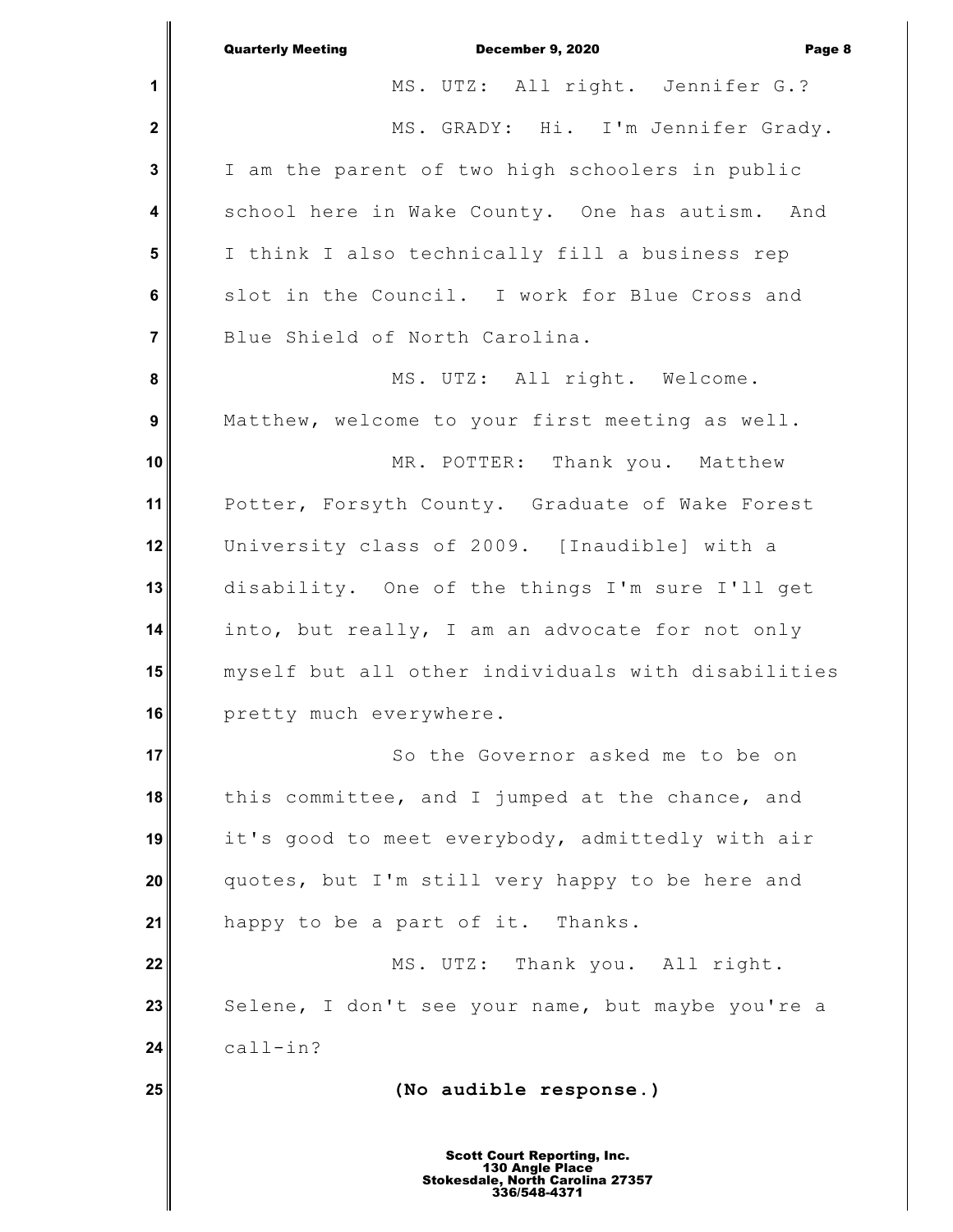**1 2 3 4 5 6 7 8 9 10 11 12 13 14 15 16 17 18 19 20 21 22 23 24 25** Quarterly Meeting December 9, 2020 Page 9 MS. UTZ: All right. Representative Strickland? REPRESENTATIVE STRICKLAND: Can you hear me? MS. UTZ: Yes, we can. REPRESENTATIVE STRICKLAND: I'm Representative Larry Strickland from Johnston County. Appointee of Speaker Moore in the North Carolina House. Before coming to Raleigh to serve as a legislator, I was on the Johnston County Board of Education for 18 years. And I appreciate the opportunity to be part of the Council. MS. UTZ: Welcome. Ginny? MS. MOOREFIELD: Can you guys hear me? MS. UTZ: Yes. MS. MOOREFIELD: Okay. I'm Ginny Moorefield. I have a child in middle school with traumatic brain injury here in Wake County, and also an interpreter for the deaf and also a regular ed teacher. MS. UTZ: All right. I don't believe Sherry was being able to make it today. I know Matt will be on later today, so I think he's going to be taking her spot. Carla?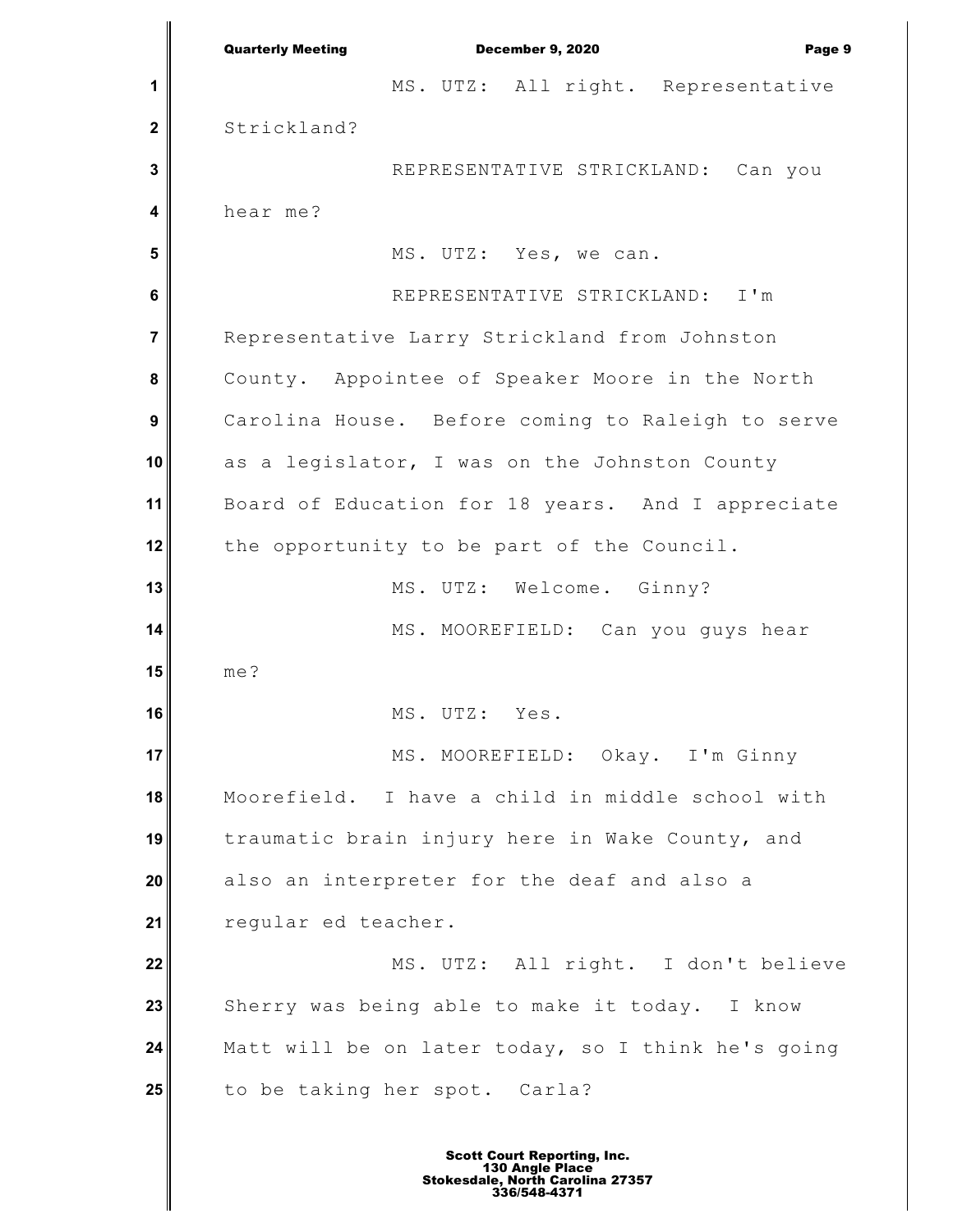**1 2 3 4 5 6 7 8 9 10 11 12 13 14 15 16 17 18 19 20 21 22 23 24 25** Quarterly Meeting December 9, 2020 Page 10 **(No audible response.)** MS. UTZ: All right. Kimaree? I'm sorry I don't remember how to say your name, but I don't see her on. All right. Kenya, you are unmuted. You should be able to introduce yourself. I'm sorry about that. MS. POPE: Can you hear me? MS. UTZ: Yes. MS. POPE: Hi. I'm Kenya Pope. I'm the EC Instructional and Compliance Specialist with Juvenile Justice. Glad to be here this morning. MS. UTZ: All right. And Sara? MS. BIGLEY: Good morning, folks. This is Sara Bigley. I'm the State Coordinator for Foster Care Education at DPI and UNCG SERVE Center. It's great to be here with all of you virtually. MS. UTZ: All right. And Lisa? MS. PHILLIPS: Good morning. This is Lisa Phillips, the State Coordinator for the Education of Homeless Children and Youth, a part of Federal Program Monitoring and Support at DPI. I work with Sara over at UNCG.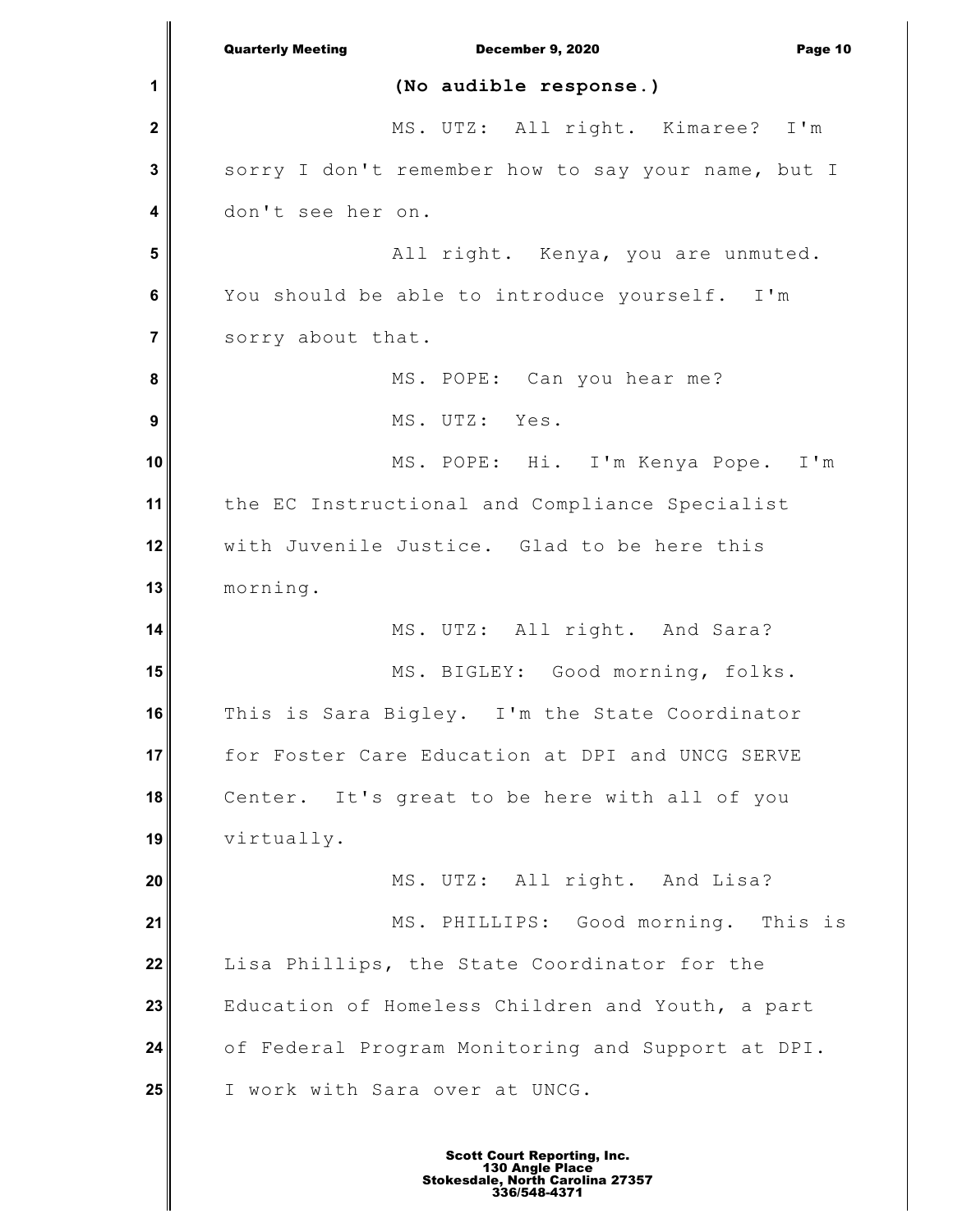|                  | <b>Quarterly Meeting</b><br>December 9, 2020<br>Page 11 |
|------------------|---------------------------------------------------------|
| 1                | MS. UTZ: Welcome. And I just saw                        |
| $\mathbf 2$      | Joanne log in. So, Joanne, if you would like to         |
| $\mathbf{3}$     | say hello. And welcome to your first meeting.           |
| 4                | She literally just logged in so she might not be        |
| 5                | set up for audio yet.                                   |
| 6                | THE CHAIRPERSON: Okay. Alexis, you                      |
| $\overline{7}$   | and Danyelle, if you could introduce yourselves.        |
| 8                | MS. UTZ: Hold on. Joanne, did you                       |
| $\boldsymbol{9}$ | want to say anything?                                   |
| 10               | MS. CARATELLI: I did. I'm so sorry.                     |
| 11               | I couldn't unmute for a minute there. Hi. So I'm        |
| 12               | Joanne Caratelli. I am a regular ed teacher. I'm        |
| 13               | the parent to a high school sophomore with Down         |
| 14               | syndrome. I serve on the board of directors for         |
| 15               | the Down Syndrome Network of Onslow and Carteret        |
| 16               | Counties, the Down Syndrome Advocacy Foundation,        |
| 17               | and -- yeah, that's it. There was something else,       |
| 18               | but I forgot it. So, yeah, I'm happy to be here.        |
| 19               | Thank you so much.                                      |
| 20               | MS. UTZ: And I am Alexis. I am the                      |
| 21               | Parent Liaison with the EC Division. I am trying        |
| 22               | to run behind the scenes, so if you need anything,      |
| 23               | you can message me privately, and hopefully, we         |
| 24               | can fix it. Danyelle, you're next?                      |
| 25               | MS. SANDERS: My name is Danyelle                        |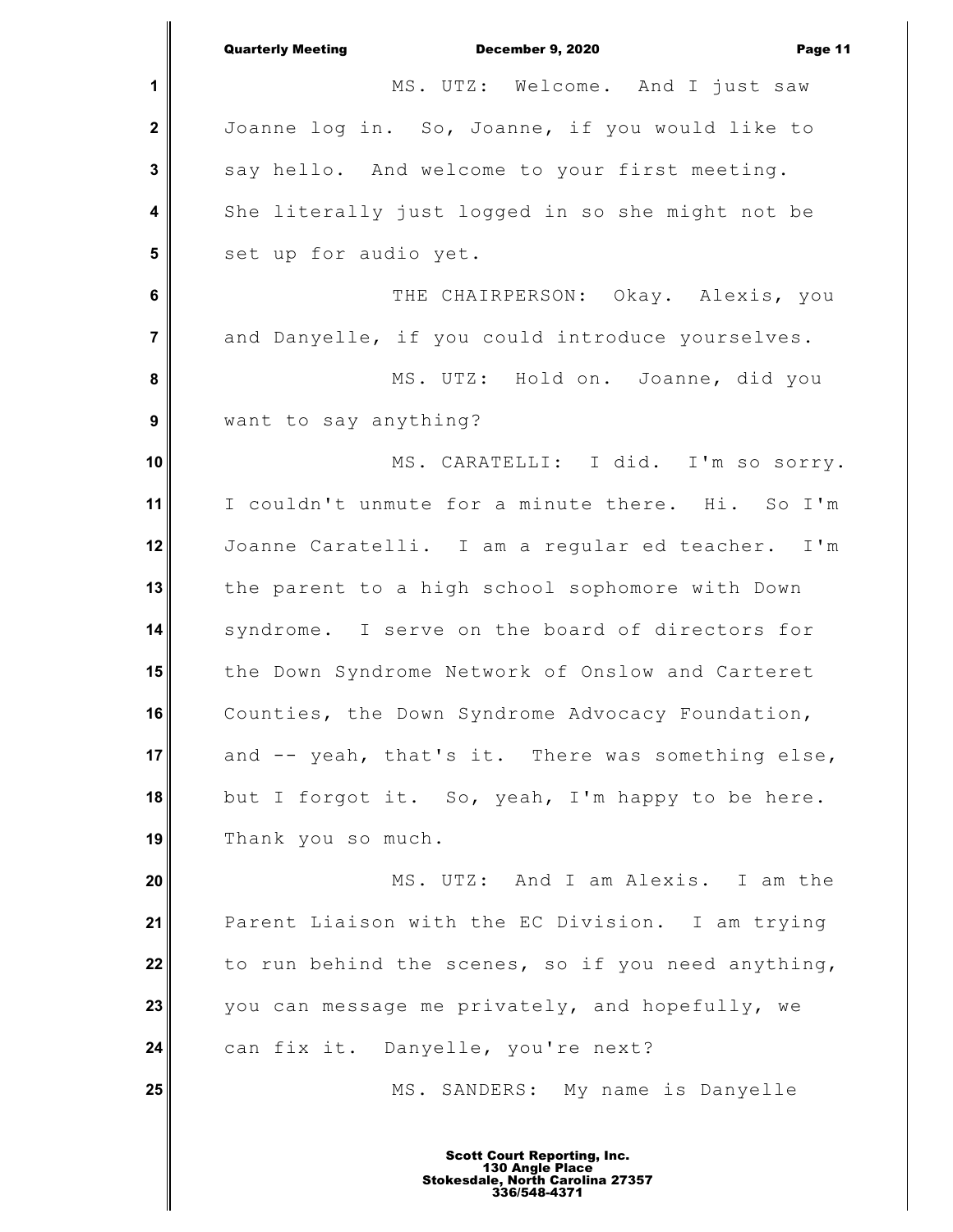**1 2 3 4 5 6 7 8 9 10 11 12 13 14 15 16 17 18 19 20 21 22 23 24 25** Quarterly Meeting December 9, 2020 Page 12 Sanders. I'm the Administrative Specialist for the EC Division, PMA Section, Policy, Monitoring and Audit. MS. UTZ: All right. Becky, I don't know if you want to say anything or not or stay quiet behind the scenes. COURT REPORTER: Good morning. This is Becky Scott. I'm the court reporter here to make a record of your meeting today. Glad to be here. MS. UTZ: All right. And I also see that Nancy is on. She will be presenting, but you can introduce yourself or you can wait. That's up to you. DR. JOHNSON: Good morning, everyone. I'm Nancy Johnson. I'm the State Performance Plan and Annual Performance Review Coordinator, and I'm looking forward to speaking to you in just a little bit. MS. UTZ: All right. THE CHAIRPERSON: Okay. Now we have a quorum, is that correct, Alexis? MS. UTZ: Yeah, we do. THE CHAIRPERSON: Okay. So we're going to review the agenda. Any additions to the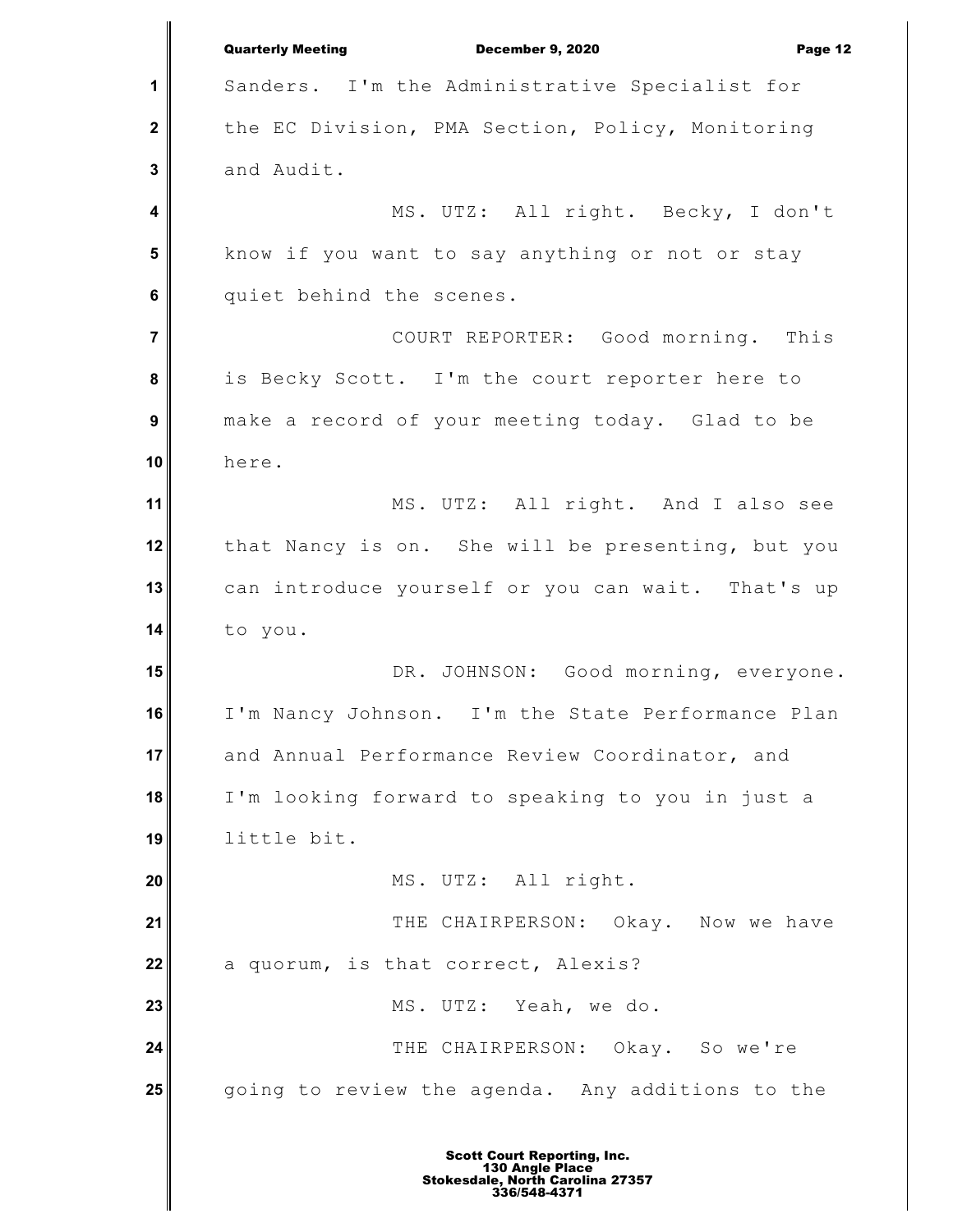**1 2 3 4 5 6 7 8 9 10 11 12 13 14 15 16 17 18 19 20 21 22 23 24 25** Quarterly Meeting December 9, 2020 Page 13 agenda or changes to the agenda? DR. HUTCHINSON: Alexis, did you say that Matt was replacing Sherry for the updates? Do we need to move that around in the agenda just to accommodate his schedule? MS. UTZ: As far as I know, no. He was given the time, so I believe that he'll be on a little later before his time. So he doesn't - he's not on until 11:30. THE CHAIRPERSON: Do we have a motion to approve the agenda? MS. GRANT: [Inaudible] approve the agenda. DR. HUTCHINSON: And this is Christy Hutchinson, and I'll second that motion that Christy Grant made. THE CHAIRPERSON: So we have the minutes from our September meeting. MS. UTZ: I'll display and you guys should be able to click on the link and open it yourself if you want to view it. **(Pause for Review of Summary of Actions.)** THE CHAIRPERSON: So if everybody's had an opportunity to review the minutes from the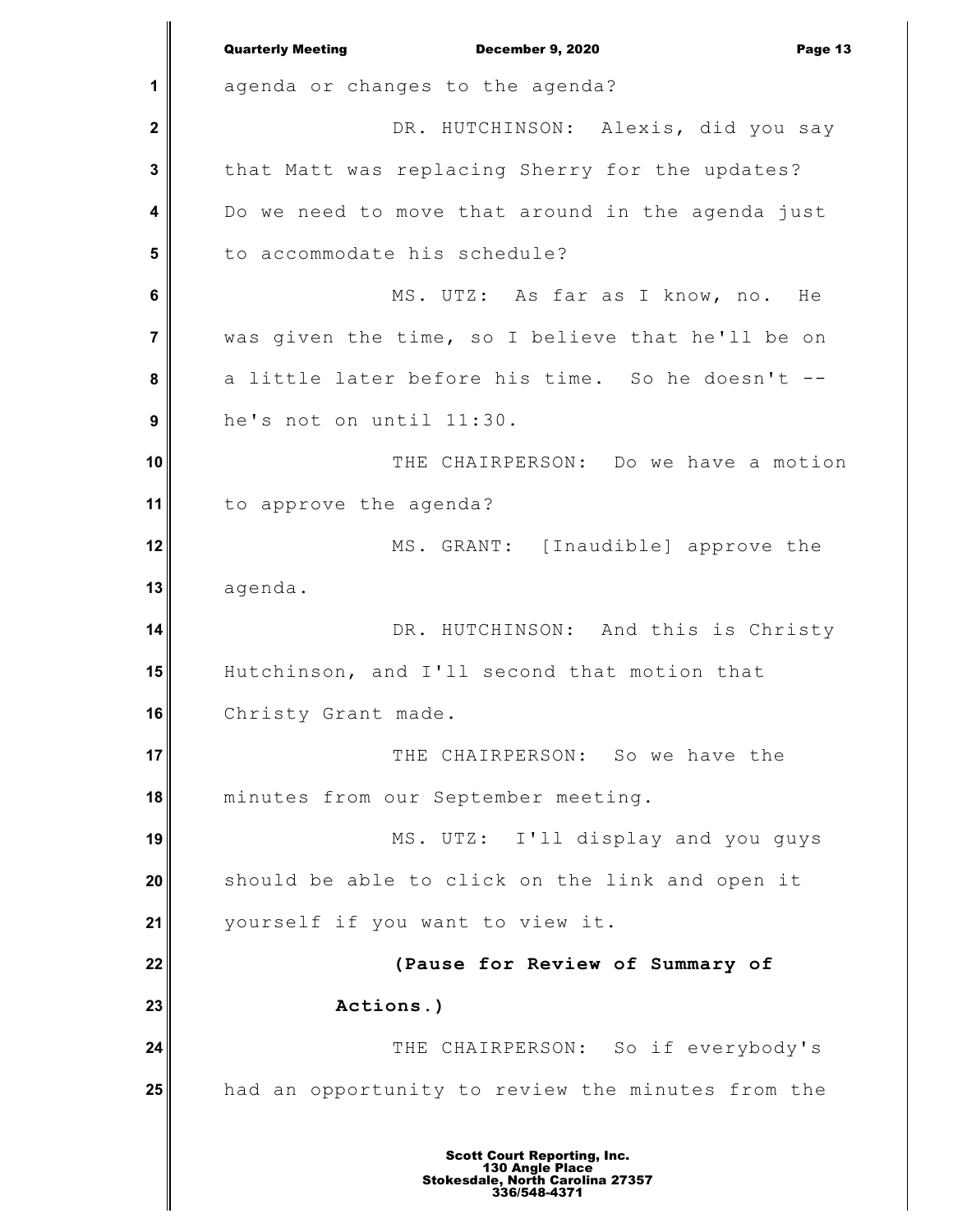**1 2 3 4 5 6 7 8 9 10 11 12 13 14 15 16 17 18 19 20 21 22 23 24 25** Quarterly Meeting December 9, 2020 Page 14 September meeting, could we get a motion to approve the minutes? MR. BAKER: [Inaudible] to approve the minutes. MS. UTZ: Second? MS. GRANT: Christy Grant. MS. UTZ: Thank you. DR. HUTCHINSON: Do we need to do an individual roll call to approve the minutes? MS. UTZ: We did last time. THE CHAIRPERSON: So an individual roll call or just a call for the attendees to actually just vote? MS. UTZ: Well, I think it might be easier if we do opposed, abstained, and then I will assume everyone else is all in favor. THE CHAIRPERSON: So anyone opposed? **(No audible response.)** THE CHAIRPERSON: Anyone abstaining? **(No audible response.)** THE CHAIRPERSON: Those in favor, just record by saying "aye." **(Multiple council members responded aye.)** THE CHAIRPERSON: Okay. So are we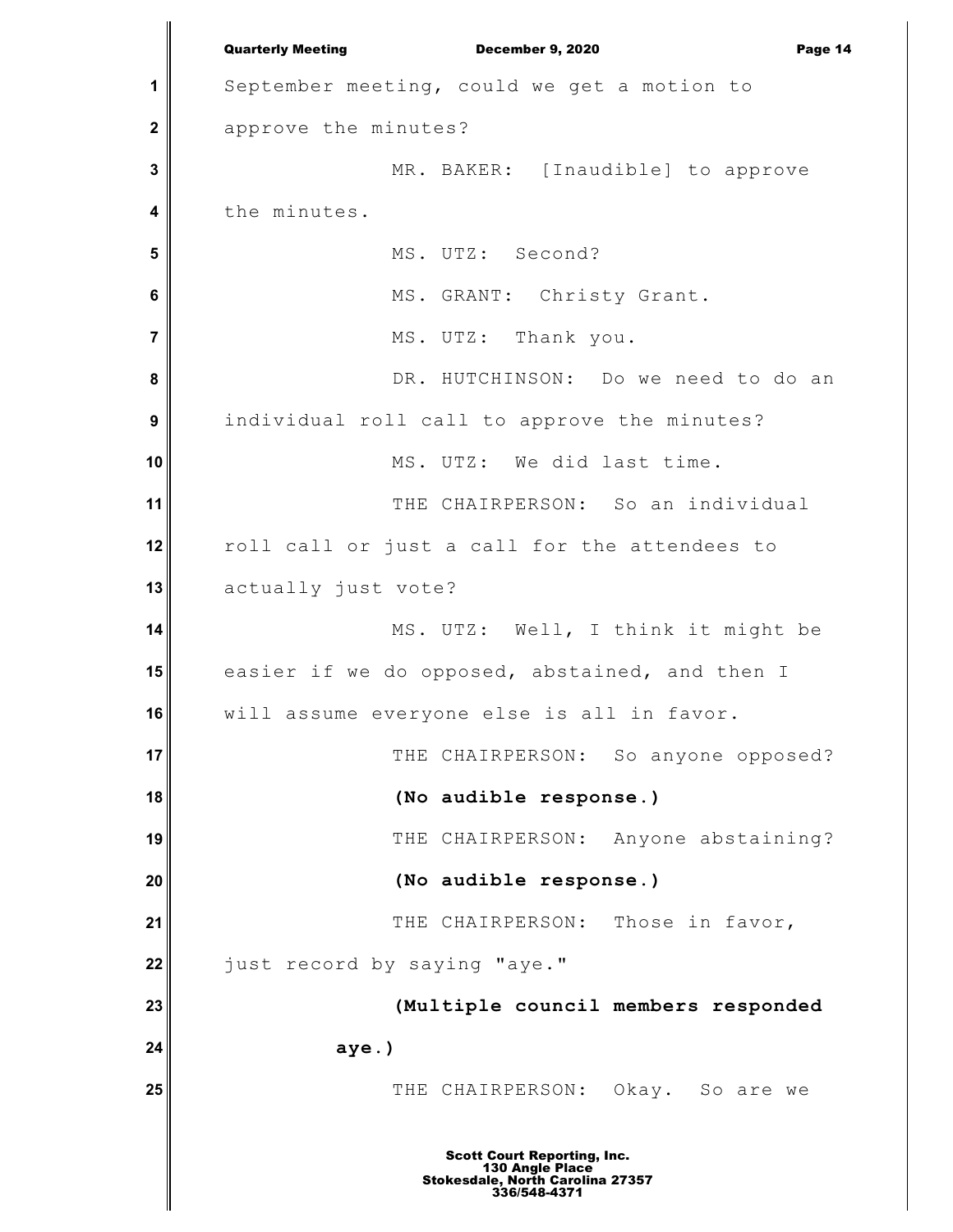**1 2 3 4 5 6 7 8 9 10 11 12 13 14 15 16 17 18 19 20 21 22 23 24 25** Quarterly Meeting December 9, 2020 Page 15 ready, even though it's a little bit early, to move to ECAC? MS. LEYTON: I'm ready. THE CHAIRPERSON: All righty. Okay. MS. UTZ: All right. Give me one second and I'll have it pulled up here for you. All right. Take it away, Terri. MS. LEYTON: Thank you. I'm so excited and happy to be here, and I appreciate your time today. And Alexis said that you-all were really interested in what ECAC is and who we are. So this is just our title slide. If we can go to the next slide. There we go. As you can see, our mission statement here is that ECAC has always been committed to families of children with disabilities. We are a parent organization. All of our parent educators and most staff are parents of children or young adults with disabilities. So we get it. We make a special connection with parents that allows us to guide them in unique ways. We know that all children benefit when kids with the most needs are fully included and all children are supported. You know, "A rising tide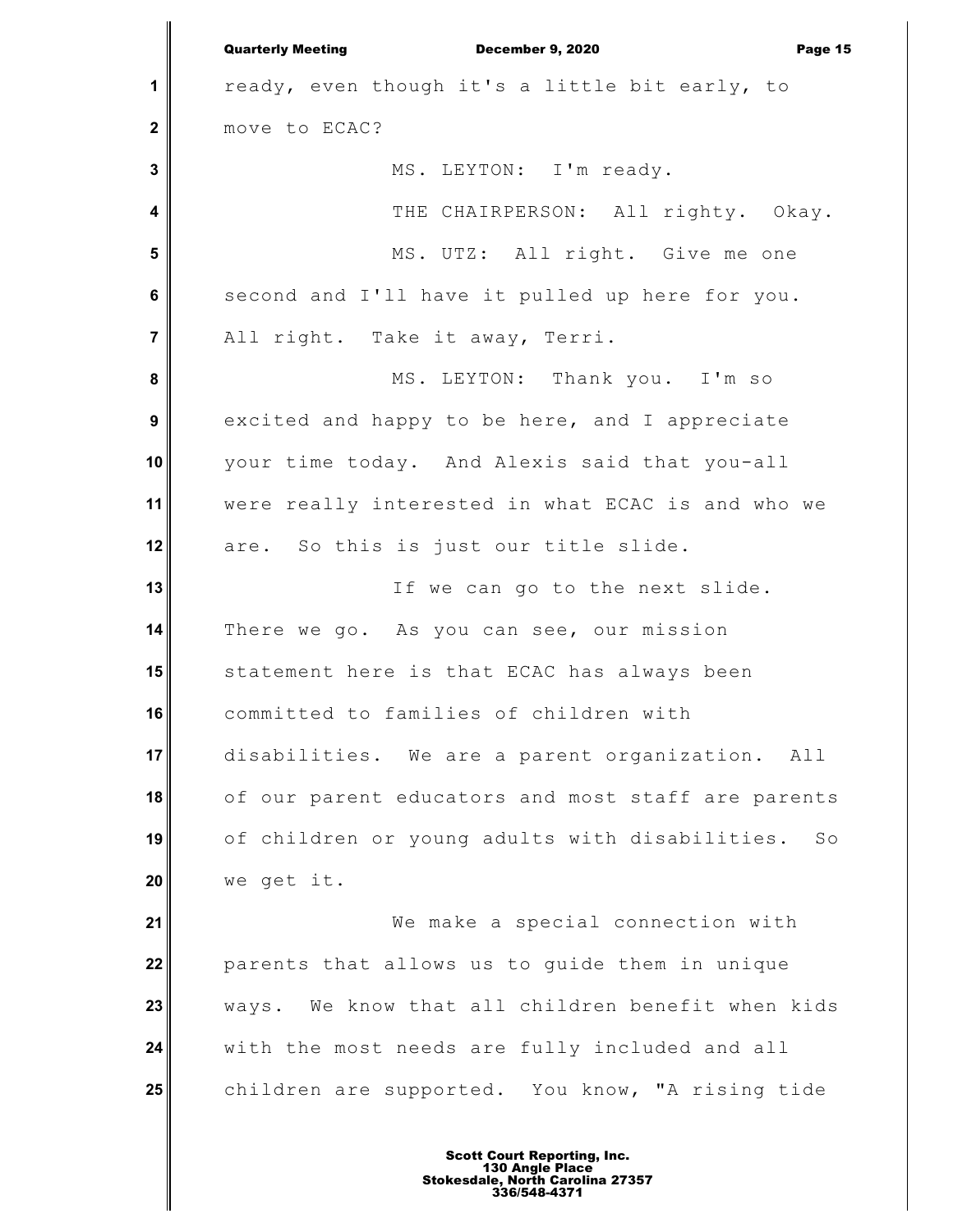|                | <b>Quarterly Meeting</b><br>December 9, 2020<br>Page 16 |
|----------------|---------------------------------------------------------|
| 1              | lifts all boats." So, as I said, we are a parent        |
| $\mathbf 2$    | organization. We can make that special                  |
| 3              | connection, and all children benefit when those         |
| 4              | that have special needs are fully included.             |
| 5              | Next slide. Like many great                             |
| 6              | organizations, ECAC started an idea a couple of         |
| $\overline{7}$ | people shared over coffee at the kitchen table or       |
| 8              | maybe it was over drinks in a bar. Who knows.           |
| 9              | There are different versions of this story.             |
| 10             | Connie Hawkins on the left and Frank                    |
| 11             | Graziadei on the right, both parents of kids with       |
| 12             | disabilities, saw a need, and they decided they         |
| 13             | would meet that challenge. They realized that           |
| 14             | although special education law had been passed in       |
| 15             | 1975, by the 1980s, parents, including themselves,      |
| 16             | were struggling to make their voices heard and to       |
| 17             | advocate for their children.                            |
| 18             | Connie led ECAC as Executive Director                   |
| 19             | for 34 years. She had just retired when I started       |
| 20             | there in 2017. So I have met her and interacted         |
| 21             | with her because it was hard to keep her out of         |
| 22             | there for a while, but she is a legend in her own       |
| 23             | right, and I am very happy to have at least worked      |
| 24             | with her for a small portion of time. ECAC is           |
| 25             | considered a leader in the parent center movement       |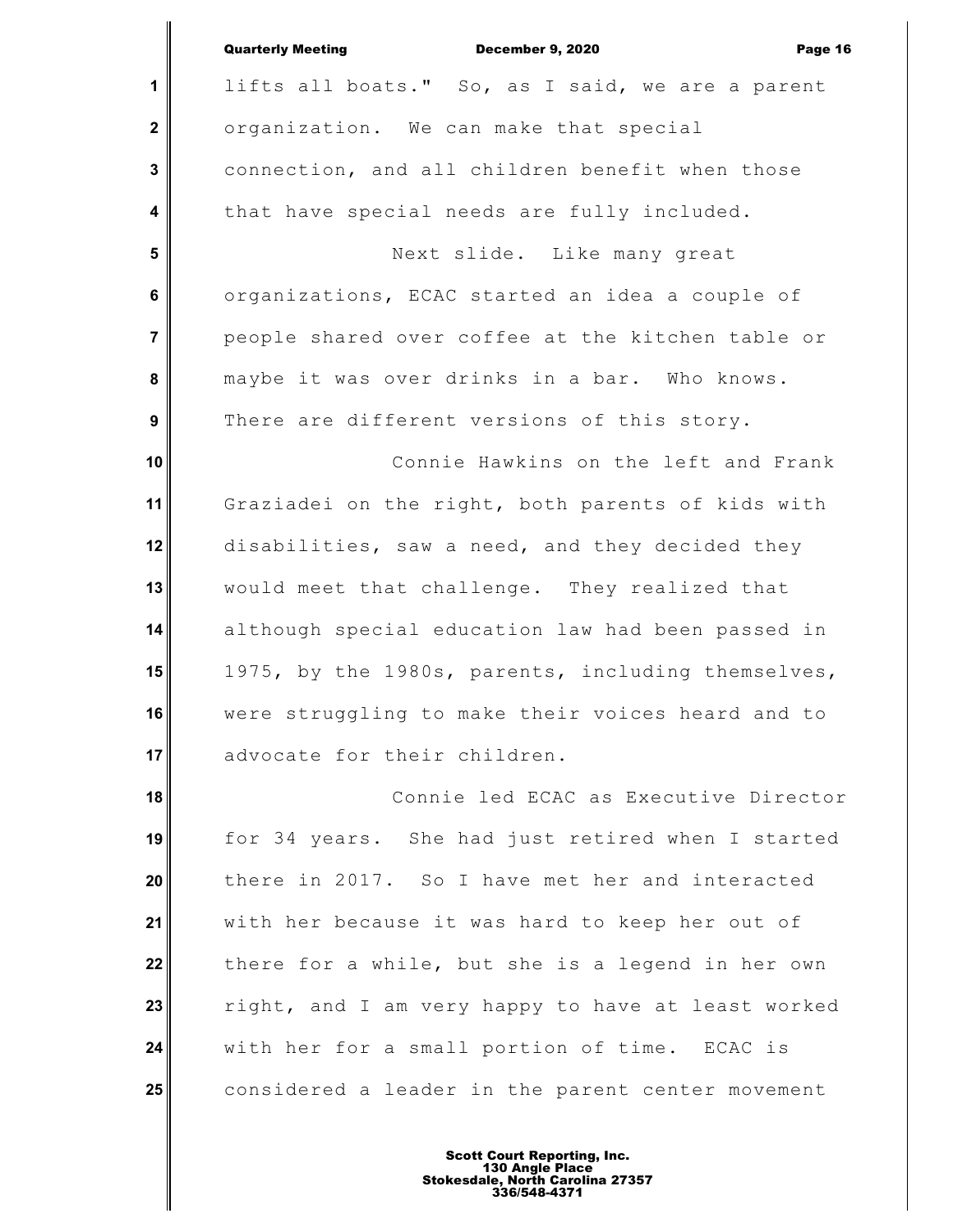**2** Quarterly Meeting December 9, 2020 Page 17 because we did have one of those founding mommas with Connie, and we are very proud of its history. Next. So as a part of IDEA, the Individuals with Disabilities Education Act, every state is required to have at least one Parent Training and Information Center. We have been North Carolina's federally-funded PTI since the mid '80s. We serve the entire state of North

**1**

 **3**

 **4**

 **5**

 **6**

 **7**

 **8**

 **9**

**10**

Carolina, and we are now one of the oldest PTIs in the nation.

**11 12 13 14 15 16 17 18** Under federal statutes, we are required to serve the entire state and all families with disabilities birth to 26 years of age. So all of our parent educators serve all 100 counties in North Carolina, but we do not have parent educators -- I'm sorry -- we have parent educators who focus on outreach in specific areas of the state.

**19 20 21 22 23 24 25** So, you know, we've got an office in Raleigh so that office kind of focuses on those few counties, and the Asheville office focuses on the Western Carolinas. Then Wilmington, Currituck County, et cetera. But we all serve all of the counties, but we focus -- some of our staff focus in those special areas.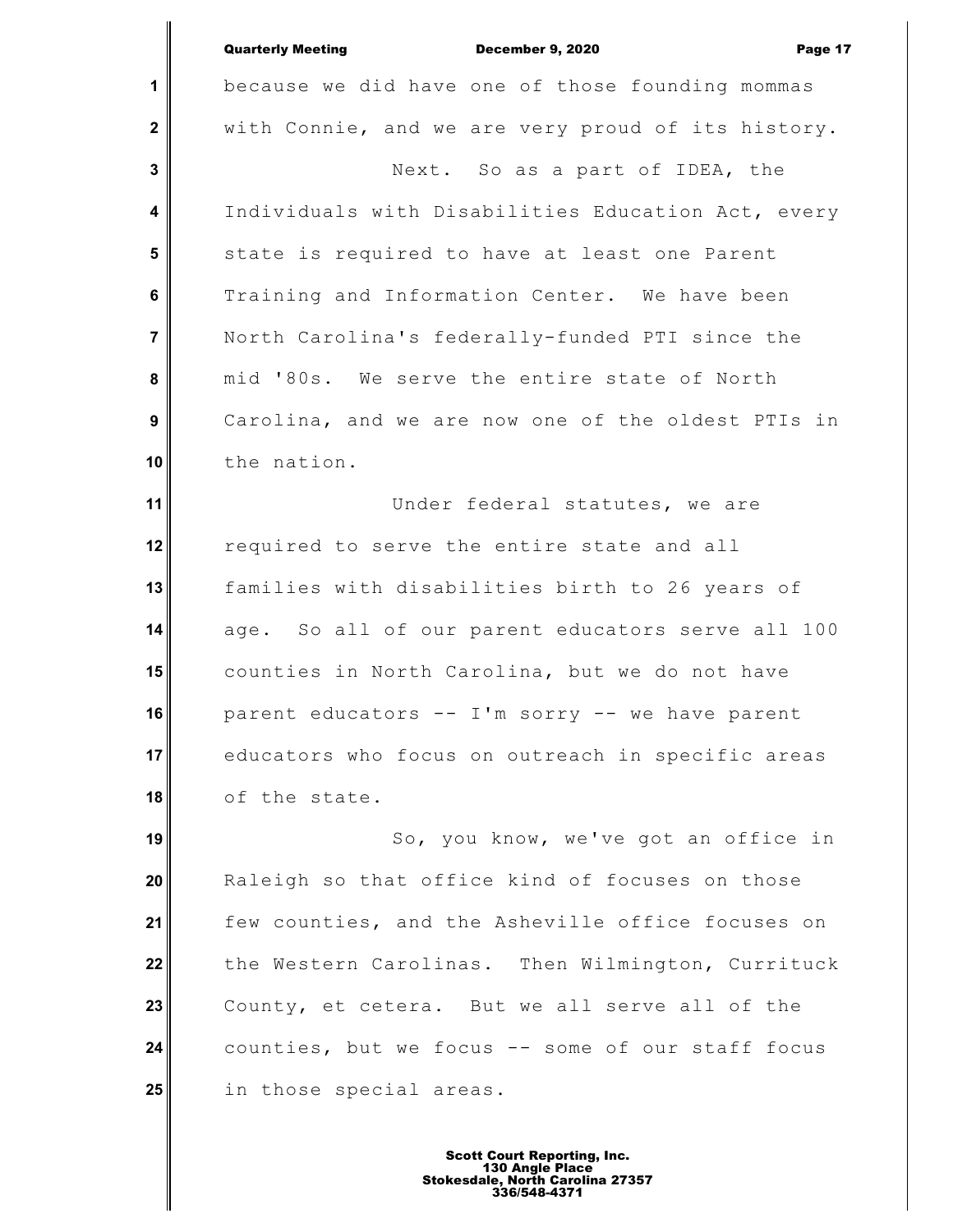| <b>Quarterly Meeting</b> | <b>December 9. 2020</b> | Page 18 |
|--------------------------|-------------------------|---------|
|                          |                         |         |

**1 2 3 4 5 6 7 8 9 10 11 12 13 14 15 16 17 18 19 20 21 22 23 24 25** Next slide. So as a PTI, we -- as I mentioned earlier, we are a parent-run organization. Through that federal funding, our board of education -- our board of directors is required to be at least 51 percent parents of children with disabilities from birth to 26. We also have self-advocates and professionals in related fields on our board. Next. The Parent Training and Information Center Grant is our biggest program. IDEA is our national special education law, as you all know, and Part D says that every state must fund a Parent Training and Information Center. So we bring this up so that everyone can understand where we fit into the world of special education in North Carolina. It is our honor to be our state's PTI, and we take the responsibility very seriously. All of our PTI work is related in some way to the key purposes of IDEA. The federal grants -- as you probably know, [inaudible] where they would like us to spend our time, and we work to maintain positive and collaborative relationships that are independent of state and local school districts.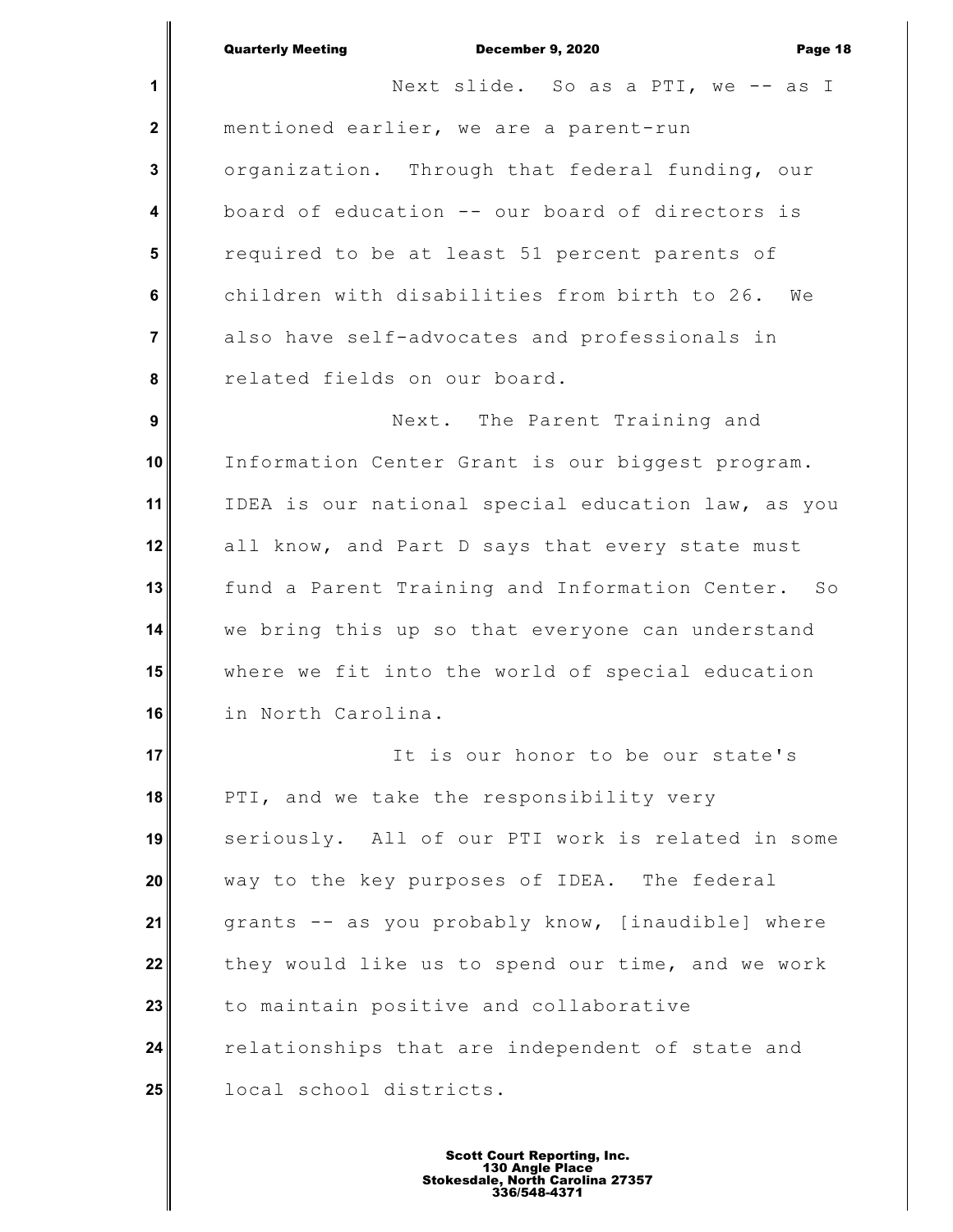### Quarterly Meeting December 9, 2020 Page 19

 $\mathsf I$ 

| 1                | Next slide. So we here show a wide                 |
|------------------|----------------------------------------------------|
| $\mathbf 2$      | range of services that our staff provide, and      |
| 3                | anything that we provide directly to parents is    |
| 4                | done so at no cost. There may be small costs for   |
| 5                | services to educators or other professionals, but  |
| 6                | we try to make them minimal. And it's been         |
| $\overline{7}$   | interesting. Since we've to virtual since March,   |
| 8                | we have seen a really big uptick in service        |
| $\boldsymbol{9}$ | providers and professionals and educators          |
| 10               | participating in our online virtual programs.      |
| 11               | So I don't know -- we don't know                   |
| 12               | exactly why that is. It may be because they're     |
| 13               | looking for more professional development. It may  |
| 14               | be because they have a little bit more             |
| 15               | flexibility, given the times that we're now        |
| 16               | offering, but we have noticed that this has been a |
| 17 <sup>1</sup>  | shift. And these are some of the topics you can    |
| 18               | see here that we focus on when we give             |
| 19               | presentations.                                     |
| 20               | And next slide. So these are a wide                |
| 21               | range of--- I'm sorry. Are we on slide 7 -- I      |
| 22               | lost my place -- or is this 8?                     |
| 23               | MS. UTZ: According to mine, it says                |
| 24               | slide 9.                                           |
| 25               | MS. LEYTON: Oh, okay.                              |
|                  |                                                    |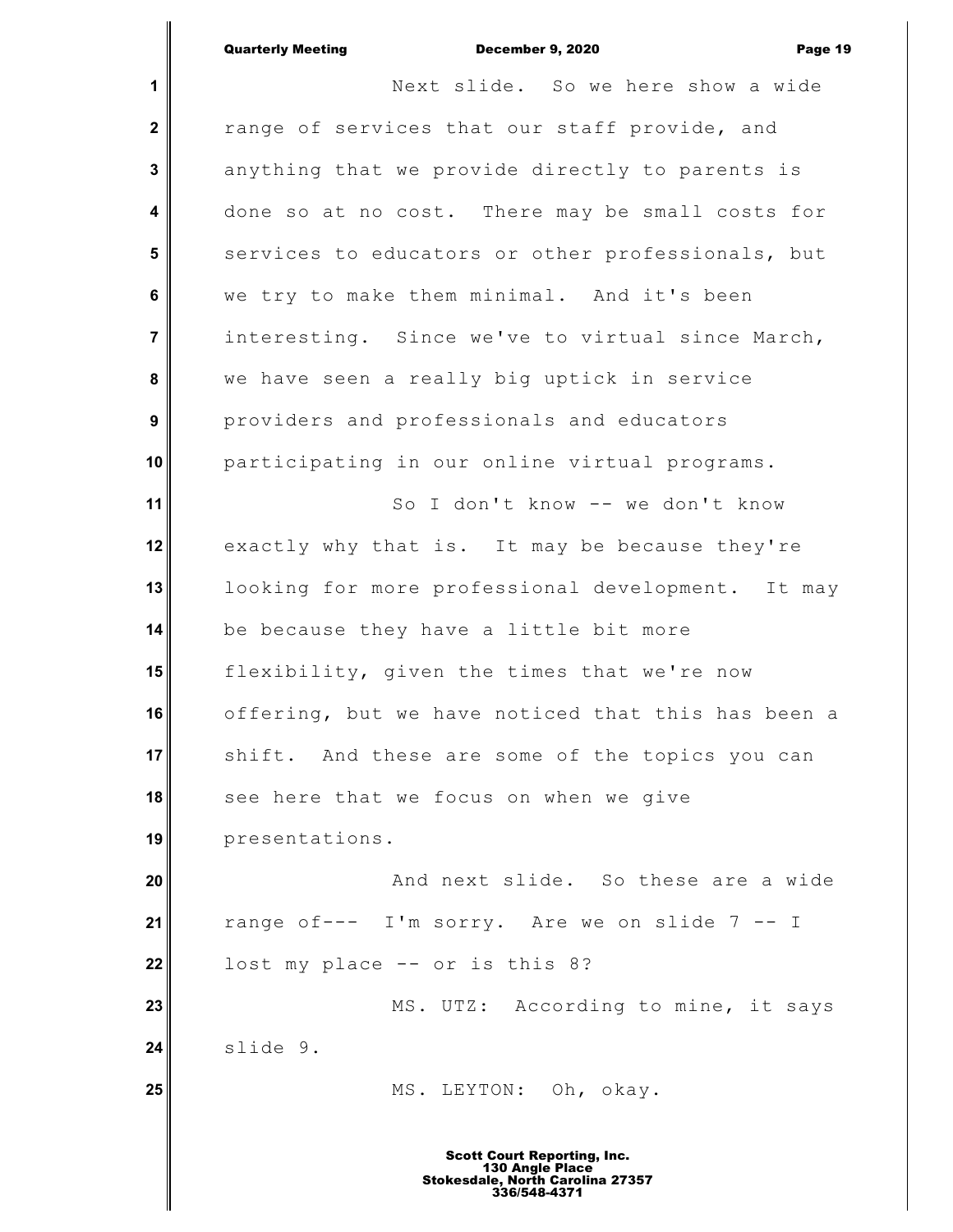|                         | <b>Quarterly Meeting</b><br>December 9, 2020<br>Page 20 |
|-------------------------|---------------------------------------------------------|
| 1                       | MS. UTZ: Parent Education Workshops.                    |
| $\mathbf 2$             | MS. LEYTON: Uh-huh. Okay. So if                         |
| $\mathbf 3$             | you -- I think you may receive a copy of this           |
| $\overline{\mathbf{4}}$ | slide show later, and if you were to click on that      |
| 5                       | "And more" at the bottom, it will take you to our       |
| 6                       | website, which is nice because you'll see               |
| $\overline{7}$          | descriptions of all of these workshops that we          |
| 8                       | offer and what they cover. And then we can also         |
| $\boldsymbol{9}$        | tailor them to -- to the needs of the audience.         |
| 10                      | So if you'll go to the next slide,                      |
| 11                      | please. All right. So there are two workshops           |
| 12                      | coming up. I think we skipped ahead to one. The         |
| 13                      | other one is in partnership with NC START, and          |
| 14                      | it's being offered -- there we go -- this               |
| 15                      | afternoon, identifying supports and -- basically        |
| 16                      | how to support teens and their parents during           |
| 17                      | virtual learning. So I imagine this is going to         |
| 18                      | be a very popular workshop that families get            |
| 19                      | involved in today and possibly even professionals       |
| 20                      | because, obviously, they want to support our            |
| 21                      | families as well.                                       |
| 22                      | And then the next slide is next week,                   |
| 23                      | this workshop, Identifying Specific Learning            |
| 24                      | Disabilities. So these just give us an idea of          |
| 25                      | how we can make our presentations relevant to what      |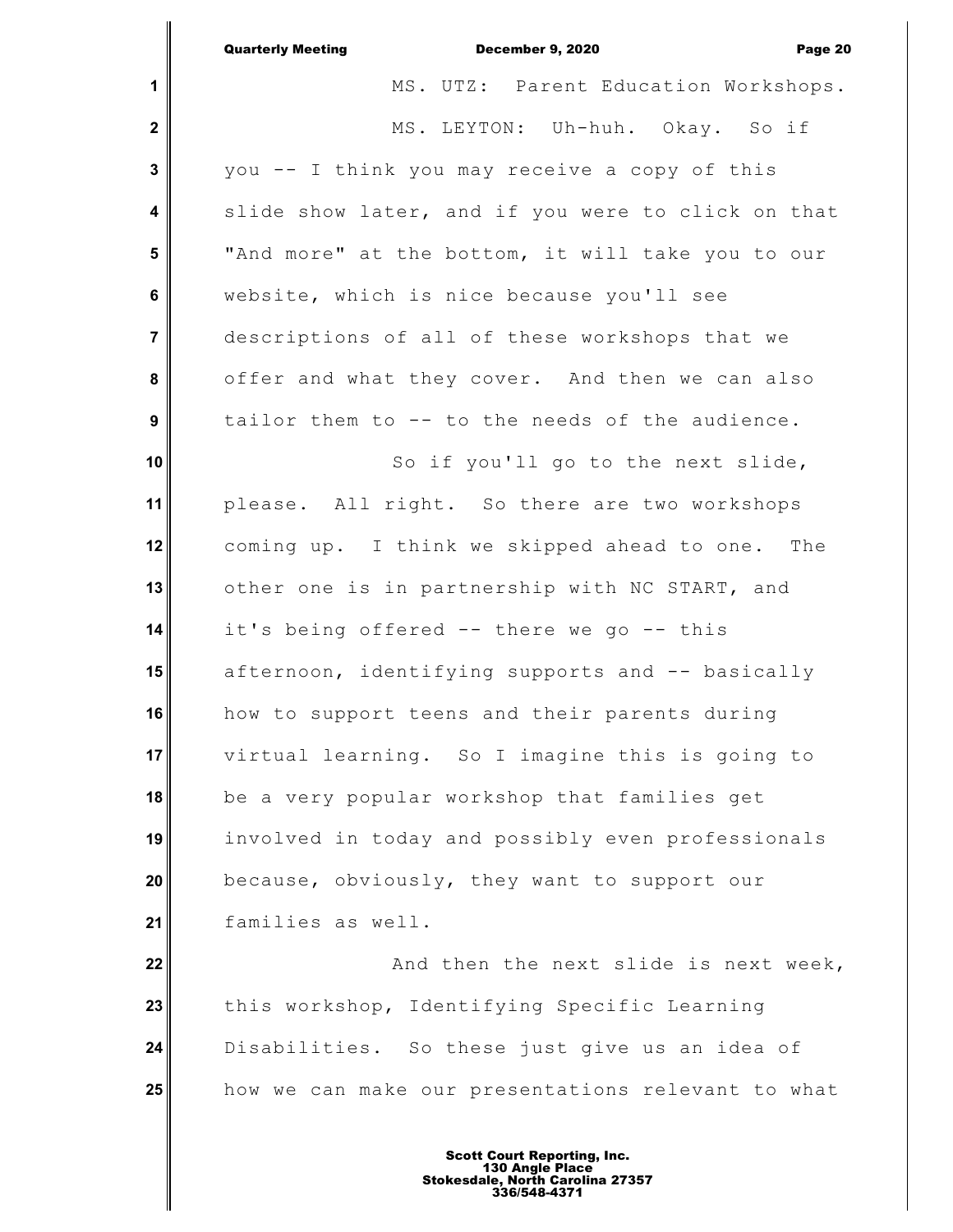| <b>Quarterly Meeting</b> | <b>December 9. 2020</b> | Page 21 |
|--------------------------|-------------------------|---------|

**1**

 **2**

 **3**

 **4**

 **5**

 **6**

is going on in our society, in our lives. The others that I showed a couple of slides ago that we have a list of on our website, they -- you know, they're standard. They are, for lack of a better term, canned. We have scripts that go with those.

 **7 8 9 10 11 12 13 14** And these are a little bit more tailored to what's going on right now and what is really relevant to our parents, not that the others aren't relevant, but this is just like, hey, this is coming across right now. This happened in July, and we're now seeing the changes and the effects of that. So that's how -- what we're doing for this particular workshop.

**15 16 17 18 19** Okay. Next slide. Okay. So this is our website, and we would love for you to go to the website and check it out, see what we have available. There are a number of really cool forms and things that you can see.

**20 21 22 23 24 25** So if you were to go to the next slide, these are resources that you would find on our website. We have a number of YouTube videos, and they have all been captioned. So if you had somebody that needed access to them in terms of language, it would be there.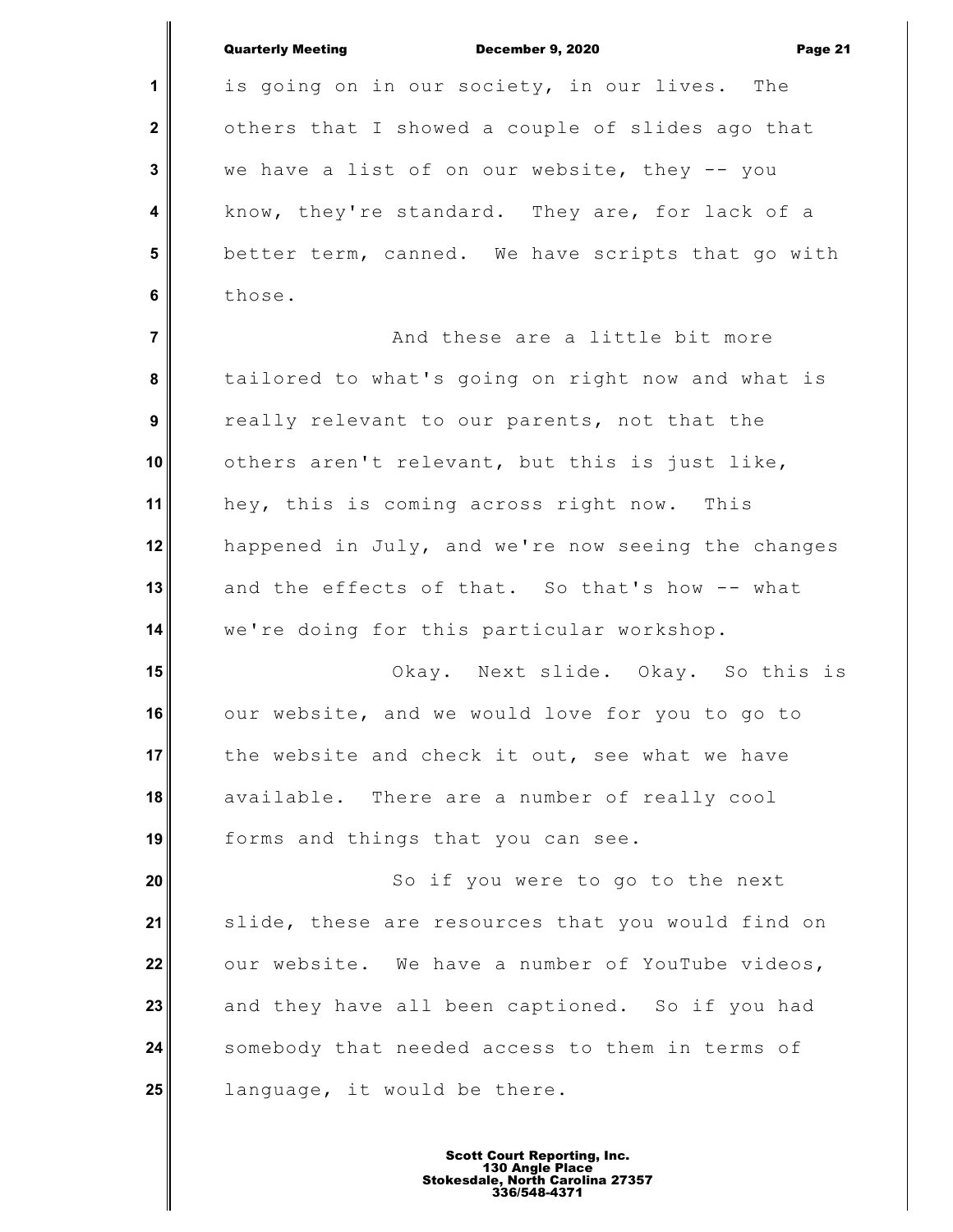|                  | <b>Quarterly Meeting</b><br><b>December 9, 2020</b><br>Page 22 |
|------------------|----------------------------------------------------------------|
| 1                | And then we also have an IEP                                   |
| $\mathbf{2}$     | Checklist, so that is very helpful for families                |
| 3                | when they're going into an IEP for the first time              |
| 4                | or maybe the last IEP was not so successful and                |
| 5                | they really want to have that to help them be                  |
| 6                | effective advocates when they get into that                    |
| $\overline{7}$   | meeting.                                                       |
| 8                | And then the third one that you see                            |
| $\boldsymbol{9}$ | here is a Return to School Planning Guide. So                  |
| 10               | that is just like a back-to-school every year, and             |
| 11               | you would fill it out for your teachers and your               |
| 12               | therapists.                                                    |
| 13               | So, again, more useful tools here.                             |
| 14               | Yeah, you can stay on that other side. That's                  |
| 15               | great. These are all downloadable handouts and                 |
| 16               | resources. They can be -- some of them can be                  |
| 17               | filled out.                                                    |
| 18               | If you go to the next slide, this                              |
| 19               | something as part of our, I believe, Painting the              |
| 20               | Big Picture document, and they're all downloadable             |
| 21               | PDFs that have been made so that you can just fill             |
| 22               | them out as long as you have a PDF reader. And so              |
| 23               | they're very useful for going into a meeting and               |
| 24               | saying this is an overview of my child and this is             |
| 25               | where they have strengths, this is where they have             |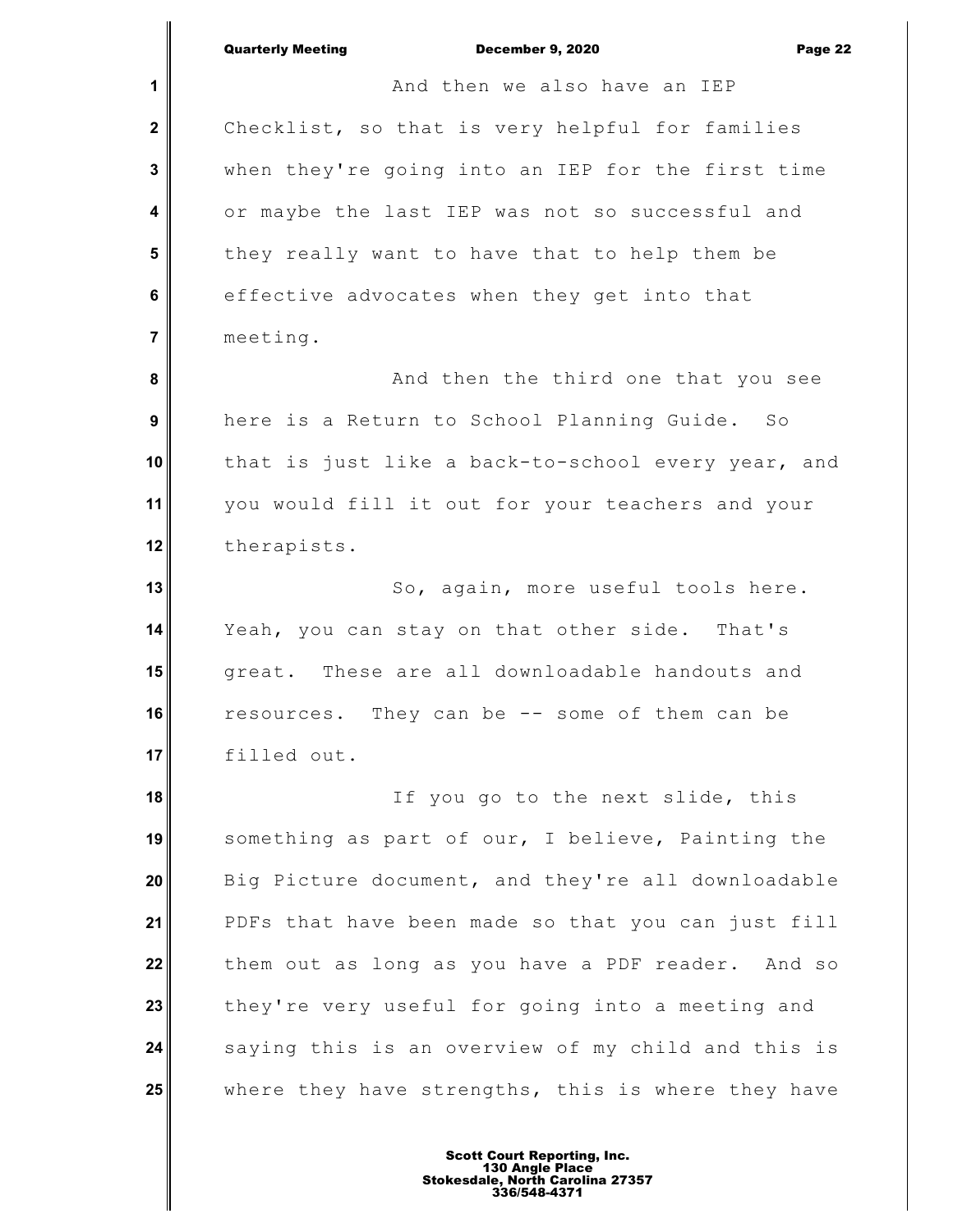### Quarterly Meeting December 9, 2020 Page 23

**1**

 **2**

 **3**

 **4**

 **5**

 **6**

 **7**

weaknesses, this is how they learn best, and gives your teacher a really great example of a whole student and not the deficit model that sometimes we get into when we say this student needs support here, needs support here, needs support here, and gives the family a way to say this is where my child really shines.

 **8 9 10 11 12 13 14 15 16 17 18 19** Okay. So next slide. These are all of our other contracts and work. So we've been talking about the PTI and that federal funding. We also are part of the North Carolina Deaf Blind Project, which provides special services for families with children with hearing and vision loss; North Carolina Early Intervention, working with the Infant Toddler Program, supporting families from birth to three; North Carolina DPI Exceptional Children, you-all, collaboration and information and support families; NC SIP, which is family engagement and new teacher training.

**20 21 22 23 24 25** We work with several institutions of higher education with special education majors and work with a cohort of families to present information on their experiences raising a child with a disability. That has been a really profound experience for a lot of the colleges.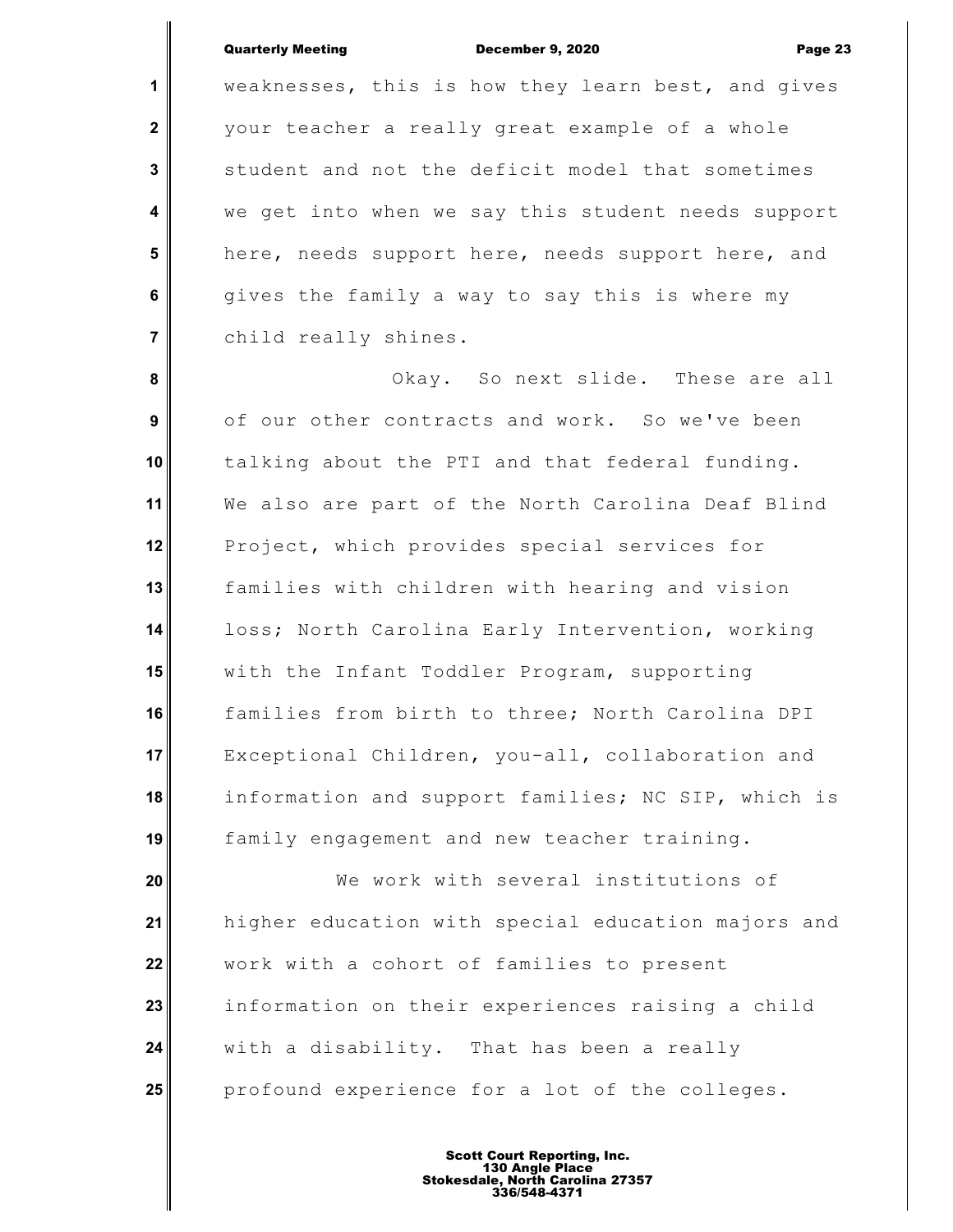|                  | <b>Quarterly Meeting</b><br><b>December 9, 2020</b><br>Page 24 |
|------------------|----------------------------------------------------------------|
| 1                | We've had the professors tell us how much their                |
| $\mathbf 2$      | students have learned from our parents coming into             |
| 3                | those programs and giving their -- telling their               |
| 4                | story.                                                         |
| 5                | The LENS-North Carolina Program is                             |
| 6                | focused on the intersection of race, educational               |
| $\overline{7}$   | equality or equity, and learning differences.                  |
| 8                | LENS-NC seeks to improve the lives of the one in               |
| $\boldsymbol{9}$ | five children who struggle with learning and                   |
| 10               | attention issues and the less than favorable                   |
| 11               | outcomes for the ones who are low income students              |
| 12               | and students of color who face even greater                    |
| 13               | challenges in our educational system.                          |
| 14               | And last but not least, Family                                 |
| 15               | Engagement and Leadership is helping families                  |
| 16               | become more engaged in their children's education              |
| 17               | and develop leadership skills to participate on                |
| 18               | boards and committees at the local and state                   |
| 19               | level.                                                         |
| 20               | Next slide. So this -- you can just                            |
| 21               | check us out, and we have the contact information.             |
| 22               | This is how you can reach us. Our main office is               |
| 23               | in Davidson, North Carolina, and we have a 1-800               |
| 24               | number. We also have a local number, our website,              |

a general email, and then my contact information,

**25**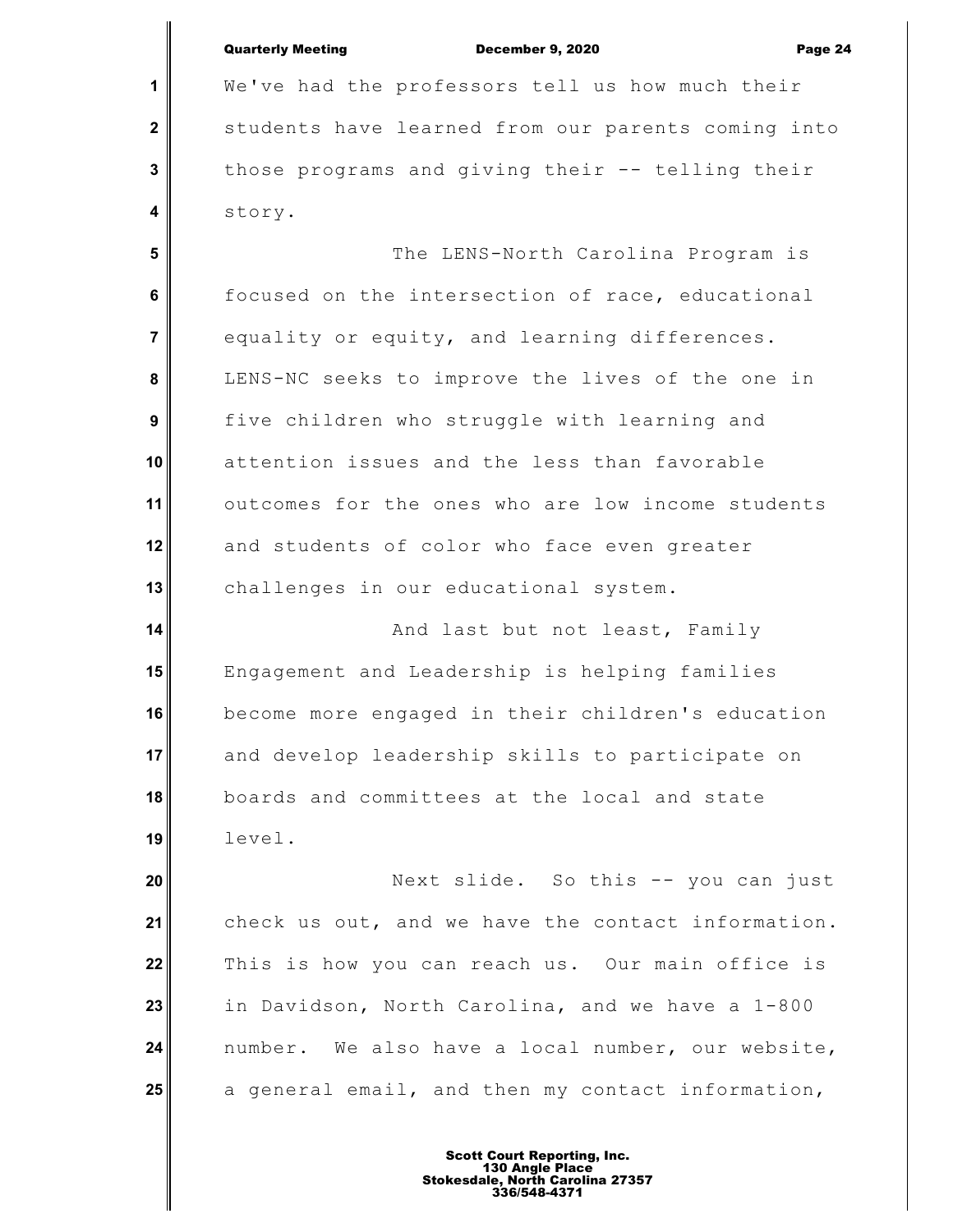**1 2 3 4 5 6 7 8 9 10 11 12 13 14 15 16 17 18 19 20 21 22 23 24 25** Quarterly Meeting December 9, 2020 Page 25 should you want to reach out to me personally. And you can look for us online in all, you know, different ways, of course. There you go. And my final slide is if you have any questions. I think we're right 10:00, so we would need to be brief. MS. TERHAAR: I'd like to make a comment. I have found your organization [inaudible] so much for those of us who teach and prepare students to become special educators--- And I apologize. My Yorkipoo is in the background crying. Don't worry. He's fine. He's just being a Yorkipoo. ---and that in particular all of the materials you have for parents being more active in the IEP process has been invaluable. In one of the classes I teach, the students actually roleplay an IEP conference and the preconference plan and use your materials extensively. So I cannot thank you enough for the good work that you've been doing in our state. MS. LEYTON: That is wonderful to hear. Thank you, Marjorie. I really appreciate that. And I know that one of the reasons that Alexis asked me to present today was that some of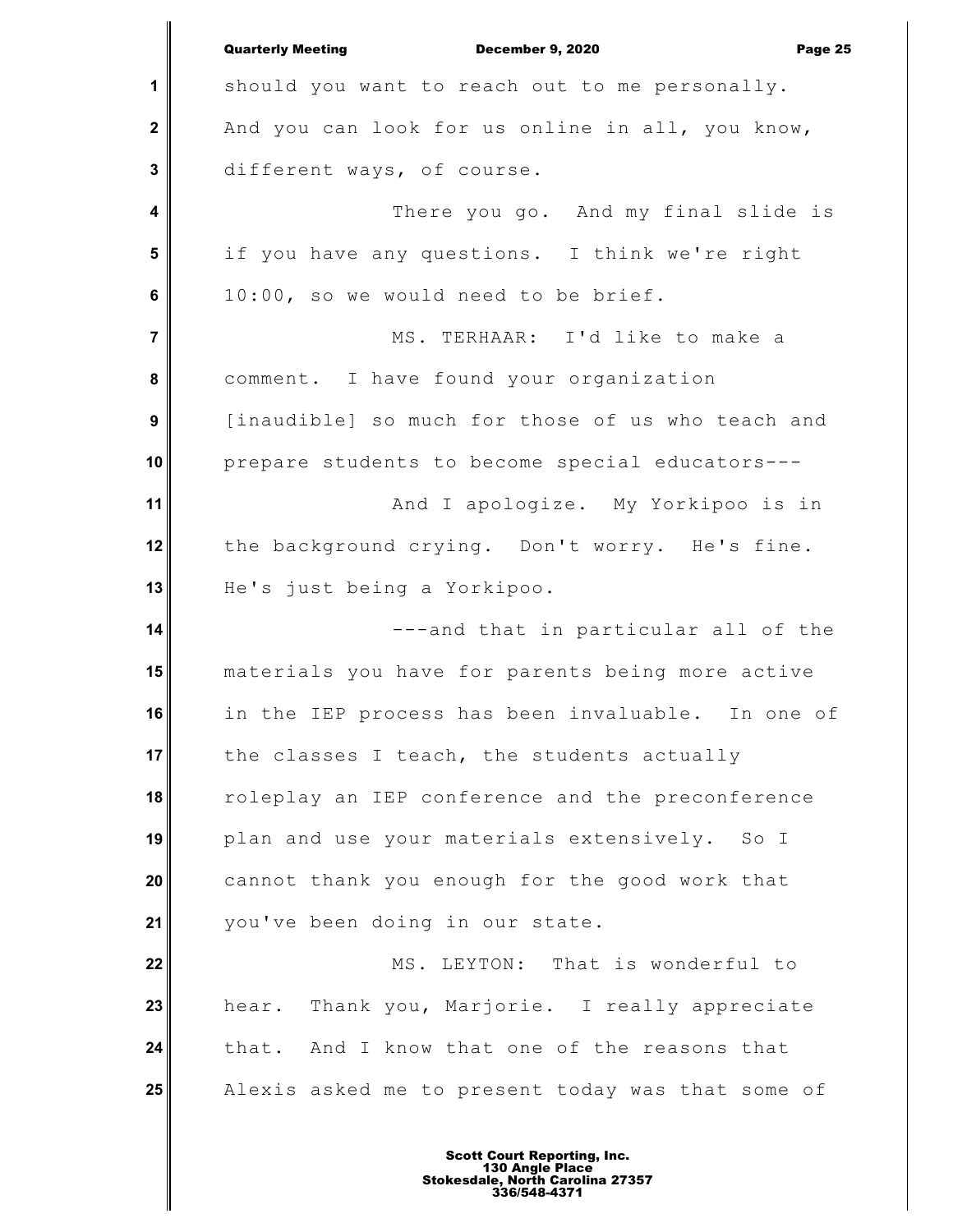|                | <b>Quarterly Meeting</b><br>December 9, 2020<br>Page 26 |
|----------------|---------------------------------------------------------|
| 1              | the folks on the Council -- maybe it was the            |
| $\mathbf{2}$   | Executive Committee -- really wanted to know more       |
| $\mathbf{3}$   | about our workshops and specifically the ones that      |
| 4              | we've been doing during the pandemic.                   |
| $5\phantom{1}$ | So if you have any specific questions                   |
| 6              | about those, I will do my best to answer them. I        |
| $\overline{7}$ | am not a parent educator, but I'm familiar with a       |
| 8              | lot of what they are presenting, and if I didn't        |
| 9              | know the answer, I would certainly find it and          |
| 10             | follow up with you.                                     |
| 11             | THE CHAIRPERSON: So, Terri, can we                      |
| 12             | take a minute here? Nancy Johnson, are you still        |
| 13             | on the call? So we're going to take about five          |
| 14             | minutes to about 10:05 for participants to ask          |
| 15             | questions. Is that okay with you?                       |
| 16             | DR. JOHNSON: Yes, that's fine with                      |
| 17             | me.                                                     |
| 18             | THE CHAIRPERSON: Thank you. Okay.                       |
| 19             | Okay. Any questions?                                    |
| 20             | (No audible response.)                                  |
| 21             | THE CHAIRPERSON: Well, thank you,                       |
| 22             | Terri. I think you answered some of the questions       |
| 23             | that we had in the Executive Committee about what       |
| 24             | ECAC was doing in particular to what's going on in      |
| 25             | terms of COVID, in terms of children in and out of      |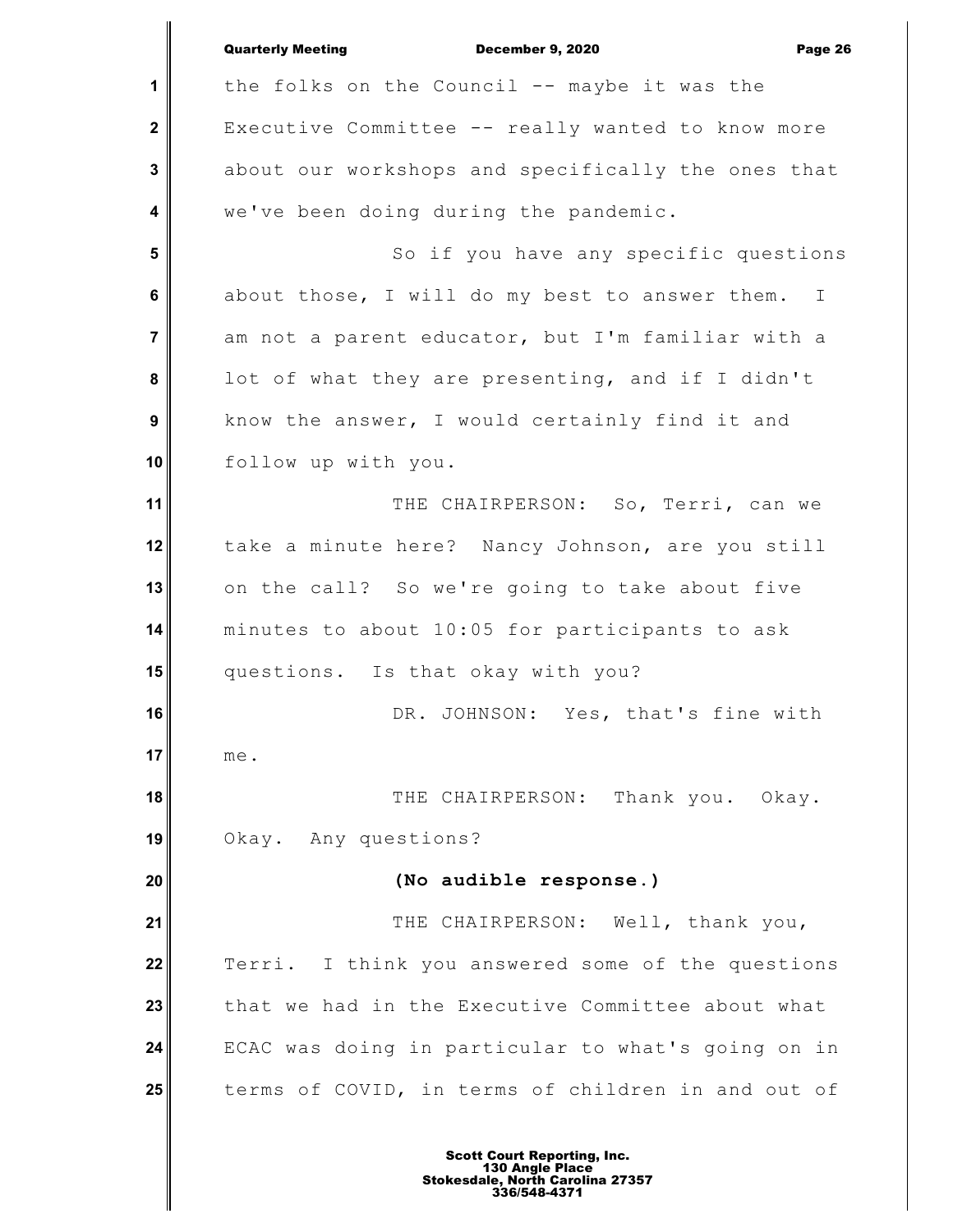|                  | <b>Quarterly Meeting</b><br>December 9, 2020<br>Page 27 |
|------------------|---------------------------------------------------------|
| 1                | school, hybrid and remote learning. And I think         |
| $\boldsymbol{2}$ | you sharing your information so that anyone who         |
| 3                | has questions can contact you is very helpful.          |
| 4                | Thank you.                                              |
| 5                | MS. LEYTON: Yeah, you're welcome.                       |
| 6                | Parents -- I mean our phone lines have been quiet,      |
| $\overline{7}$   | but they have been reaching out through other           |
| 8                | online means, which has been helpful. We are all        |
| 9                | working from home right now, so that is really the      |
| 10               | best way to get ahold of us, is online. We --           |
| 11               | like I said, we have been doing these virtual           |
| 12               | workshops.                                              |
| 13               | And I know, you know, the Department                    |
| 14               | of Ed has come out with a number of guidance and        |
| 15 <sup>1</sup>  | policy issues and things to help families navigate      |
| 16 I             | and to help the schools navigate the virtual            |
| 17 <sup>1</sup>  | learning, and we've tried to distill some of that       |
| 18               | down and provide that, when we can, in a virtual        |
| 19               | format as well.                                         |
| 20               | So those are the kinds of things that                   |
| 21               | you'll see. We do have a calendar. So if you            |
| 22               | were to look at that "Training and Events" tab,         |
| 23               | there's a calendar there that shows you some of         |
| 24               | our upcoming stuff. So, yeah, you scroll down and       |
| 25               | you'll see. We are doing a lot with youth right         |
|                  |                                                         |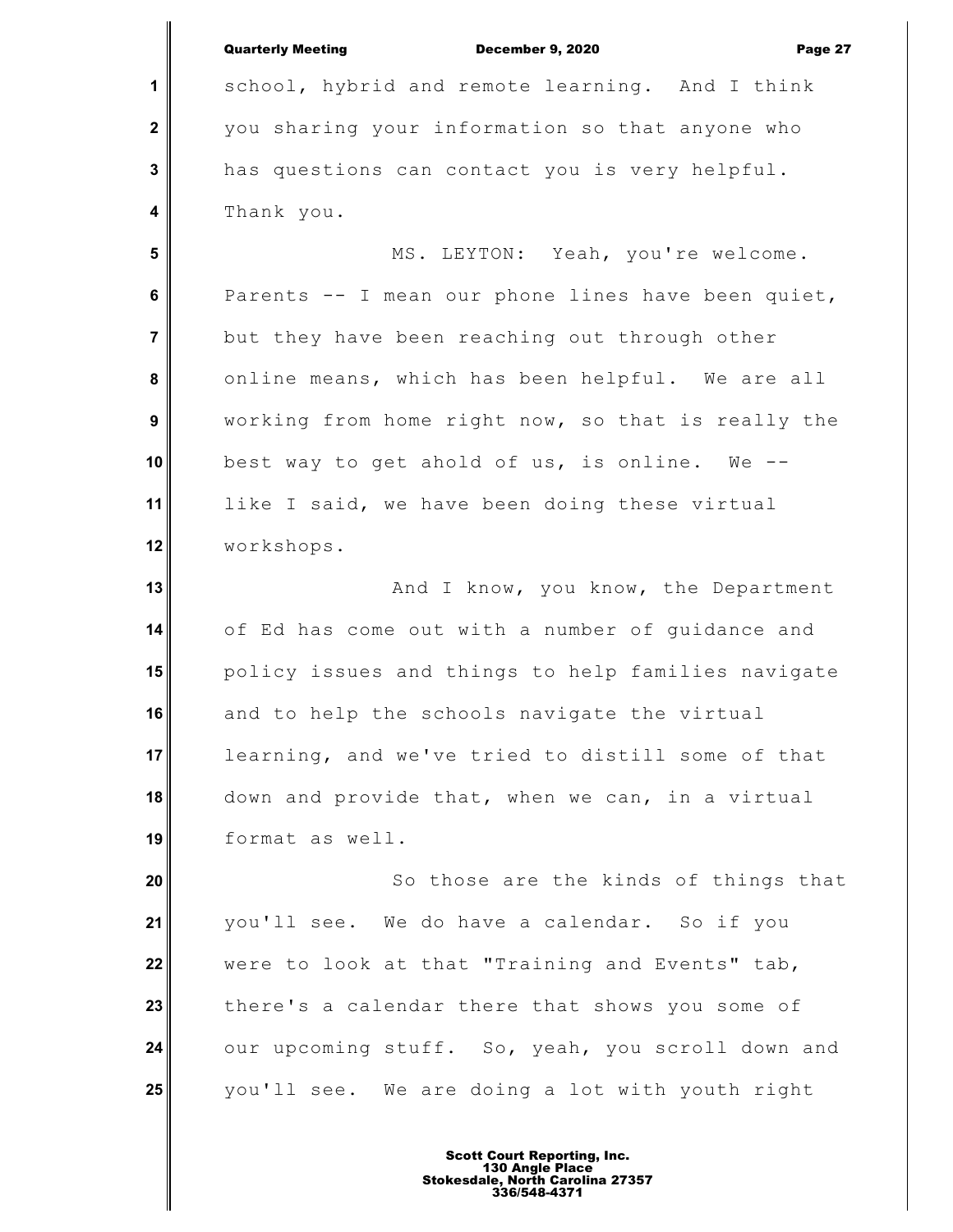|                | <b>Quarterly Meeting</b><br>December 9, 2020<br>Page 28 |
|----------------|---------------------------------------------------------|
| 1              | now, trying to interact with them individually and      |
| $\mathbf{2}$   | in group settings, and then you'll see this             |
| 3              | afternoon's webinar, and I think -- actually, I         |
| 4              | don't see the one for next week there, but it           |
| 5              | is -- it is, to my knowledge, still on the              |
| 6              | calendar. So, you know, each month you can go           |
| $\overline{7}$ | back and check it.                                      |
| 8              | MS. UTZ: The learning disabilities                      |
| 9              | one was just canceled last night and postponed          |
| 10             | until, I think, January.                                |
| 11             | MS. LEYTON: Oh, okay. Great. See,                       |
| 12             | you knew more than I did.                               |
| 13             | MS. UTZ: I only got the email                           |
| 14             | because I was registered for it.                        |
| 15             | MS. LEYTON: Oh, bummer. Okay.                           |
| 16             | Sorry.                                                  |
| 17             | THE CHAIRPERSON: Okay. Thank you so                     |
| 18             | much.                                                   |
| 19             | MS. LEYTON: You're welcome.                             |
| 20             | THE CHAIRPERSON: So Nancy -- Nancy                      |
| 21             | Johnson, you're up.                                     |
| 22             | DR. JOHNSON: Good morning again.                        |
| 23             | Very exciting to hear from ECAC. I was around           |
| 24             | when they first started and know Connie Hawkins         |
| 25             | very well. So it's exciting to see that legacy          |
|                |                                                         |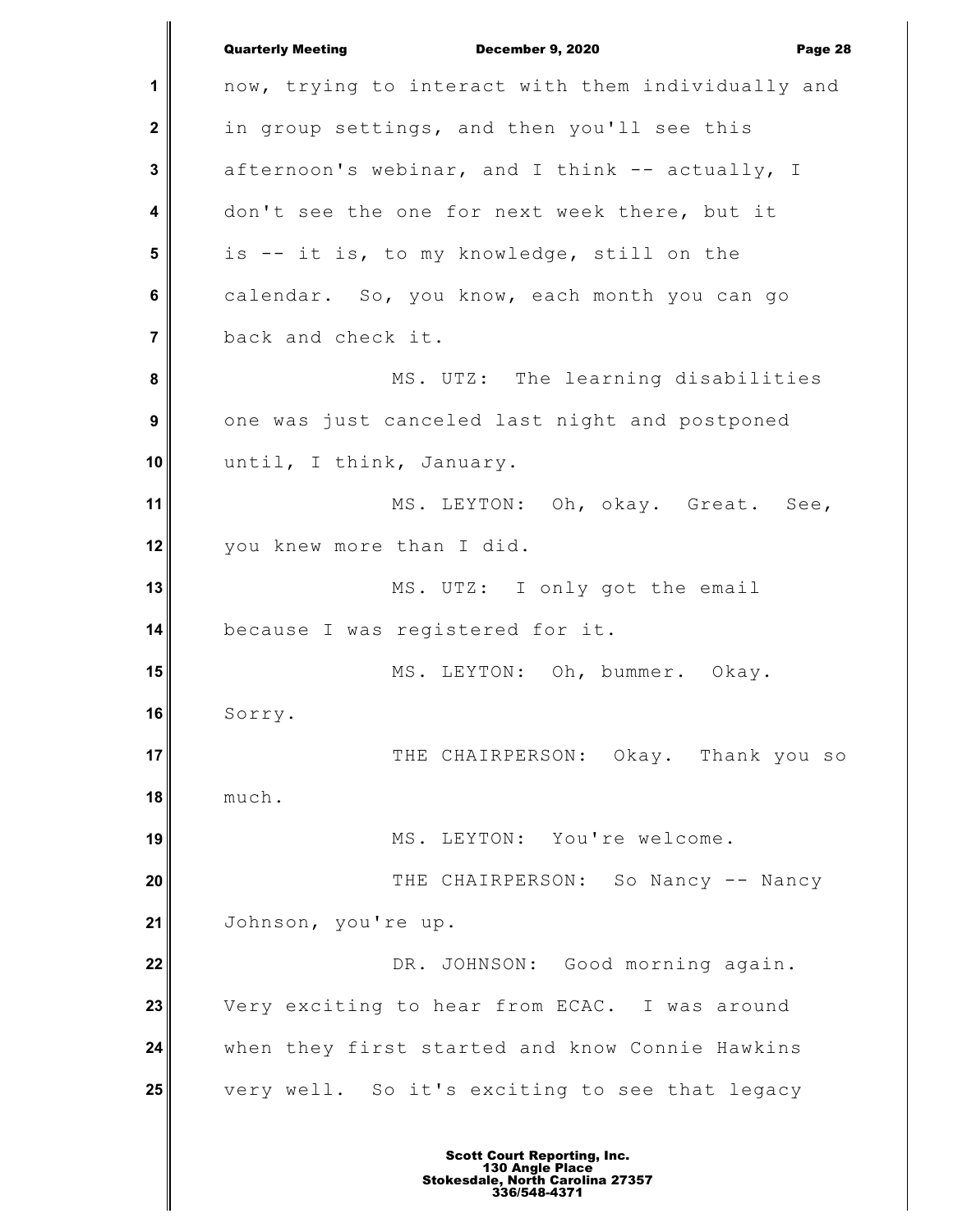|                         | <b>Quarterly Meeting</b><br>December 9, 2020<br>Page 29 |
|-------------------------|---------------------------------------------------------|
| $\mathbf 1$             | and work continue.                                      |
| $\mathbf 2$             | I'm here to speak to you about our                      |
| $\mathbf{3}$            | State Performance Plan and Annual Performance           |
| $\overline{\mathbf{4}}$ | Report. For those of you who are new, I do this         |
| $5\phantom{1}$          | every year at our December meeting because the          |
| 6                       | Council has been our main stakeholder group to          |
| $\overline{7}$          | give us input on things.                                |
| 8                       | So, Alexis, if you'll go to the                         |
| 9                       | next slide. Briefly, what I'm going to do this          |
| 10                      | morning is a little bit different than what we've       |
| 11                      | done in the past. For those of you who are new,         |
| 12                      | it won't seem different since you haven't heard my      |
| 13                      | presentation, but for those who've been with the        |
| 14                      | advisory council in past years and heard me             |
| 15                      | present, you will see some changes.                     |
| 16                      | I'm going to do a brief overview of                     |
| 17                      | the State Performance Plan and Annual Performance       |
| 18                      | Report for everybody, and then I will then focus        |
| 19                      | on the things this year we need to focus on, any        |
| 20                      | indicators with changing baseline data, indicators      |
| 21                      | with impact from COVID-19.                              |
| 22                      | And then, briefly, at the end, I am                     |
| 23                      | going to just discuss future items that we're           |
| 24                      | going to need to address for the new package that       |
| 25                      | OSEP just released, and this new package is for         |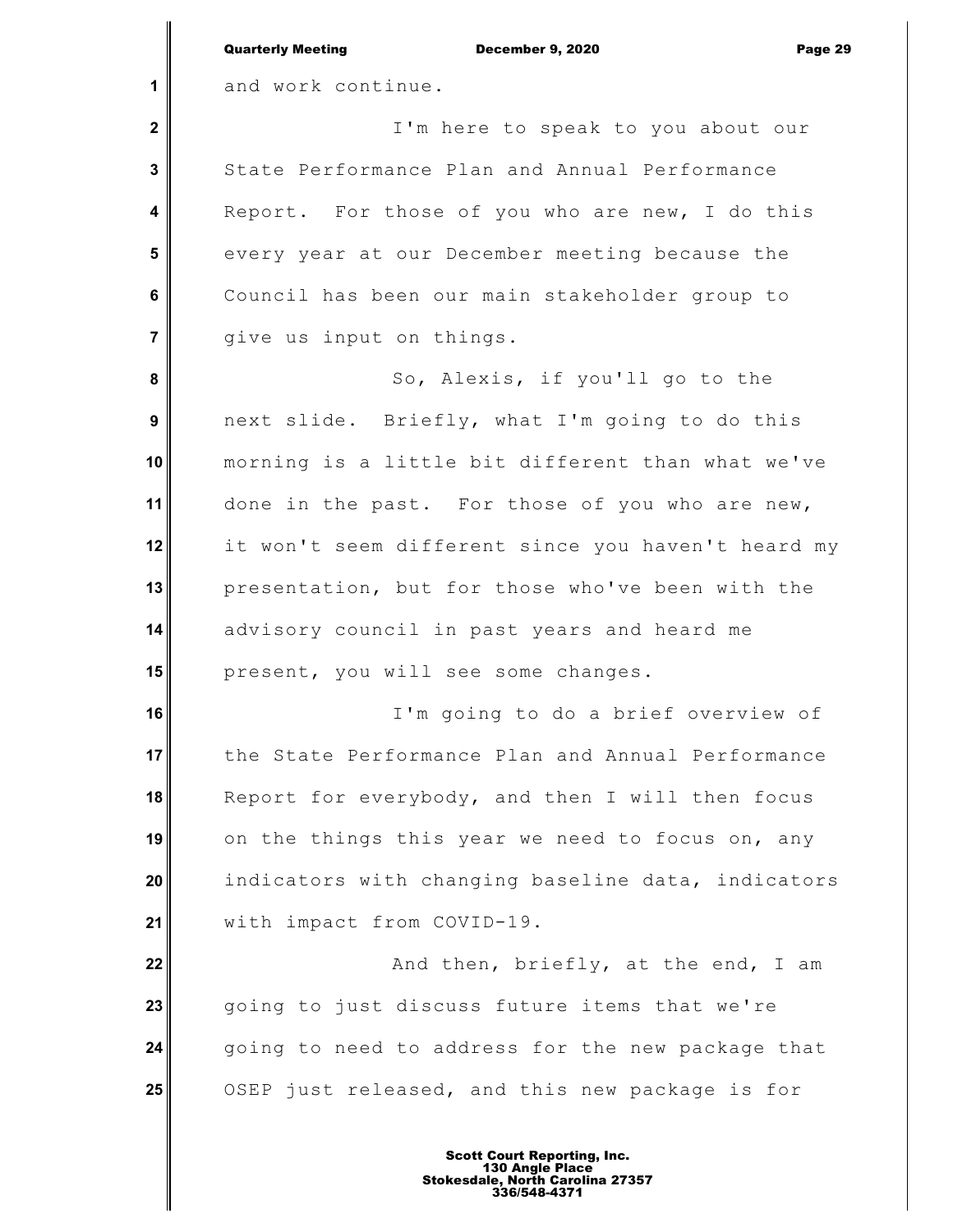|                  | <b>Quarterly Meeting</b><br><b>December 9, 2020</b><br>Page 30 |
|------------------|----------------------------------------------------------------|
| 1                | years 2020 through 2025. It's our new next                     |
| $\mathbf{2}$     | six-year package that will due February 21st of                |
| 3                | 2022, and I just want to share a few things                    |
| 4                | because it's going to be a little bit different                |
| 5                | next year for us, a little more work.                          |
| 6                | Next slide. So I'm going to start                              |
| $\overline{7}$   | with the overview of the State Performance Plan                |
| 8                | and Annual Performance Report. And get to the                  |
| $\boldsymbol{9}$ | next slide, Alexis. You can see at the very top                |
| 10               | our overall general supervision responsibilities,              |
| 11               | and at the very top of this slide, it says, "The               |
| 12               | SPP/APR." It is one part of many parts of North                |
| 13               | Carolina's and all states' general supervision                 |
| 14               | responsibilities under IDEA.                                   |
| 15               | Okay. Next slide. Just so you know                             |
| 16               | submission dates, we submit this to the US Office              |
| 17               | of Special Education Programs like all other                   |
| 18               | states. Our first 16 indicators are due February               |
| 19               | 1st of 2021, and it will be the fifteenth time we              |
| 20               | have submitted an Annual Performance Report.<br>Our            |
| 21               | Indicator 17, our State Systemic Improvement Plan,             |
| 22               | is due this year April 1st, 2021, and it will be               |
| 23               | our sixth submission.                                          |
| 24               | Next slide. Here is kind of an                                 |
| 25               | indicator card. It shows all 16 indicators, and I              |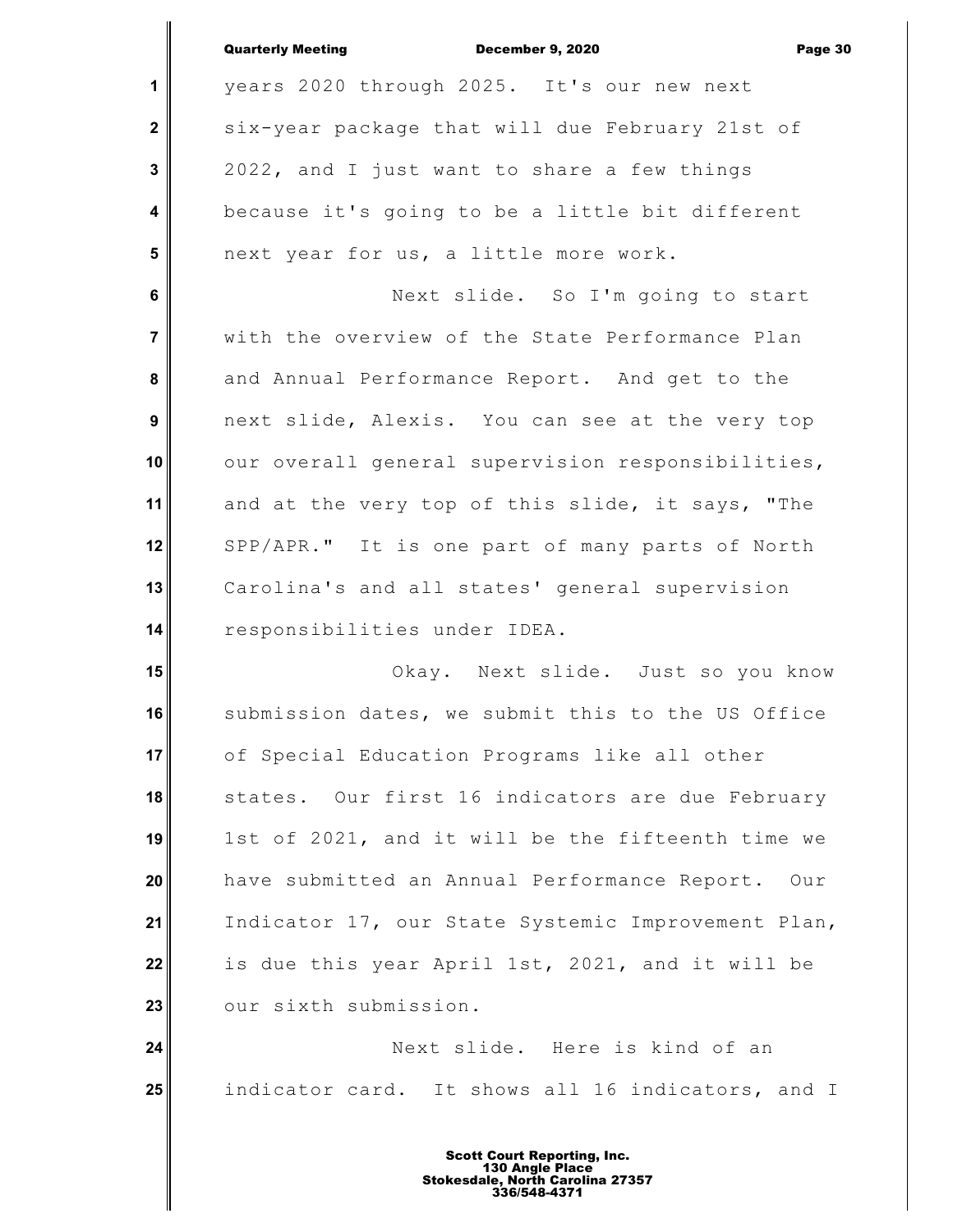|                  | <b>Quarterly Meeting</b><br>December 9, 2020<br>Page 31 |
|------------------|---------------------------------------------------------|
| 1                | won't go through all of these, but those listed in      |
| $\mathbf 2$      | green are outcome indicators or results indicators      |
| 3                | based on student data, an example being graduation      |
| 4                | rate. We're looking at the results of students --       |
| 5                | how many students are graduating with a standard        |
| 6                | high school diploma.                                    |
| $\overline{7}$   | The ones in the darker blue are                         |
| 8                | compliance indicators, and things like our              |
| $\boldsymbol{9}$ | timelines for -- our 90-day timeline for Child          |
| 10               | Find from referral to placement. The reason these       |
| 11               | are important that we know difference between           |
| 12               | these, states set their targets for the outcome         |
| 13               | indicators. OSEP has preset targets for us at,          |
| 14               | for example, a hundred percent or zero percent,         |
| 15               | depending on the indicator for our compliance           |
| 16               | indicators.                                             |
| 17               | Next slide. This morning I'm going                      |
| 18               | to spend a few minutes talking about a couple of        |
| 19               | indicators where we're going to have some changing      |
| 20               | baseline data, and the reason I'm going to be           |
| 21               | sharing these with you for this year because this       |
| 22               | is the last and it's an extended year of our APR.       |
| 23               | Those of you who were at our advisory council           |
| 24               | meeting last December may remember that we did a        |
| 25               | lot of -- I sought a lot of feedback from you           |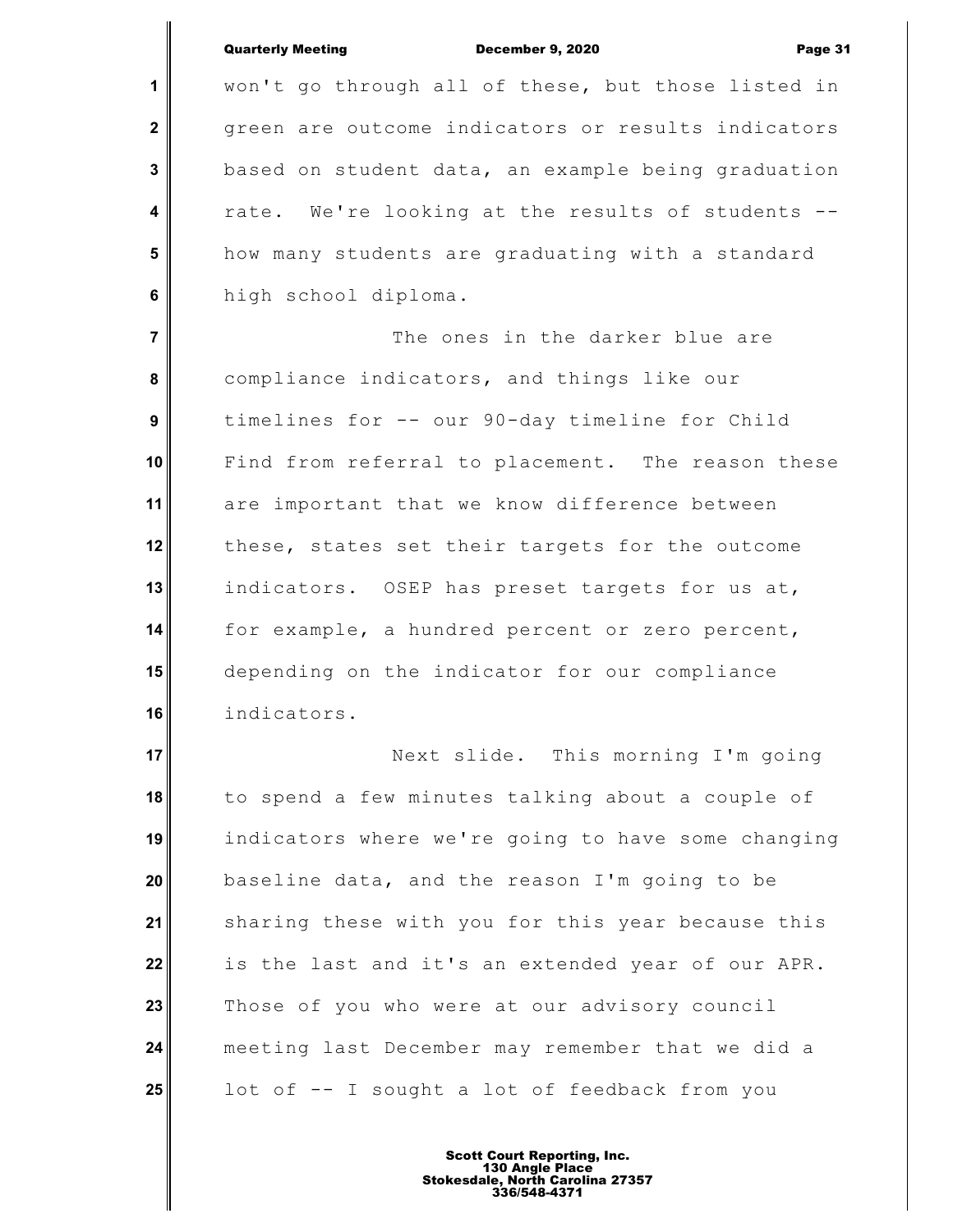| <b>Quarterly Meeting</b> |  |
|--------------------------|--|
|--------------------------|--|

December 9, 2020 Page 32

**1 2 3 4 5 6 7 8 9 10 11 12 13 14 15 16 17 18 19 20 21 22 23 24 25** about targets for FFY, federal fiscal year, '19, which this year is considered because we're reporting our 2018-19 -- or our 2019-20 data. Excuse me. And you helped us set those targets, and that all requires stakeholder involvement. This year states were told it's the last year are targets were all set, so unless we had any changes related to baseline data or maybe some things related to COVID, we didn't need to get stakeholder input this year, but of course, we wanted to share with you what we have. And then we do have a couple of indicators that will have some changing baseline data, so I'm going to explain those to you now. Indicator 1, which is our graduation rate, and Indicator 8, which is our parent involvement indicator, we are anticipating changing baseline data to these, and so I'm going to explain each one of these and why. Indicator 1, our graduation rate. States have been authorized to use different adjusted cohort rates. In the past for Indicator 1, states had to submit their four-year adjusted cohort rate. Due to ESSA, states have submitted different cohort rates, extended cohort rates, if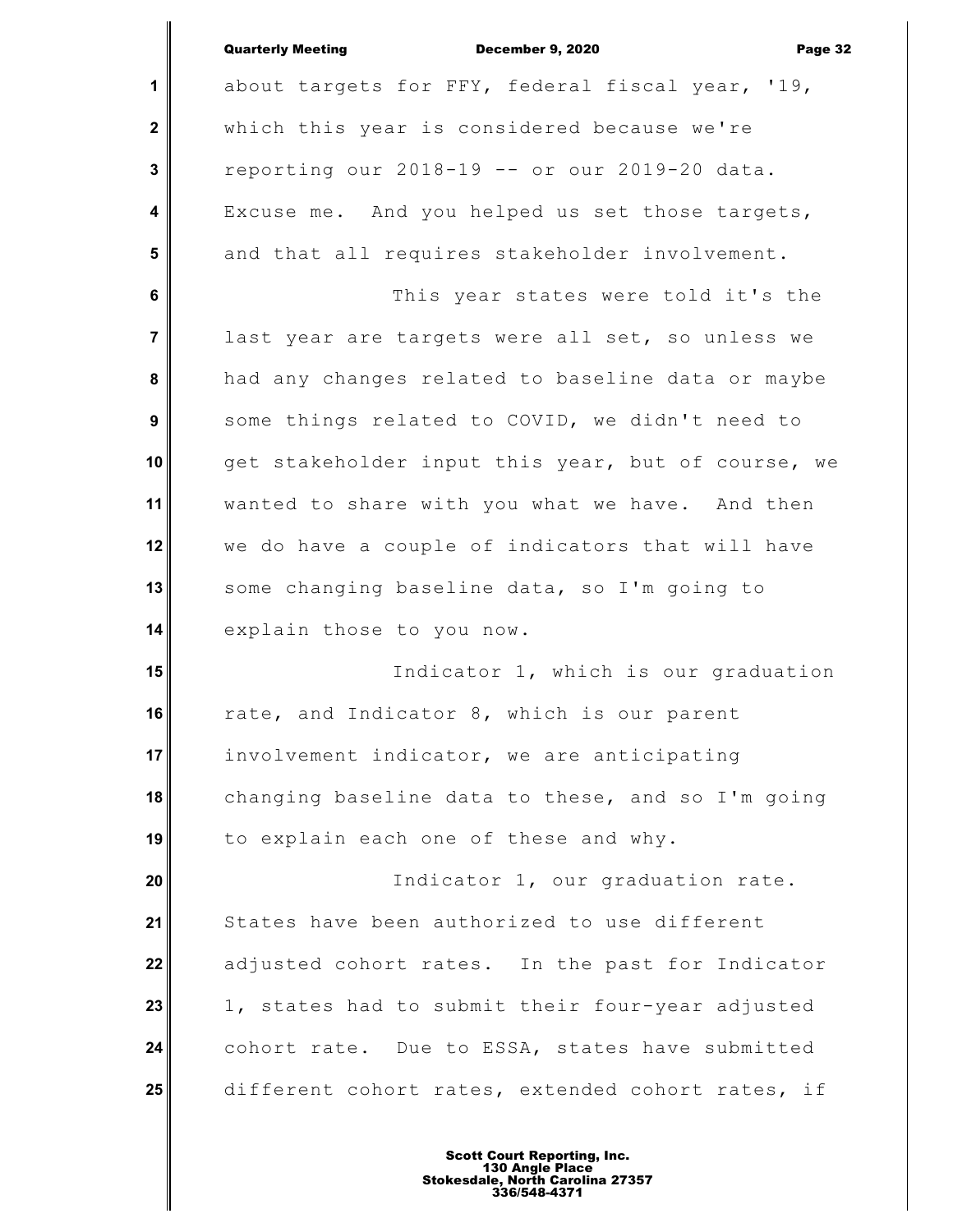|                         | <b>Quarterly Meeting</b><br>December 9, 2020<br>Page 33 |
|-------------------------|---------------------------------------------------------|
| $\mathbf 1$             | you will, like five years. Some states submit six       |
| $\mathbf{2}$            | years, some states submit seven years. Through          |
| 3                       | our ESSA plan, we were authorized to use our            |
| $\overline{\mathbf{4}}$ | five-year adjusted cohort rate. So that was             |
| $5\phantom{1}$          | offered to us through our APR as well for this          |
| 6                       | year.                                                   |
| $\overline{7}$          | So if we're changing that, we will                      |
| 8                       | need to change the baseline to our five-year rate,      |
| 9                       | and our five-year rate for that 2019 -- for kids        |
| 10                      | who entered ninth grade in 2015-16 and graduated        |
| 11                      | in 2019-2020 or earlier, our rate 73.1 percent,         |
| 12                      | which is, of course, higher than our four-year          |
| 13                      | rate. Our target is currently 80 percent. So you        |
| 14                      | can see that our rate hasn't even reached our           |
| 15                      | target yet.                                             |
| 16                      | So with saying all of this, we have                     |
| 17                      | had, over the years, not only from this group, the      |
| 18                      | ECAC, but others stakeholder groups and districts       |
| 19                      | and parents wanting us -- asking us why do we have      |
| 20                      | to have our kids graduate in four years. They are       |
| 21                      | allowed to stay in school longer under IDEA if          |
| 22                      | they need more time. If they need more time and         |
| 23                      | still get a standard high school diploma, they're       |
| 24                      | not reflected in that four-year rate.                   |
| 25                      | So we're recommending that we go                        |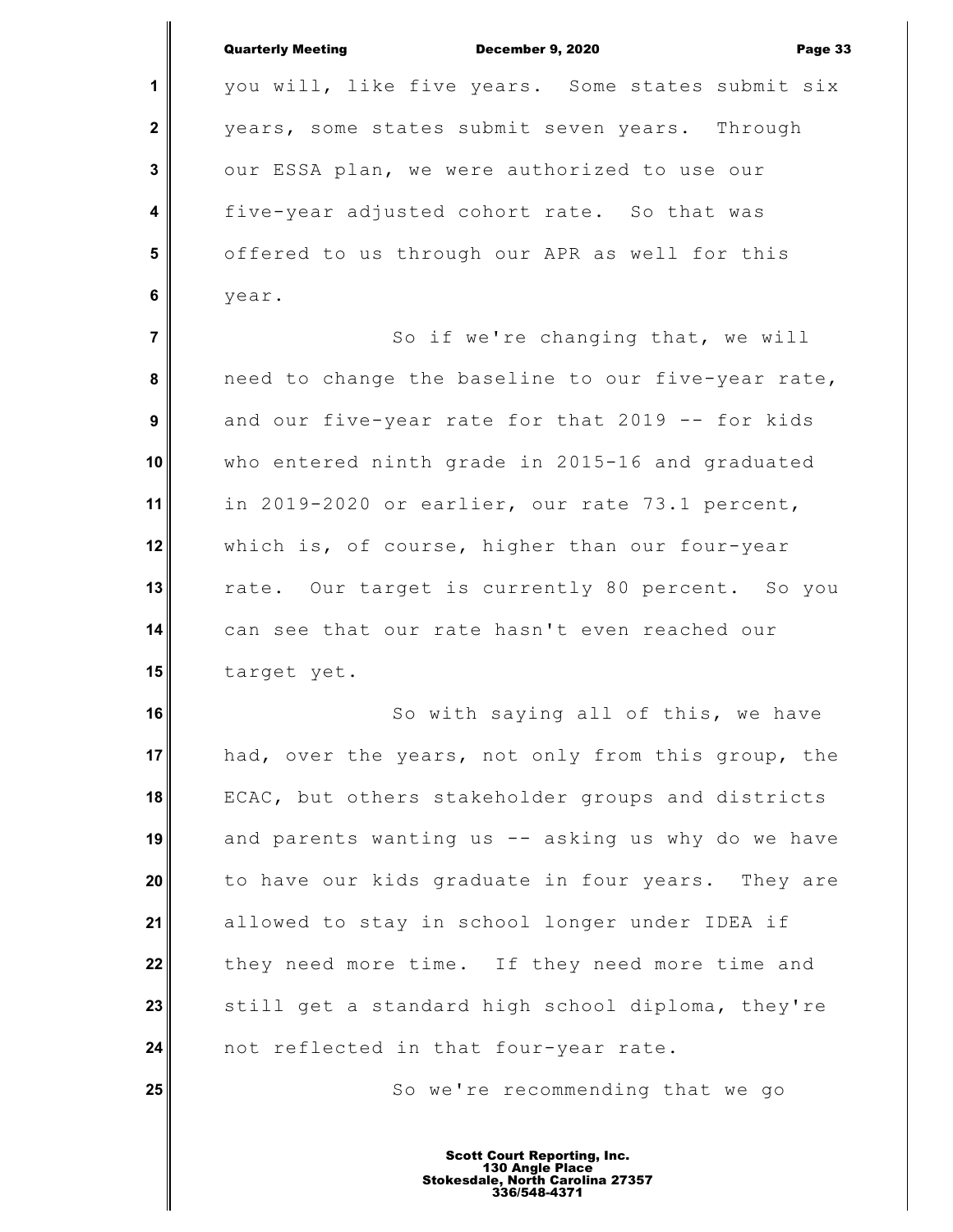**25**

**1 2 3 4 5 6 7 8 9 10 11 12 13 14 15 16 17 18 19 20 21 22 23 24** Quarterly Meeting December 9, 2020 Page 34 ahead for this year and use our five-year rate, based on the input we've gotten previously from all of our stakeholders, to include those students and show this higher rate. But that is something that we're going to need some feedback from you as well if you agree with this change, and if so, should we leave our target at 80 percent or should that be increased. We do not have to increase it this year, and I will share with you that we have to make some changes to this indicator next year because of some changes the federal government is requiring, so we may not -- we may want to leave our target as it is and see what our data for next year is going to look like since it's at an acceptable percentage rate. I will be available to answer questions too, but I am going to ask you, if you have questions, if you could just write them down for now, and then near the end, I will be providing enough time for me to respond to questions as well. So with that, those are our changes related to graduation rate that we are proposing.

Indicator 8, our parent involvement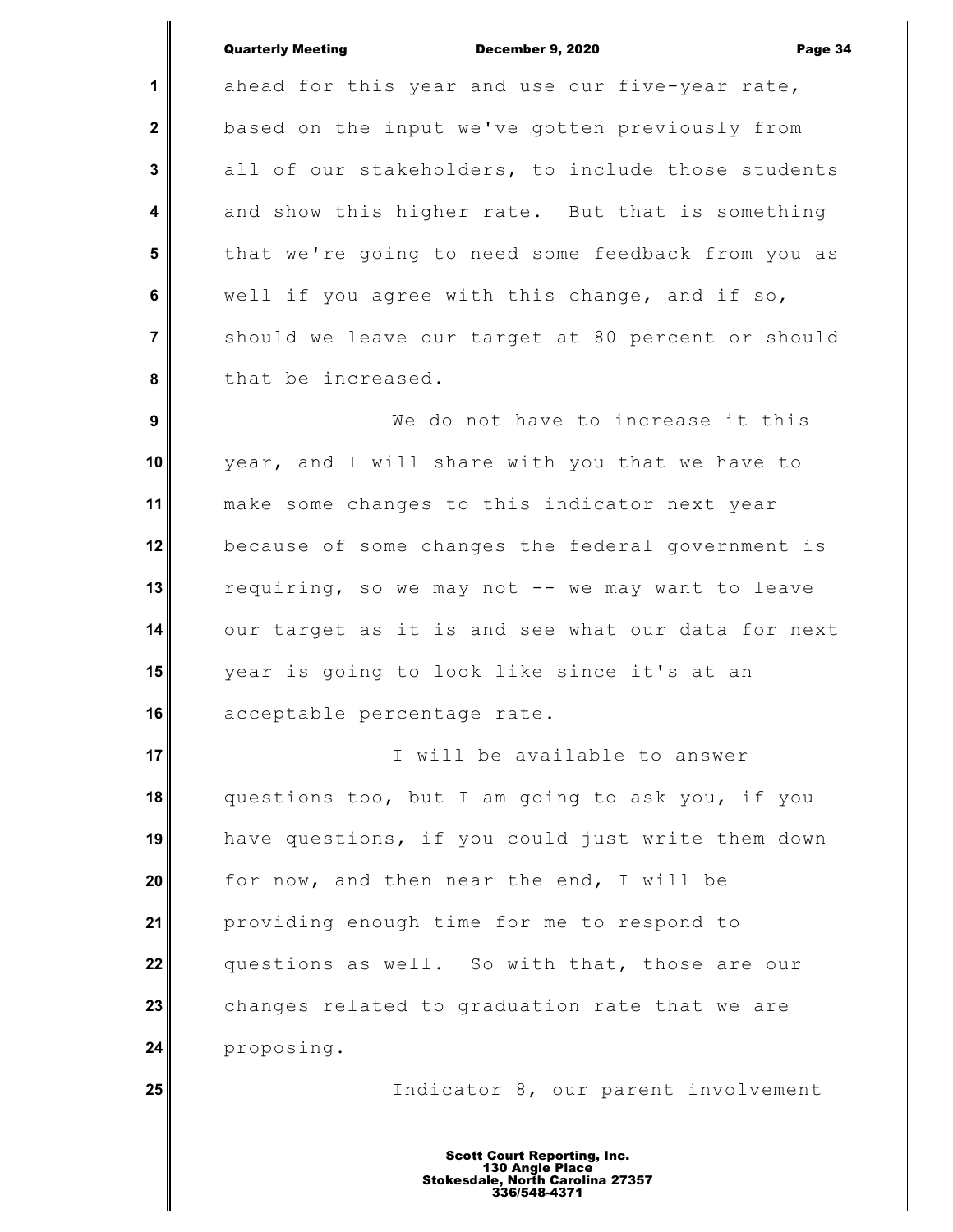### Quarterly Meeting December 9, 2020 Page 35

**1 2 3 4 5 6 7 8 9 10 11 12 13** one, we are changing our baseline. We have worked very closely with stakeholders for the last couple of years in changing our survey. For those of you who have responded to our survey in past years may have realized that our survey was 25 questions, and it was a lot for parents to respond to. With Alexis's help, we got a lot of feedback from what other states were doing, but also feedback from parents and school districts out in our communities about what questions on this survey they thought were the most important, and we were able this year to narrow our survey to 17 out of those 25 questions.

**14 15 16 17 18 19 20 21 22 23 24 25** And with that, we changed the survey, and we also changed the rate calculation. The rate calculation from our vendor, which was a national TA center from years ago, which is no longer in existence, had a fairly complicated formula to understand, and we looked at what other rates -- or what other states were doing, and they're doing a much simpler rate calculation just based on where the majority of parents who are responding agree to the majority of questions. So we are recommending that rate calculation as well. Our previous years' rates, just so you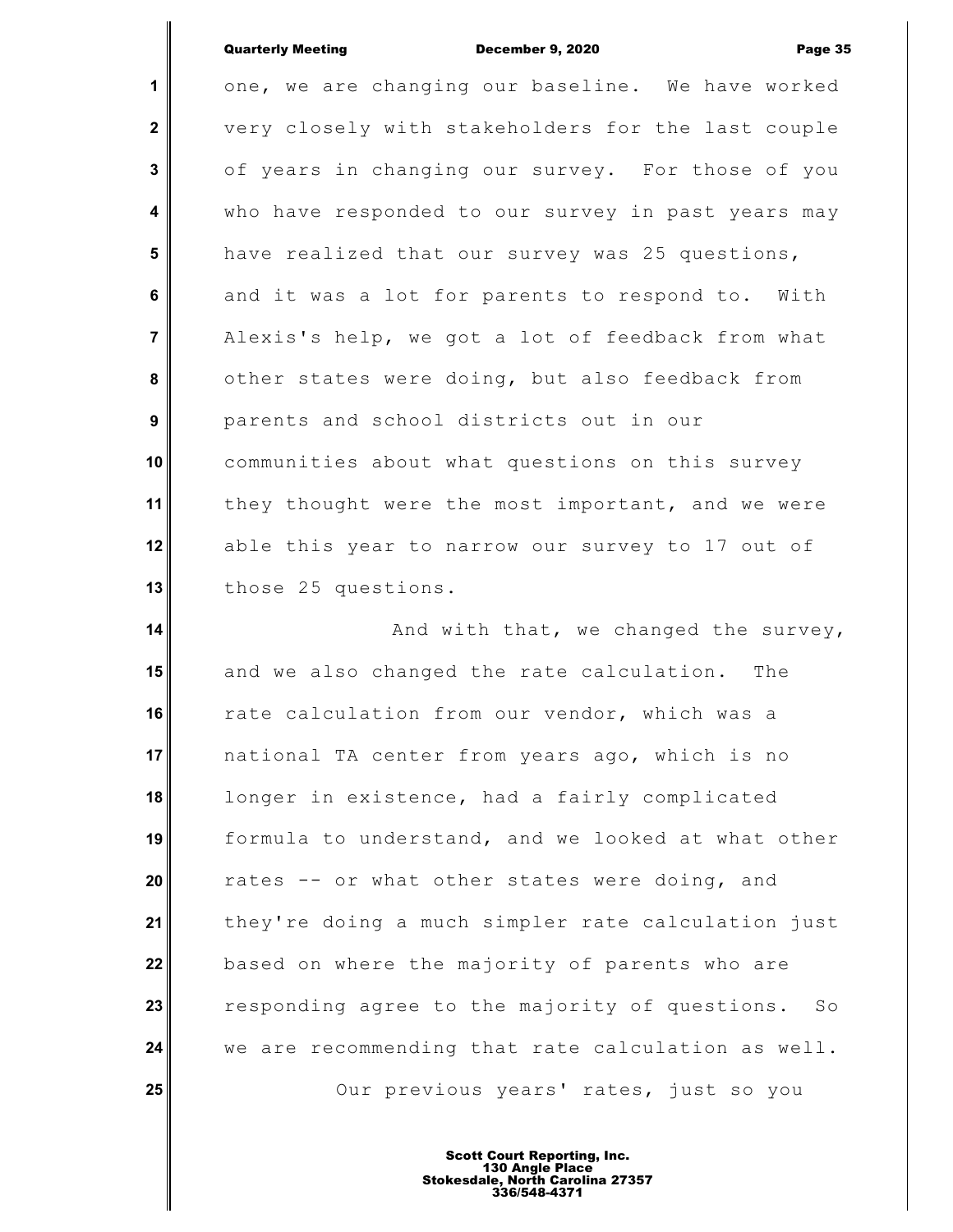**1 2 3 4 5 6 7 8 9 10** Quarterly Meeting December 9, 2020 Page 36 know, have been falling anywhere between 42 percent--- Oh, I need to let you know where these rates come from. We do a sampling for parent involvement. So we sample -- and our sampling plan is approved by OSEP, and we only sample in so many districts each year. So all except our largest five districts are only in the sample once every five years. Our largest districts are in the sample every year as required by the federal regulation for this.

**11 12 13 14 15 16 17 18 19 20** In our previous years, our rates have fluctuated between 42 percent and 46 percent. The fluctuation doesn't surprise us because it's a sample. So we're not -- we don't have the same districts in the sample every year, but based on the way the sample is done, it is a random sample so it is representative of the state. And our target has been 50 percent. We have not quite reached that. Again, our highest year was that 46 percent.

**21 22 23 24 25** This year, just so you know, our survey, because we were making changes to hit and COVID hit -- typically, we would send the survey letters out to districts. They would mail them out or send them home in kids' backpacks sometime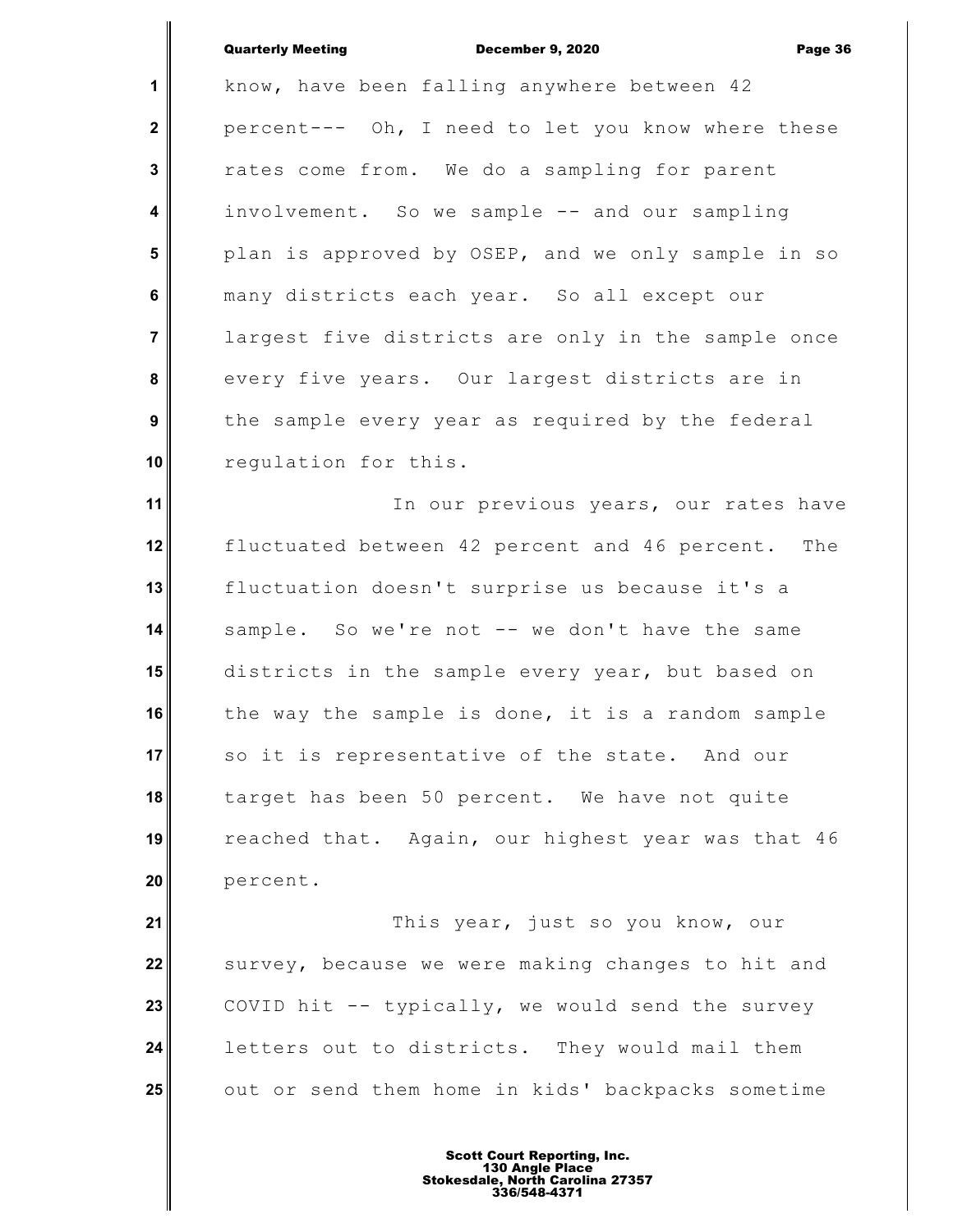|                  | <b>Quarterly Meeting</b><br>December 9, 2020<br>Page 37 |
|------------------|---------------------------------------------------------|
| 1                | during the month of March. As you all know, in          |
| $\mathbf 2$      | March schools closed. Things were a little              |
| 3                | confusing and chaotic. We could not get things          |
| 4                | out at that time.                                       |
| 5                | And from various stakeholder                            |
| 6                | groups -- parents, in particular, kept asking us        |
| $\overline{7}$   | if we could do the survey electronically, if we         |
| 8                | send it to them via email or text or somehow. So        |
| $\boldsymbol{9}$ | this year, we did send it out in the fall instead       |
| 10               | of in the spring to our sample of LEAs, and they        |
| 11               | sent it to parents. It is an electronic survey,         |
| 12               | and they sent it to parents via email.                  |
| 13               | Our evaluators, who are analyzing our                   |
| 14               | data and making sure everything's all in line, at       |
| 15               | UNC Charlotte are working with that data now. But       |
| 16               | because we did it in the fall, I don't have the         |
| 17               | data back yet to know what our rate is, but I do        |
| 18               | know that we got twice as many responses this year      |
| 19               | than we have had in the past two to three to four       |
| 20               | years, and we attribute that to the fact that we        |
| 21               | did send it electronically via email, as parents        |
| 22               | have requested, and we shortened the survey a           |
| 23               | little bit so it wasn't as long for them to             |
| 24               | answer, and they were able to focus on those            |
| 25               | questions.                                              |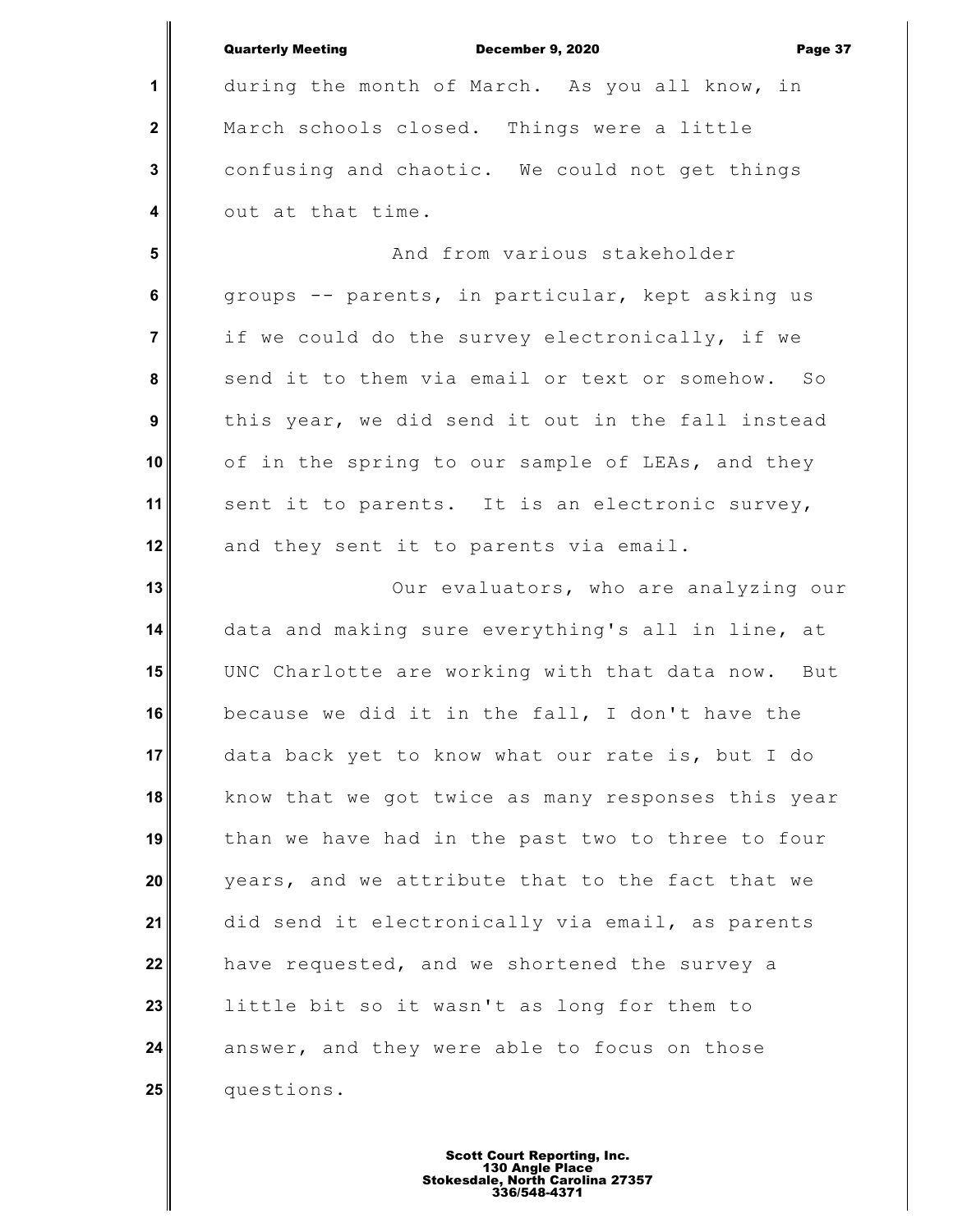**1 2 3 4 5 6 7 8 9 10 11 12 13 14 15 16 17 18 19 20 21 22 23 24 25** Once we get that data back, we will know whether our target is -- or whether our rate is at 50 percent or higher. If it is at 50 percent or higher, we will need to increase our target for this year only, and then if it's less than 50 percent, we will not need to increase that target. And, again, I wish I had the data to share with you now, but our evaluators need time to analyze the data, and the survey was open until November 18th. Some of you may have had the opportunity to respond to the survey if you were in an LEA where they were sampling, and we appreciate all of that input. So those are the two indicators where we're anticipating baseline data changes that we need to discuss and get input from you, and I will talk about in a little bit how we're going to get that input. Next slide, Alexis. Then we had some indicators with impact from COVID-19. This year in the APR with COVID-19, we have to address in our introduction just general -- the overall impact on the SPP/APR, which is our first bullet, and then we have to address the specific impact on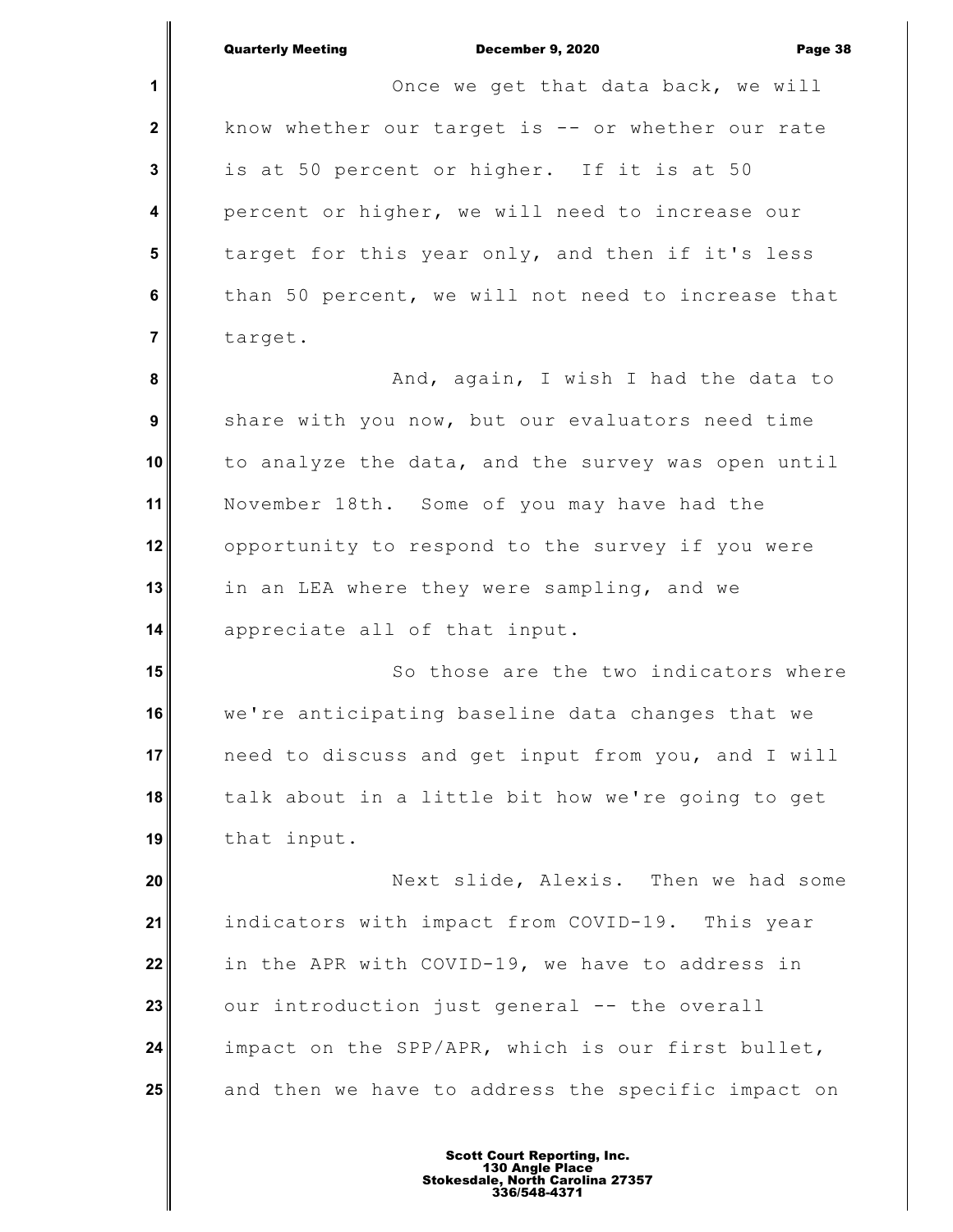|                         | <b>Quarterly Meeting</b><br>December 9, 2020<br>Page 39 |
|-------------------------|---------------------------------------------------------|
| 1                       | specific indicators and their data and any              |
| $\mathbf{2}$            | strategies that we used in the state, including         |
| 3                       | LEA strategies, to mitigate the impact. And I'm         |
| $\overline{\mathbf{4}}$ | going to talk about those things in just a minute       |
| 5                       | indicator by indicator.                                 |
| 6                       | But in general and overall, I wanted                    |
| $\overline{7}$          | to just mention our COVID-19 focus groups. Right        |
| 8                       |                                                         |
|                         | now we're conducting -- and we've conducted a           |
| 9                       | couple of them already -- COVID-19 focus impact         |
| 10                      | groups and -- or COVID-19 impact focus groups, and      |
| 11                      | we have groups -- focus groups that we're               |
| 12                      | conducting virtually. We're talking with people         |
| 13                      | from rural and small districts, people from urban       |
| 14                      | and large districts, charter schools.                   |
| 15                      | We have two parent groups that we're                    |
| 16                      | going to be conducting -- I believe there are two       |
| 17                      | parent groups we're conducting. I know we are           |
| 18                      | conducting parent groups, but I believe there are       |
| 19                      | two of them and there might even be three. And          |
| 20                      | then we are gathering information from students         |
| 21                      | via survey.                                             |
| 22                      | So we're getting a lot of information                   |
| 23                      | from these focus groups. They're responding to          |
| 24                      | some specific questions, and then, again, our UNC       |
| 25                      | Charlotte evaluators will be evaluating and             |
|                         |                                                         |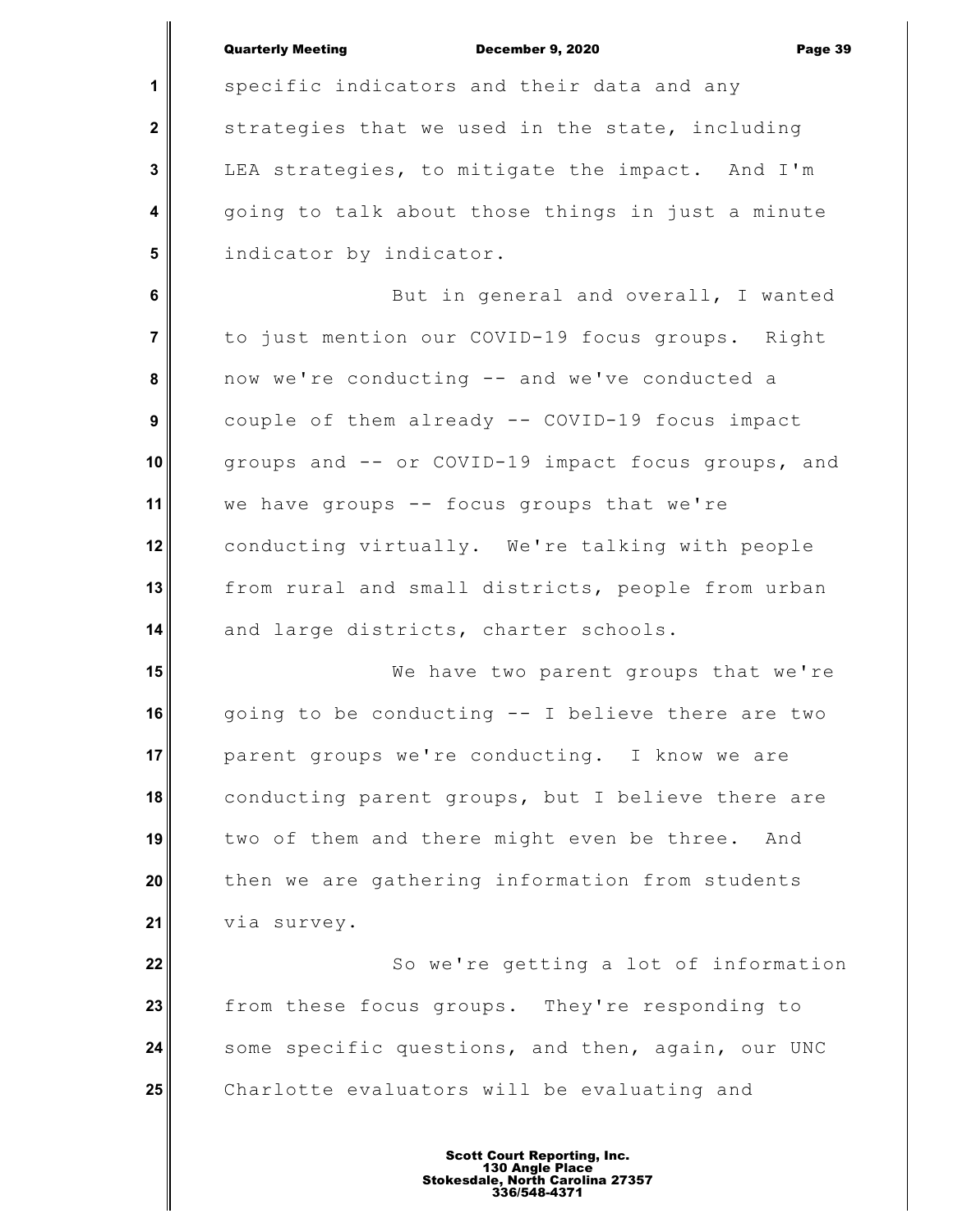**1**

 **2**

 **3**

pulling together our data for us, comparing the responses from each of these focus groups to give us some information to include in our report.

 **4 5 6 7 8 9 10 11 12 13 14 15 16 17** But I will tell you I have been on at least two of the three focus groups that we have done so far, and we are receiving extremely valuable information. People are being very candid about what's going on. Sometimes it's brought us to tears listening to some of the painful stories we've heard about people's stress levels from -- parents' stress over whether they're going to be able to use their phone minutes for their kids' education versus other types of things, to teachers being stressed trying to manage their virtual online learning that they're teaching as well as their three kids at home and their own [inaudible].

**18 19 20 21 22 23 24 25** But we've had some really positive kinds of things as well where things started out back from March to June, and it was chaotic and confusing and things kept changing, and people kept trying to figure out how to set up all the virtual kind of things they needed to do when schools closed to [inaudible] change, where some students are gaining more because they're thriving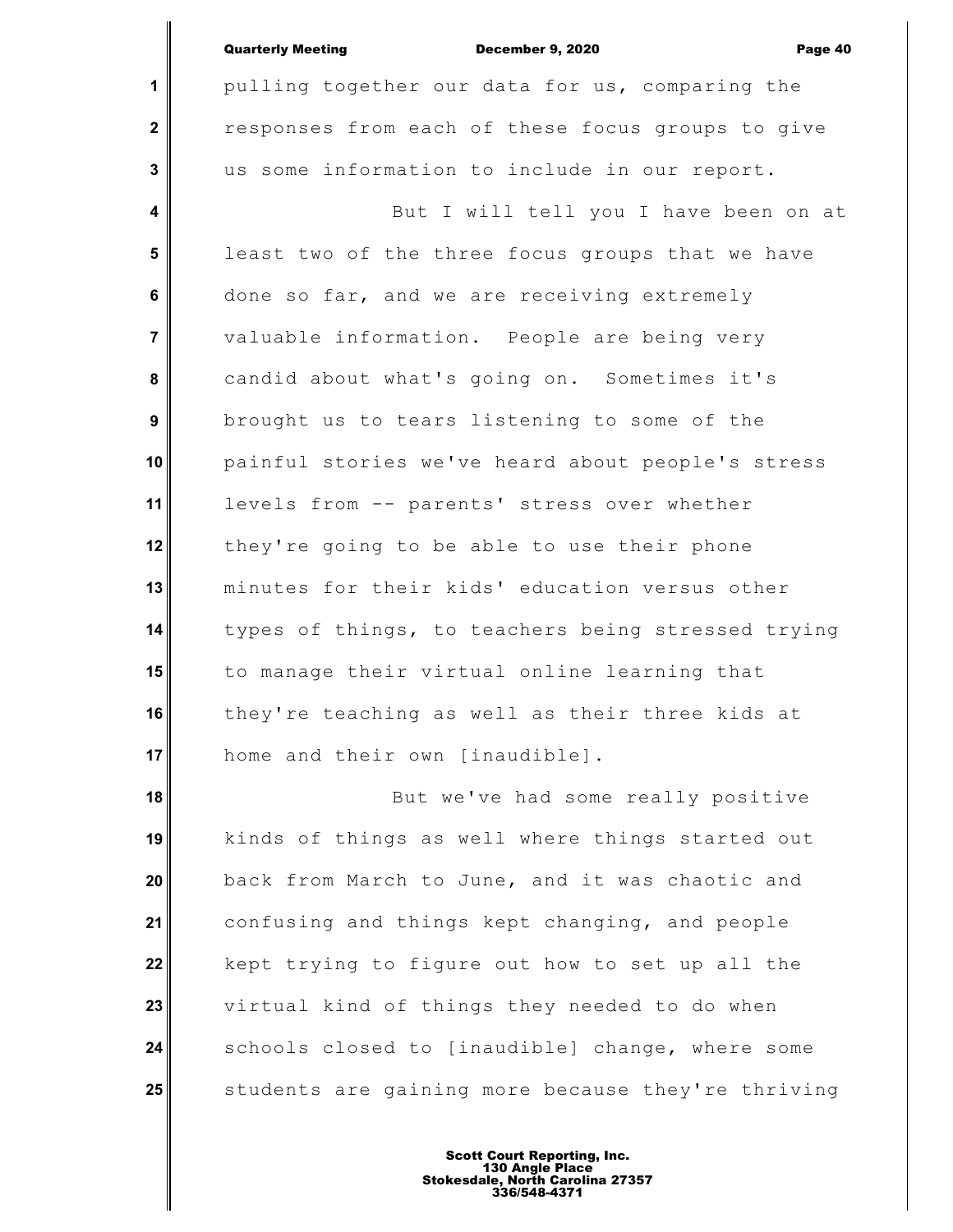|                         | <b>Quarterly Meeting</b><br>December 9, 2020<br>Page 41 |
|-------------------------|---------------------------------------------------------|
| 1                       | in the virtual environment and, of course,              |
| $\overline{\mathbf{2}}$ | concerns about students who are not logging in          |
| $\mathbf 3$             | like they need to and that they are getting behind      |
| $\overline{\mathbf{4}}$ | and having to look at what that's going to mean         |
| 5                       | when students are truly back in school in person        |
| $\bf 6$                 | full-time.                                              |
| $\overline{7}$          | But we are getting valuable                             |
| 8                       | information from that -- those focus groups, and        |
| $\boldsymbol{9}$        | it's information that we'll not only use this year      |
| 10                      | in the APR related to Indicators 1 through 17, but      |
| 11                      | it's also information that's going to help guide        |
| 12                      | us into the future because it's just information        |
| 13                      | that folks are sharing with us about, as they look      |
| 14                      | at their data -- as districts look at their and         |
| 15                      | student learning that districts are starting to         |
| 16                      | put in place plans that are going to take them a        |
| 17                      | year to two to three years to make changes in           |
| 18                      | order to deal with all the changes as a result of       |
| 19                      | COVID-19 and being out of school back in March.         |
| 20                      | All right. Alexis, the next slide,                      |
| 21                      | please. So examples of COVID-19 impact on some          |
| 22                      | indicators, and I just picked a few that I know         |
| 23                      | for sure we have impact on. We may end up with          |
| 24                      | some impact after we get all of our focus groups        |
| 25                      | completed that I'm not aware of, but these four,        |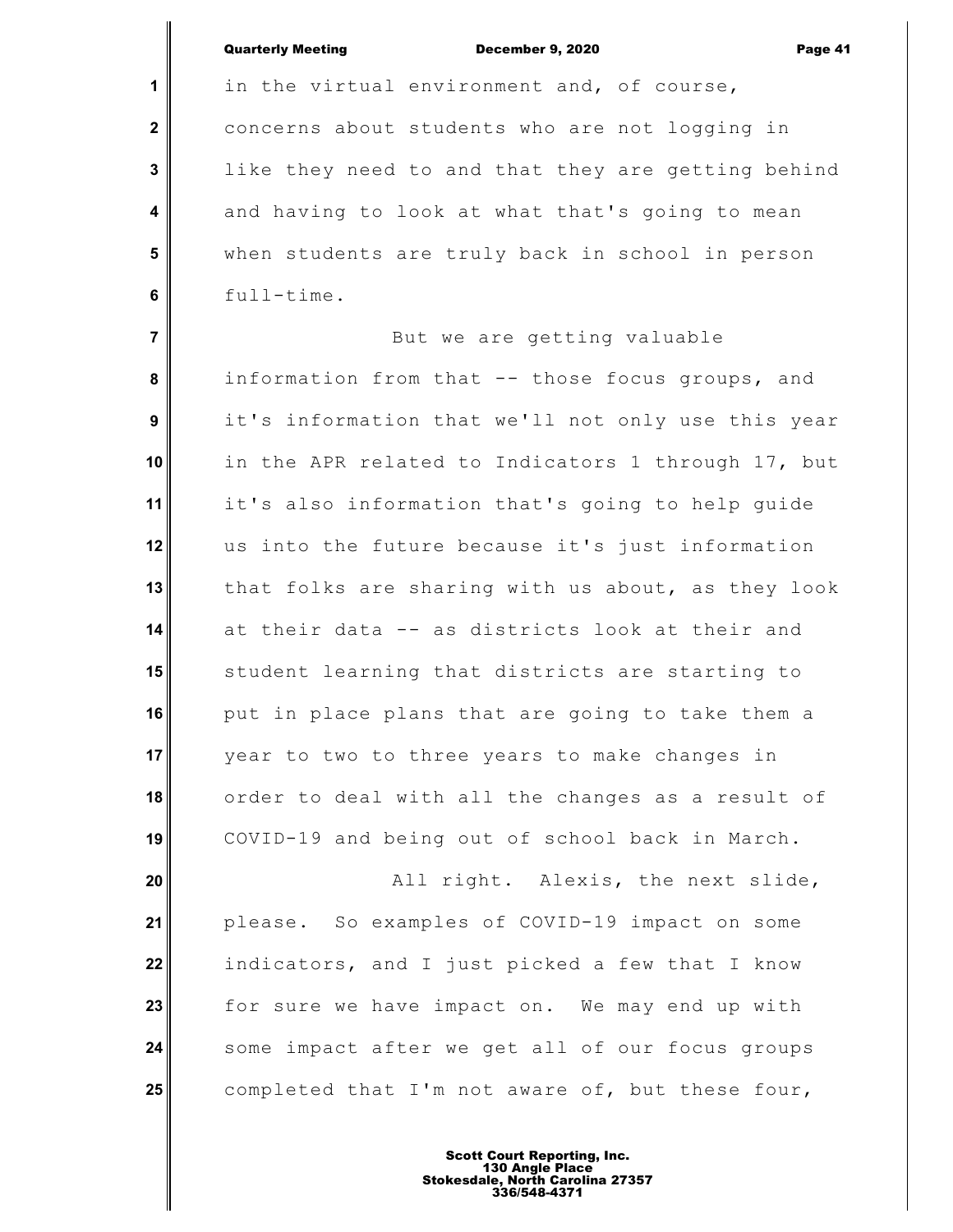| <b>Quarterly Meeting</b> | <b>December 9, 2020</b> | Page 42 |
|--------------------------|-------------------------|---------|
|                          |                         |         |

**1 2 3 4 5 6 7 8 9 10 11 12** I'm sure we will have -- or that we know we have impact. Indicators 3b and c, which are our participation and proficiency rate on state assessments; Indicator 11, which is our Child Find or our 90-day timeline for placement; Indicator 12, which is our effective transition for IEPs being developed for children transitioning from Part C to Part B by age three; and Indicator 13, which is our effective transition at the secondary level. So I am going to go into each of these indicators separately. This Indicator 3b

**13 14 15 16 17 18 19 20 21 22 23 24** and c, which is participation and proficiency rate on state assessments, the impact is, we're not reporting any data because all states received waivers back in the spring when COVID hit and no states did any statewide testing for their students -- all students, children without disabilities and children with disabilities. So states -- we are not required to report any data for these indicators this year, which we know, then, because we didn't have that data, it will have an impact in the next few years as well. We do have to report next year.

**25** States did not receive a waiver for this year. So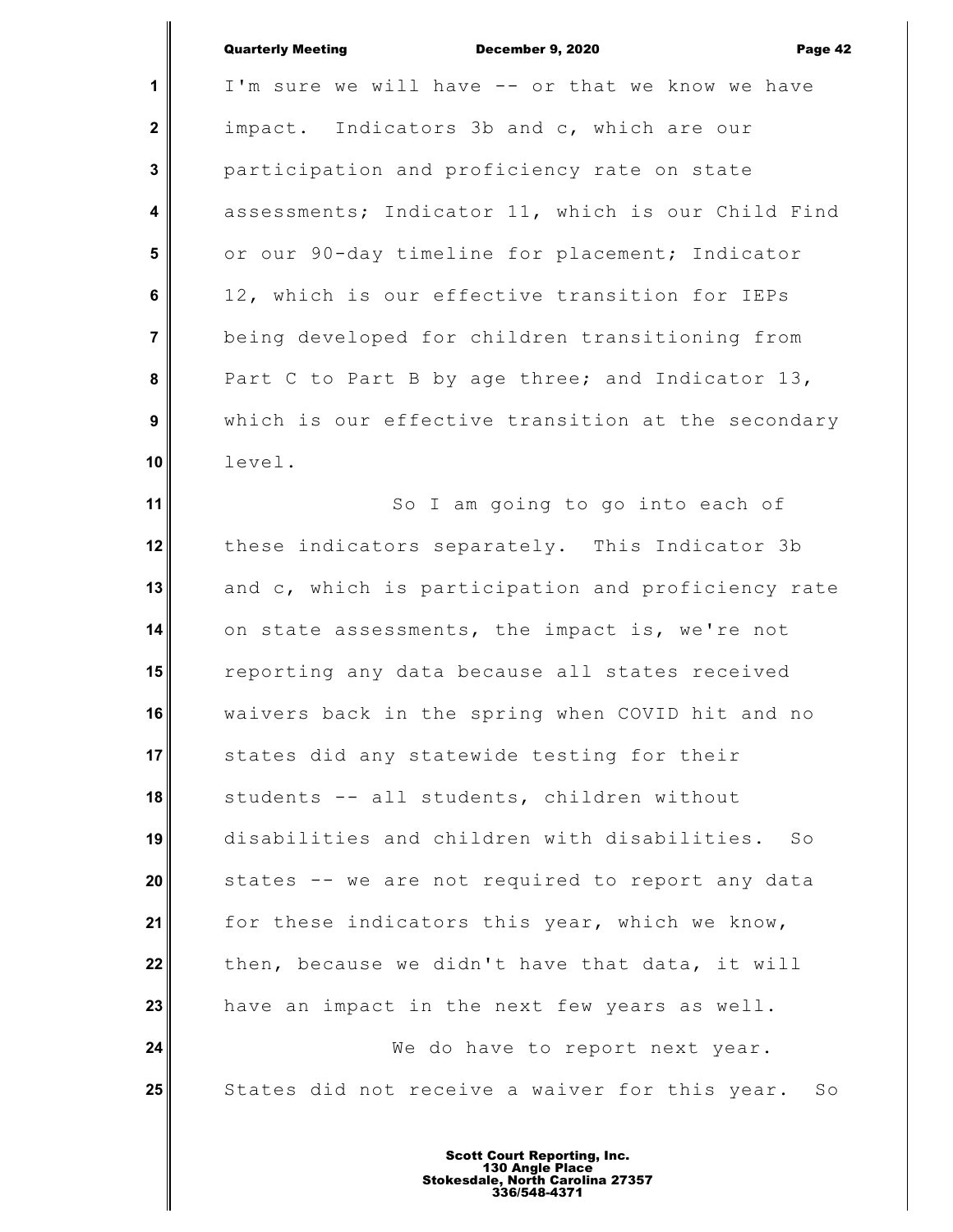**1**

 **2**

 **3**

 **4**

 **5**

 **6**

 **7**

states are having to conduct assessments for this year, and some states or some districts, I have already heard, are anticipating maybe a drop in their rates because children -- they're concerned about children losing some of their skills when they're just doing virtual learning and not in-person learning.

 **8 9 10 11 12 13 14 15 16 17 18 19 20** Next slide, Alexis. This one is Indicators 11 and 12. We added to -- we collect these data through our new ECATS system, and we added into -- we have delay reasons the federal government has us use for Indicators 11 and 12 when, for example, referrals are delayed and aren't done in the 90-day timeline or when a child's IEP isn't developed by their third birthday when they in transition to Part C. And we did add a COVID-19 delay reason to our data collection in order to capture how many of the delays were due to COVID so that we could report this in our APR.

**21 22 23 24 25** I will share with you that our slippage for both of these is -- for both indicators is significant, and I want to share with you something that's a little bit different for our state than maybe other states. For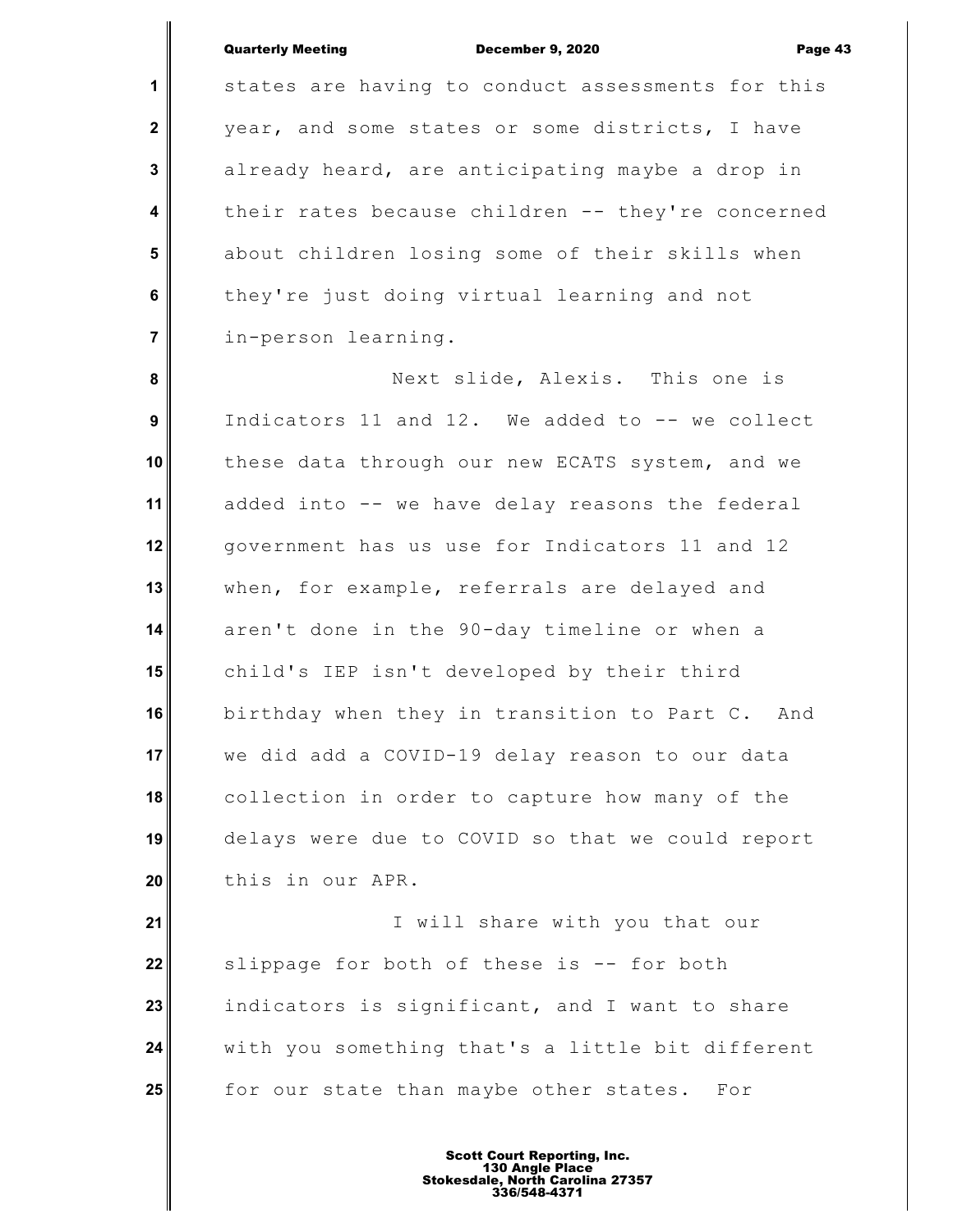**1**

 **2**

 **3**

 **4**

 **5**

 **6**

 **7**

example, in Indicator 11, we -- our 90-day timeline -- the indicator federally is about 60 days to get your evaluation conducted or a state's own timeline, and OSEP has accepted our 90-day timeline from referral to placement because it includes that 60 days allowed for evaluations to be completed.

 **8 9 10 11 12 13 14** States have a choice in their own regulations of whether they use calendar days, business days, which would exclude weekends and holidays, or school days, which would exclude weekends, holidays, when schools are closed for school spring break, when schools are closed in the summer, and all those kinds of things.

**15 16 17 18 19 20 21 22 23 24 25** Several states use business days or school days. North Carolina in our state regulations uses calendar days, and that has really impacted this data because when schools closed in March and children were not allowed to be in school buildings, staff were not allowed to be in school buildings, and districts were used to conducting evaluations and meetings in person, they were unable to do that. However, the calendar continued to click on, so our timeline continued to click on.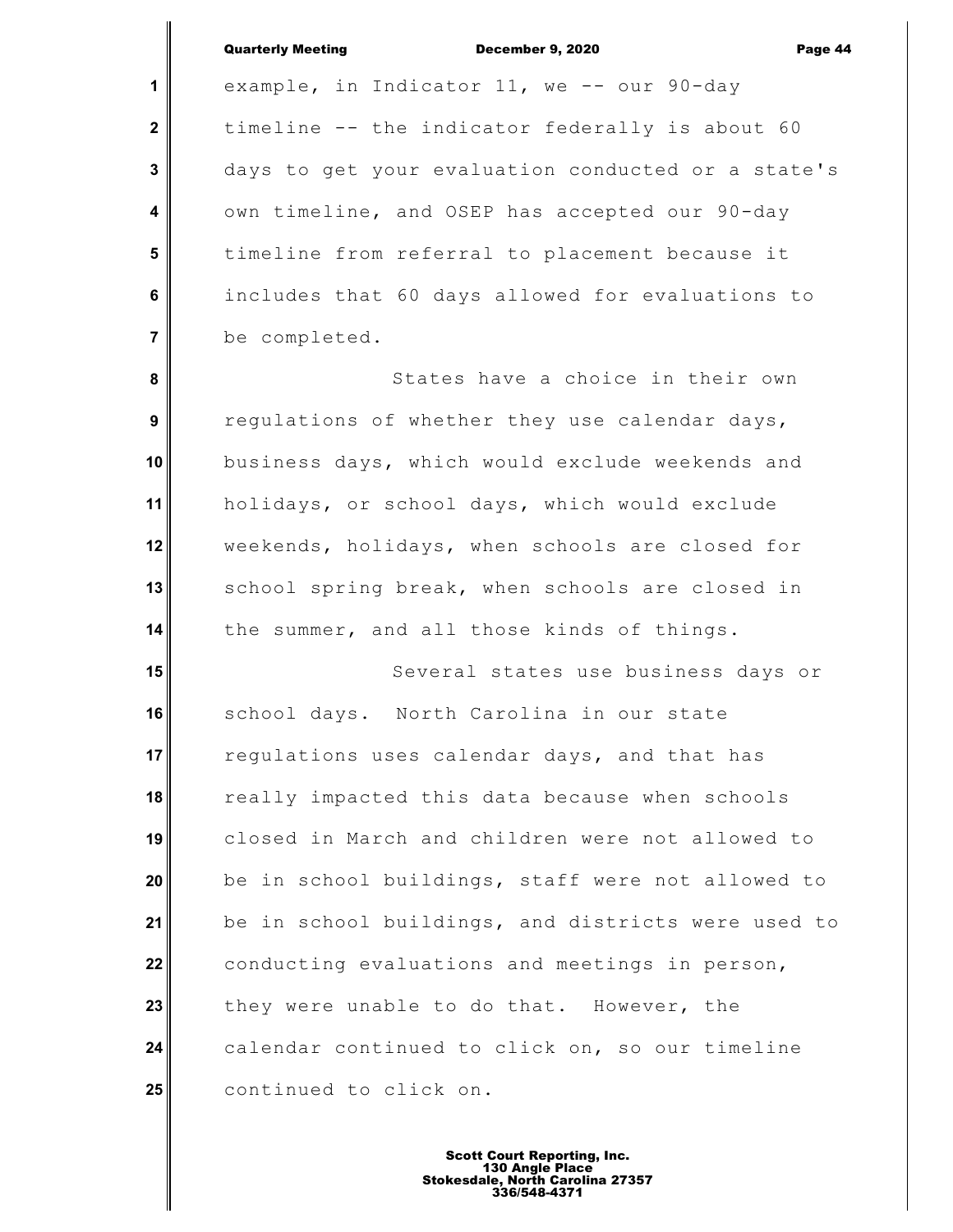**1 2 3 4 5 6 7 8 9 10 11 12 13 14 15 16 17 18 19 20** And in talking with other states, one state was telling me, when they closed school in March, they didn't reopen for in-person schooling until September 2nd, and that -- they're based on school days -- that stop their timeline until they restarted school September 2nd. So they're not having -- they're not showing the significant slippage we're showing. And I'm saying it's significant because if you look at Indicator 11 and 12 here, 70 percent of our reported delays were due to COVID-19. First of all, we did have about 5000 fewer referrals, but we had thousands of referrals that came in, in the spring and were delayed due to COVID because they couldn't get kids in school in person. Schools had not been able to set up yet how to do virtual evaluations and make sure that all their privacy permissions were in place in order to do virtual evaluations, if they could, in that time frame.

**21 22 23 24 25** So 70 percent of our Indicator 11 delays were due to COVID-19, and 80 percent - approximately 80 percent -- we're still analyzing this data and we want to make sure that we get the actual numbers right, but approximately 80 percent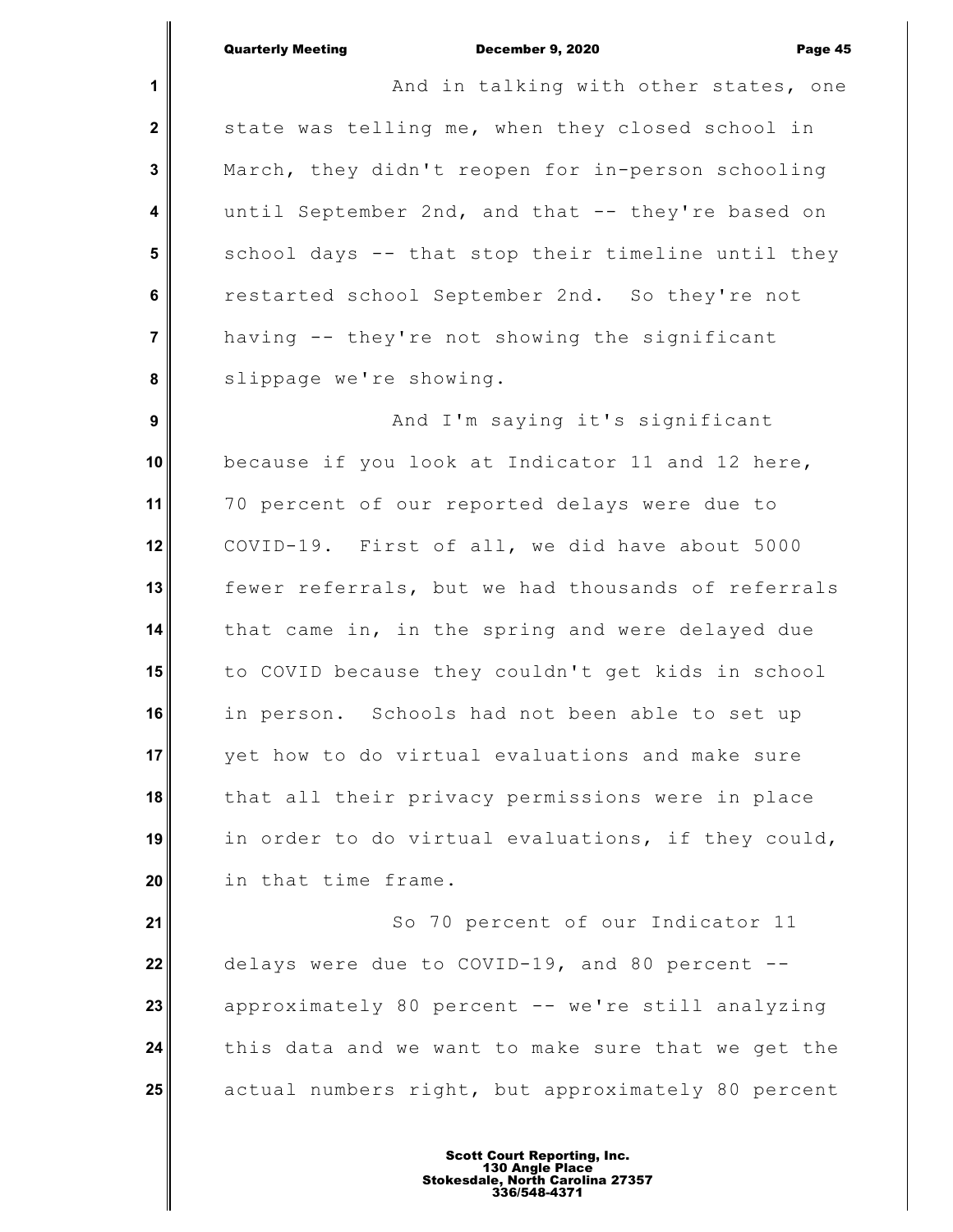| <b>Quarterly Meeting</b> |  |
|--------------------------|--|
|--------------------------|--|

**1**

 **2**

 **3**

 **4**

 **5**

# December 9, 2020 Page 46

of our delays in Indicator 12 were also due to COVID-19, which we know then impacts this coming year's data because districts are having to catch up on these number of referrals that were delayed as well as keep up with new referrals coming in.

 **6 7 8 9 10 11 12 13 14 15 16 17** And we have also heard that through virtual learning, in some instances, some districts are reporting to us that they're receiving more parent referrals than ever because parents are seeing their children in a different light when they're actually working with them at home and seeing that they're getting behind now because of all of this, and so there has been an increase this year. Where last spring there was a decrease in the number of referrals districts were receiving because of COVID-19, they're starting this fall to see an increase in referrals.

**18 19 20 21 22 23 24 25** One other thing related to these two indicators specifically is that we -- our data folks, our data manager, and our Policy, Monitoring folks, and myself have been doing joint weekly office hour calls on Wednesdays. I am missing the one this morning because I'm here for this meeting, but we're conducted them weekly, one in the morning and one in the afternoon, to assist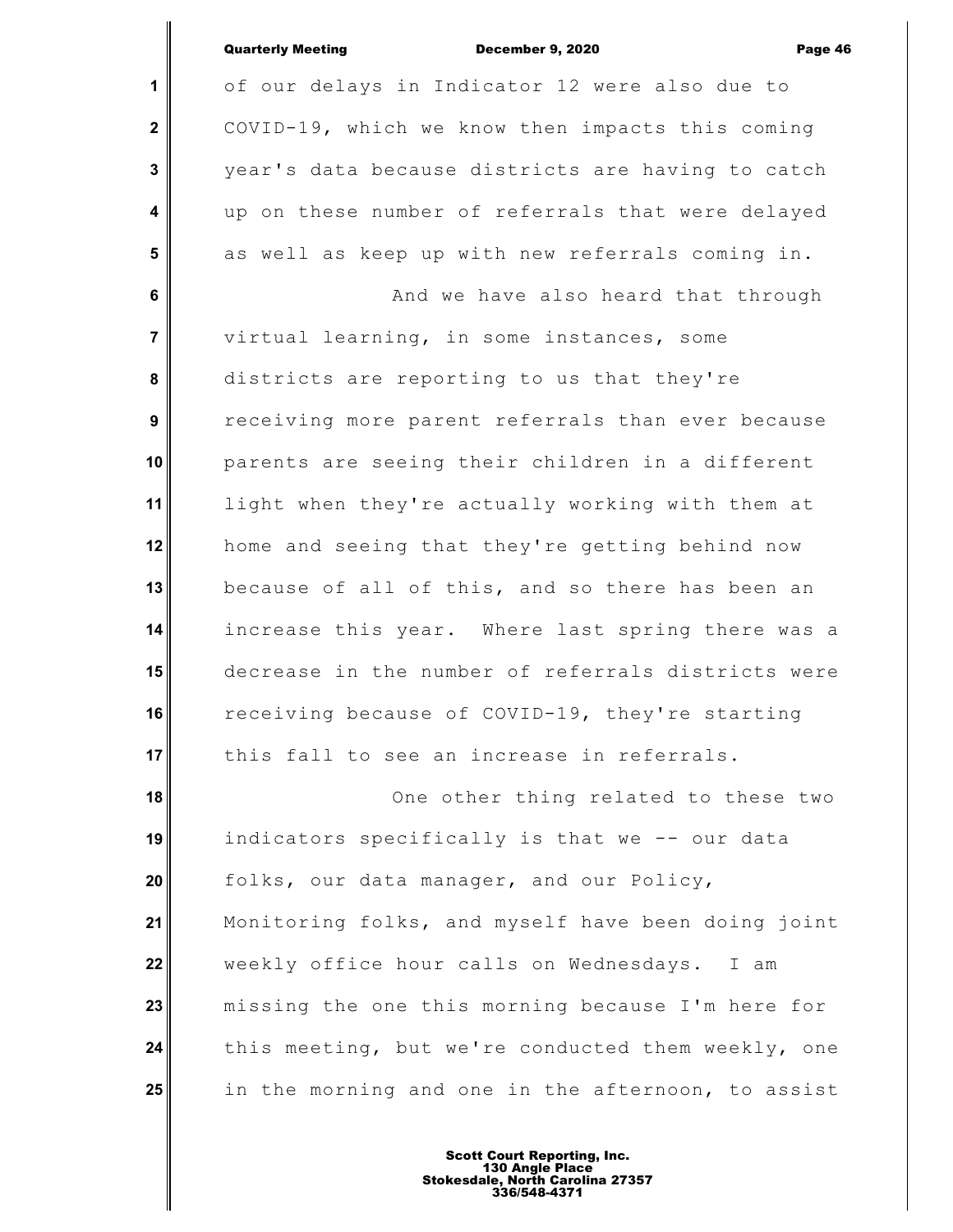**1**

 **2**

 **3**

 **4**

 **5**

 **6**

with reporting on Indicators 11, 12, and a couple of other indicators, Indicator 7, which is also collected through ECATS, our accountability system -- our new accountability system, and our Child Count, which is due this month as well, our federal Child Count.

 **7 8 9 10 11 12 13 14 15 16 17 18 19 20 21** So those weekly office hours, as we have been assisting districts with our new data management system and answering questions, we have also gleaned a lot of information about the delays related to COVID. And I'll just give you one example. We knew that districts weren't able to get kids in Indicator 11 to come in for evaluations because schools were closed, but because of our process from referral to placement, they also have to get parent signatures on - before conducting the evaluations and parent signatures for placement of students once services are -- once the IEP is written and services are determined -- when the child is eligible. Normally, for the most part, not

**22 23 24 25** always, but for the most part, districts do that in in-person meetings, and parents often sign while they're in person at those meetings. What districts were finding, even once they started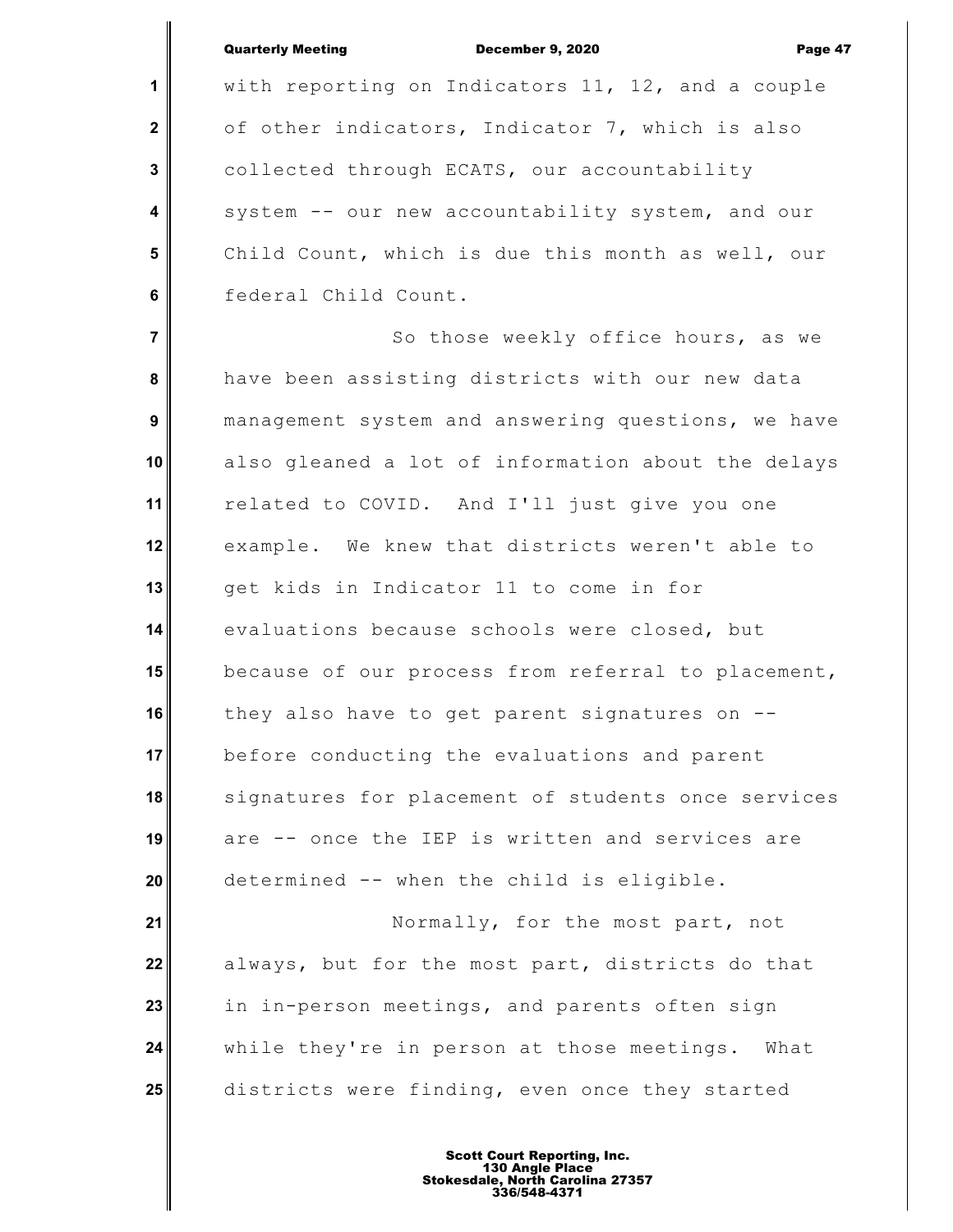**1 2 3 4 5 6 7 8 9 10 11 12 13 14 15 16 17** doing the meetings virtually, they had to start using the mail to send home the forms for parents to sign, and then parents had to send them back in the mail, and sometimes that took a week to two weeks extra, and that was all adding to the timeline that districts hadn't built in. So that was something -- we didn't think about that very reason related to having to send things out by mail versus other things, but that was something that came up in our weekly office hours from several districts mentioning that. So that's an example of some of the information related to what we're gaining from our weekly office hours that are specific to indicators. Alexis, if you'll move to the next one. This one's Indicator 13, and I have to

**18 19 20 21 22 23 24 25** apologize. It has been a busy couple of weeks, and when I put in my information into the slides for Indicator 13, I must not have saved it correctly because this is the information from the previous slide. So I'm going to talk about Indicator 13 and why we're seeing an impact there, and then I will correct this slide before this gets sent back out to you. In fact, I'll -- as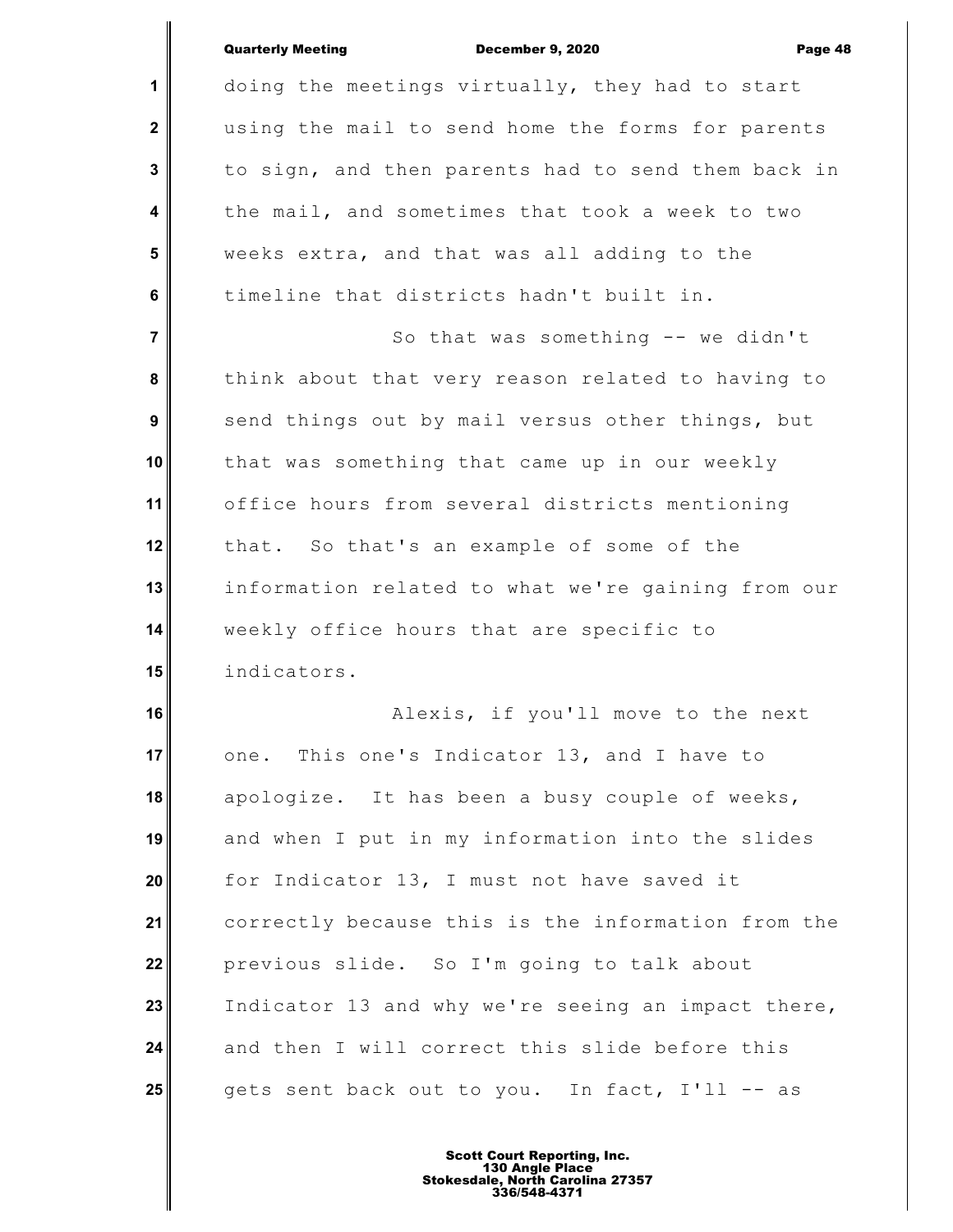|                         | <b>Quarterly Meeting</b><br><b>December 9, 2020</b><br>Page 49 |
|-------------------------|----------------------------------------------------------------|
| 1                       | soon as I'm finished today with this meeting, I                |
| $\mathbf 2$             | will correct the slide and get it to Alexis.                   |
| $\mathbf{3}$            | Indicator 13 is our secondary                                  |
| $\overline{\mathbf{4}}$ | transition, and it is all -- it is a compliance                |
| 5                       | indicator, and it is all based on whether or not               |
| 6                       | the transition components in the IEP are                       |
| $\overline{7}$          | compliant, and we do our data collection through               |
| 8                       | monitoring. Our monitoring visits are every year.              |
| 9                       | They do an extra pull related to Indicator 13 and              |
| 10                      | review those records. We have had a delay in some              |
| 11                      | of our data collection because when COVID hit,                 |
| 12                      | that stopped our monitoring visits.                            |
| 13                      | Our monitoring -- monitoring                                   |
| 14                      | consultants and teams could not go back out to the             |
| 15                      | LEAs and do monitoring from March to June, and we              |
| 16                      | had a number of those scheduled. And so our data               |
| 17                      | for this indicator was quite low in comparison --              |
| 18                      | when I say "quite low," the number of IEPs                     |
| 19                      | reviewed was quite low because a number of our                 |
| 20                      | monitoring visits had not been conducted.                      |
| 21                      | So it is delaying our data                                     |
| 22                      | collection, and the new schedule for monitoring is             |
| 23                      | intended to catch up with those that were missed               |
| 24                      | last spring, to start sometime after the first of              |
| 25                      | the year. Our Policy, Monitoring and Audit unit                |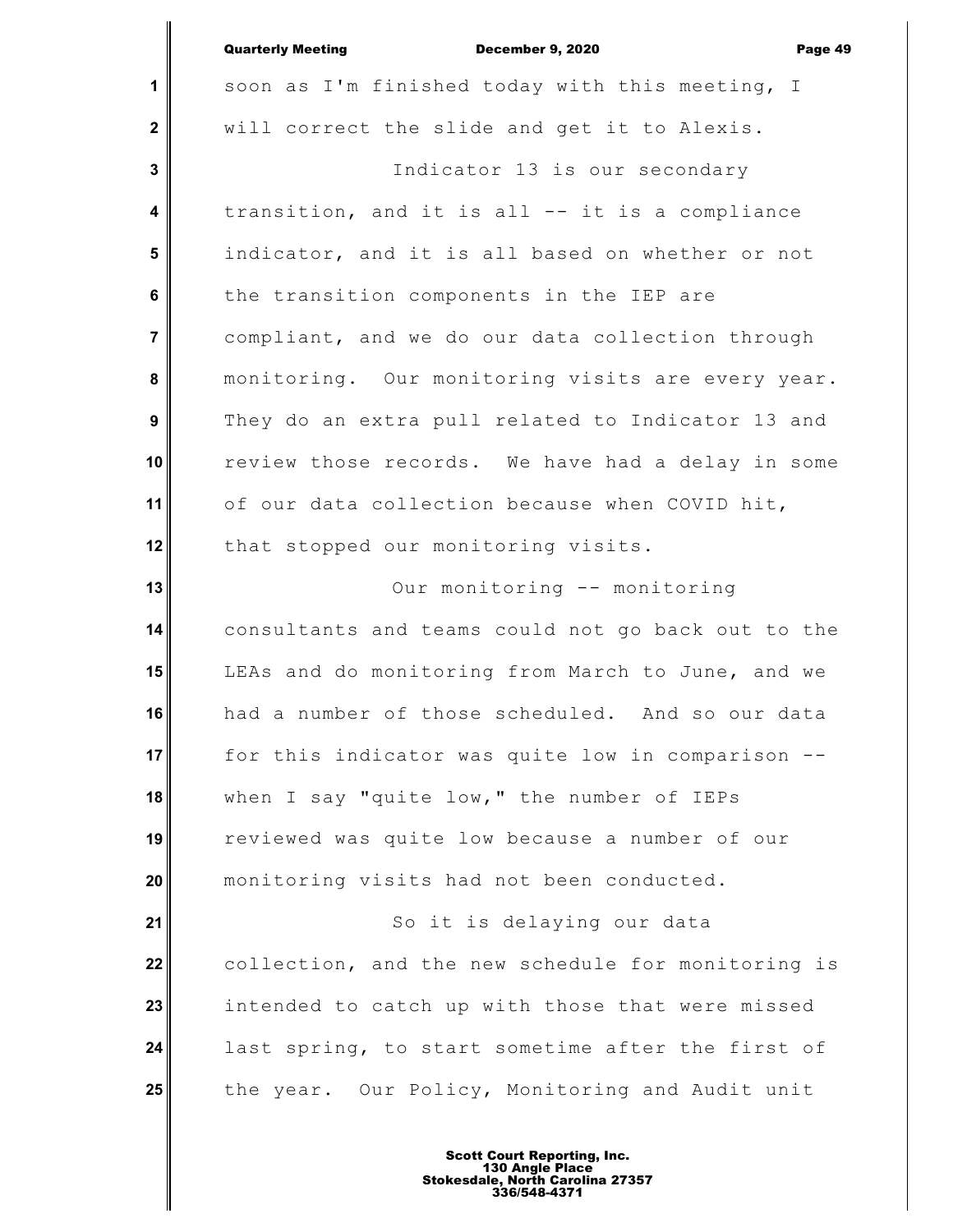|                         | <b>Quarterly Meeting</b><br>December 9, 2020<br>Page 50 |
|-------------------------|---------------------------------------------------------|
| $\mathbf{1}$            | is setting those up. In the meantime, to see if         |
| $\mathbf{2}$            | we can glean enough information for Indicator 13        |
| $\mathbf{3}$            | to report, those districts that were due to be          |
| $\overline{\mathbf{4}}$ | monitored, our monitoring consultants are               |
| 5                       | reviewing IEPs virtually in our new ECATS system        |
| 6                       | for the transition component.                           |
| $\overline{7}$          | And they are doing that currently,                      |
| 8                       | but I won't -- I will not get the additional            |
| 9                       | information to make a decision about whether we'll      |
| 10                      | have enough information to report in this one or        |
| 11                      | if we will have to report that our data collection      |
| 12                      | wasn't a big enough group to be -- to meet the          |
| 13                      | requirement. And they won't have that to me till        |
| 14                      | the end of this month. So those are the kinds of        |
| 15                      | bullet points I'll be including in this slide           |
| 16                      | which are not showing up right now, and I               |
| 17                      | apologize for that.                                     |
| 18                      | With that, you can go to the next                       |
| 19                      | slide. I want to just focus for just a couple of        |
| 20                      | minutes on future items to address the new federal      |
| 21                      | requirements. The new federal package just came         |
| 22                      | out last month or two months ago for our next           |
| 23                      | six-year go-round, and this work will occur in          |
| 24                      | 2021 because we have to be ready to submit the new      |
| 25                      | requirements in our February 1st, 2022 SPP/APR.         |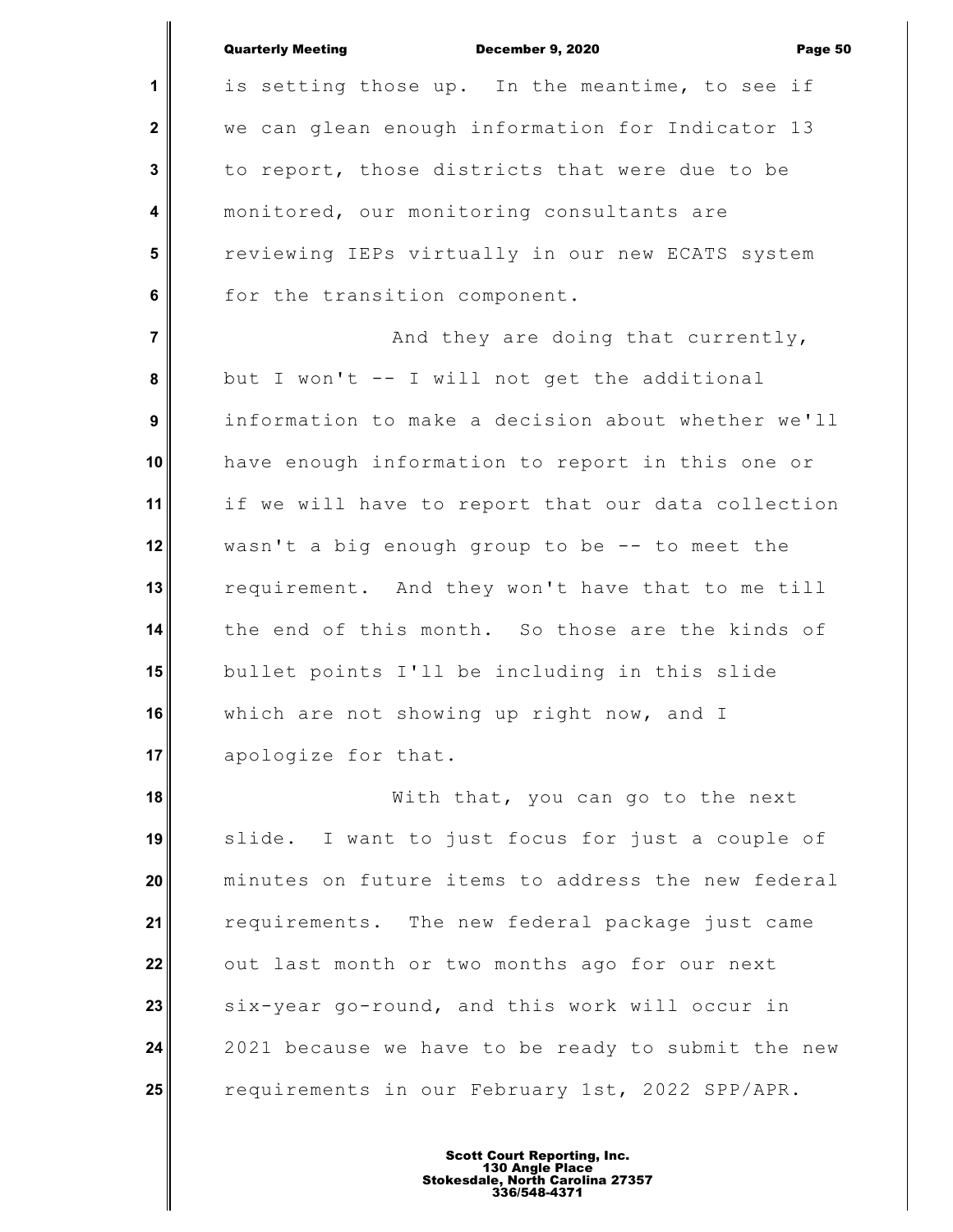|                  | <b>Quarterly Meeting</b><br><b>December 9, 2020</b><br>Page 51 |
|------------------|----------------------------------------------------------------|
| 1                | So that's -- while that is more than a year away,              |
| $\mathbf{2}$     | there is a lot of work that we will have to do                 |
| $\mathbf{3}$     | over the next year to get ready for that                       |
| $\boldsymbol{4}$ | submission, and that's why I want to share it with             |
| 5                | you now.                                                       |
| 6                | Normally, I'm able to come and                                 |
| $\overline{7}$   | present in December and get feedback from you in               |
| 8                | December and January before we submit in February,             |
| 9                | but for next year, there are new requirements, and             |
| 10               | it is going to take our state, as well as other                |
| 11               | states opportunities, with our main stakeholder                |
| 12               | groups as well as other stakeholders to get input              |
| 13               | and to address the items that I've noted here,                 |
| 14               | some of the changes.                                           |
| 15               | So I just want to briefly mention                              |
| 16               | them. And when I say "next year," this work will               |
| 17               | likely not begin until after we do our February 1,             |
| 18               | 2021 submission. It might not even start till                  |
| 19               | March, but we will be starting sometime in late                |
| 20               | winter, early spring with this work over the                   |
| 21               | course of the rest of the year for our 2022                    |
| 22               | submission.                                                    |
| 23               | There are -- the first item on there                           |
| 24               | is additional stakeholder involvement. There are               |
| 25               | new requirements related to stakeholder                        |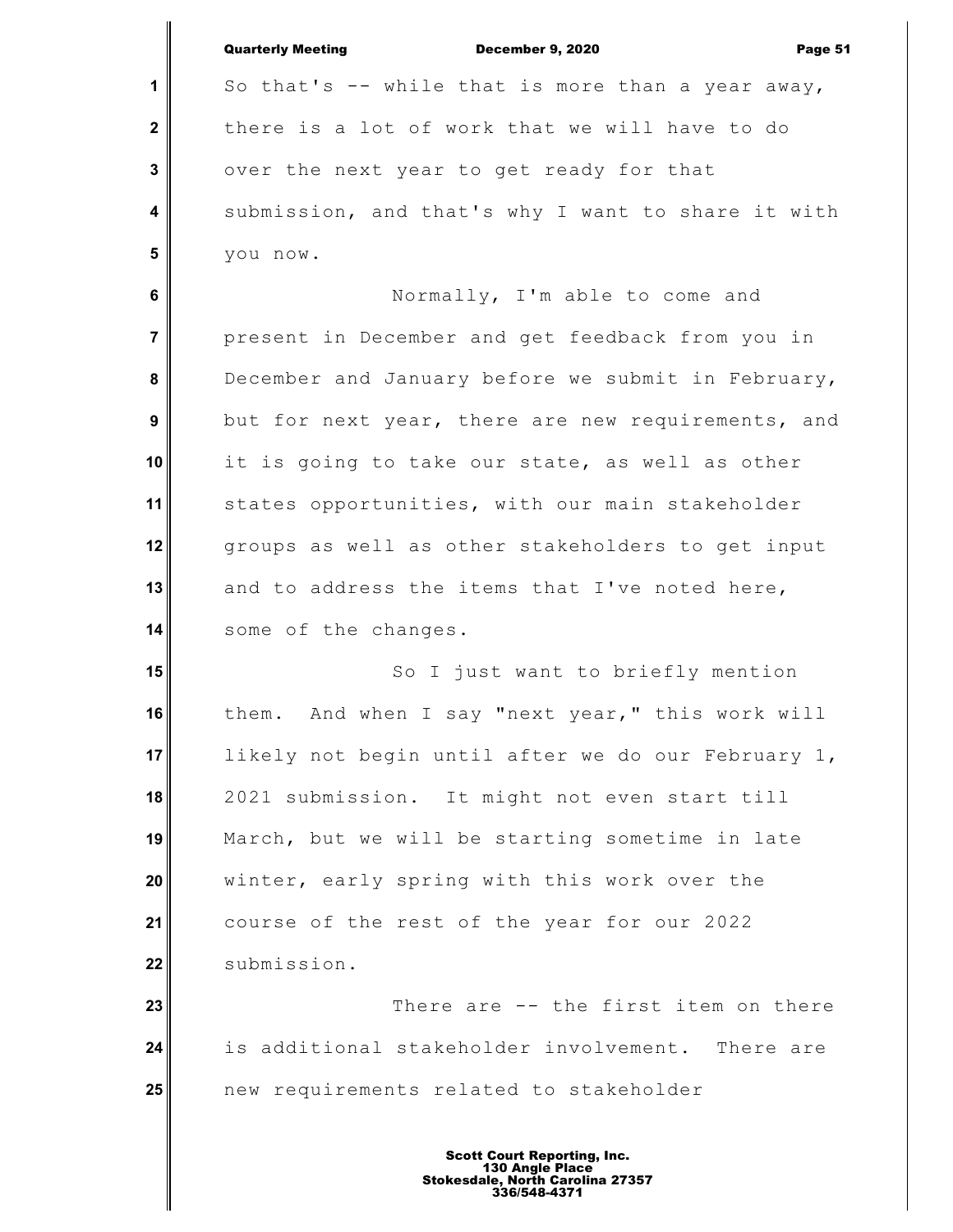**1 2 3 4 5 6 7 8 9 10 11 12 13 14 15 16 17 18 19 20 21 22 23 24 25** involvement, and it will not be enough for our state to only use our advisory council members as our stakeholder group. With those new requirements, we have to talk more intensively about -- intentionally about strategies of involvement and broader ranges of stakeholder groups. So we will be working on that, and of course, still including our advisory council as a major stakeholder group, but we will be adding other groups as well to seek input. We will be setting targets which requires stakeholder input, and those of you who were on the advisory council last year, you saw how we did input for just one year's worth of targets. We will be doing -- feedback on targets for six years. We will have to set targets for each of the next six years, and again, our compliance indicators are already set by OSEP, but on all of our results indicators, we will have to set new targets for the next six years. The data is changing and our data sources are changing for Indicators 1 and 2. Indicators 1 and 2 are our graduation rates, and Indicator 2 are our dropout rates. And OSEP is trying to make that data more comparable so they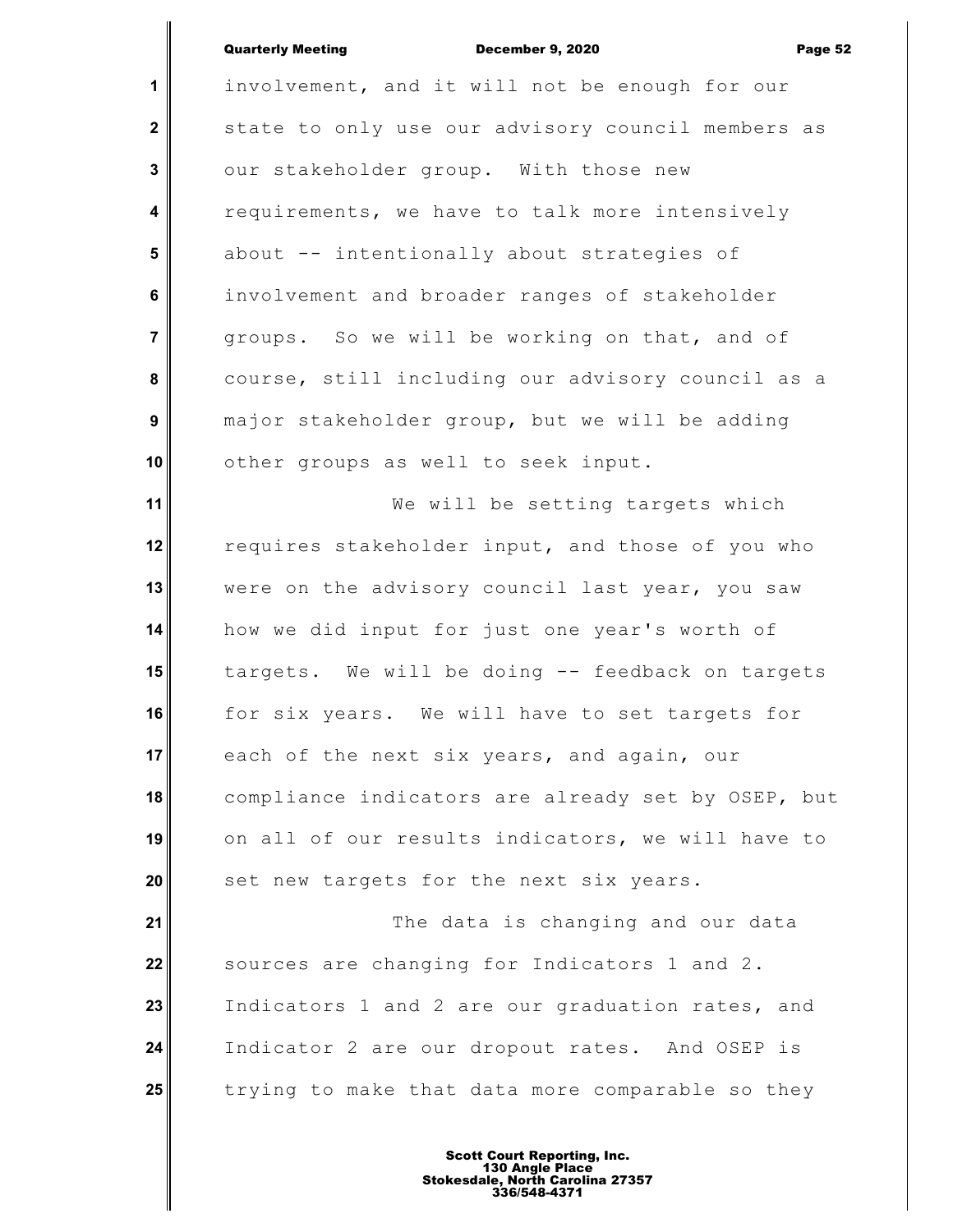| <b>Quarterly Meeting</b> | <b>December 9, 2020</b> | Page 53 |
|--------------------------|-------------------------|---------|
|                          |                         |         |

**1 2 3 4 5 6 7 8 9 10 11 12 13 14 15 16 17 18 19 20 21 22 23** can look at it across states. So they will be using our exit data, and what that means, it's changing from our cohort rate which looks at - our cohort rate looks at when students enter ninth grade and when they graduate in five years, now is what we're looking at -- within five years. Our exit data is more like an event rate. It looks at all the students who exited by receiving a diploma. So it includes kids who exited whether they did it in three years, four years, five years, six years, seven years. If for this year of exit data they received a standard high school diploma, they will be included in the numerator. So any kids -- so that concern, again, that we have kids who are able to stay in school longer under IDEA but weren't included in our four-year cohort rate, if they graduated in the year that we're looking at for our exit, they would be counted in the numerator. And we're using that same source of data for dropout. In the past, our dropout rate -- we were allowed to use the same dropout rate that the State used for all kids, the dropout

**24 25** formula, which looked at kids who exited, yes, by dropping out, but if they came back to school by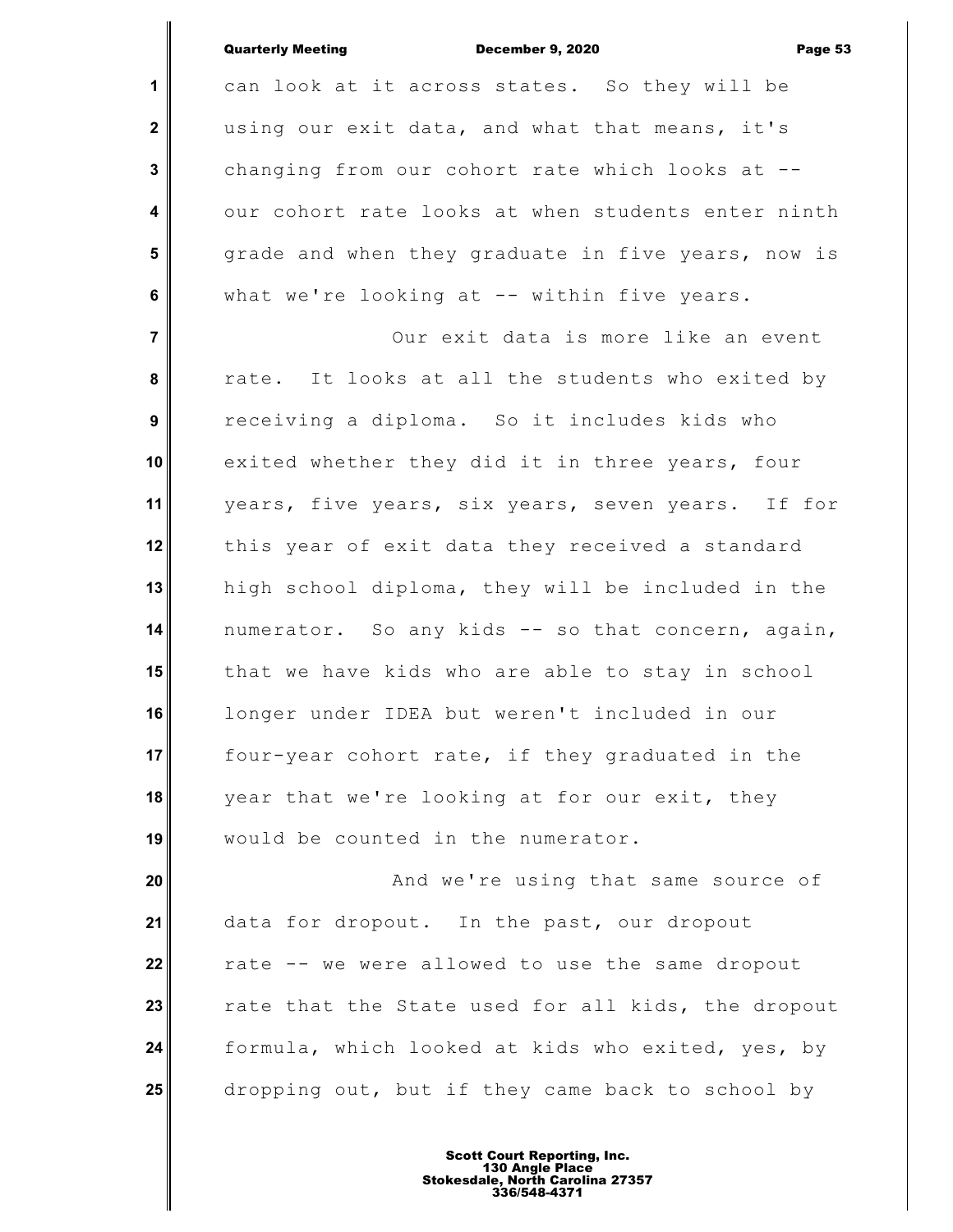|                         | <b>Quarterly Meeting</b><br><b>December 9, 2020</b><br>Page 54 |
|-------------------------|----------------------------------------------------------------|
| 1                       | the 20th day of the next year, they were in a                  |
| $\mathbf{2}$            | formula that did not count as a dropout.                       |
| $\mathbf{3}$            | And in this instance, our dropout                              |
| $\overline{\mathbf{4}}$ | rate -- we'll be using our -- and I kind of                    |
| $5\phantom{1}$          | hesitate to even refer to it as a rate. It is a                |
| 6                       | rate, but it's -- it's taking our exit data and                |
| $\overline{7}$          | the number of students who dropped out and then                |
| 8                       | looking at it in comparison to some of the other               |
| 9                       | students who have exited for the school year. But              |
| 10                      | what's different in these two indicators compared              |
| 11                      | to the cohort rate and the dropout rate is the                 |
| 12                      | denominator.                                                   |
| 13                      | For example, in Indicator 2's dropout                          |
| 14                      | rate, when we did the state dropout rate, the                  |
| 15                      | denominator included all students with IEPs ages               |
| 16                      | 16 and above who could have dropped out of school              |
| 17                      | and either dropped out or didn't dropout, but it               |
| 18                      | included all 16-year-olds and above with IEPs.<br>In           |
| 19                      | this calculation, it will not include all                      |
| 20                      | 16-year-olds because in the regulations OSEP has               |
| 21                      | directed in our directions which of those students             |
| 22                      | with IEPs -- well, OSEP says 14 and above. North               |
| 23                      | Carolina doesn't allow students to drop out before             |
| 24                      | age 16. So students with -- 16 and above will be               |
| 25                      | included in that denominator.                                  |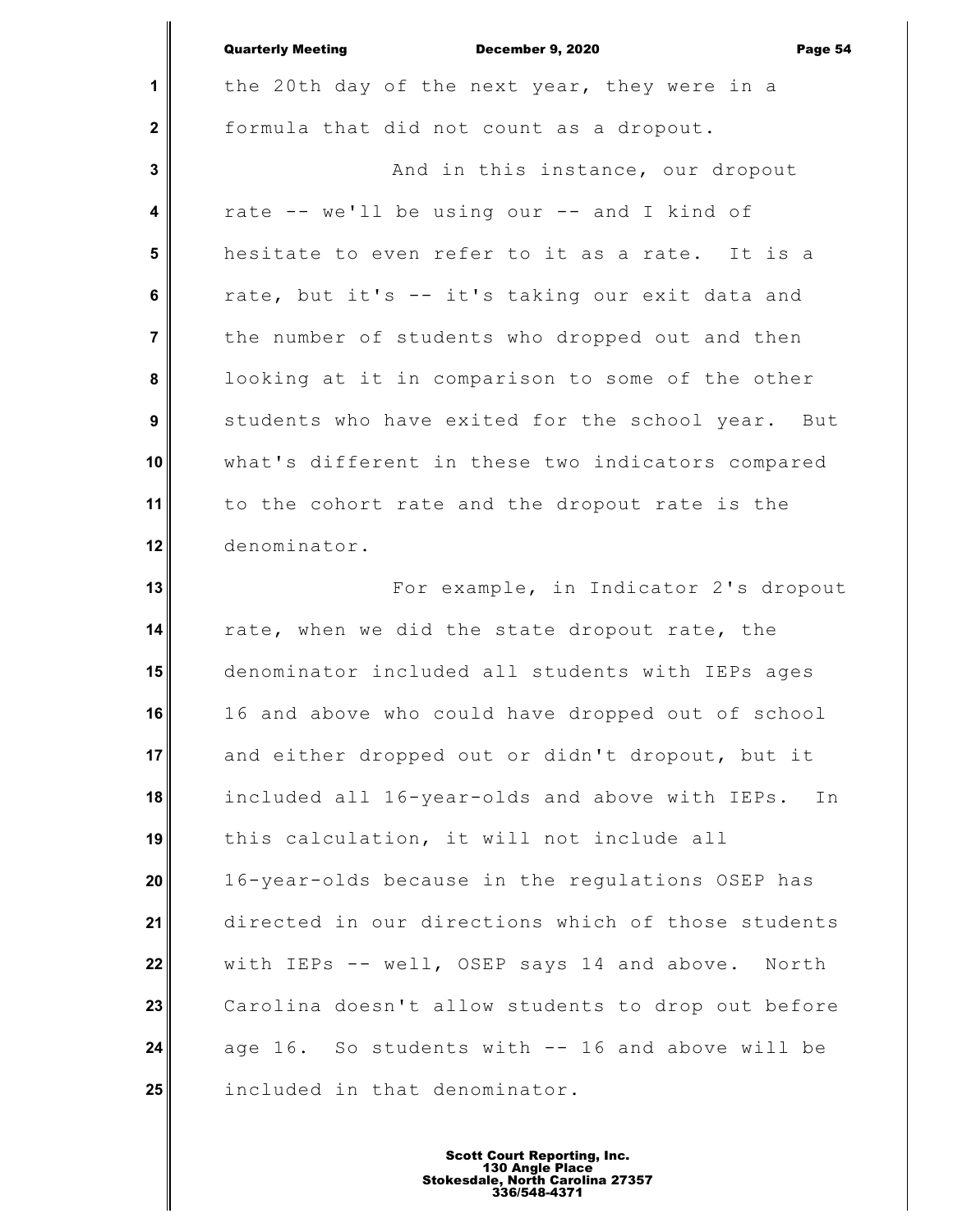|                | <b>Quarterly Meeting</b><br>December 9, 2020<br>Page 55 |
|----------------|---------------------------------------------------------|
| 1              | So we will see an increase in our                       |
| $\mathbf{2}$   | dropout rate because it is not including all            |
| 3              | 16-year-olds with IEPs in the denominator. So           |
| 4              | there will be a difference there for Indicator 2.       |
| 5              | Our Indicator 1, as I look at the data, it is more      |
| 6              | similar to our five-year cohort rate.                   |
| $\overline{7}$ | We will be seeing new -- the fourth                     |
| 8              | thing -- new components for Indicators 3 and 6.         |
| 9              | As you recall, Indicators 3 are about our               |
| 10             | statewide assessment. We still will be collecting       |
| 11             | data on participation rates, as we have in the          |
| 12             | past. We will still be collecting data on               |
| 13             | proficiency rates, but we have, in the past, had        |
| 14             | to report on all grade levels, three, four, five,       |
| 15             | six, seven, and eight, and high school, whether         |
| 16             | it's grade 10 or 11, whatever grade your state          |
| 17             | uses, high school grades.                               |
| 18             | In coming years, we will only be                        |
| 19             | reporting our data, even though all this data gets      |
| 20             | reported to the federal government, in this             |

**21 22 23 24 25** report, we'll be reporting -- continuing to report on reading and math for grades 4, 8, and high school. So we're not reporting as many grades, but when we report those grades, we will be - instead of including them all together, as we've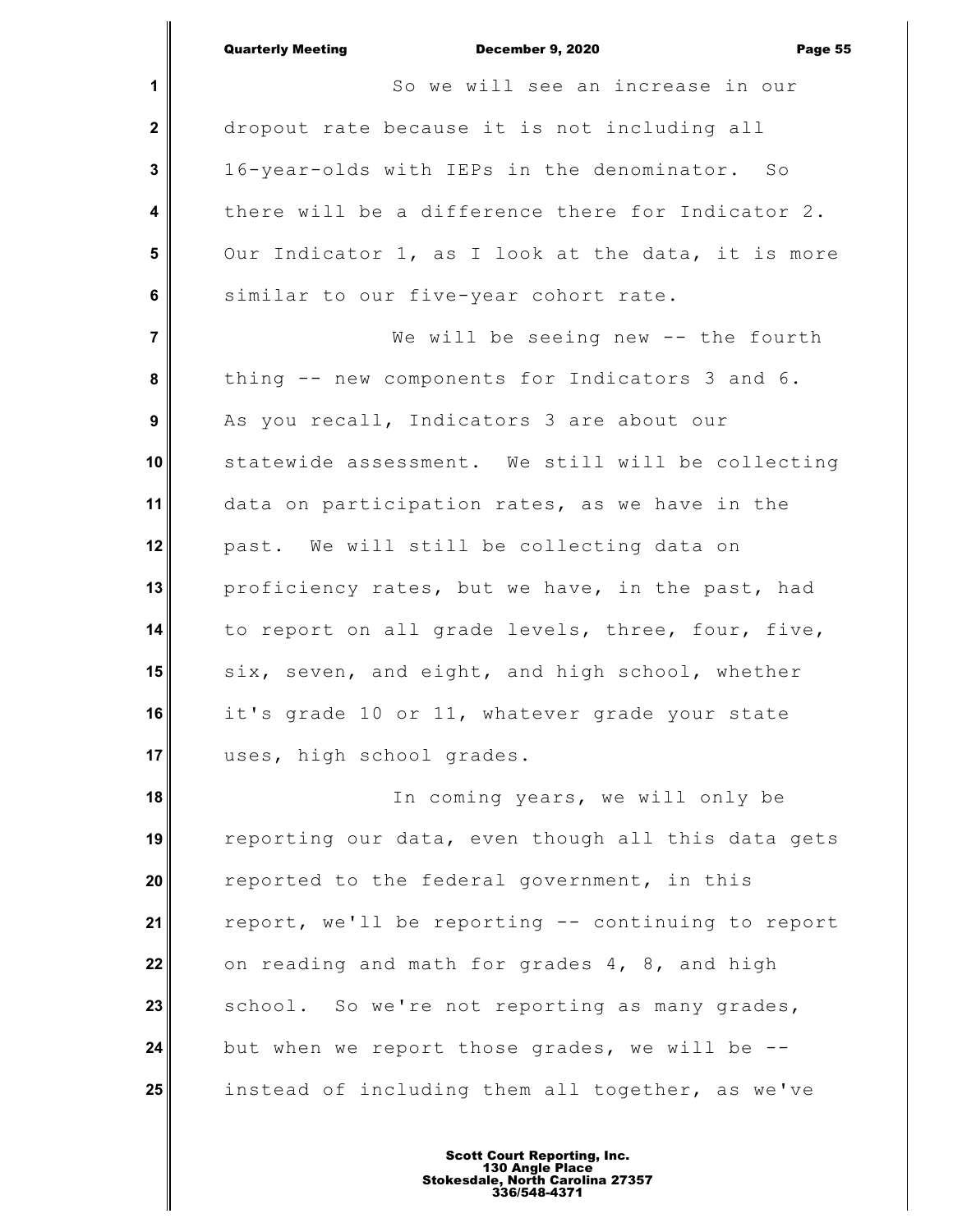**1**

 **2**

 **3**

 **4**

 **5**

 **6**

 **7**

done in the past, we will be differentiating between kids who are on regular assessments with and without accommodations and on alternate assessments. So it will be very clear in the report how many of those kids are on alternate assessments versus regular assessments and how they are doing proficiency-wise.

 **8 9 10 11 12 13 14 15 16 17 18 19** And then there is a new component added that we now will need to report in future years on the gap between our students with disabilities and their proficiency rates and their counterparts, all other students in the state, so that we will be able to see what that gap is. And, again, all of these things that I'm talking about, we will be setting targets and seeking input from folks in the field, all of you, our stakeholders, as we share data with you and look at where we are, what our baseline is, and what our targets should be.

**20 21 22 23 24 25** The fifth thing is that there will be a change in the due date for Indicator 17, our State Systemic Improvement Plan. It will, in the future, required to be submitted February 1st with the other 16 indicators. For those of you who are familiar with that report, it is more of a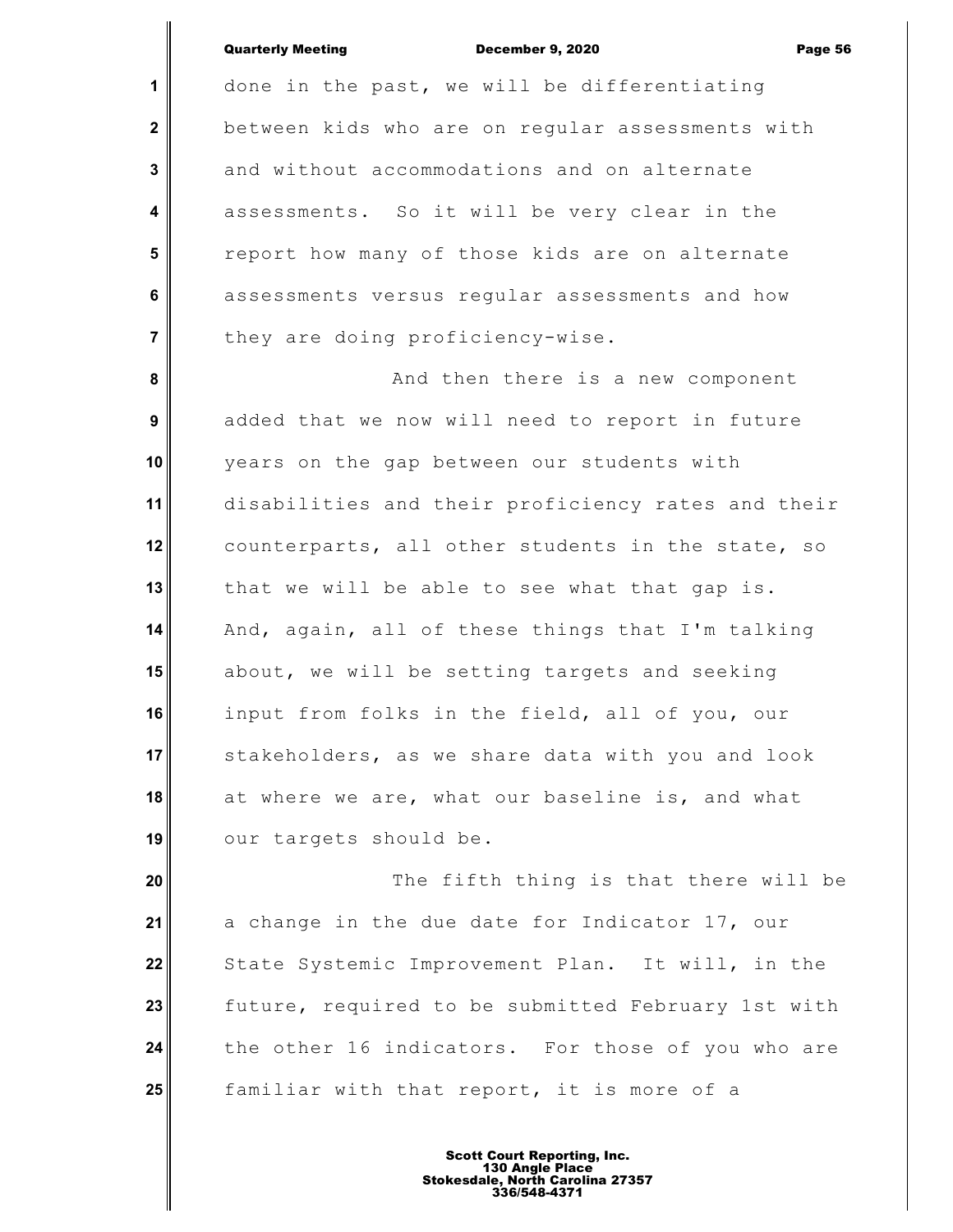**1 2 3 4 5 6 7 8 9 10 11 12 13 14 15 16 17 18 19** results-based report, and it is around -- right now it is around our five-year cohort graduation rate, but we also look at a lot of other data that relates to getting to graduation including academic data, behavioral data, transition data, and all kinds of things in that report. And instead of April 1st, it will be due in February 1st. So that will be a change that we have to get that ready at the same time, which is quite a substantial [inaudible]. There are some other minor changes and clarifications that -- and any other changes that a state might make if they choose to change something in an indicator that's not really changed, if they decide to change a calculation. I'm not anticipating any of those. Other minor changes would be technical -- some technical language that states have to -- based on how states have to report.

**20 21 22 23 24 25** But, anyway, I wanted to share that part with you to let you know it will be a very busy year from seeking input from our stakeholders, including our advisory council, for all of these things. So with that, I have one other thing to share, and then I will be answering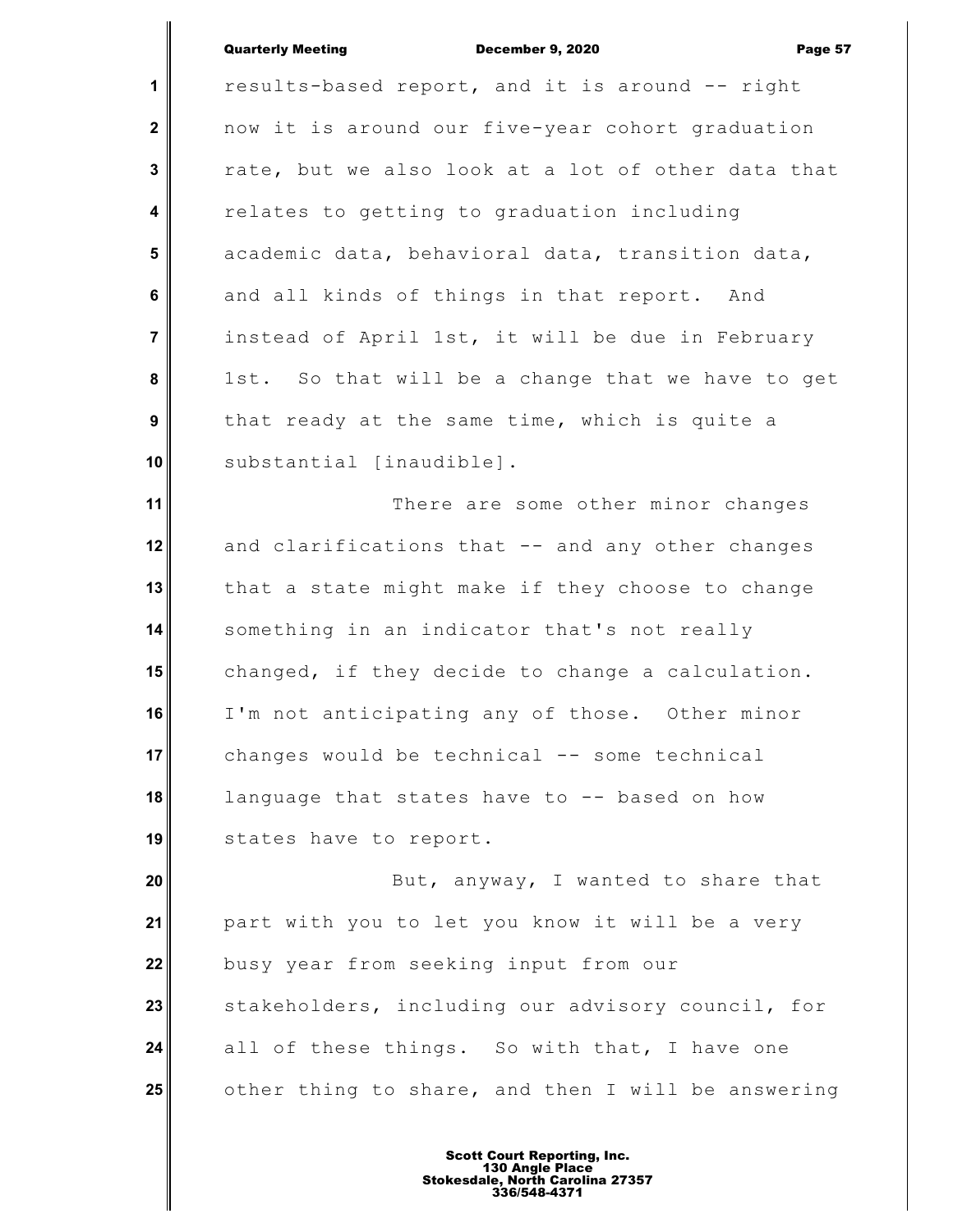**1**

 **2**

**25**

questions, and it looks like I still have ten, 12 minutes to answer questions.

 **3 4 5 6 7 8 9 10 11 12 13 14 15 16 17 18 19 20 21 22 23 24** After this I know that, typically, in the afternoon, you have -- your subcommittees and I think your Data Subcommittee usually works on input for this, and I'm not sure that you have people assigned to that committee or not. If you need me to, I can be on during that time, or one other thing, I will be doing, following this meeting, I will be, through Alexis and Danyelle, getting an email out to all of you and will resend the PowerPoint with the corrected slide, and asking you for input, particularly on the two indicators where we're looking at baseline changes, Indicator 1, graduation rate, and Indicator 8, parent involvement, and asking you some specific questions about targets for those where we need some specific input from you. So that will be -- and then you will have my email and can email any responses you have to that requested information between now and mid January. With that, I'm going to stop  $-$  I've talked for a long time -- and see if we have any questions.

MS. DEGEN: This is Jennifer from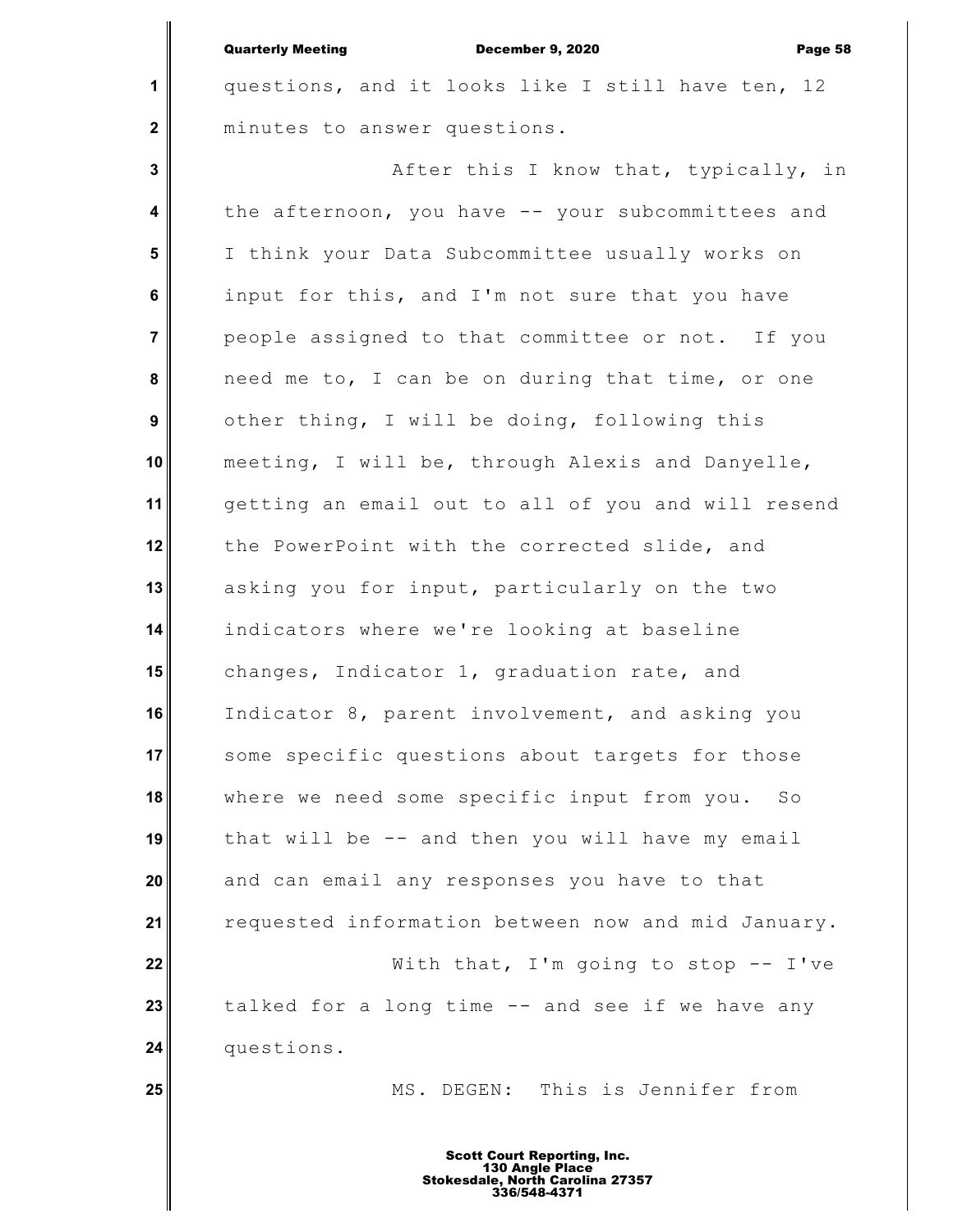|                         | <b>Quarterly Meeting</b><br><b>December 9, 2020</b><br>Page 59 |
|-------------------------|----------------------------------------------------------------|
| 1                       | CMS. How are you doing?                                        |
| $\mathbf{2}$            | DR. JOHNSON: Hi, Jennifer. I'm                                 |
| 3                       | good. Thank you. How are you?                                  |
| $\overline{\mathbf{4}}$ | MS. DEGEN: Good. I -- I actually                               |
| $5\phantom{1}$          | had to step away for a quick second and talk to my             |
| 6                       | principal, and so you might have covered this. I               |
| $\overline{7}$          | actually have two questions. One is based on                   |
| 8                       | Indicator 1 as far as the graduation rate. You                 |
| 9                       | know, we are affected with our self-contained                  |
| 10                      | extensions program where we take a hits.                       |
| 11                      | Has that been -- so this is my first                           |
| 12                      | question -- has that been addressed as far as how              |
| 13                      | that's going to, you know, not take a hit on those             |
| 14                      | kids because they are allowed to stay till they're             |
| 15                      | 22 or 21?                                                      |
| 16                      | DR. JOHNSON: Not for this year other                           |
| 17                      | than--- And are you saying kids who received a                 |
| 18                      | standard diploma later or don't receive a diploma              |
| 19                      | at all?                                                        |
| 20                      | MS. DEGEN: As far as the EP                                    |
| 21                      | students, the kids on the extensions programs and              |
| 22                      | the self-contained because they hit our graduation             |
| 23                      | cohort for that first year, so it looks like                   |
| 24                      | your graduation -- like last year I had nine that              |
| 25                      | were -- that were seniors that should have                     |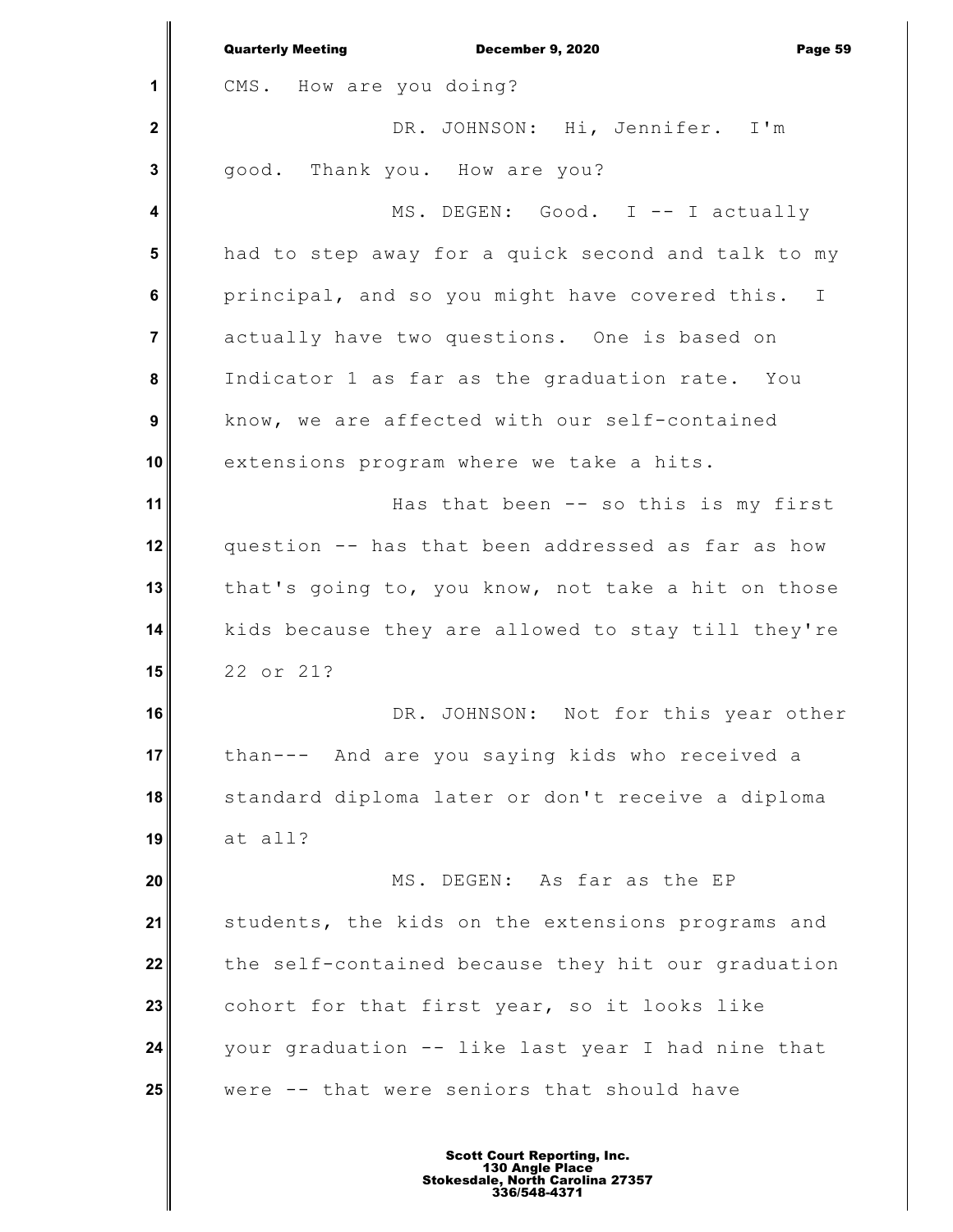|                  | <b>Quarterly Meeting</b><br>December 9, 2020<br>Page 60 |
|------------------|---------------------------------------------------------|
| 1                | graduated as a self-contained student, but because      |
| $\boldsymbol{2}$ | they can stay till they're 21 in a self-contained       |
| $\mathbf{3}$     | setting, you know, we took a hit on those nine.         |
| 4                | And granted that doesn't seem like a lot, but nine      |
| $5\phantom{1}$   | is a large amount, especially because it's extra        |
| 6                | for a students with a disability. So those factor       |
| $\overline{7}$   | in -- those kids that stay for the 12 plus years.       |
| 8                | MS. JOHNSON: For this year, the only                    |
| 9                | difference will be, we're looking at a five-year        |
| 10               | cohort rate rather than a four-year cohort rate         |
| 11               | because that's what OSEP is allowing us to change.      |
| 12               | So if -- that's extending it so we do have more         |
| 13               | students because some kids do graduate within five      |
| 14               | years as opposed to four years.                         |
| 15               | The change that you're referring to                     |
| 16               | would only be impacted in the new requirements in       |
| 17               | the new package moving ahead from February 1,           |
| 18               | 2022, and on, where we're looking at our exit           |
| 19               | data, so kids who exit special education in a           |
| 20               | given year with a standard high school diploma          |
| 21               | will be included in the numerator as compared to        |
| 22               | some of the other kids in that exit data who will       |
| 23               | be in the denominator.                                  |
| 24               | So if they exit with a standard high                    |
| 25               | school diploma in a given year, even if it's when       |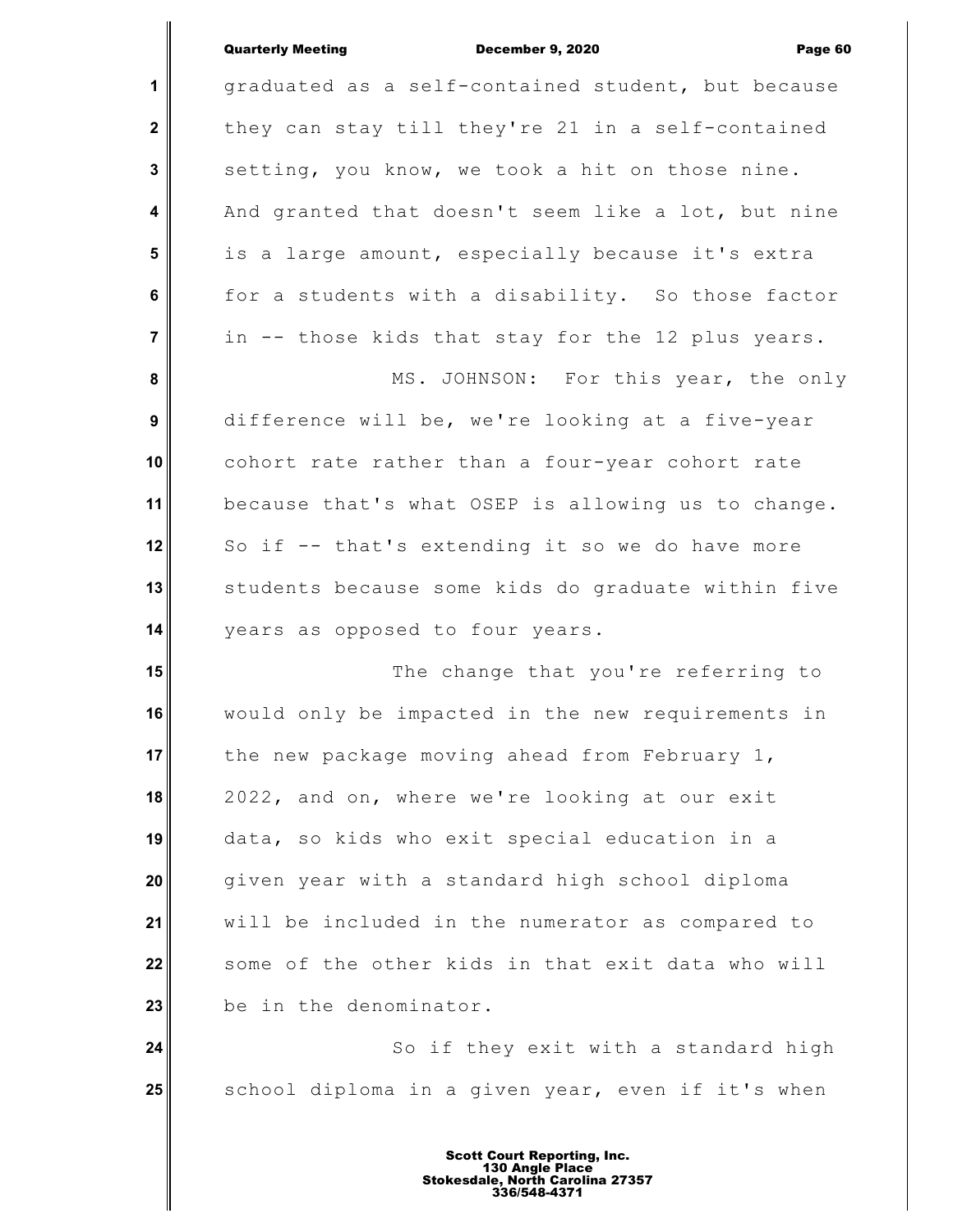| <b>Quarterly Meeting</b> | <b>December 9, 2020</b> | Page 61 |
|--------------------------|-------------------------|---------|

| $\mathbf{1}$     | they're 20 as opposed to 18 years of age, they     |
|------------------|----------------------------------------------------|
| $\mathbf 2$      | would be included in that numerator. If that exit  |
| $\mathbf 3$      | with a certificate and they've aged out, they      |
| 4                | would be in the denominator, but not in the        |
| 5                | numerator because the numerator is about           |
| $\bf 6$          | graduating with a standard high school diploma.    |
| $\overline{7}$   | MS. DEGEN: Okay. Thank you for that                |
| 8                | clarity. I appreciate it. And my second question   |
| $\boldsymbol{9}$ | was, with the COVID-19 and the 90-day timelines as |
| 10               | well my Child Count that just happened, is the     |
| 11               | State looking -- you know, how is it looking with  |
| 12               | staffing? Because numbers for Child Count          |
| 13               | affect -- you know, sometimes you look at as the   |
| 14               | number on a piece of paper that we hit 96 days,    |
| 15               | but knowing that if we didn't hit that 90 days,    |
| 16               | that gets reported.                                |
| 17 <sub>1</sub>  | So what is the State looking at as                 |
| 18               | far as allotments and staffing based on headcount  |
| 19               | or Child Count or Child Find? Just because if      |
| 20               | numbers have decreased because we couldn't get     |
| 21               | them on for headcount, is the State going to do    |
| 22               | anything, you know, or are LEAs going to be        |
| 23               | looking at losing staff?                           |
| 24               | DR. JOHNSON: I am aware that Sherry                |
| 25               | Thomas, our Director, and Matt Hoskins, our        |
|                  |                                                    |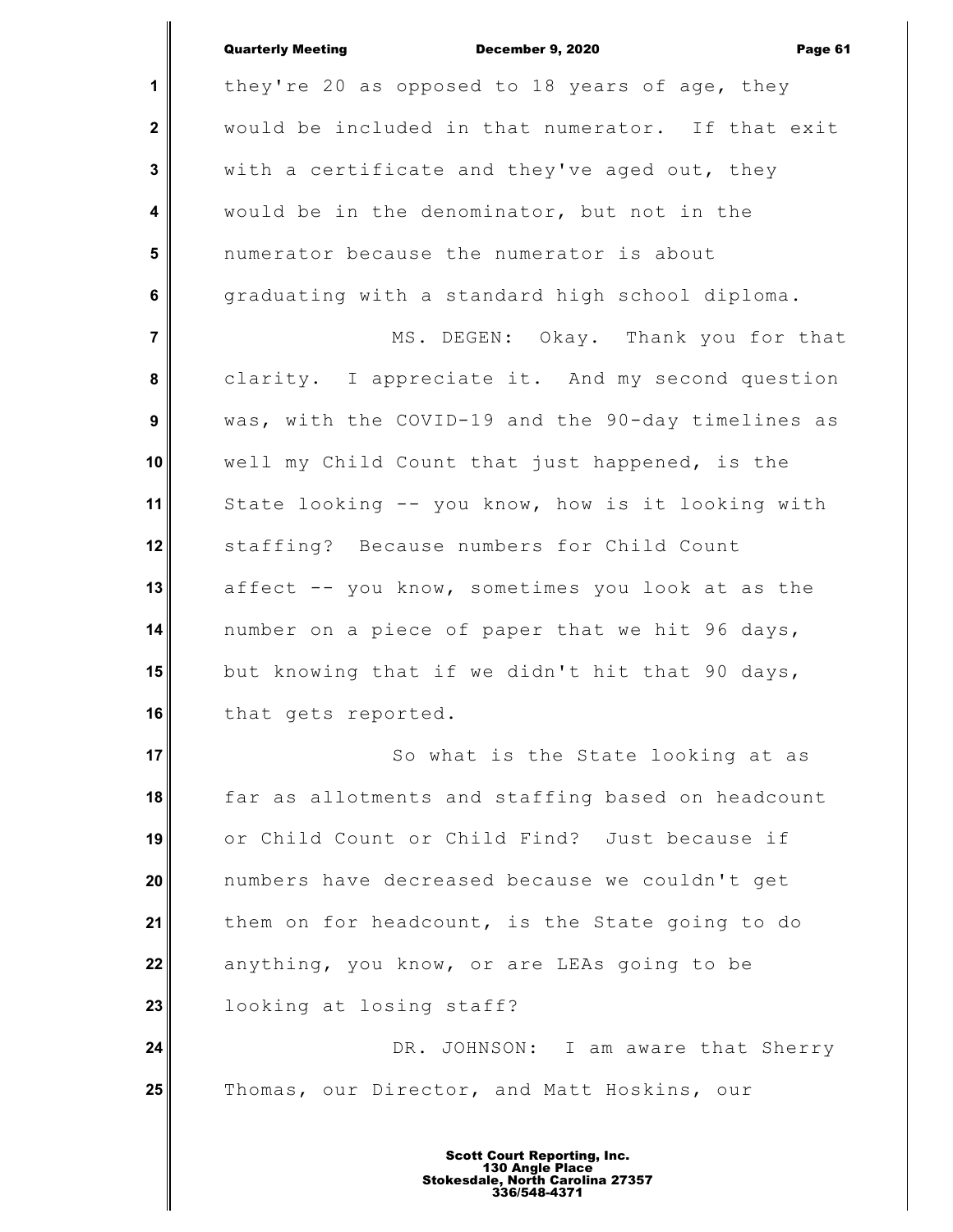|                         | <b>Quarterly Meeting</b><br><b>December 9, 2020</b><br>Page 62 |
|-------------------------|----------------------------------------------------------------|
| $\mathbf 1$             | Assistant Director, are aware of concerns of the               |
| $\mathbf{2}$            | possibility of lower Child Counts this year and                |
| 3                       | are looking at any ways that they might be able to             |
| $\overline{\mathbf{4}}$ | mitigate that, but I'm not exactly sure what                   |
| $5\phantom{1}$          | they're doing. I don't know if Matt's on the call              |
| 6                       | yet. He will be on the call later today, if he's               |
| $\overline{\mathbf{7}}$ | not on yet, but if he is, he might want to respond             |
| 8                       | to this question.                                              |
| $\boldsymbol{9}$        | MS. DEGEN: Thank you.                                          |
| 10                      | DR. JOHNSON: I do see Matt.                                    |
| 11                      | MR. HOSKINS: Are you-all able to                               |
| 12                      | hear me?                                                       |
| 13                      | THE CHAIRPERSON: Yes.                                          |
| 14                      | MR. HOSKINS: Good morning, everyone.                           |
| 15                      | So we have been -- we're acutely aware of that                 |
| 16                      | concern related to Child Count, and one of the -               |
| 17                      | where we see that we have a little bit of                      |
| 18                      | leeway -- and this information has gone out -- is              |
| 19                      | around ensuring that there is an active IEP, so                |
| 20                      | not necessarily that there's a reevaluation that's             |
| 21                      | still in process, but if there's an active IEP,                |
| 22                      | that those can be counted. And we're doing that                |
| 23                      | work with PPG and ECATS right now to make sure                 |
| 24                      | that will come out in the headcount.                           |
| 25                      | Other than that, we haven't gotten                             |
|                         |                                                                |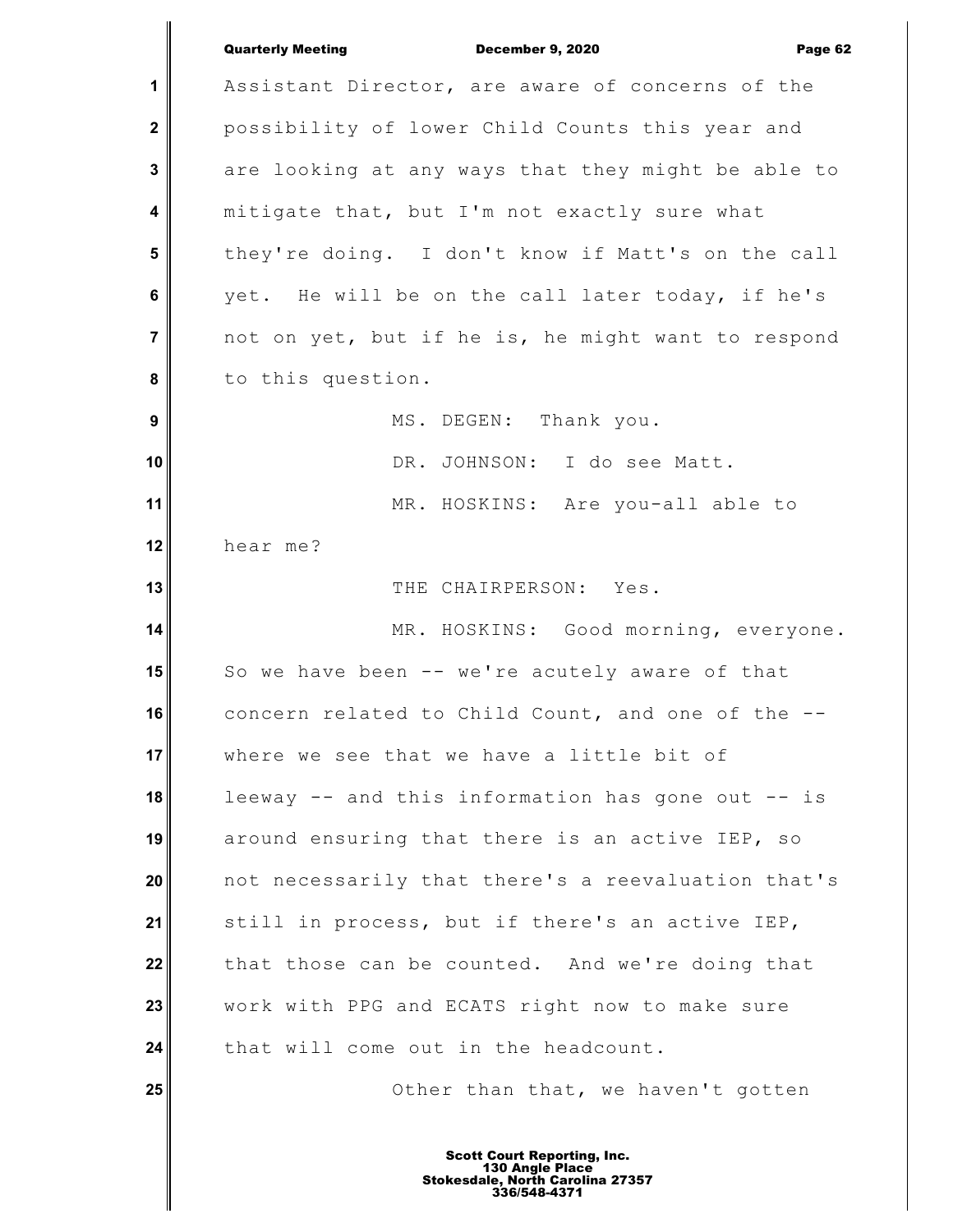|                         | <b>Quarterly Meeting</b><br>December 9, 2020<br>Page 63 |
|-------------------------|---------------------------------------------------------|
| 1                       | any additional leniency in terms of what we can do      |
| $\mathbf{2}$            | with headcount for initial evaluations from OSEP,       |
| $\mathbf 3$             | and so we've done everything that we can to             |
| $\overline{\mathbf{4}}$ | address those concerns and realize that they            |
| 5                       | exist.                                                  |
| $6\phantom{1}$          | MS. DEGEN: Thank you.                                   |
| $\overline{7}$          | DR. HUTCHINSON: Hey, Nancy. This is                     |
| 8                       | Christy Hutchinson. How are you doing?                  |
| 9                       | DR. JOHNSON: Hello, Dr. Hutchinson,                     |
| 10                      | I should say.                                           |
| 11                      | DR. HUTCHINSON: Thank you.                              |
| 12                      | DR. JOHNSON: For those of you who                       |
| 13                      | don't know, Christy just successfully defended her      |
| 14                      | dissertation on Friday. So congratulations.             |
| 15                      | DR. HUTCHINSON: Thank you. I have                       |
| 16                      | three quick things that I wanted to $-$ - the first     |
| 17                      | is supporting what Jennifer just mentioned, and I       |
| 18                      | just want to be super clear that my comments are        |
| 19                      | not necessarily in advocating for special ed            |
| 20                      | programs or public school programs. Where I'm           |
| 21                      | coming -- the lense I'm using is what's right for       |
| 22                      | students with disabilities. So it's as much an          |
| 23                      | advocate for parents, but number one, mostly            |
| 24                      | importantly, for students.                              |
| 25                      | I have a grave concern with the                         |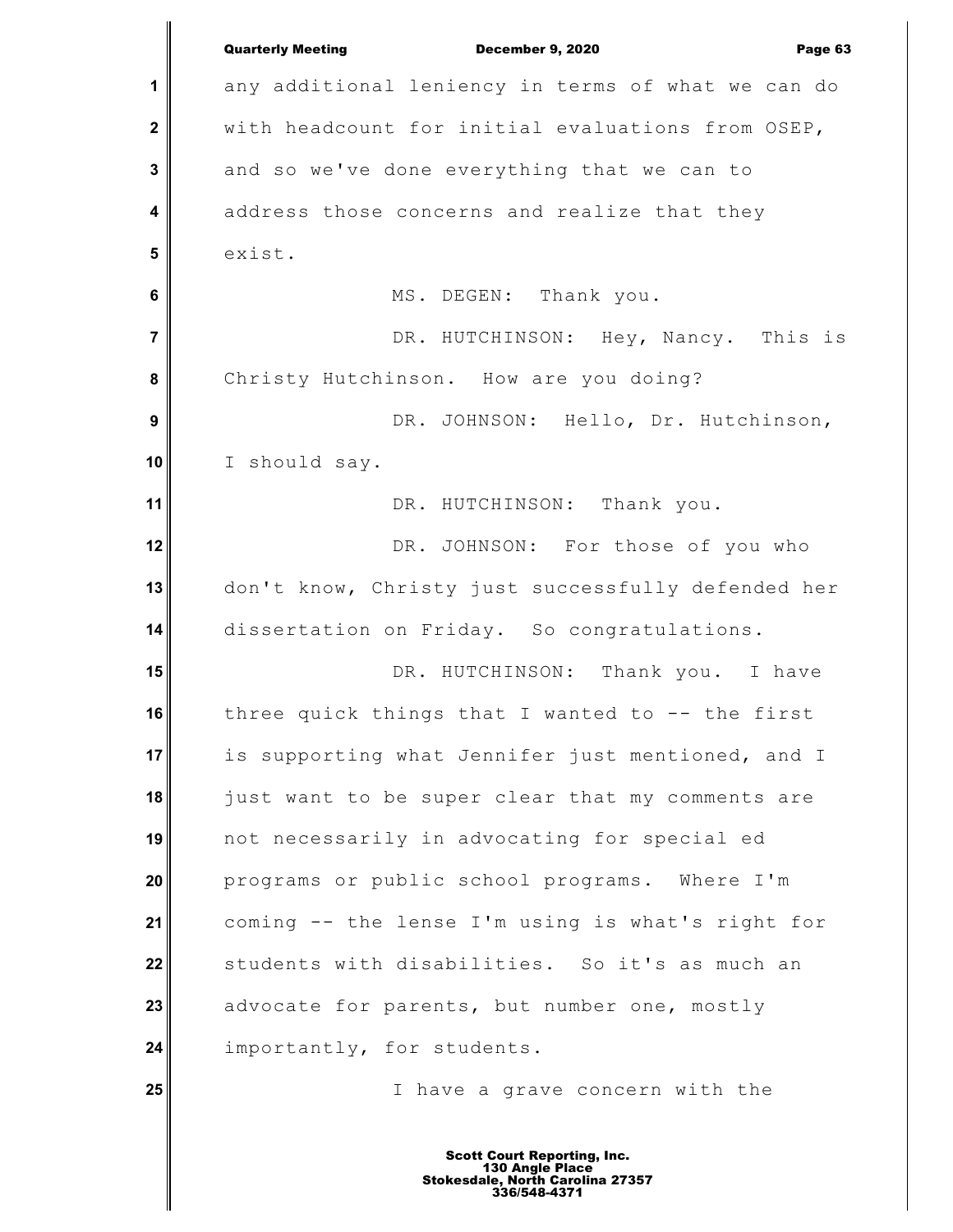**1 2 3 4 5 6 7 8 9 10 11** four-year graduation rate as opposed to the five-year graduation rate because I think there's a claim to be made that we are in some way restricting FAPE from students by encouraging them to graduate within four years. So it's like our assessment does not match our instruction in some ways because if we look at the instruction piece and we look at what IDEA provides to students up to the age of 21, but yet we're assessing them on a four-year graduation rate, we're not matching there.

**12 13 14 15 16 17 18 19 20 21 22 23 24** So I would completely support the move to a five-year graduation rate in our new - in our opportunity to provide you feedback. Those students are entitled to that, and I feel like as professionals we have to support that opportunity. The research says that students that get that full access are more successful in postsecondary, more successful in employment opportunities, especially our kids that are on OCS, and those kinds of things that Jennifer spoke about. So just to support what Jennifer said about considering that five-year graduation rate for the future. The second thing I wanted to talk

about is changing that 80 percent when you spoke

**25**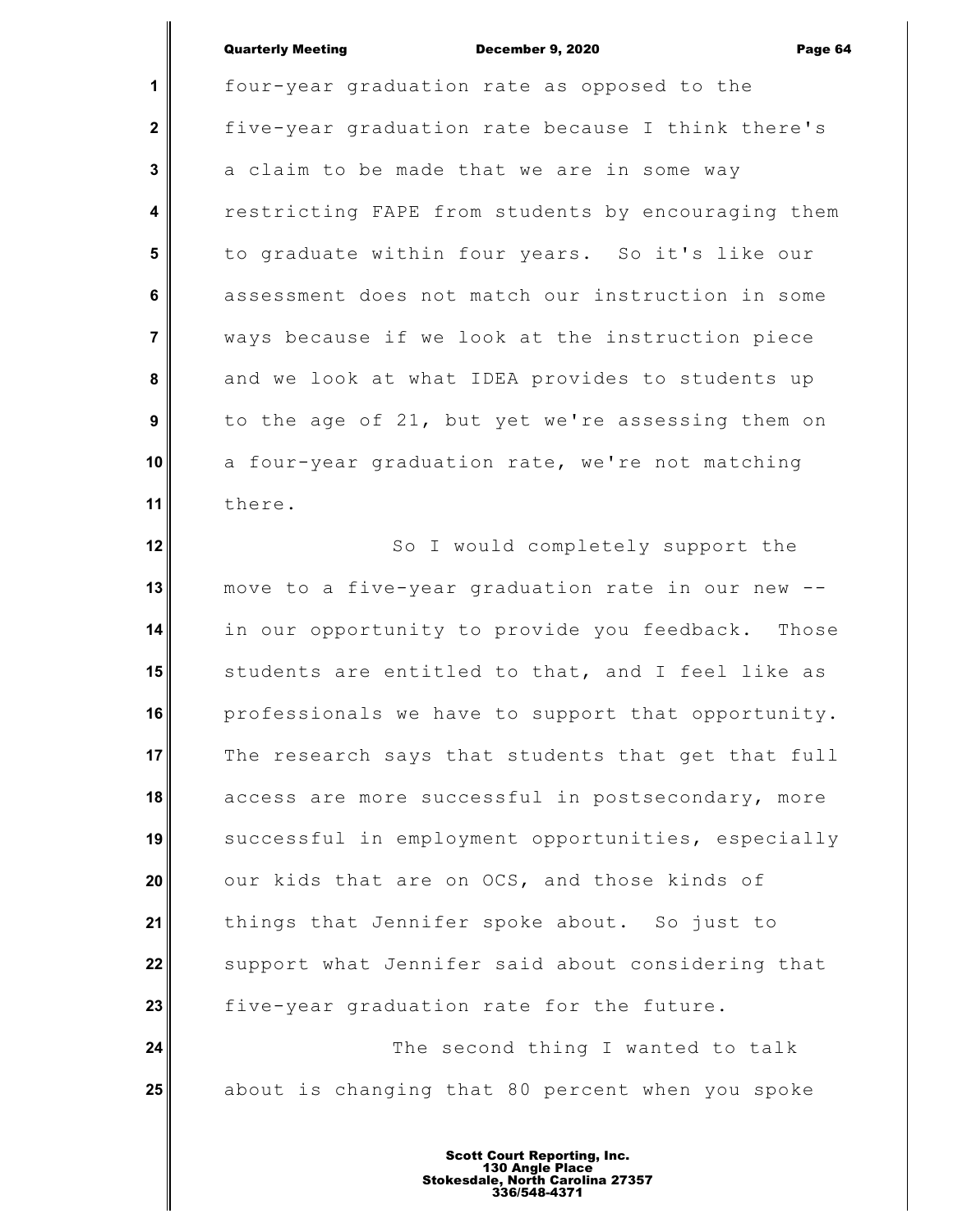**1 2 3 4 5 6 7 8 9 10 11 12 13 14 15 16** about changing the targets. I just don't think the 80 percent -- that it is the time right now to change that target. Because of what has happened with COVID, our graduation rate is going to inherently fall. We've lost students to employment, we've lost students to failing grades, and all school systems in the state are working feverishly to access students, to give them FAPE, but we can't discredit the fact that there are barriers beyond our control that are preventing students from accessing their special ed services, and so changing the target this year of that 80 percent, I think, is the wrong time to do it for our graduation rates. And then the last point, I just wanted to support what Jennifer said about our lower Child Count, and I know Matt is going to address this. But it's not just about the Child

**17 18 19 20 21 22 23 24 25** Find stuff we were not able to complete within 90 days; it's also about our DD kids that are transitioning from the age of eight over. So some of those were not adequately able to be completed before their eighth birthday, and so that will affect those Child Counts as well. And then I'm done. Thank you.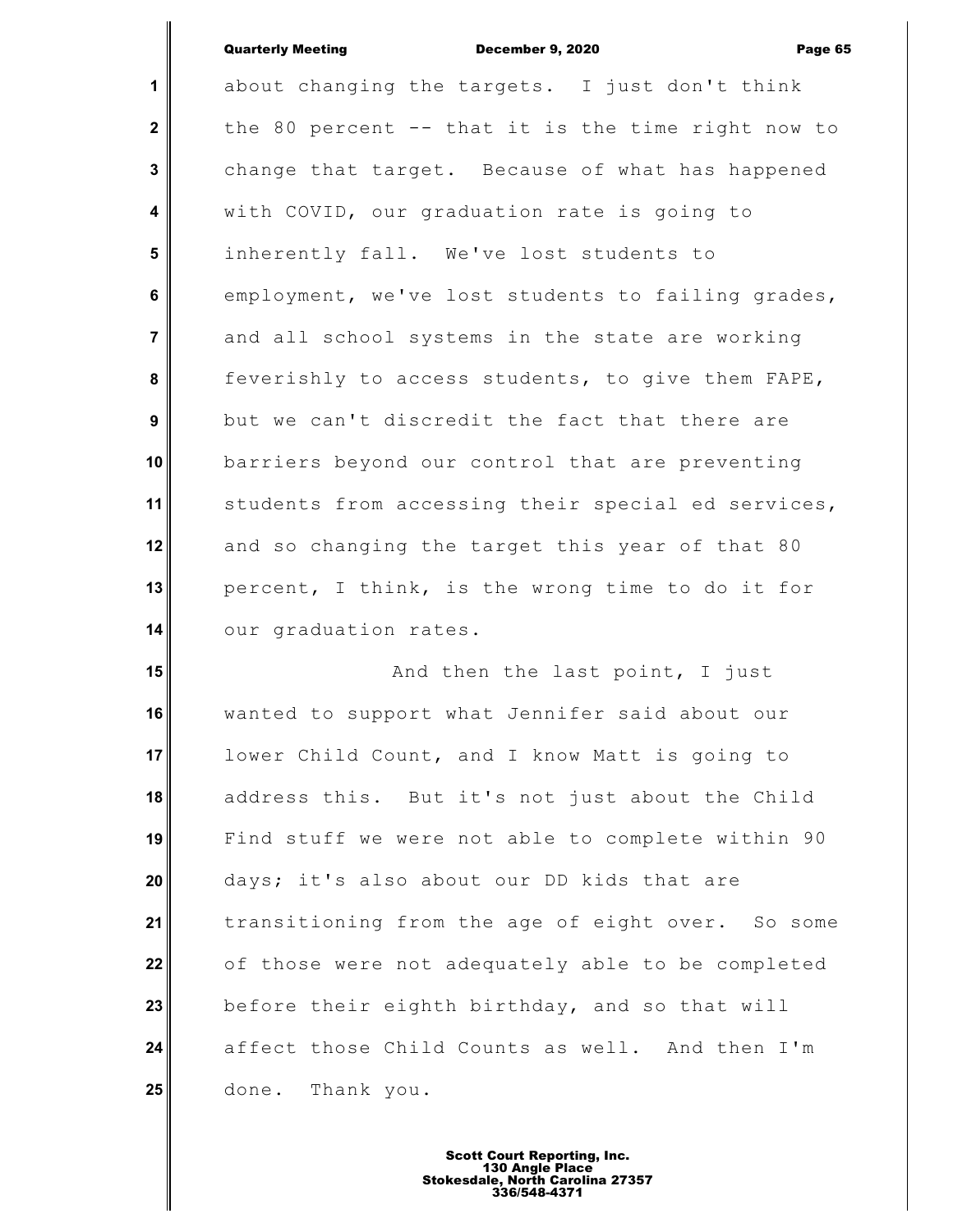|                | <b>Quarterly Meeting</b><br>December 9, 2020<br>Page 66 |
|----------------|---------------------------------------------------------|
| 1              | DR. JOHNSON: Thank you, Christy, for                    |
| $\mathbf{2}$   | your input. We will certainly consider that as          |
| 3              | we're making changes to the APR. The Child Count,       |
| 4              | of course, is a different issue, but we will -- we      |
| 5              | are accepting any information that we can to            |
| $6\phantom{1}$ | support districts in any way we can.                    |
| $\overline{7}$ | DR. HUTCHINSON: I think that speaks                     |
| 8              | to the calendar in that 90-day timeline because we      |
| 9              | have to support our folks at the coast and our          |
| 10             | folks at the mountains that continuously --             |
| 11             | regardless of COVID, continuously fight the battle      |
| 12             | of not being in session because of weather and          |
| 13             | some times hurricanes really impact.                    |
| 14             | And so I think it levels the playing                    |
| 15             | field if we consider the 90-day timeline of days        |
| 16             | we're actually in session, and those are built          |
| 17             | into our Power School. So I conceivably could see       |
| 18             | that it could be calculated fairly easily, but          |
| 19             | then we have the same level playing field. It's         |
| 20             | not appropriate for someone who lives in the            |
| 21             | Piedmont and might not have the effects of being        |
| 22             | out for a month because of a horrible hurricane.        |
| 23             | So just a consideration.                                |
| 24             | DR. JOHNSON: Okay. And as that                          |
| 25             | consideration, I just will share with you that          |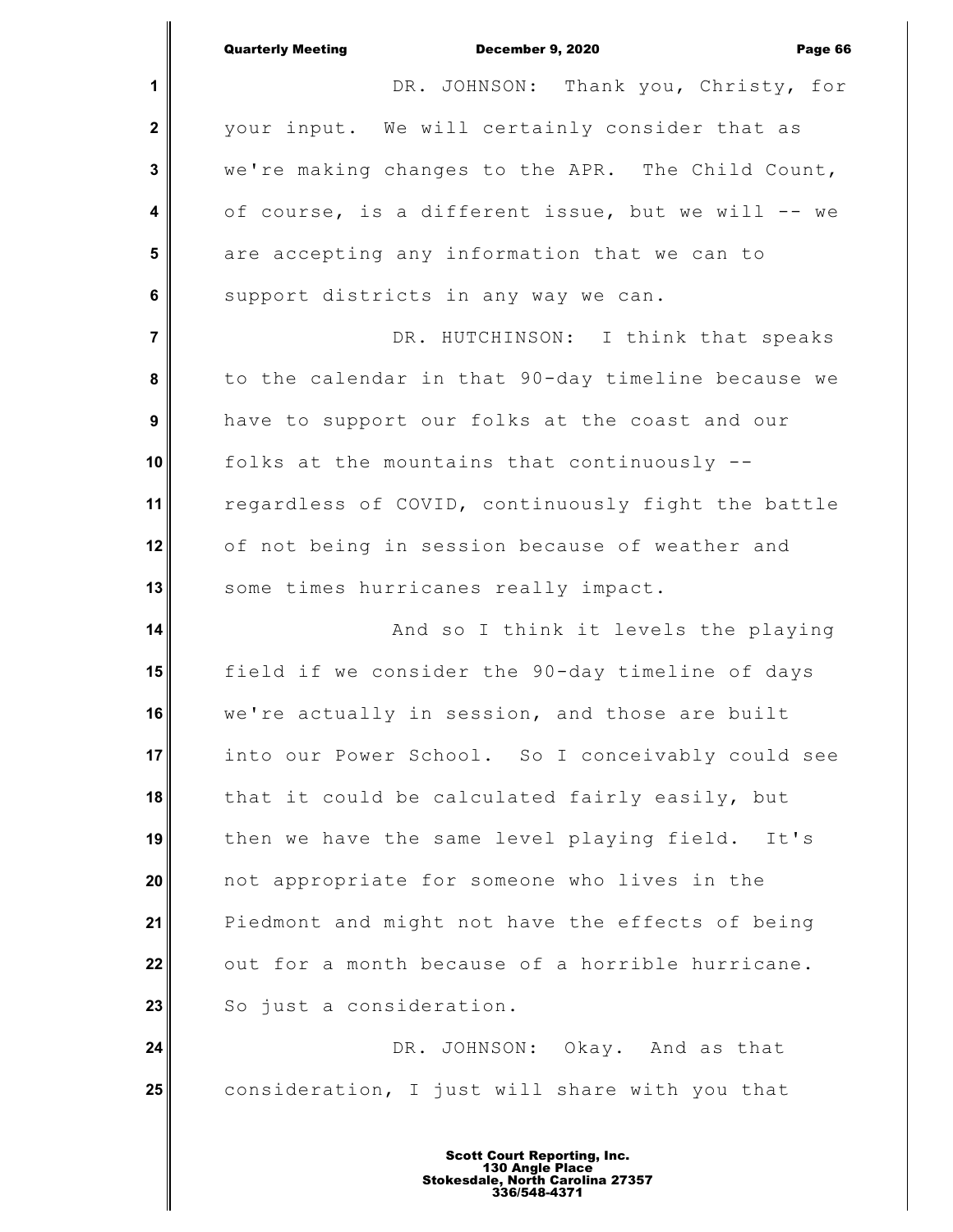**1 2 3 4 5 6 7 8** that would require a policy change because our state policy -- because it doesn't indicate how many days, it implies that it is calendar days, that's how OSEP has told us we have to handle that. And so I will take that information to our Policy, Monitoring and Audit unit as far as a consideration possibly for the future when changes are made to our state policy.

 **9 10 11 12 13 14 15 16 17 18 19** MS. DEGEN: This is Jennifer again. Just to support what was just said, I think that the calendar would be -- as far as like I just had two weeks ago a parent request for testing. I was out for Thanksgiving, we're out for exams, and then we have Christmas holidays, and those all count in, and it's running concurrent with the MTSS. In looking at SLD now with interventions, running a 45-day -- you know, 45 days of, you know, valid, you know, interventions is difficult when we're in this time frame.

**20 21 22 23 24 25** So that support of calendar days versus in-school days, I think that that's a support for that when you're looking at no longer having the discrepancy model in the SLD because you have to have, you know, those interventions, and that's important to have those run and run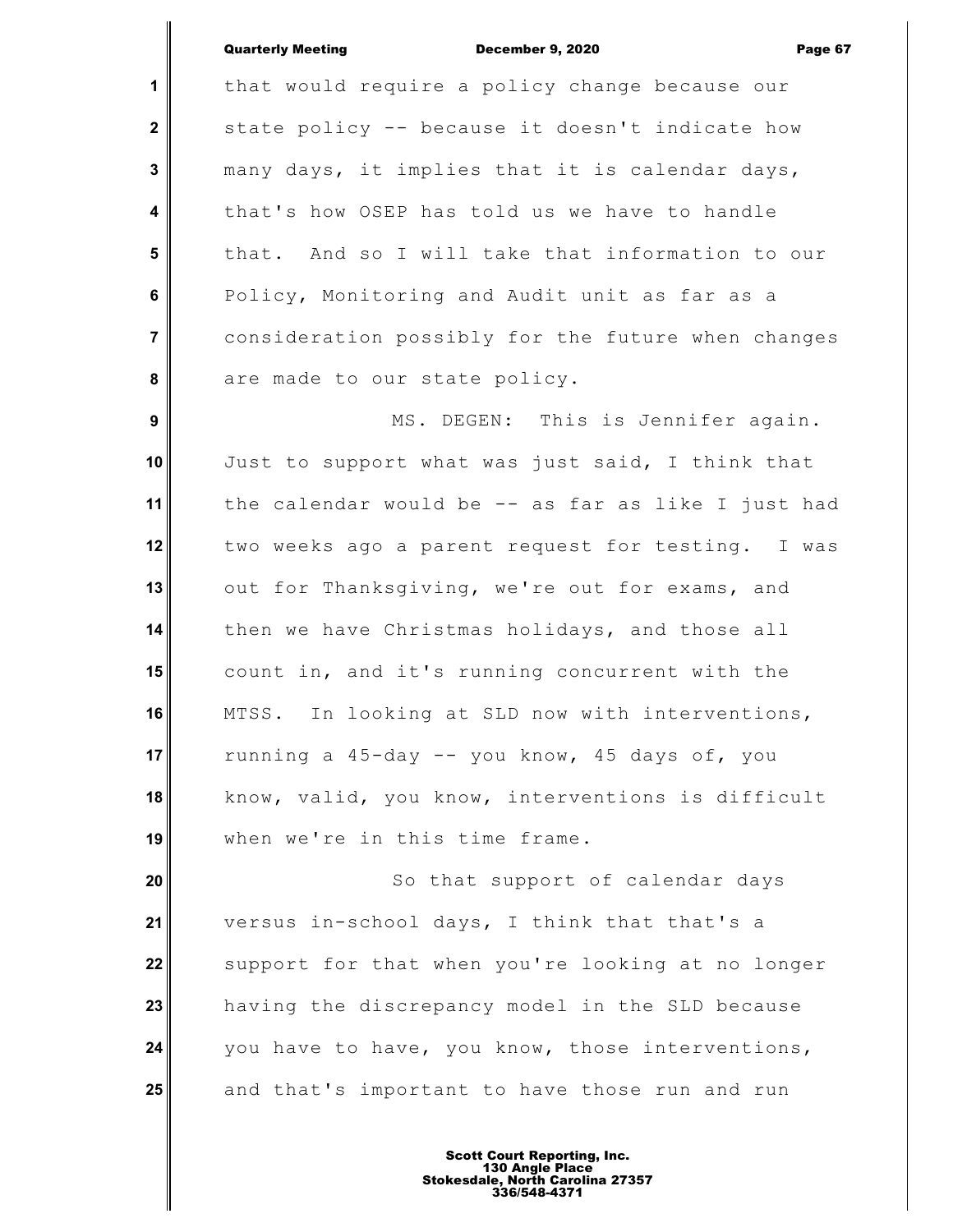|                  | <b>Quarterly Meeting</b><br><b>December 9, 2020</b><br>Page 68 |
|------------------|----------------------------------------------------------------|
| 1                | them with fidelity.                                            |
| $\mathbf{2}$     | So, you know, looking at that, but                             |
| 3                | you know, sometimes we are crunched in that 90                 |
| 4                | days, so with exams, Thanksgiving, and Christmas,              |
| 5                | that right there at 20 of those days. I might not              |
| 6                | have run those interventions with fidelity, and                |
| $\overline{7}$   | I'm just trying to get a kid in or out with that               |
| 8                | 90 days. So I think that that could be something               |
| $\boldsymbol{9}$ | to support, you know, looking at in-school days                |
| 10               | versus the calendar.                                           |
| 11               | DR. JOHNSON: And I am making notes                             |
| 12               | of all of this so that I can share with our                    |
| 13               | Policy, Monitoring and Audit unit about that. I                |
| 14               | know we are aware of that because this was                     |
| 15               | something we were looking at that other states                 |
| 16               | were doing, wondering how they were doing so much              |
| 17               | better on rates sometimes, and it's often because              |
| 18               | they've either chosen business days or school days             |
| 19               | as opposed to calendar days.                                   |
| 20               | So I will, again, share this                                   |
| 21               | information and we'll go from there as far as                  |
| 22               | because it would require a policy change, not just             |
| 23               | a change to Indicator 11. Thank you very much for              |
| 24               | that input and support for that.                               |
| 25               | MS. GEORGE: Okay. This is Leanna                               |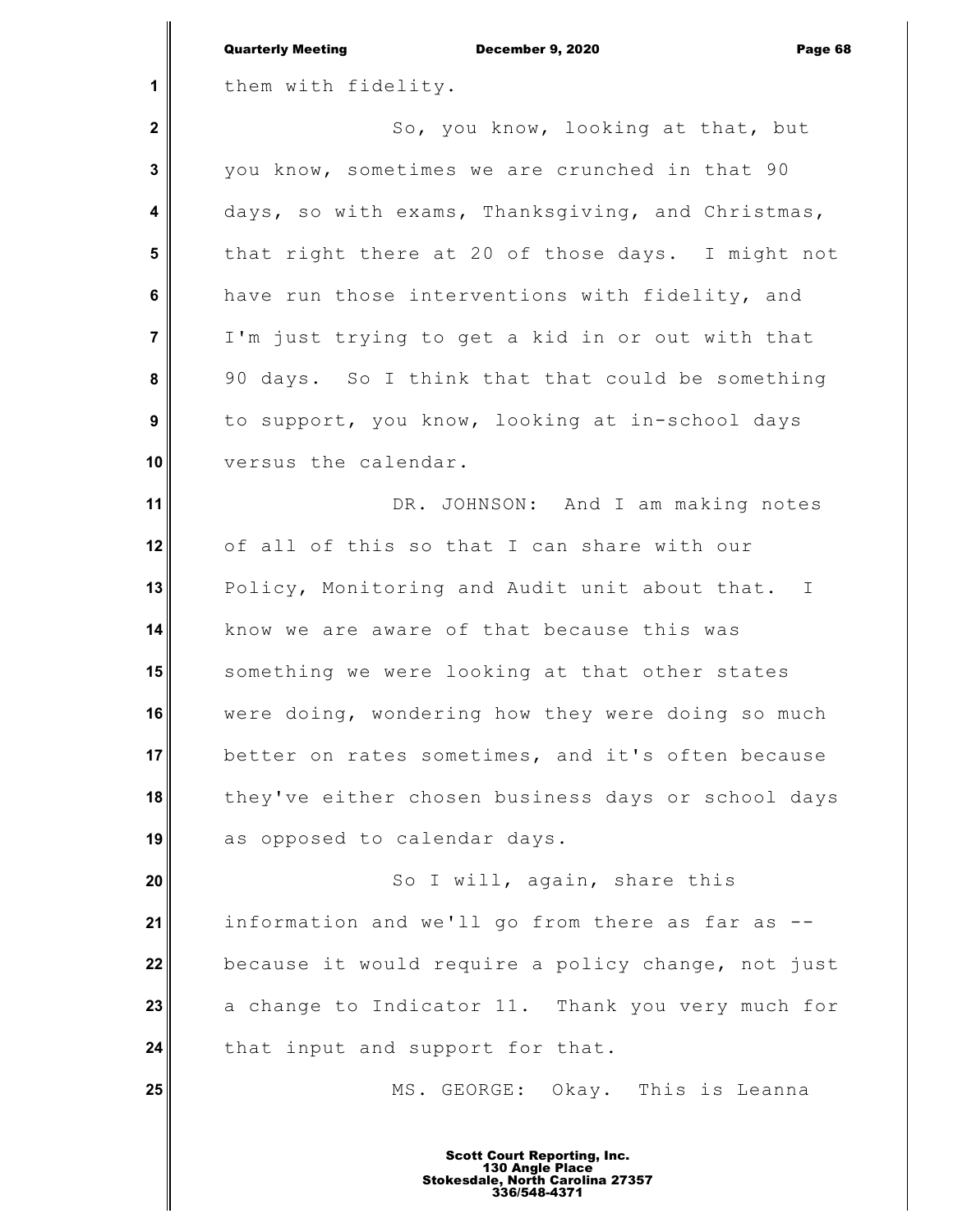| <b>Quarterly Meeting</b> |  |  |
|--------------------------|--|--|
|--------------------------|--|--|

December 9, 2020 Page 69

**1 2 3 4 5 6 7 8 9 10 11 12 13 14 15 16 17 18 19 20 21 22 23 24 25** here in Johnston County, and I had a couple of questions I had for you. First of all, do we have any data about the total number of kids [inaudible] to graduate with a diploma [inaudible] graduate in six or seven years because of maturity or they just -- you know, because of a disability? [Inaudible] a much lower rate. I think that they should be recognized for work [inaudible] achieve their goals. DR. JOHNSON: I am sorry. I was hearing a lot of static or something. You were asking your question, and I could not hear that question. MS. GEORGE: Okay. Let me try again. Can you hear me better now? I'm on a ear bud mic thing so I don't know how well it works. DR. JOHNSON: Yes, I can hear you better now. MS. GEORGE: Okay. [Inaudible] had that problem in school myself. Okay. Do we have any data about the total number of students who [inaudible] graduate with a diploma outside of the usual four- and five-year cohorts? DR. JOHNSON: Yes. Through our exiting data per year, but it is not that graduate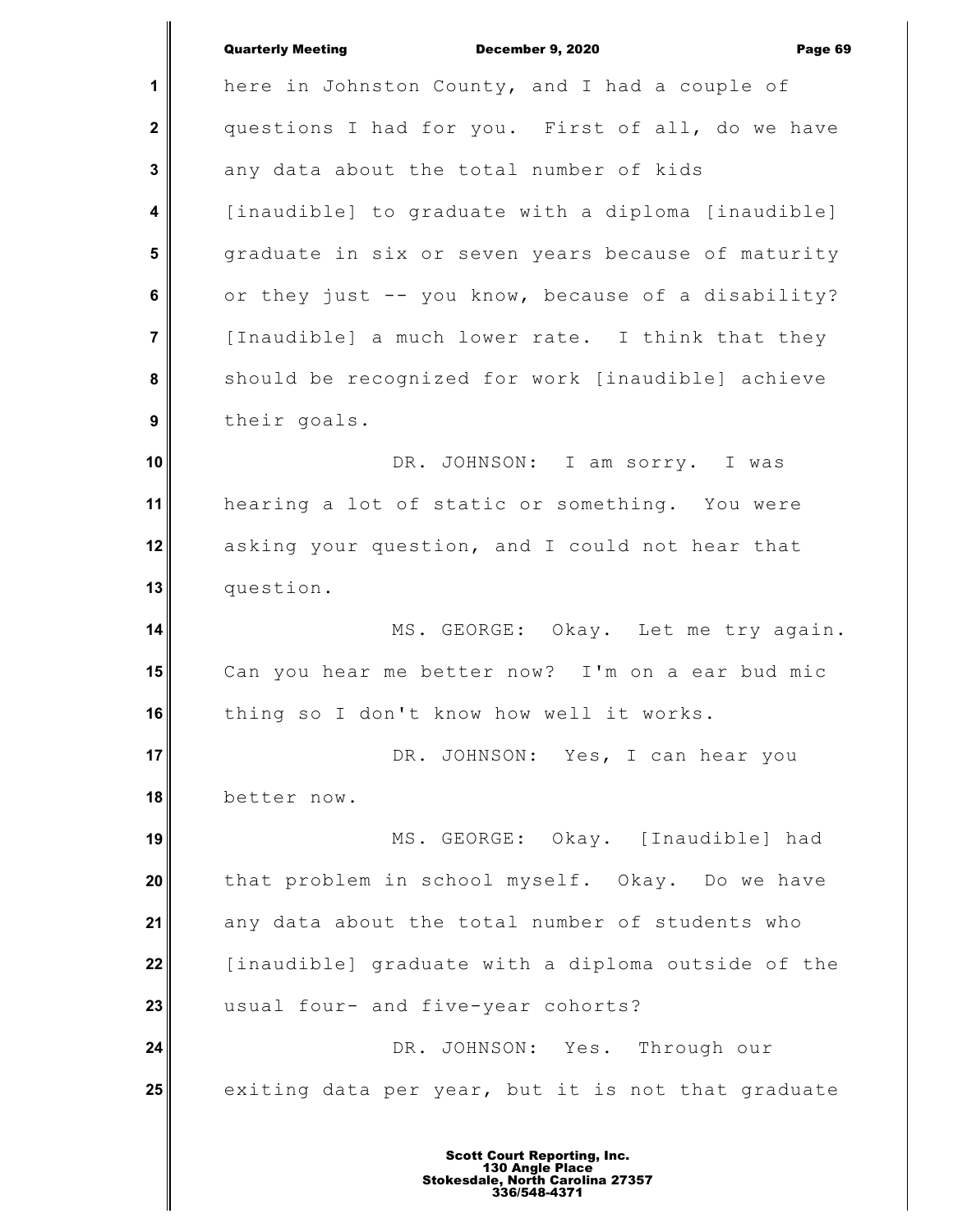**1 2 3 4 5 6 7 8 9 10 11 12 13 14 15 16 17 18 19 20 21 22 23 24 25** with a standard high school diploma, we could get that data for you. It is not based on when they entered, but it's not -- it's not the same group of kids so you can't compare the two, but it is our exit data, which will be used for future APRs, not for this one. We could see year by year how many kids actually graduated with a standard high school diploma. MS. GEORGE: And that would be great, I think, if we can see that. And I also wanted to verify based on Christy's questions. Students who have pulled out to homeschool or transfer, they're not including in that dropout rate, correct? DR. JOHNSON: It depends. Kids who are -- it depends on when they transfer in and out or drop out. MS. GEORGE: So if I took my son out today [inaudible] and started homeschooling, he'd be counted as a dropout possibly? [Inaudible] see how our numbers [inaudible] has skyrocketing this year in response to COVID [inaudible]. I'm homeschooling, so--- DR. JOHNSON: And, again, I couldn't hear all of your comments because of the static I was hearing.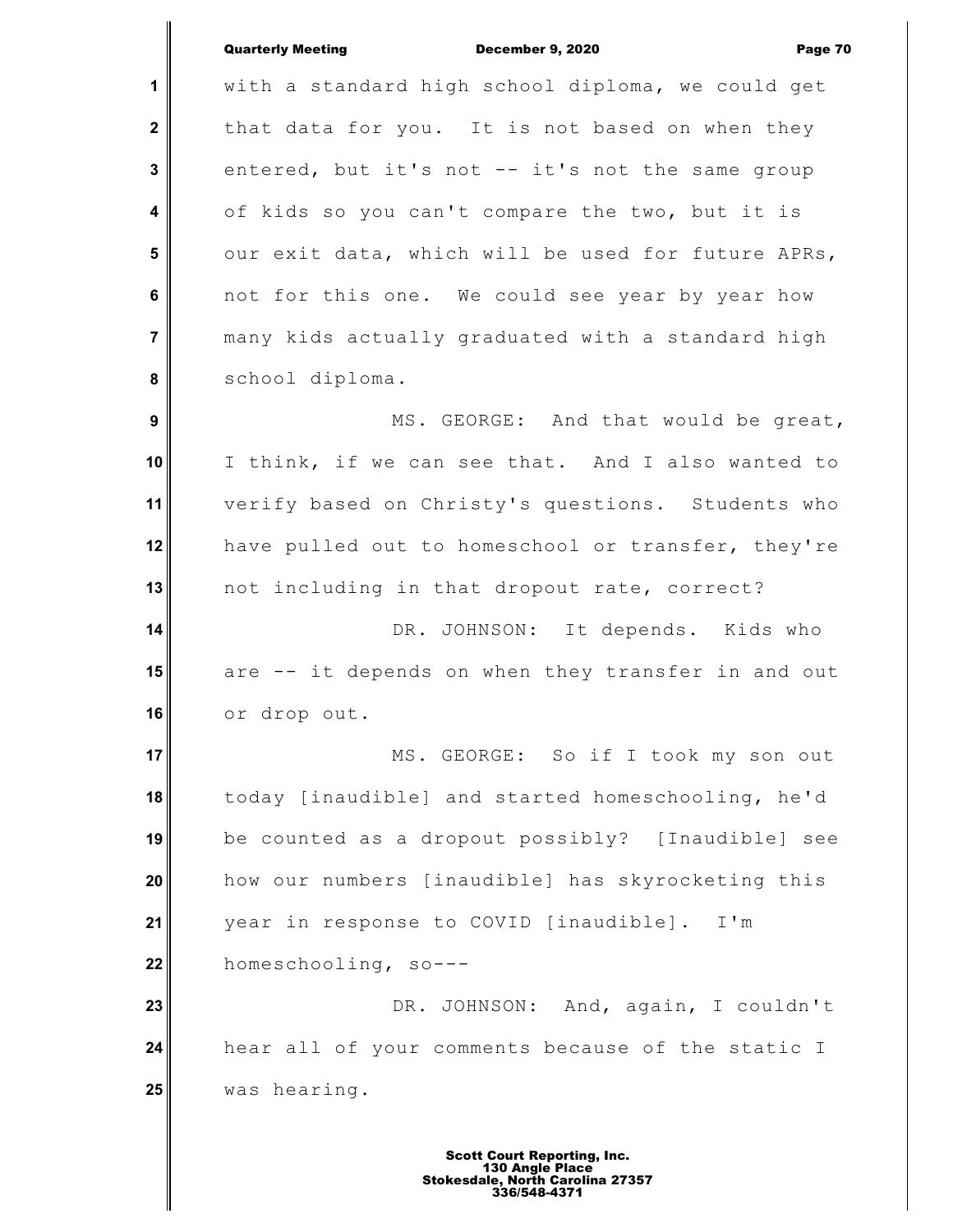|                         | <b>Quarterly Meeting</b><br><b>December 9, 2020</b><br>Page 71 |
|-------------------------|----------------------------------------------------------------|
| 1                       | MS. GEORGE: Okay. And do we even                               |
| $\mathbf 2$             | have a percentage of how many IEP deadlines are                |
| $\mathbf 3$             | not being met and what is the average over                     |
| $\overline{\mathbf{4}}$ | [inaudible] how many days overdue are they? I                  |
| 5                       | mean if most of them are done within ten to 15                 |
| $6\phantom{a}$          | days after -- you know, at 105 days, I think                   |
| $\overline{7}$          | that's reasonable considering what's going on.                 |
| 8                       | But we don't have any that [inaudible], do we?                 |
| $\boldsymbol{9}$        | DR. JOHNSON: When we finalize                                  |
| 10                      | our data for the APR -- and I will be sending that             |
| 11                      | to you as soon as we get our data finalized -- we              |
| 12                      | will have that, but we were delayed this year even             |
| 13                      | getting our data. Normally, we get our Indicator               |
| 14                      | 11 data in October, and we didn't get it till late             |
| 15                      | November, and we're still working with that. And               |
| 16                      | we will be able to show how many student referrals             |
| 17                      | were delayed and by the number of days because                 |
| 18                      | that has to be reported in the APR.                            |
| 19                      | So once we get all that together --                            |
| 20                      | all of our data -- we didn't share data for our                |
| 21                      | indicators this year like we normally do because               |
| 22                      | of the delays in getting all of our data in.                   |
| 23                      | Until we're final -- or close enough to being                  |
| 24                      | final that this is our data and this is our rates,             |
| 25                      | we didn't want to share that, but I will be                    |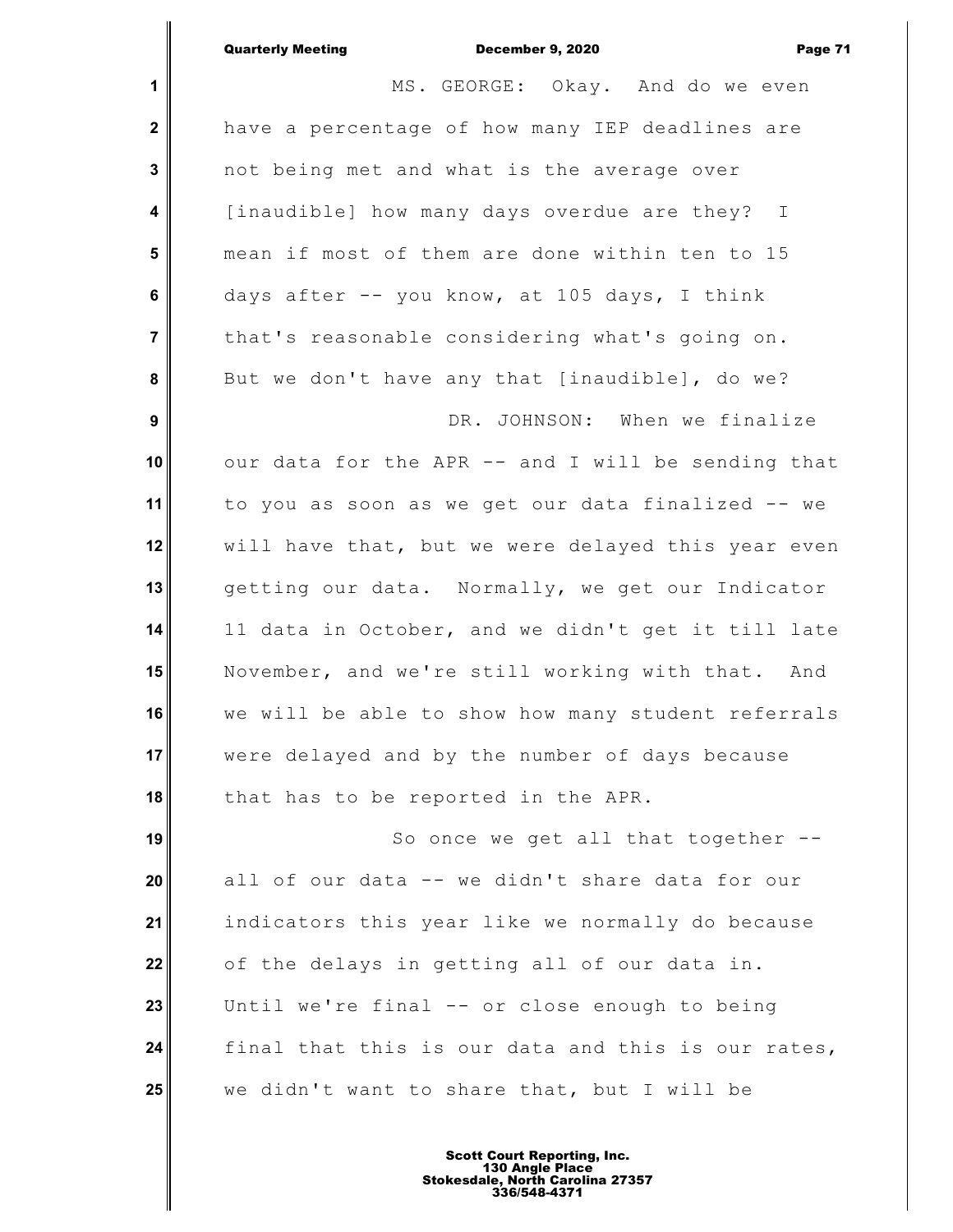**1 2 3 4 5 6 7 8 9 10 11 12 13 14 15 16 17 18 19 20 21 22 23 24 25** Quarterly Meeting December 9, 2020 Page 72 sending that information to you before our APR report goes out. MS. GEORGE: Thank you very much and thank you for your presentation today. DR. JOHNSON: You're welcome. THE CHAIRPERSON: Thank you, Nancy, and thank you for your willingness to stay around for our Data and Reports Committee. Do we have Lauren? DR. JOHNSON: Do you need me to do that, Cynthia? THE CHAIRPERSON: Alexis, we don't have a chair for that committee? MS. UTZ: Data and Reports, correct, we do not have a chair. THE CHAIRPERSON: Anyone from the Data and Reports Committee think that Nancy would be valuable in her staying around for the committee work? MS. UTZ: Right now the only -- right now Lisa Phillips is the only one on the call that is in that subcommittee. THE CHAIRPERSON: Lisa? MS. PHILLIPS: Can you hear me? THE CHAIRPERSON: Yes.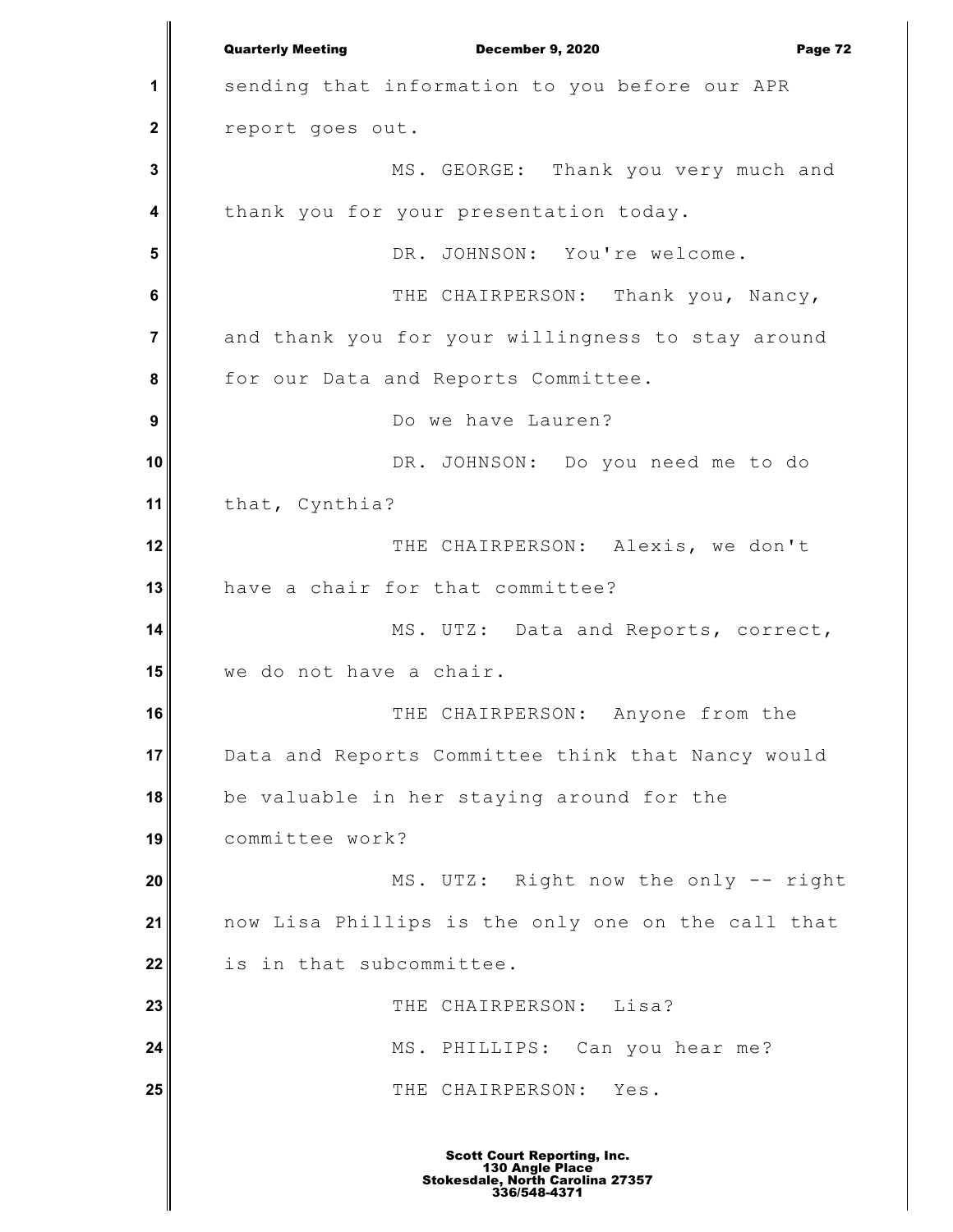**1 2 3 4 5 6 7 8 9 10 11 12 13 14 15 16 17 18 19 20 21 22 23 24 25** Quarterly Meeting December 9, 2020 Page 73 MS. PHILLIPS: Yeah, I think we're fine for now. Thank you. THE CHAIRPERSON: Okay. Nancy---DR. JOHNSON: Just look for follow-ups from me in the next couple of weeks. Thank you. THE CHAIRPERSON: Thank you so much. So, Alexis, if we can move on to Lauren. MS. UTZ: Yep, she's here. MS. HOLAHAN: Good morning. THE CHAIRPERSON: Hi. MS. HOLAHAN: Thanks for having me and greetings to all of the council members. I am aware of the time, and so I'm just going to jump right in. The request, as far as I understand it, is to give you an overview of our State Systemic Improvement Plan, which is Indicator 17, as part of our Annual Performance Report, which you just heard an amazing update from Nancy on. So I'm just going to give you a very like quick overview of the history and then really get into the data that we have that we're compiling for this year's report and what we're hearing from LEAs. So next slide. Our State Systemic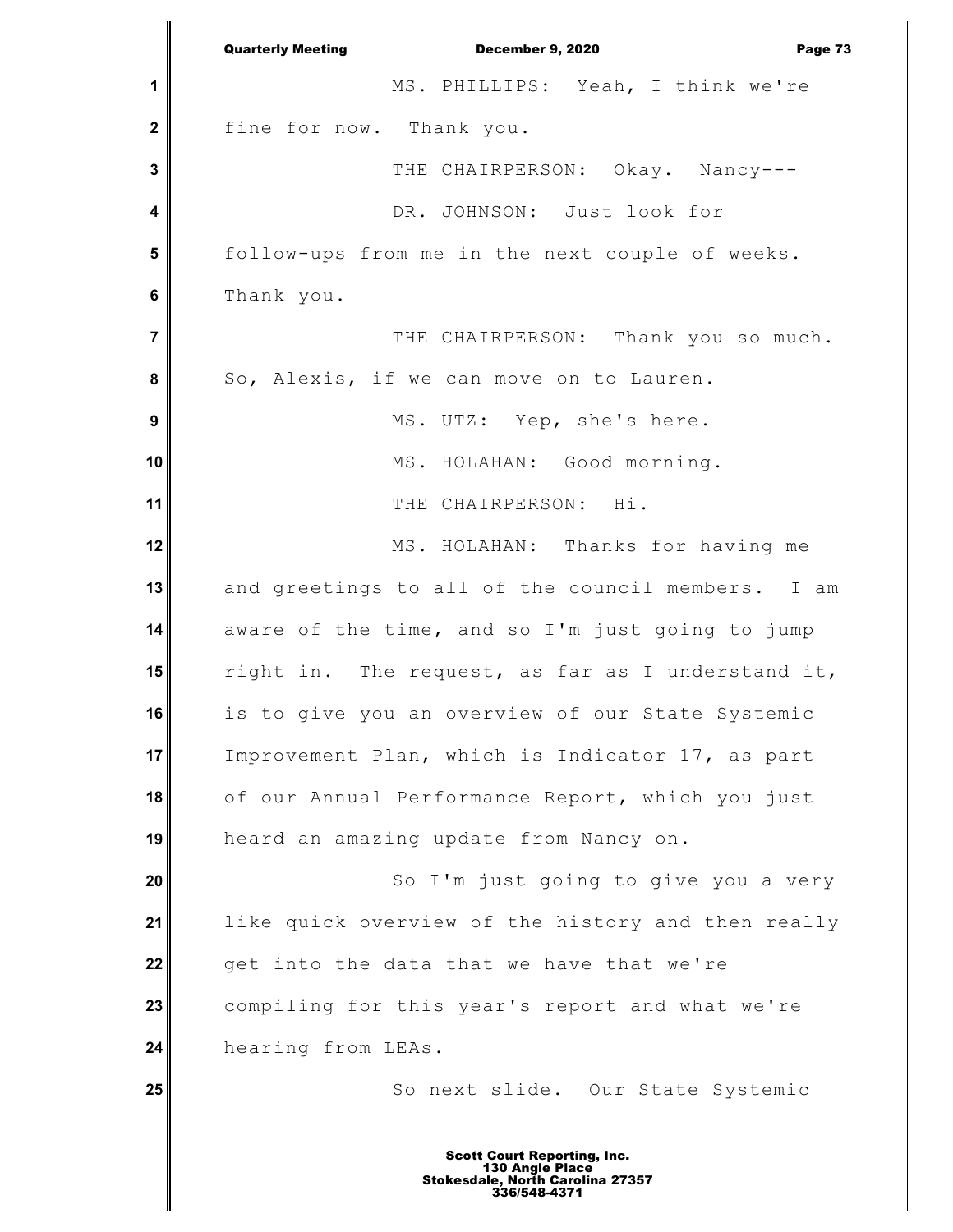**1 2 3 4 5 6 7 8 9 10** Improvement Plan works from the theory that local districts will look at the root cause or root causes of why students with disabilities are graduating disproportionately -- the rate of graduation -- five-year graduation cohort rate for students with disabilities is disproportionately lower than that for nondisabled students. We really want to investigate locally what are the root causes for that graduation rate gap.

**11 12 13 14 15 16 17 18 19 20 21** And then based on whatever those root causes are, the local district or charter school would select evidence-based practices to address that root cause or causes and then provide professional development and also request help from DPI for any professional development or technical assistance and just also to engage in a continuous improvement cycle, continuing to look at data for students with disabilities over time to ensure that we really are making progress on closing that gap.

**22 23 24 25** So we can move to the next slide. In response to that, DPI will allocate resources through our regional support structure to make sure that districts and charter schools have the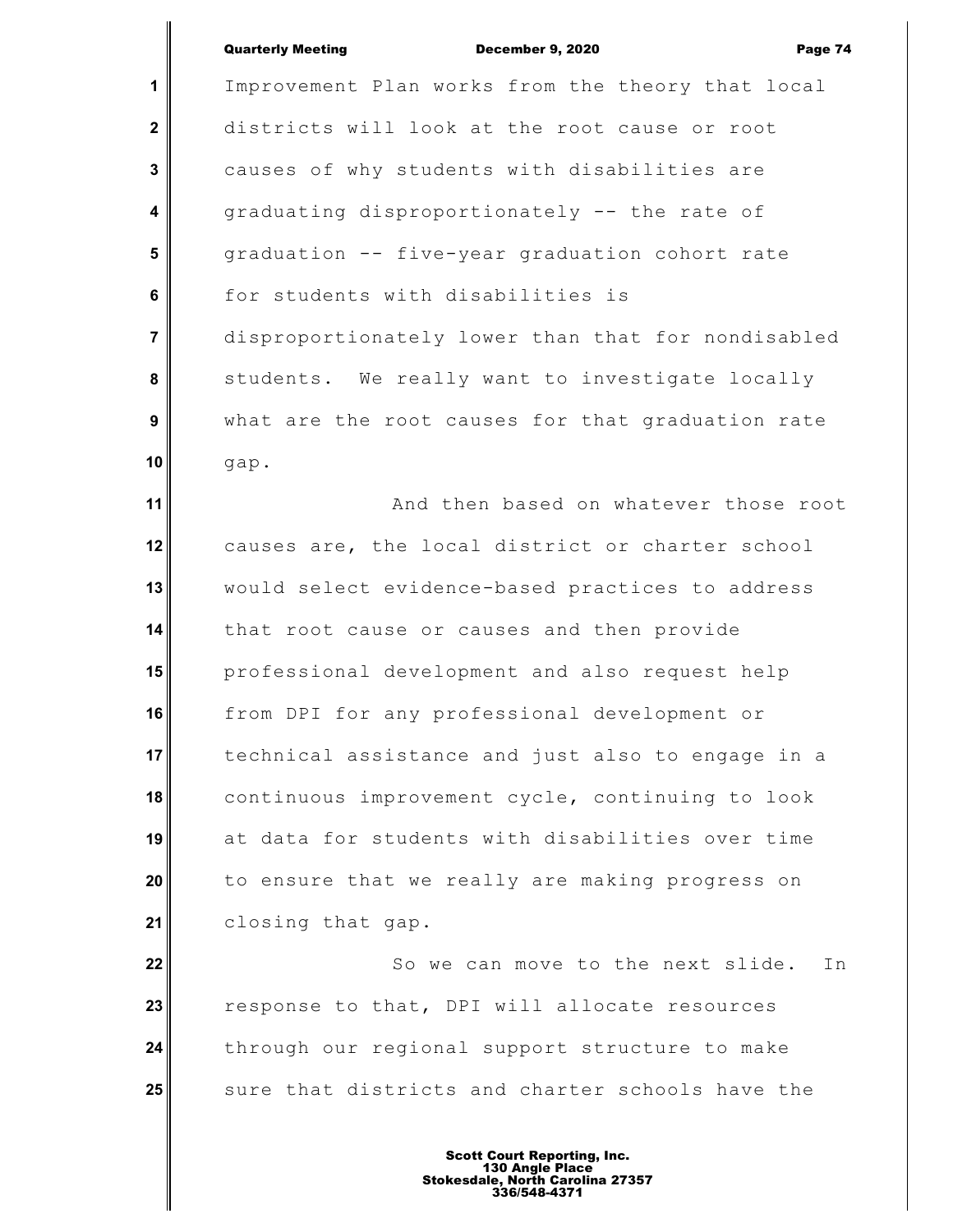**25**

**1 2 3 4 5 6 7 8 9 10** support they need to implement those evidencebased practices, things like the Reading Research to Classroom Practice and the Foundations of Math, which are made available through our NC SIP project, PBIS and the MTSS behavior and social/emotional learning supports as well as the SEFEL supports, which are the preschool level evidence-based practices for supporting social/emotional learning and behavior as well as transition.

**11 12 13 14 15 16 17 18 19** And so we have organized the staff in the Exceptional Children Division to be able to provide that professional development and technical assistance kind of across the continuum, right, from everywhere from universal levels of support that we make available to all LEAs out to very customized support that an LEA or charter school may ask us to design based on their very unique needs.

**20 21 22 23 24** And so, Alexis, are you driving? And so you can just click on -- I'll go through this one pretty quickly. I want to get to the next slide which is really about kind of our work in the last year.

But just to give you an overview of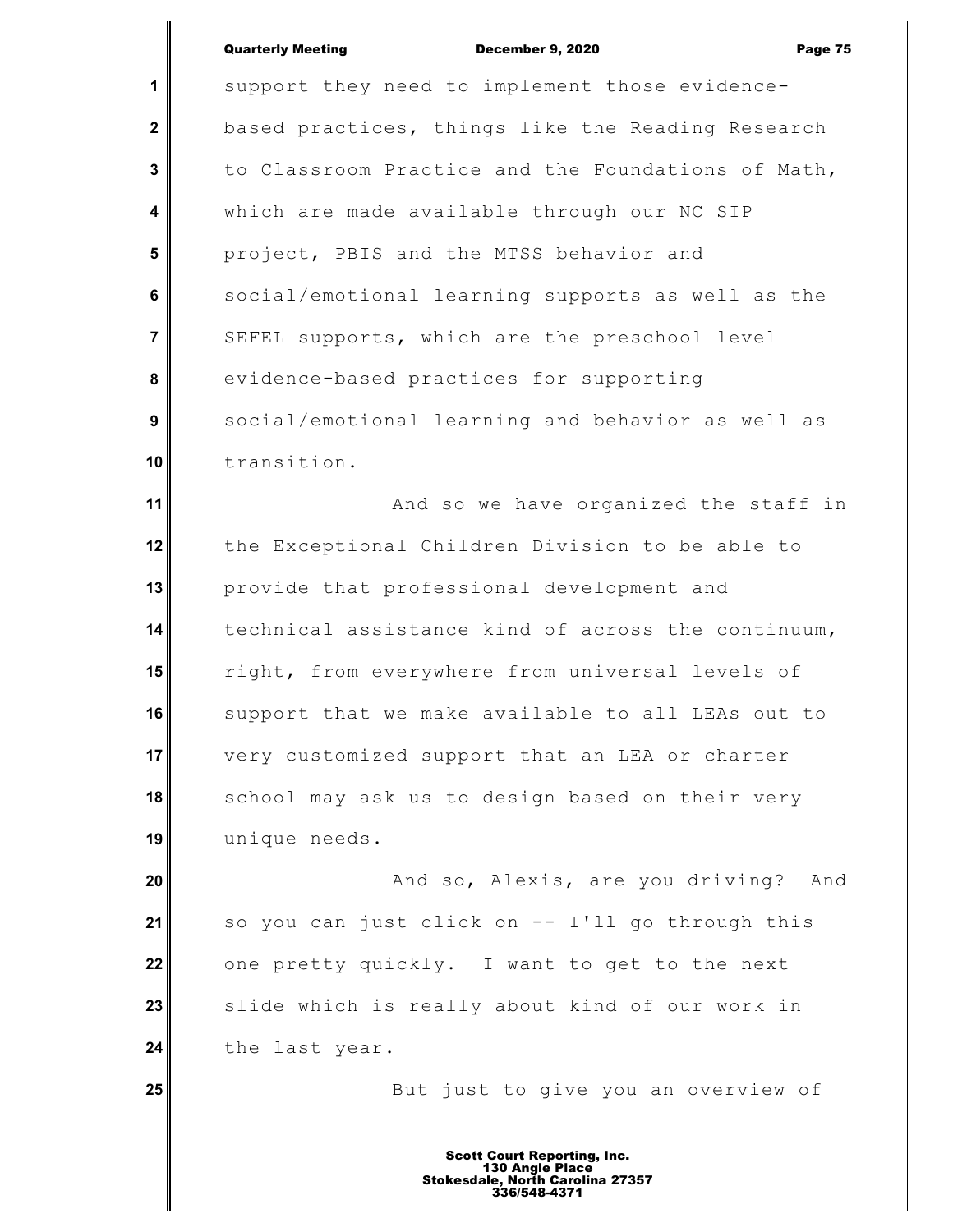|                | <b>Quarterly Meeting</b><br>December 9, 2020<br>Page 76 |
|----------------|---------------------------------------------------------|
| 1              | the first six years of the project, we started          |
| $\mathbf{2}$   | with our baseline data for the five-year                |
| 3              | graduation cohort rate that we took a baseline in       |
| 4              | 2013, and along the way, have -- you can see            |
| 5              | really -- this is a history of the reporting that       |
| 6              | we've done to OSEP, the Office of Special               |
| $\overline{7}$ | Education Programs, where we're required to             |
| 8              | provide an annual report on both our                    |
| 9              | implementation and the impact on outcomes for           |
| 10             | students with disabilities, and again,                  |
| 11             | specifically, are we closing the gap and meeting        |
| 12             | our targets for that five-year graduation cohort        |
| 13             | rate.                                                   |
| 14             | And this is different than our                          |
| 15             | Indicator 1, which is the four-year rate right          |
| 16             | now. We were able to use the five-year rate for         |
| 17             | the SSIP, and since that was an option when we          |
| 18             | began really in 2014 with our data analysis, we         |
| 19             | chose to use the five-year rate.                        |
| 20             | So let's move on to the next slide,                     |
| 21             | and I just want to give you a sense of -- I came        |
| 22             | into this role as the coordinator for the SSIP,         |
| 23             | the State Systemic Improvement Plan, in the summer      |
| 24             |                                                         |
|                | of 2019. And so about a year ago, we were able to       |
| 25             | bring together two groups of stakeholders and an        |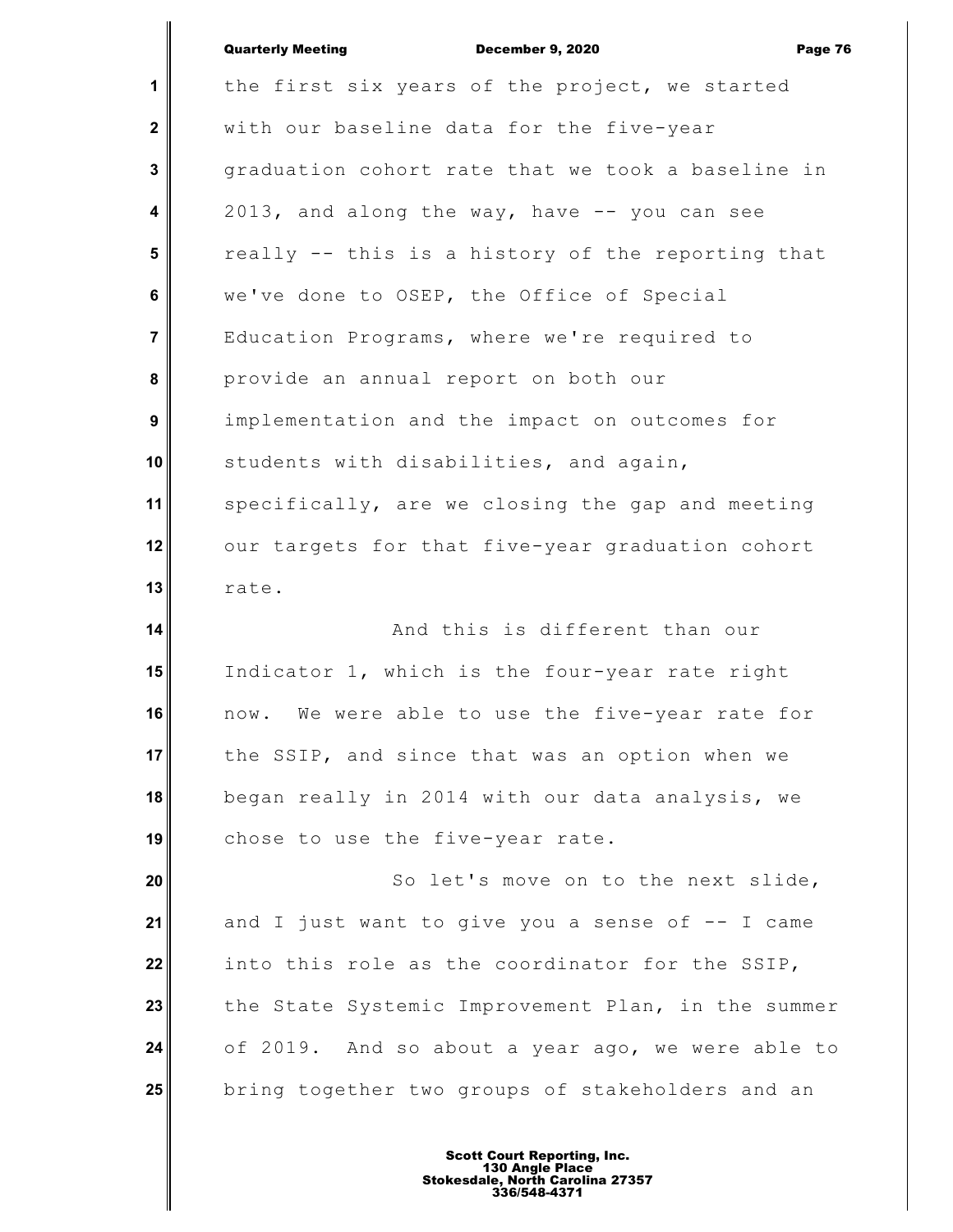|                  | <b>Quarterly Meeting</b><br><b>December 9, 2020</b><br>Page 77 |
|------------------|----------------------------------------------------------------|
| 1                | internal and an external group, and we analyzed                |
| $\mathbf 2$      | last fall our LEA self-assessment data and                     |
| 3                | recognized we had some dissonance between our data             |
| 4                | showing that students with disabilities were                   |
| 5                | meeting their IEP goals.                                       |
| 6                | By and large, that was a strength for                          |
| $\overline{7}$   | districts, but students were not reading                       |
| 8                | proficiency standards, right, so their academic                |
| $\boldsymbol{9}$ | achievement wasn't matching what we were seeing in             |
| 10               | terms of their IEP goal attainment, and that                   |
| 11               | troubled us. And I'm not saying us as at DPI, but              |
| 12               | really us as the community of practice that is                 |
| 13               | special education in North Carolina top to bottom.             |
| 14               | And so we embarked on a statewide                              |
| 15               | effort to really improve our capacity to design                |
| 16               | standards-aligned IEPs and deliver specially                   |
| 17               | designed instruction and related services that                 |
| 18               | were connected to the standards. And then in                   |
| 19               | March, actually, we were considering some                      |
| 20               | flexibility in how LEAs were going to complete                 |
| 21               | their LEA self-assessment, even before COVID                   |
| 22               | started, allowing them to use their improvement                |
| 23               | plan -- their overall district improvement plan                |
| 24               | instead of an EC program-specific improvement                  |
| 25               | plan, and then COVID hit.                                      |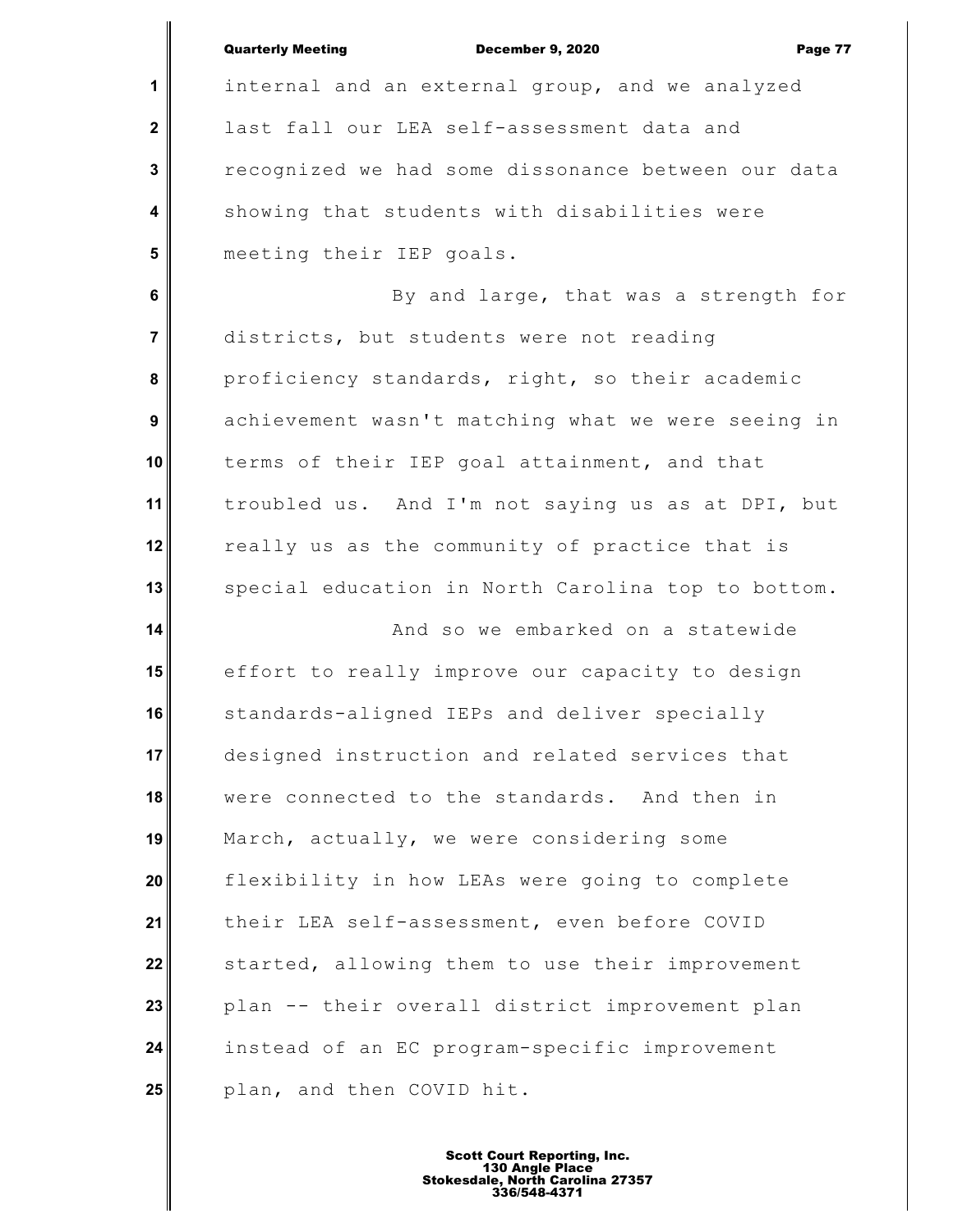|                  | <b>Quarterly Meeting</b><br><b>December 9, 2020</b><br>Page 78 |
|------------------|----------------------------------------------------------------|
| 1                | We submitted our report on time to                             |
| $\mathbf 2$      | OSEP, and we later had -- it's not included here,              |
| $\mathbf{3}$     | but I think it was in November we had our                      |
| 4                | follow-up call with OSEP, and they were -- didn't              |
| 5                | really have anything but just -- it was a fairly               |
| 6                | supportive response to our 2020 submission. They               |
| $\overline{7}$   | did encourage us to think about potentially a                  |
| 8                | smaller metric.                                                |
| $\boldsymbol{9}$ | Graduation rate is a very large, kind                          |
| 10               | of many -- many -- multifaceted data point to                  |
| 11               | move, and so they just -- we will have an                      |
| 12               | opportunity to consider what our sort of focus is,             |
| 13               | our state-indicated measurable result, as we move              |
| 14               | into the next -- kind of the next segment of the               |
| 15               | SSIP. We're closing out the sixth year with the                |
| 16               | 2021 report.                                                   |
| 17               | So when COVID happened, we looked at                           |
| 18               | the LEA self-assessment and really tried to make               |
| 19               | sure that what we were asking LEAs to evaluate                 |
| 20               | about their own program made sense in light of                 |
| 21               | their context, dealing with remote instruction,                |
| 22               | and just really making sure it was streamlined and             |
| 23               | it was going to be a valuable process for them.                |
| 24               | We also -- our data teams -- we have                           |
| 25               | a regional team for -- a data team for each region             |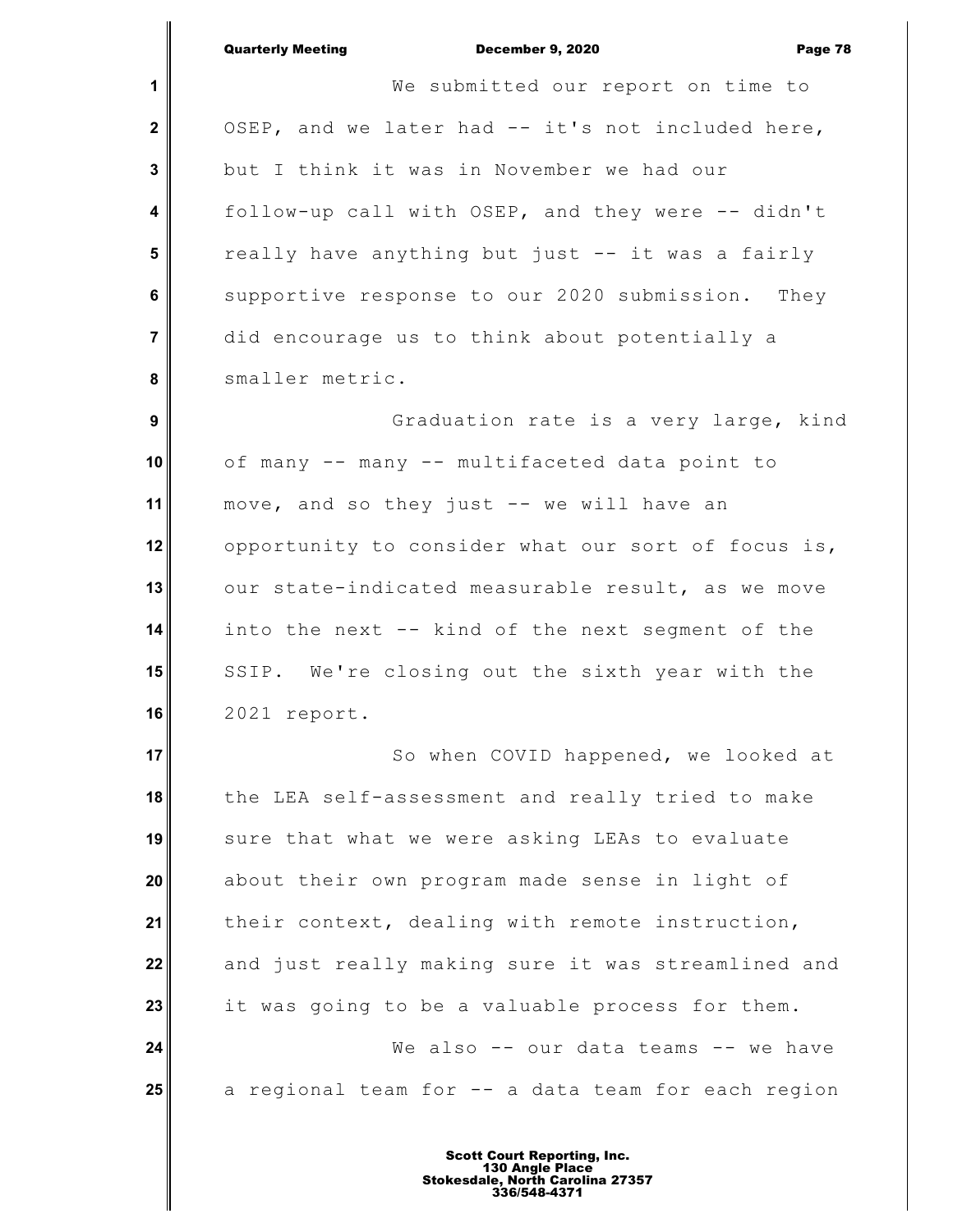**1 2 3 4 5 6 7 8 9 10 11 12 13 14 15 16 17 18 19 20 21 22** that really supports special education directors in each region, and they had an opportunity to look at a variety of different data this year before they did the reviews. So we conducted those through the summer and fall, and then we began the -- the reviews started in October. And we can keep clicking. We provided quite a few resources for -- you can go back -- quite a few resources to submit the LEA self-assessment. We conducted our reviews in November and December, and now we have some preliminary data we're starting to kind of look at, and that's what I'm going to show you right now. So we can move on. Just to give you a sense of our five-year graduation cohort rate, so what we reported at the -- we are a year behind in that reporting. So for the 2020 submission, we reported the '18-19 school year, which was 72.5, and that was a drop from the previous year. And we hypothesized that that had some to do with some change in business rules and how that five-year

**23 24 25** graduation cohort rate is calculated, and that's really not anything that the EC Division has control over.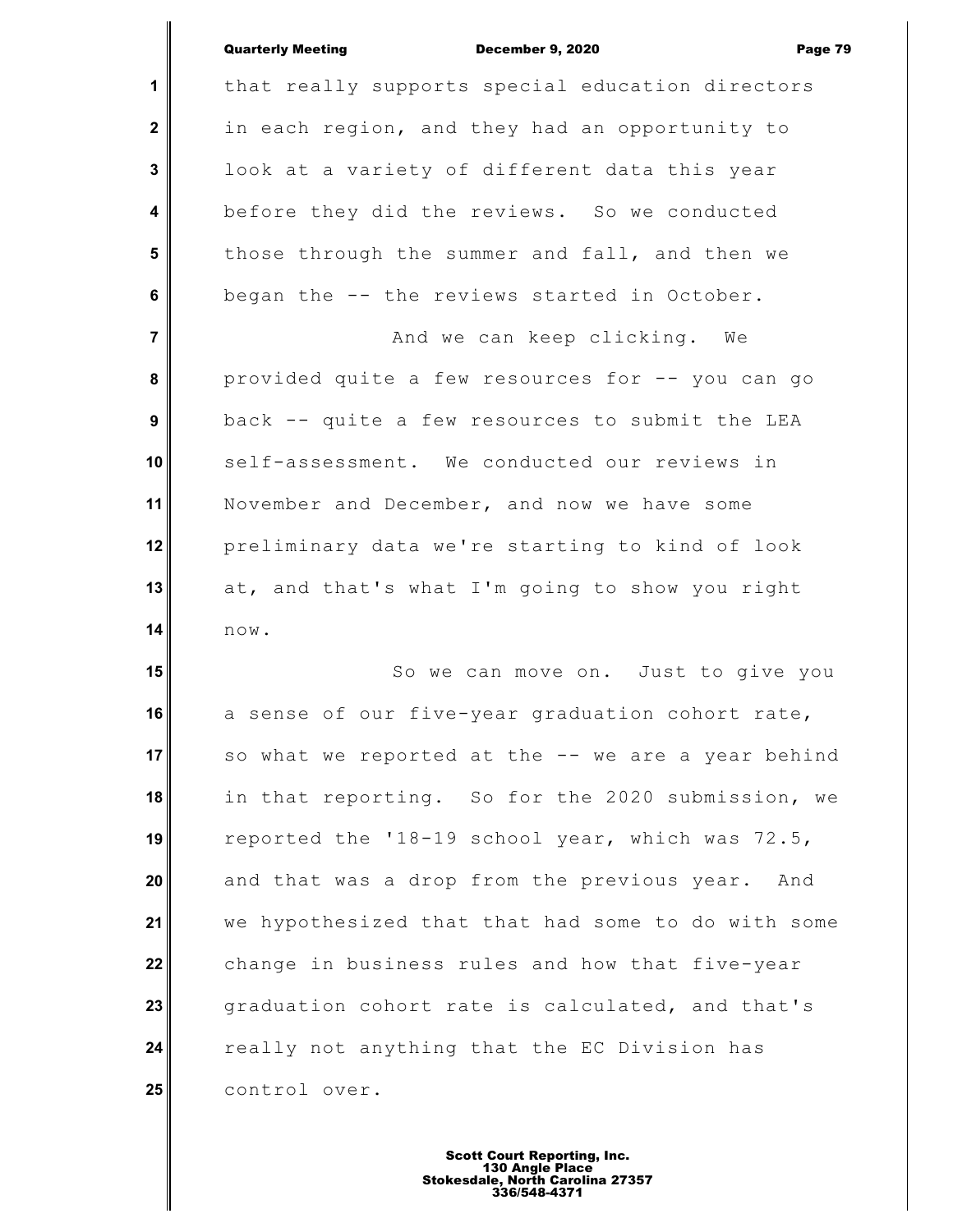|                         | <b>Quarterly Meeting</b><br>December 9, 2020<br>Page 80 |
|-------------------------|---------------------------------------------------------|
| 1                       | The good news is, if you click,                         |
| $\mathbf{2}$            | Alexis, we'll see that we -- if you'd go back --        |
| $\mathbf{3}$            | what we will be able to report to OSEP for the          |
| $\overline{\mathbf{4}}$ | '19-20 school year -- yes, the '18-19 school            |
| 5                       | year is we had a pretty significant jump in our         |
| $6\phantom{a}$          | five-year graduation rate. So that will be what         |
| $\overline{7}$          | we report in the 2021 report, and I will say that       |
| 8                       | that increase for 72.5 to 73.1, of all the              |
| $\boldsymbol{9}$        | subgroups we look at, at DPI, students with             |
| 10                      | disabilities made the -- made the second largest        |
| 11                      | increase only behind students -- Native American        |
| 12                      | students, American Indians. They had the largest        |
| 13                      | increase, and then students with disabilities was       |
| 14                      | the next largest subgroup increase. So we're very       |
| 15                      | excited about the recovery on that.                     |
| 16                      | You can go to the next slide. So we                     |
| 17                      | have received -- and this can already be updated.       |
| 18                      | We've had submissions -- even this morning, I was       |
| 19                      | uploading some of them. So I think we're much           |
| 20                      | closer to 310 or twelve have been submitted.            |
| 21                      | There are just less than ten, I think, that are         |
| 22                      | still outlying at this point, and we have almost        |
| 23                      | all of the 650 reviews done by now. This was --         |
| 24                      | this was put together last week, and these data         |
| 25                      | are changing as -- daily really as it comes in.         |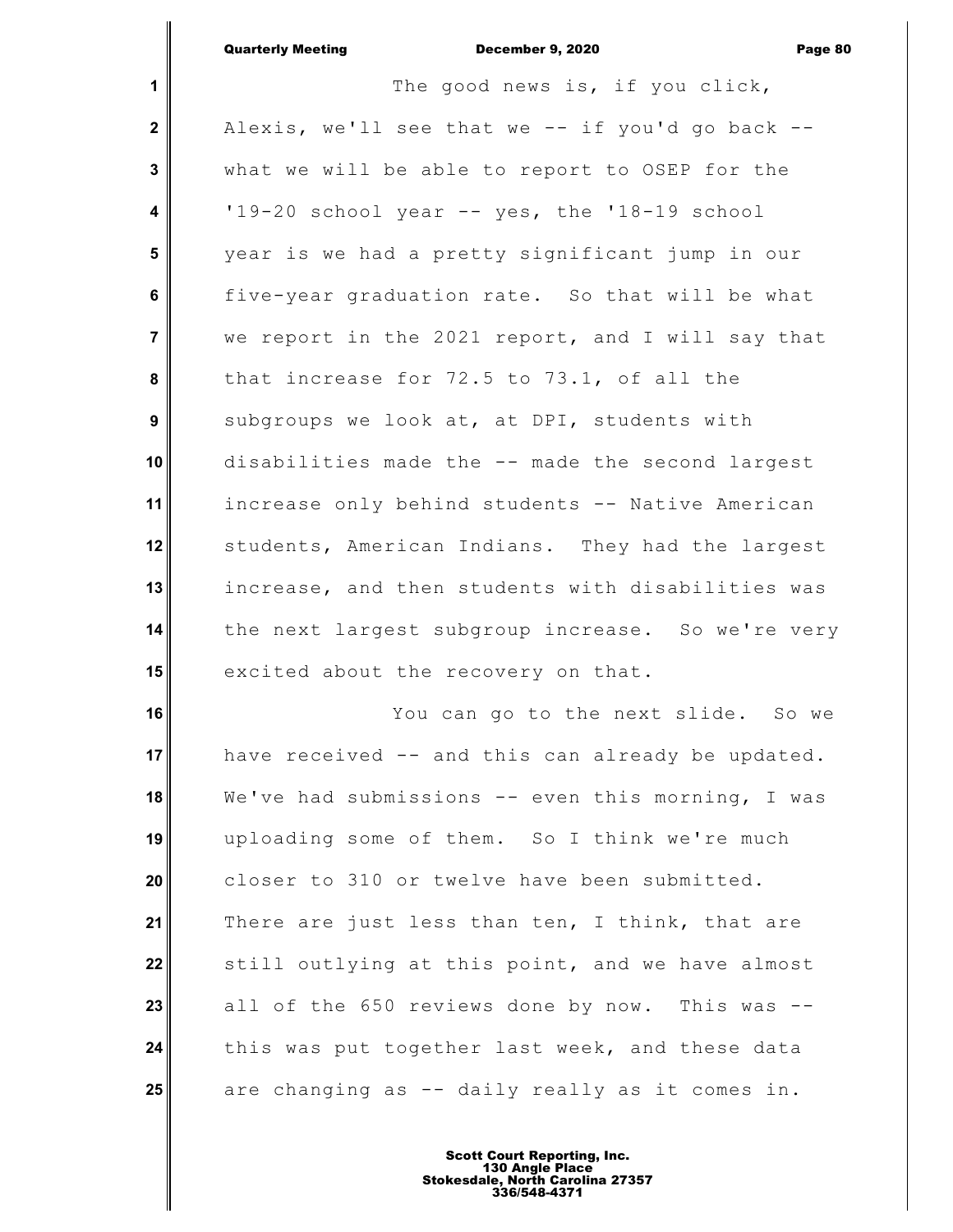|                | <b>Quarterly Meeting</b><br>December 9, 2020<br>Page 81 |
|----------------|---------------------------------------------------------|
| 1              | I will say that our staff spent                         |
| $\mathbf{2}$   | about -- almost an hour with each review, and each      |
| 3              | LEA and charter school has two reviewers. So it's       |
| 4              | an extremely thorough process. We take our time         |
| 5              | looking at what the LEAs are telling us. We have        |
| $6\phantom{1}$ | a systematic way that we conduct the reviews, and       |
| 7              | you'll see some of that data in just a minute.          |
| 8              | So we can move to the next slide. So                    |
| 9              | this is kind of how it unfolds across the regions.      |
| 10             | You can see, of course, the North Central and           |
| 11             | Southwest Regions are our biggest regions.              |
| 12             | Next slide. So before I get into the                    |
| 13             | actual data on each of these kind of items on the       |
| 14             | LEA self-assessment, I do just want to pause here       |
| 15             | to see if there are any questions or reflections        |
| 16             | before we get into some of the more specific data.      |
| 17             | MS. LEYTON: This is Terri. I just                       |
| 18             | have a question about the graduation rates.<br>In       |
| 19             | 2017, it was 74.1 percent and then there was a          |
| 20             | pretty significant drop off in 2018.<br>SO              |
| 21             | definitely glad to see about the recovery in 2019,      |
| 22             | but I'm wondering if there was a difference in the      |
| 23             | way that data were calculated or what the reason        |
| 24             | was for that drop.                                      |
| 25             | MS. HOLAHAN: Yeah, we have a couple                     |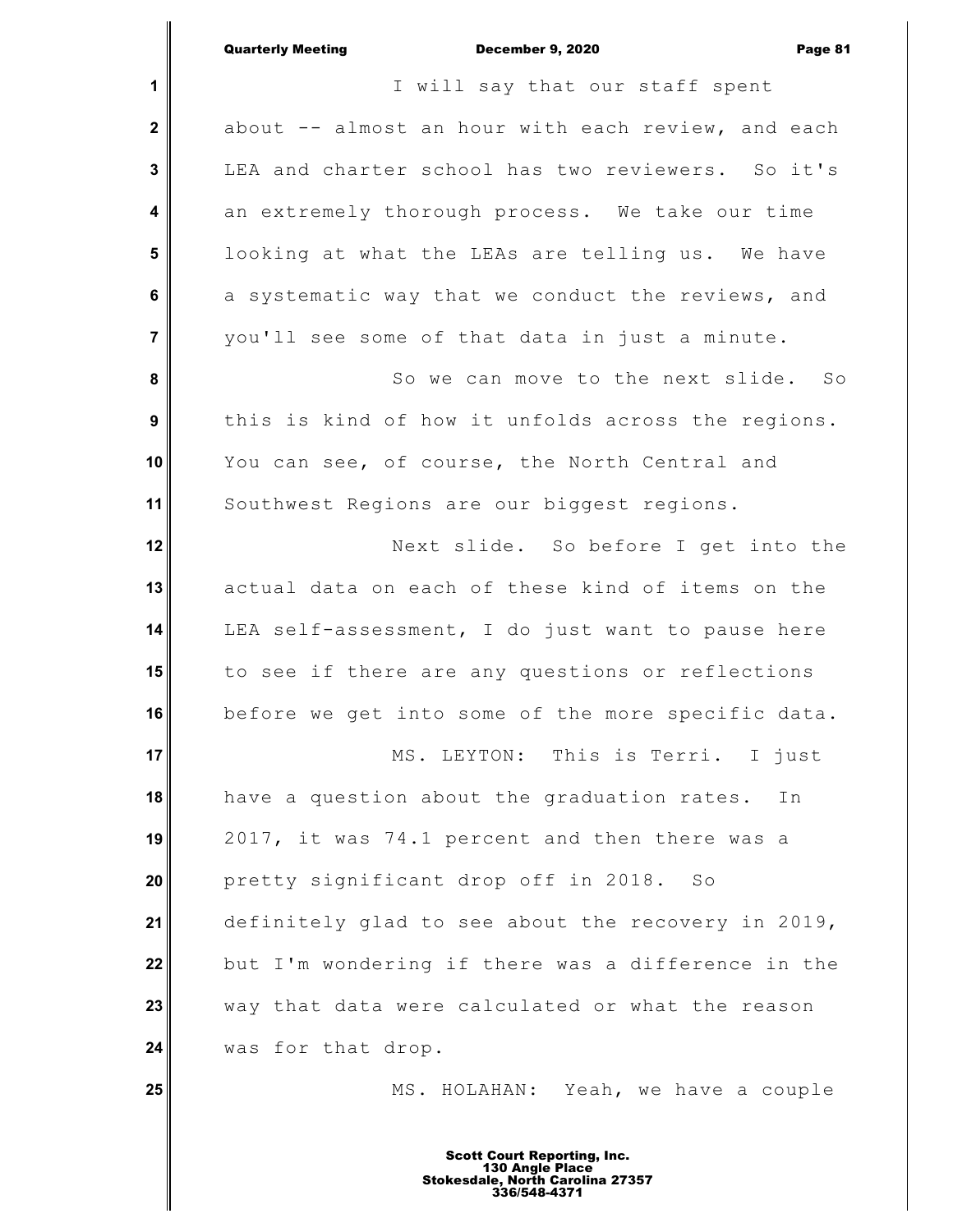|                         | <b>Quarterly Meeting</b><br>December 9, 2020<br>Page 82 |
|-------------------------|---------------------------------------------------------|
| 1                       | of different hypotheses, and certainly at the           |
| $\mathbf{2}$            | local level, it would be hard for us to, you know,      |
| 3                       | guess. But we do know that there was a change in        |
| $\overline{\mathbf{4}}$ | the way the five-year graduation cohort rate was        |
| $5\phantom{1}$          | calculated, a difference between the 2017-18            |
| 6                       | school year and the 2018-19 school year. And that       |
| $\overline{\mathbf{7}}$ | was that students -- if they started in the cohort      |
| 8                       | in ninth grade and then were exited from special        |
| 9                       | education during that time---                           |
| 10                      | And, Nancy, you can make sure that I                    |
| 11                      | am saying this right.                                   |
| 12                      | ---historically they were -- they                       |
| 13                      | continued to be included in our count. From 2017        |
| 14                      | to 2018, they were no longer included in the            |
| 15                      | count, and our hypothesis is that once those            |
| 16                      | special education supports were withdrawn because       |
| 17                      | the student was exited, we are thinking that those      |
| 18                      | students may have -- that they either didn't            |
| 19                      | graduate or maybe dropped out at a higher rate          |
| 20                      | once they exited special ed.                            |
| 21                      | But I will -- Nancy, if you want to                     |
| 22                      | clean up what I just said, please.                      |
| 23                      | DR. JOHNSON: I think you may have                       |
| 24                      | said it backwards. The students when they exited        |
| 25                      | were not counted in our count, but then students        |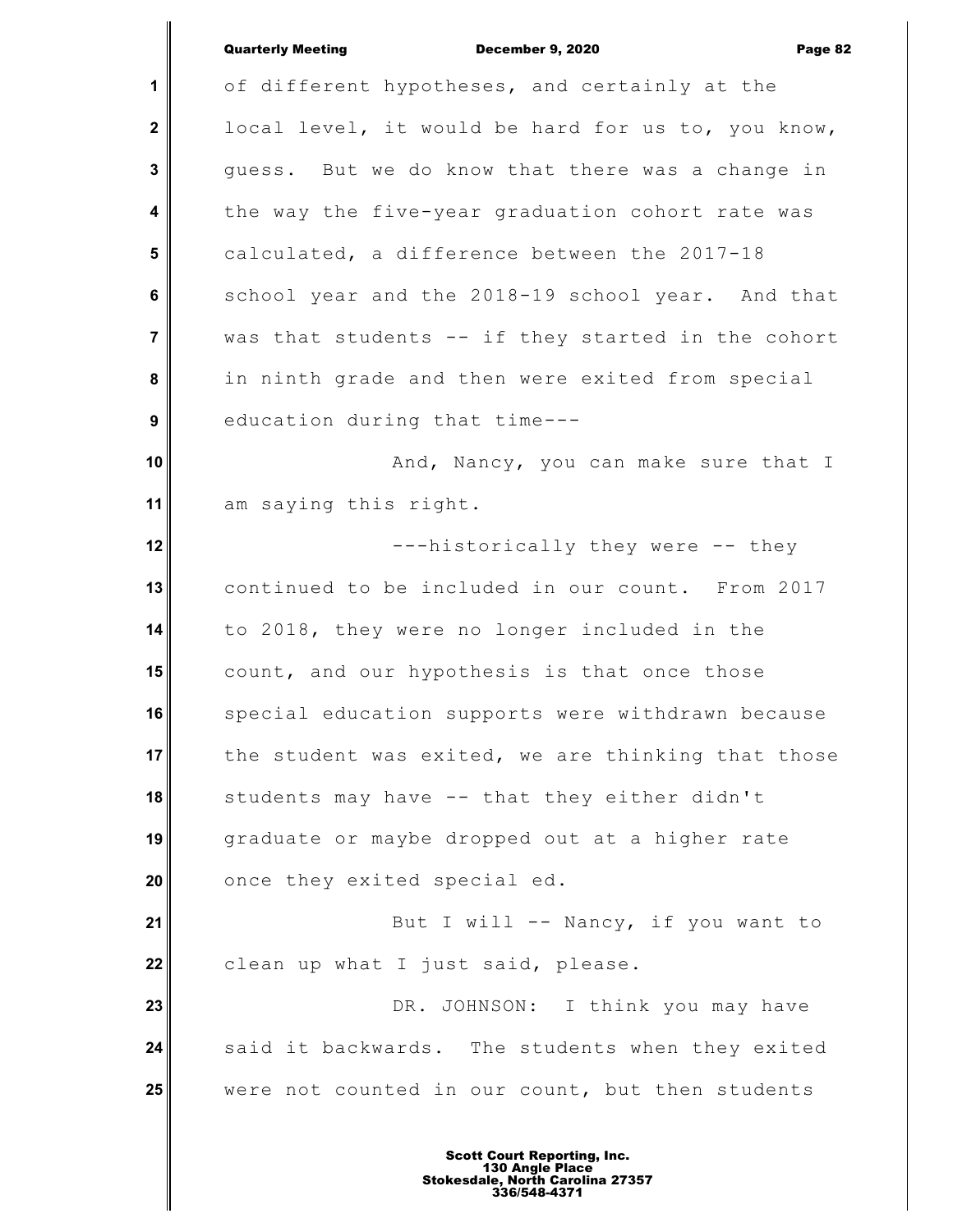**1 2 3 4 5 6 7 8 9 10 11 12 13 14 15 16 17 18 19 20 21 22 23 24 25** Quarterly Meeting December 9, 2020 Page 83 who exited and returned to regular ed and had been identified as being disabled at any time during the count were now included in our count, if that makes sense. MS. HOLAHAN: Yes. Yes. MS. LEYTON: [Inaudible] the change, and that was really the thing that I was hoping to hear--- MS. HOLAHAN: Yes. MS. LEYTON: ---and not that there was some sort of systemic issue otherwise. Okay. So thank you. MS. HOLAHAN: Yeah. And to that point  $-$  actually, I'm glad you came back to it  $$ when we had our call with OSEP about our 2020 SSIP report, they told us that we could have reset our baseline based on that business rule change, and given how far we are into it -- we just one more year of reporting, which you see we will report the  $73.1$  for the  $2021$  report  $-$  we opted not to change the baseline. And, you know, when we think about a new State Identified Measurable Result and setting new targets, then we will set the new baselines. So that will be part of our 2021 work.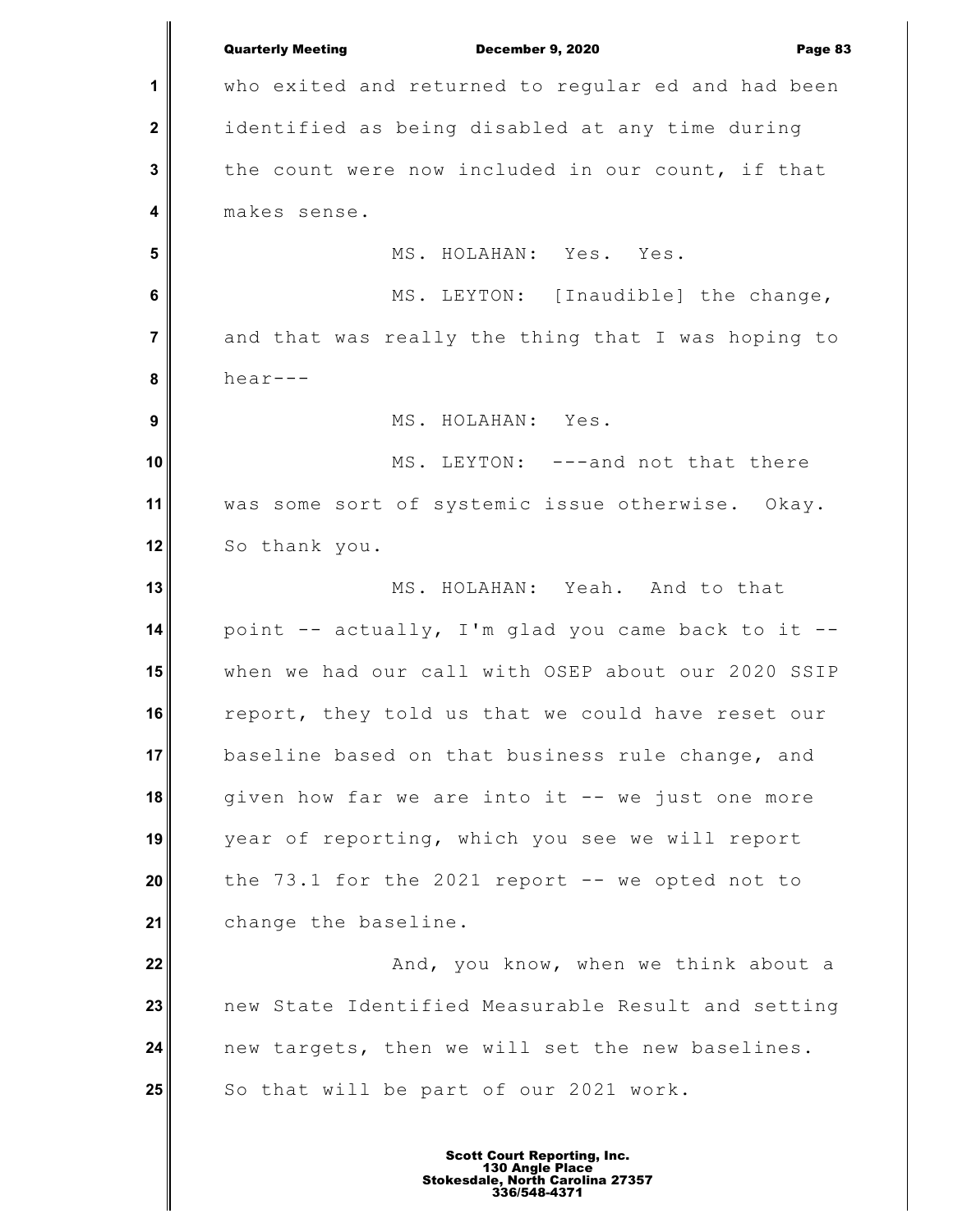|                  | <b>Quarterly Meeting</b><br>December 9, 2020<br>Page 84 |
|------------------|---------------------------------------------------------|
| $\mathbf{1}$     | So let's jump into -- this is going                     |
| $\mathbf{2}$     | to give you a sense both of what kind of things we      |
| 3                | ask school districts to consider about their            |
| 4                | program and then sort of how -- these are               |
| $5\phantom{1}$   | statewide data. We have also disaggregated these        |
| 6                | for each region, and our data teams actually            |
| $\overline{7}$   | looked at them yesterday, but I'm just going to         |
| 8                | walk you through the state data.                        |
| $\boldsymbol{9}$ | So LEAs rate themselves a zero, one,                    |
| 10               | or two, two being the best on each item. So as          |
| 11               | you're looking at these means for each of these         |
| 12               | different items, the closer that mean is to two,        |
| 13               | it means statewide we can say that this area of         |
| 14               | activity was a relative strength. The closer you        |
| 15               | get to zero on the mean, that means we've               |
| 16               | identified -- we are kind of statewide saying that      |
| 17               | this is an area that we really need to focus on         |
| 18               | for improvement. And so this first one is really        |
| 19               | how well are we doing as a program locally to look      |
| 20               | at data and problem solve improvement for any           |
| 21               | student who's not meeting IEP goals.                    |
| 22               | We can move on to $4.2.$ So $4.2$ is, as                |
| 23               | a program, does the LEA collect and analyze             |
| 24               | disaggregate data, and that's, you know, are they       |
| 25               | looking at their data for students with disability      |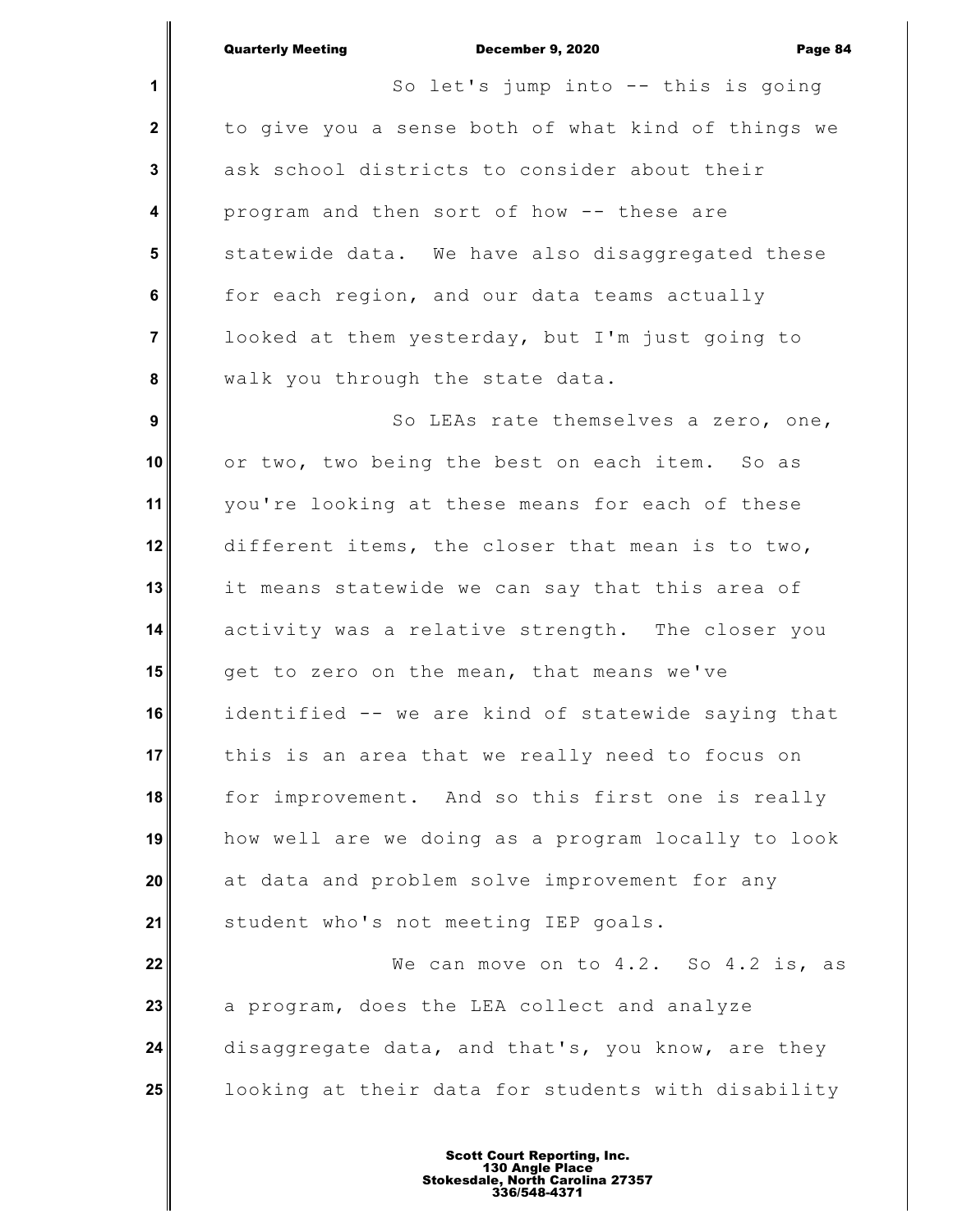**1 2 3 4 5 6 7 8 9 10 11 12 13 14 15 16 17 18 19 20 21 22 23 24 25** based on categories of eligibility, grade level, placement, race, gender. And you can see that disaggregation -- that was a relative strength. I will say I do wonder -- and we have yet to look back at our -- comparing these data with last year's, but there's a pretty significant effort by SSIP team to provide data to LEAs ahead of time before they did their LEA self-assessments. We provided them a really comprehensive data profile both in March, and then we packaged the APR, the Annual Performance Report, data as a three-year display rather than just one year so that they could look at some of those trends. So I'm just wondering if some of the supports that they received from DPI in terms of actually like having data profiles kind of they were able to do a little bit more with them. So we can move to 4.3. This is aggregated data, and then 4.4 is -- not only are they looking at data, but they're using it to identify priorities for improvement for decision-making. Core Element 4 is really about problem solving for improvement. Core Element 5, then, is about, once we've identified our areas for improvements, how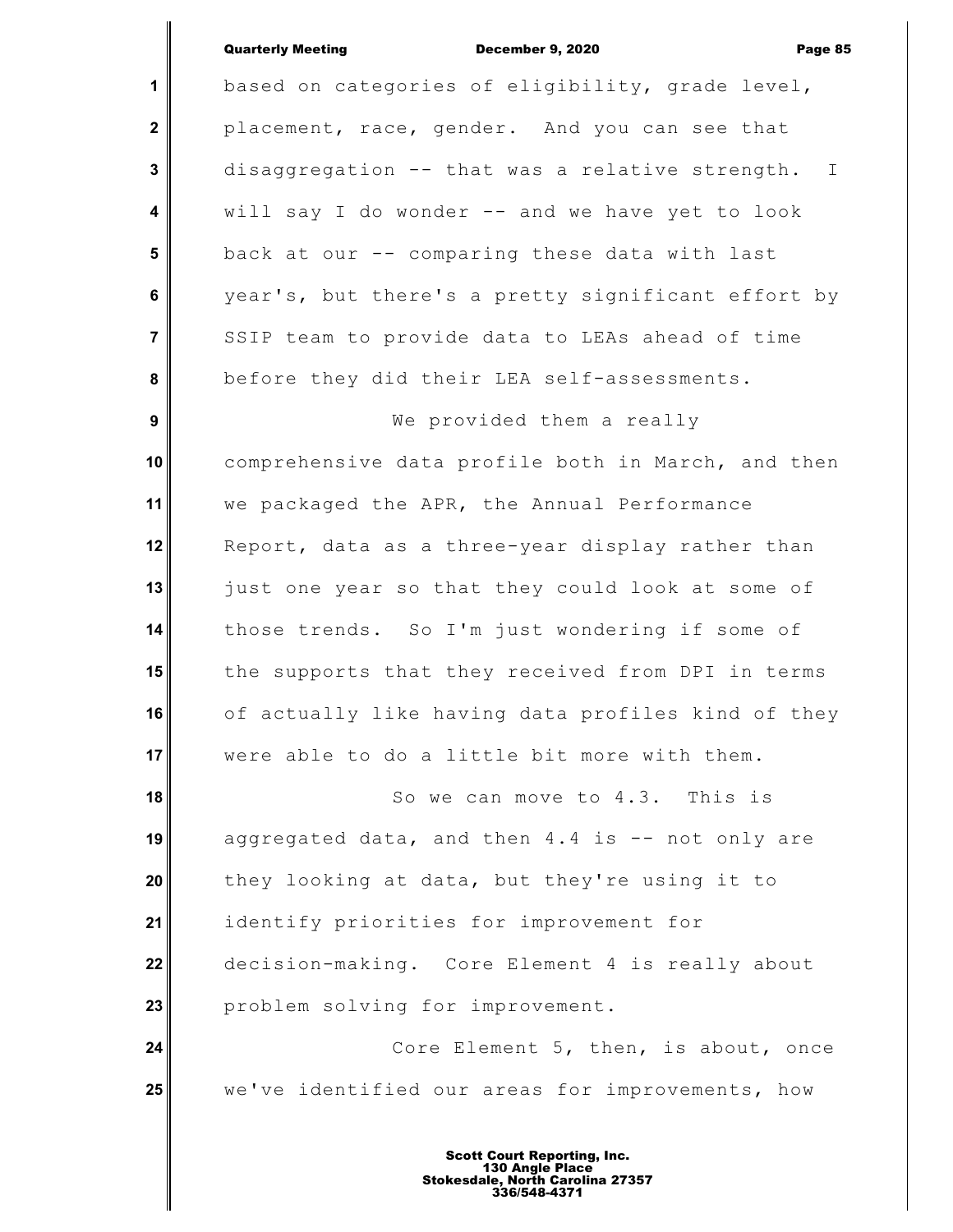|                | <b>Quarterly Meeting</b><br><b>December 9, 2020</b><br>Page 86 |
|----------------|----------------------------------------------------------------|
| $\mathbf 1$    | are we making decisions about what research-based              |
| $\mathbf{2}$   | instruction and practices we're going to choose.               |
| 3              | This really is our implementation section. So                  |
| 4              | does the LEA have a clear way that they're                     |
| $5\phantom{1}$ | choosing evidence-based initiatives.                           |
| 6              | You can move forward. Once we choose                           |
| $\overline{7}$ | a research-based intervention, do we have a plan               |
| 8              | for how we're going to implement it; do we have                |
| 9              | that plan written down; and does it have all the               |
| 10             | required parts like the selection criteria for                 |
| 11             | who -- what staff will deliver it, selection                   |
| 12             | criteria for what students will receive it; how                |
| 13             | we're going to do fidelity checks; how we're going             |
| 14             | to see if it's actually working and it's having an             |
| 15             | impact on student outcomes.                                    |
| 16             | 5.3 is that we're carrying out those                           |
| 17             | implementation plans and we're really monitoring               |
| 18             | our progress, that we have record of doing those               |
| 19             | fidelity checks, that we're checking in with                   |
| 20             | stakeholders, that we're making adjustments to our             |
| 21             | plan based on data.                                            |
| 22             | You can move forward. And then 6 --                            |
| 23             | Core Element -- oh, 5.4, yes. Then we really look              |
| 24             | at -- we are looking at the impact of the                      |
| 25             | implementation plan, is it working, is it                      |
|                |                                                                |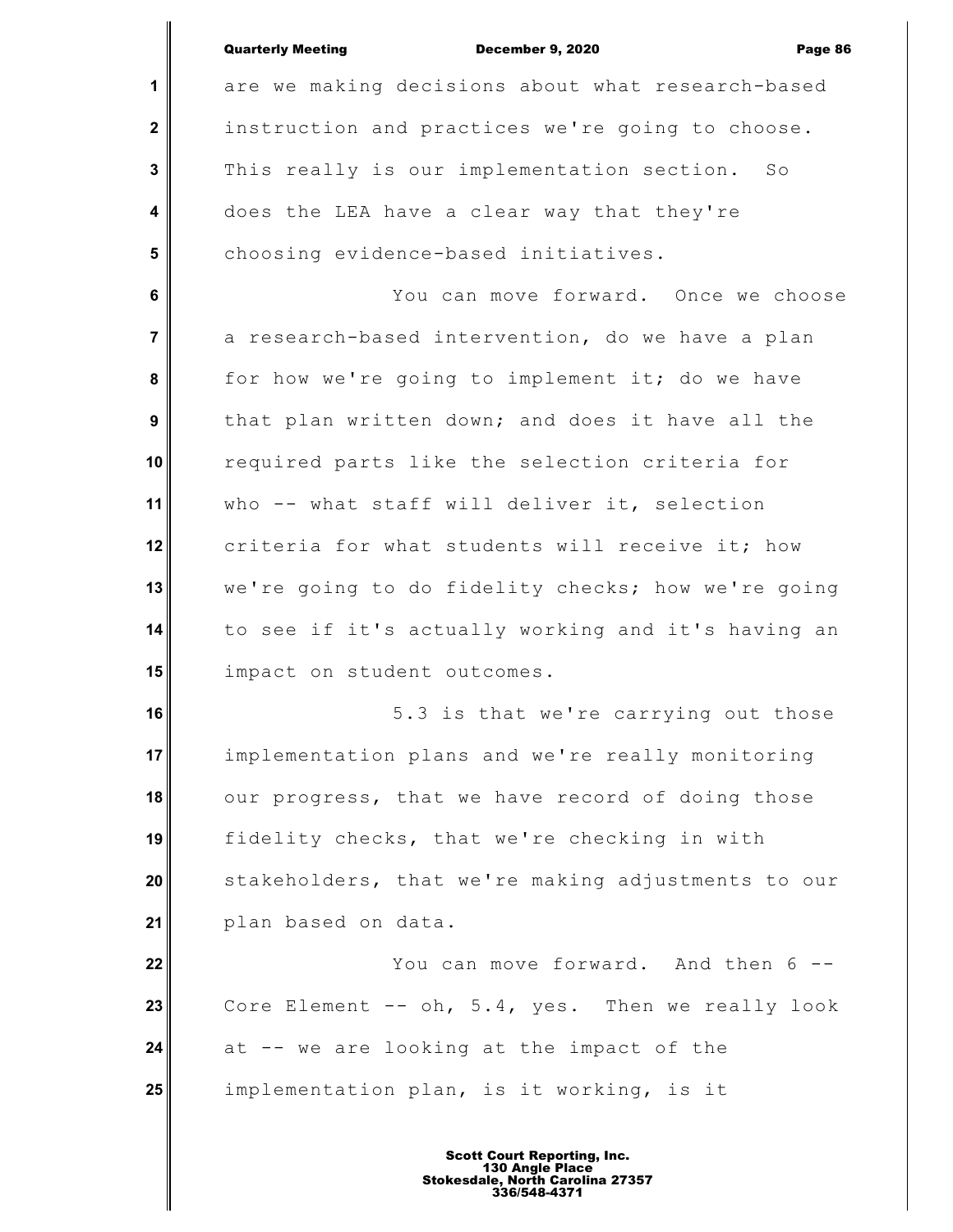|                | <b>Quarterly Meeting</b><br><b>December 9, 2020</b><br>Page 87 |
|----------------|----------------------------------------------------------------|
| 1              | sustainable, how do we make sure that we have                  |
| $\mathbf{2}$   | staff that continue to be equipped to implement                |
| $\mathbf 3$    | the research-based interventions that the LEA has              |
| 4              | selected.                                                      |
| $5\phantom{1}$ | And Core Element 6 is really the                               |
| 6              | stakeholder engagement, communication and                      |
| $\overline{7}$ | collaboration, and so this is -- and you'll see,               |
| 8              | of the three that we're looking at today, this                 |
| 9              | area has historically been an area that LEAs have              |
| 10             | identified as a relative strength compared to the              |
| 11             | other core elements. And so do we have vertical                |
| 12             |                                                                |
|                | and horizontal communication processes in place,               |
| 13             | so rated very high. You can see we're getting                  |
| 14             | those means up close to two. The LEA facilitates               |
| 15             | meaningful parent involvement.                                 |
| 16             | 6.3 is that the LEA works with                                 |
| 17             | community partners like community mental health                |
| 18             | providers or preschool providers to enhance                    |
| 19             | service delivery. And, finally, 6.4 is, does the               |
| 20             | LEA collaborate with DPI on getting support and                |
| 21             | information in order to engage in continuous                   |
| 22             | improvement.                                                   |
| 23             | So I'll pause there before we move                             |
| 24             | onto what we saw in some of the improvement plans              |
| 25             | that were submitted. Any thoughts or questions                 |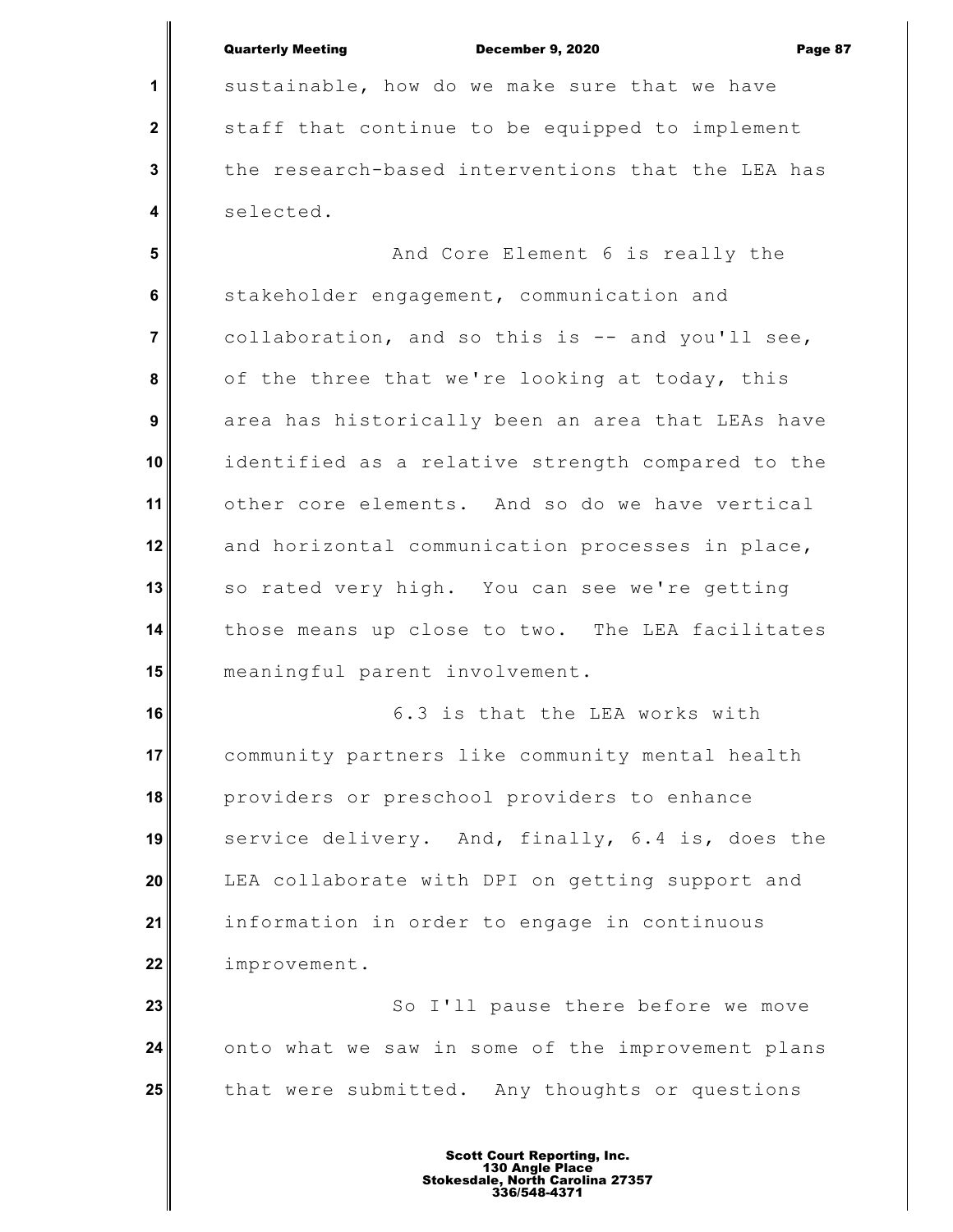|                         | <b>Quarterly Meeting</b><br>December 9, 2020<br>Page 88 |
|-------------------------|---------------------------------------------------------|
| 1                       | about any of those data? And so just as a               |
| $\mathbf 2$             | reminder, everything you just saw was our 326, 25       |
| 3                       | charter schools, traditional LEAs, lab schools,         |
| $\overline{\mathbf{4}}$ | and other state-run programs that have special          |
| 5                       | education as part of their program. It was them         |
| 6                       | reporting on their own work. So I'll just pause         |
| $\overline{7}$          | for any questions.                                      |
| 8                       | Okay. So let me---                                      |
| $\boldsymbol{9}$        | MR. HOSKINS: Lauren, let me jump in.                    |
| 10                      | I just wanted to let folks know that I did check        |
| 11                      | in on the policy related to the business rule for       |
| 12                      | the change in the graduation---                         |
| 13                      | MS. HOLAHAN: Thank you, Matt.                           |
| 14                      | MR. HOSKINS: ---and it was that if a                    |
| 15                      | student had been classified as a student with a         |
| 16                      | disability at any time while they were in that          |
| 17                      | cohort and then exited, they were -- they were          |
| 18                      | included as a student with a disability.                |
| 19                      | MS. HOLAHAN: Okay. And so I                             |
| 20                      | mentioned we allowed some flexibility in what kind      |
| 21                      | of improvement plan the district or charter school      |
| 22                      | submitted with their LEA self-assessment. Most          |
| 23                      | chose -- an overwhelming majority chose to use the      |
| 24                      | template that we provided, which was special            |
| 25                      | education program-specific.                             |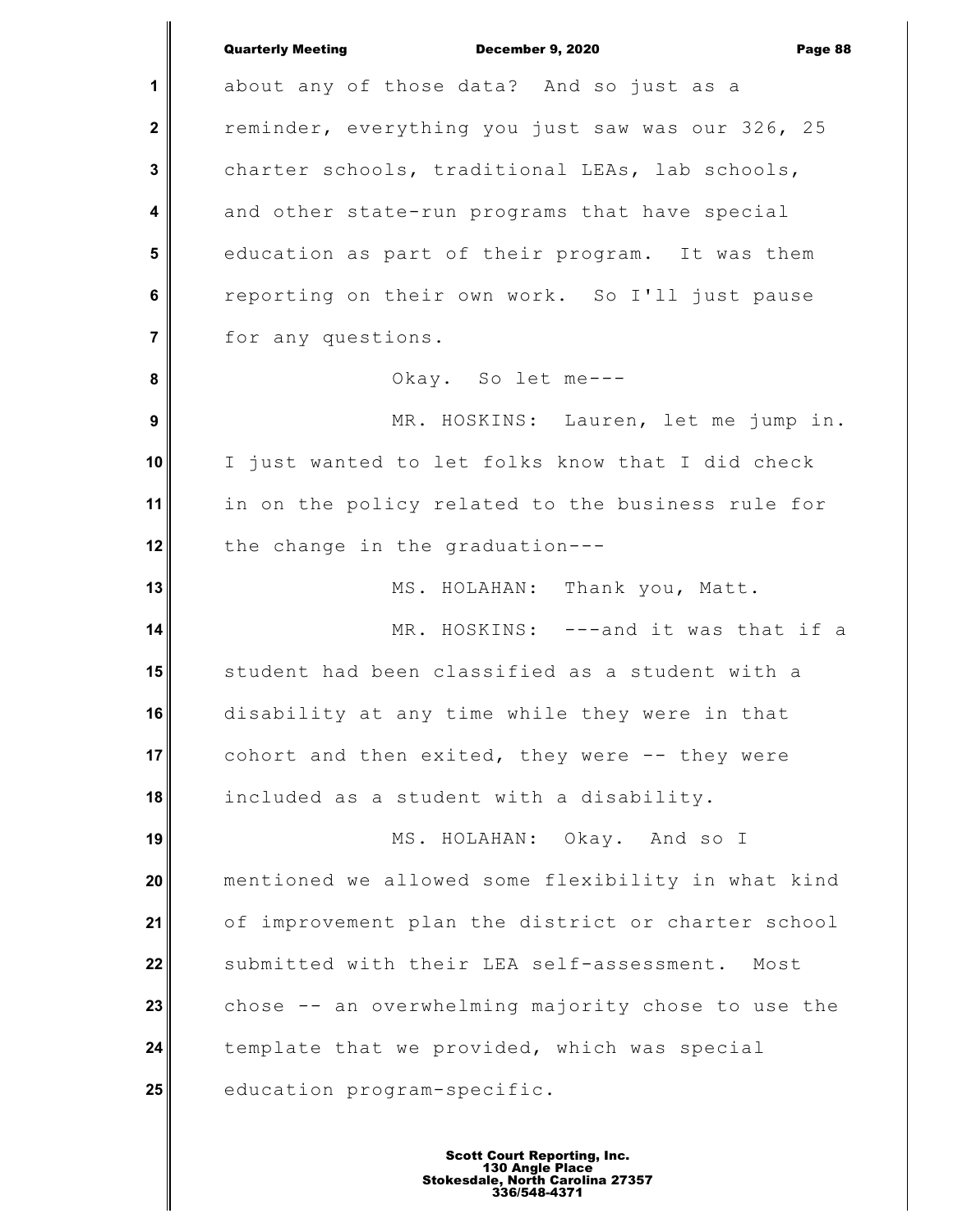**25**

**1 2 3 4 5 6 7 8** You can see academics -- and this has been historical -- that academics is the main area of focus for improvement and that most LEAs said what we really need is universal support, not many saying that they needed tailored or customized support. Most of the submissions had just one goal, and then you can see there were a few that had multiple goals.

 **9 10 11 12 13 14 15** You can move on. And so as we began our reviews, we could look a little bit more specific. Rather than just those three kind of big areas of academics, behavior, and transition, our reviewers were looking for like what was the improvement plan about even inside of those three big areas.

**16 17 18 19 20 21 22 23 24** And so you can see reading and math performance were way out front in terms of what districts are focusing on for students with disabilities, problem solving and data analysis, this green one, and then this gray one that's kind out here in front is the implementation of research-based practices. So those were really very popular in terms of what was contained in the improvement plans.

You can move forward. And we were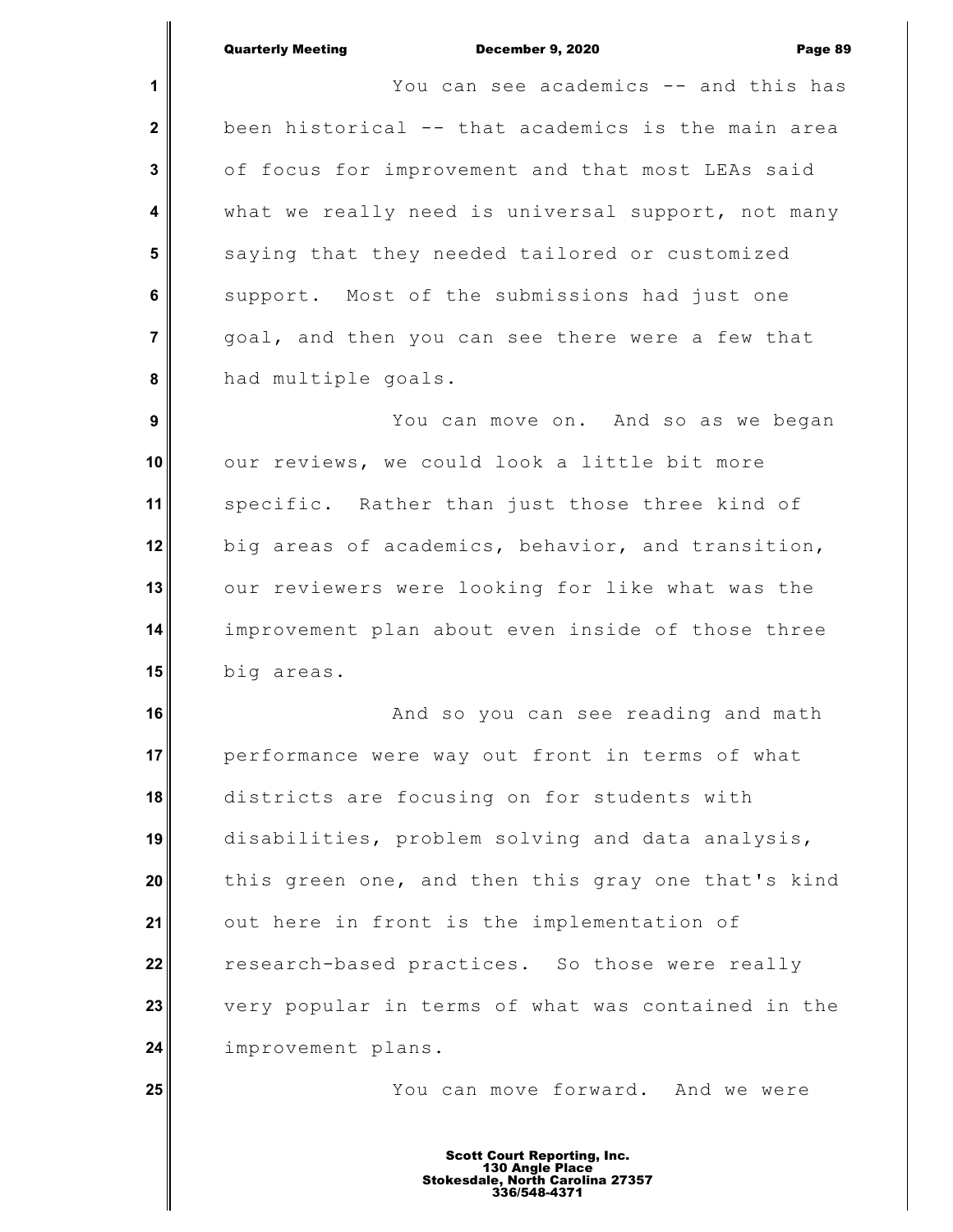**1 2 3 4 5 6 7 8 9 10 11 12 13** really excited to see this, which was did we see alignment between the improvement plan and the precise problem statement that the district identified, sort of their root cause, and we saw good alignment in the annual goal, in the strategies they were going to use to meet that goal, the timeline for completion, who's responsible, what kind of fidelity measures. So I think what we're seeing is overtime an improvement in the ability to design good improvement plans, which is exciting. Next slide. And this, again, is just to show some correlation between the data analyses

**14 15 16 17 18 19 20 21 22** that our consultants did prior to doing the reviews and then what they saw in the improvement plans, and we do see some good correlation. And then you can see here how the goals that the LEAs developed which -- where they were connecting most in terms of the core elements, and so problem solving for improvement and those research-based instructional practices were, again, way out in front of the other areas.

**23 24 25** And I think that brings us to, I think, the last slide. It's really just -- I'm not going to talk about the COVID impact groups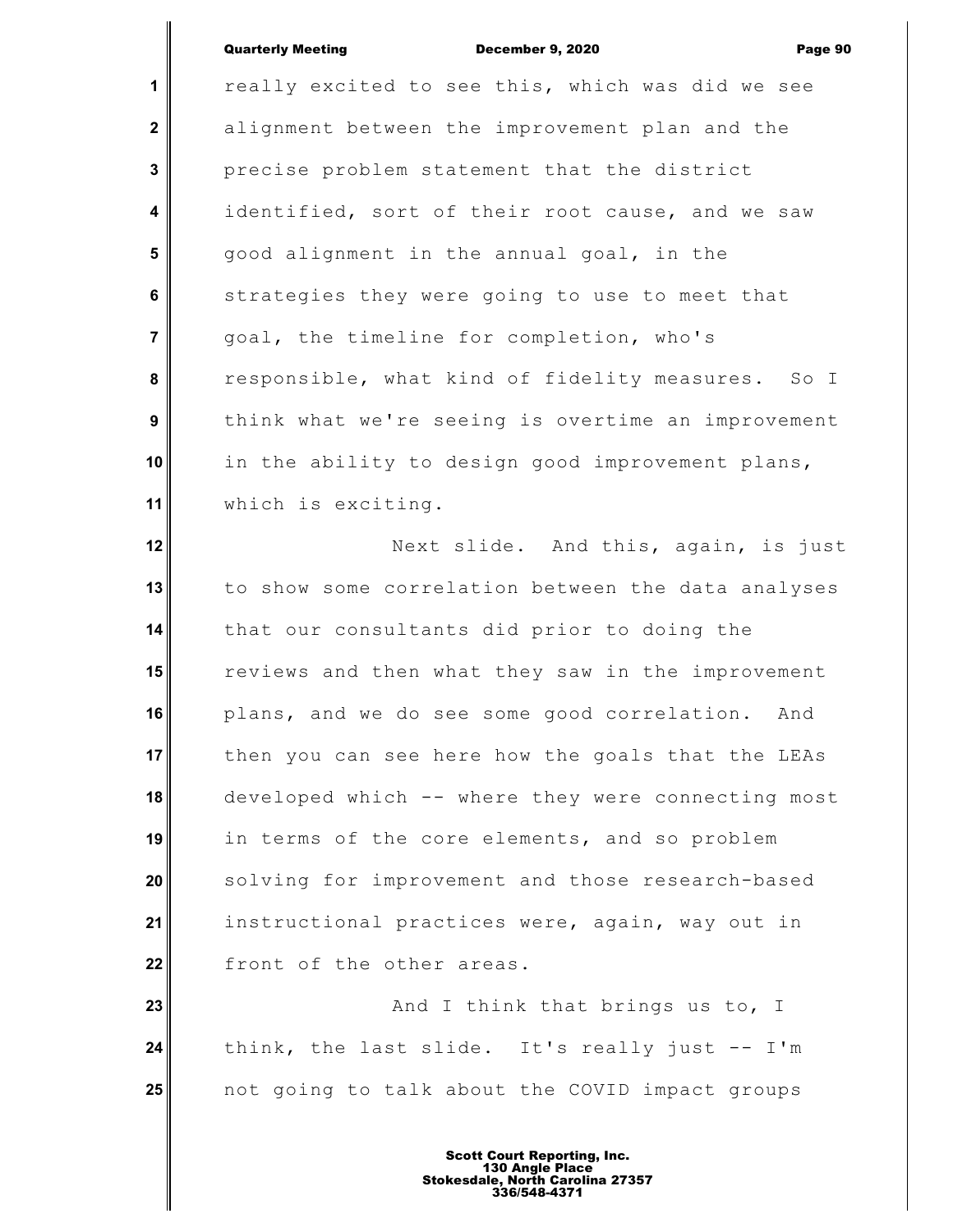**1 2 3 4 5 6 7 8 9 10 11 12 13 14 15 16 17 18 19 20 21 22 23 24 25** because Nancy did a terrific job of giving you an overview of those. We have four parent groups, one that is a Spanish-speaking and then three others. We're starting those today actually, and then the Youth with Disabilities surveys, we have almost 200 responses on that. So we've had really, really strong interest and engagement in those opportunities to tell us what has special education been like in the context of this pandemic, and I think we're going to have some - as Nancy said, some really powerful things to share with OSEP and all of our stakeholders. And so that brings us to any questions. THE CHAIRPERSON: Any comments for Lauren? MS. HOLAHAN: Comments or reflections? MS. LEYTON: So this is Terri again. Sorry. I'm the newbie and I have lots of questions. When LEAs create their improvement plans, are they also submitting data that align with -- that they have outcomes that are aligning with those improvement plans? MS. HOLAHAN: That was -- that's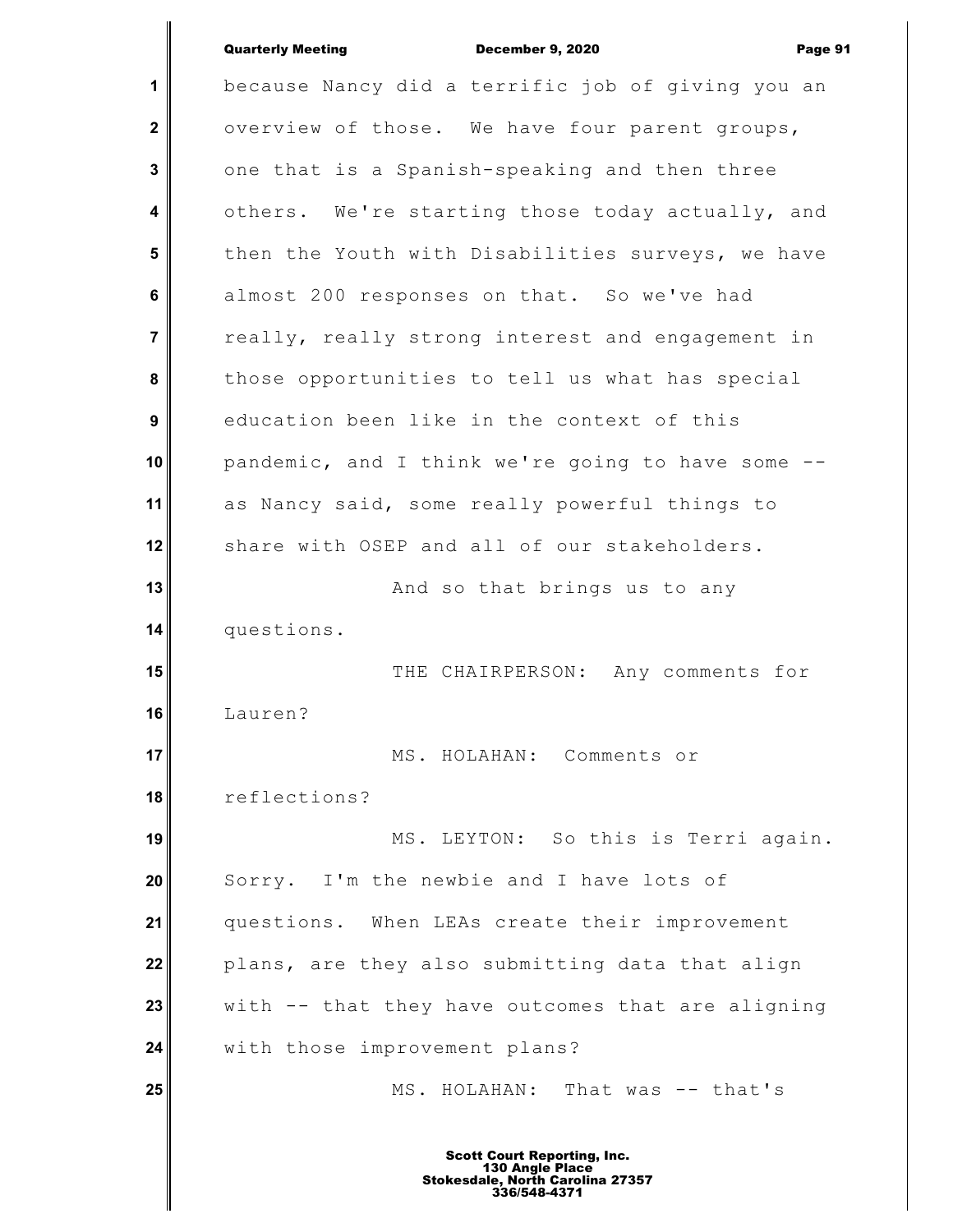**1 2 3 4 5 6 7 8 9 10 11 12 13 14 15 16 17 18 19 20 21 22 23 24 25** certainly the request. Our encouragement is that as they write their goals, those goals have data kind of based targets, that they're  $-$ - that they know where they're starting, they know what their baseline data is for whatever area of improvement they've selected, and that they know where they're going. Whether that be in one year's time or it's a three-year plan, that is certainly the way we coach and encourage them to design those plans. MS. LEYTON: Okay. Thank you. MS. HOLAHAN: Uh-huh. I should have said at the beginning, for those of you who are being oriented to the LEA self-assessment process for the first time today, it is not an evaluative process in terms of like DPI's role in it. We really are facilitating local improvement and making ourselves available to support in any way we can and reflecting with them through the review process on possible next steps or -- you know, we are also then responding to how can we help based on that data we see in the LEA self-assessment. And I'll just -- Matt or Nancy, if you have any additional, you know, comments you want to make about our State Systemic Improvement Plan, please.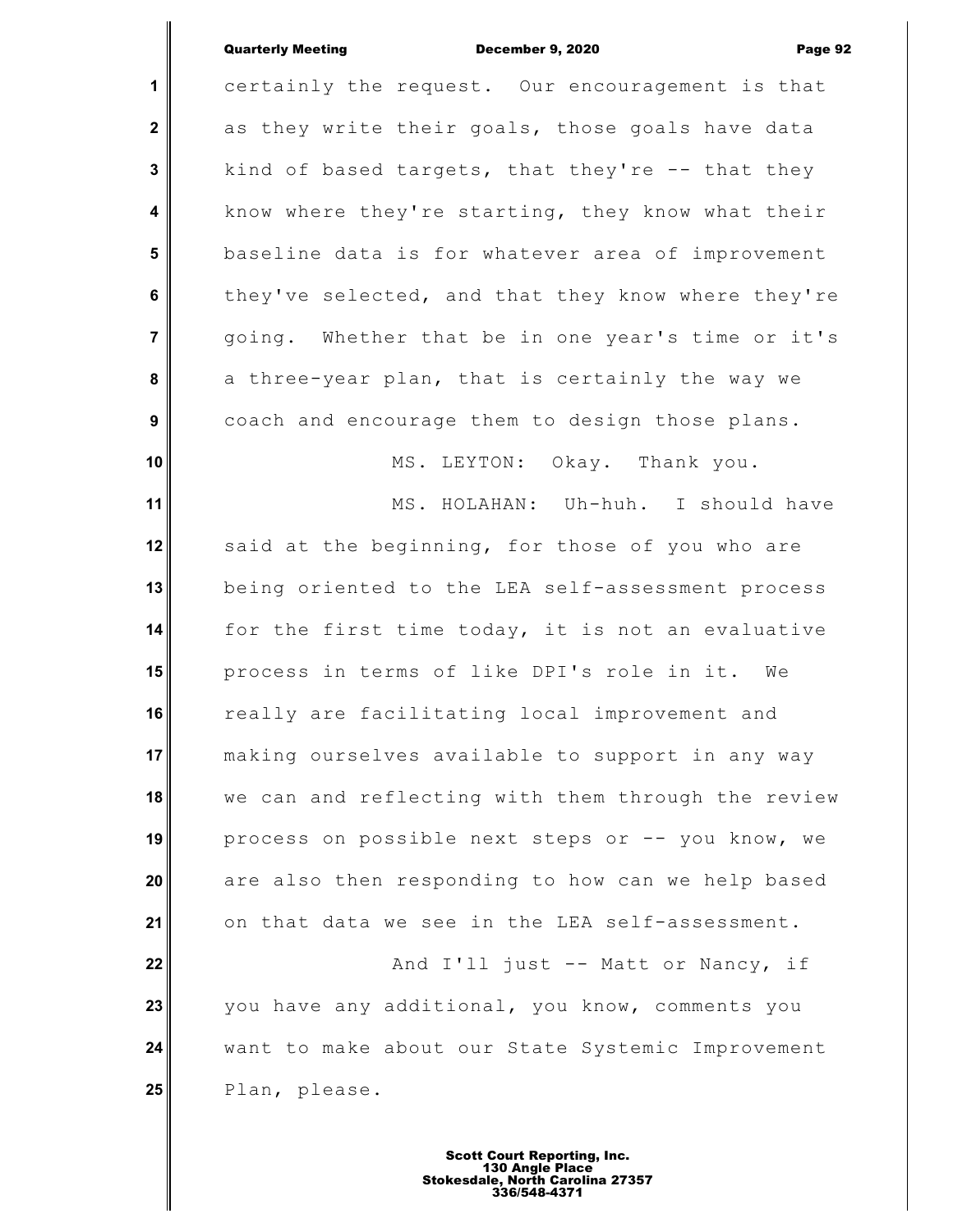**1 2 3 4 5 6 7 8 9 10 11 12 13 14 15 16 17 18 19 20 21 22 23 24 25** Quarterly Meeting December 9, 2020 Page 93 THE CHAIRPERSON: Thank you, Lauren. Thank you very much for your presentation and all the information you shared with the Council. Matt Hoskins is up next to give us the Division Updates. Matt? MR. HOSKINS: I'm just confirming you-all are able to hear me now. THE CHAIRPERSON: Yes. MR. HOSKINS: Great. And you're also able to see my screen? THE CHAIRPERSON: Yes, we can. MR. HOSKINS: First, I just want to say thanks to all of you for being here today. We know that this is an incredibly hectic time, a lot of things going on, and so your willingness to take the time out of your schedules and provide incredibly valuable feedback to us is -- we're very grateful for that. And also, I just want to thank Nancy and Lauren and everybody else presenting today and sharing information. There are some major -- I kind of wanted to provide a broad view of updates that have happened, major activities that have happened since the last council meeting. And so the main topics that I want to [inaudible] is, we are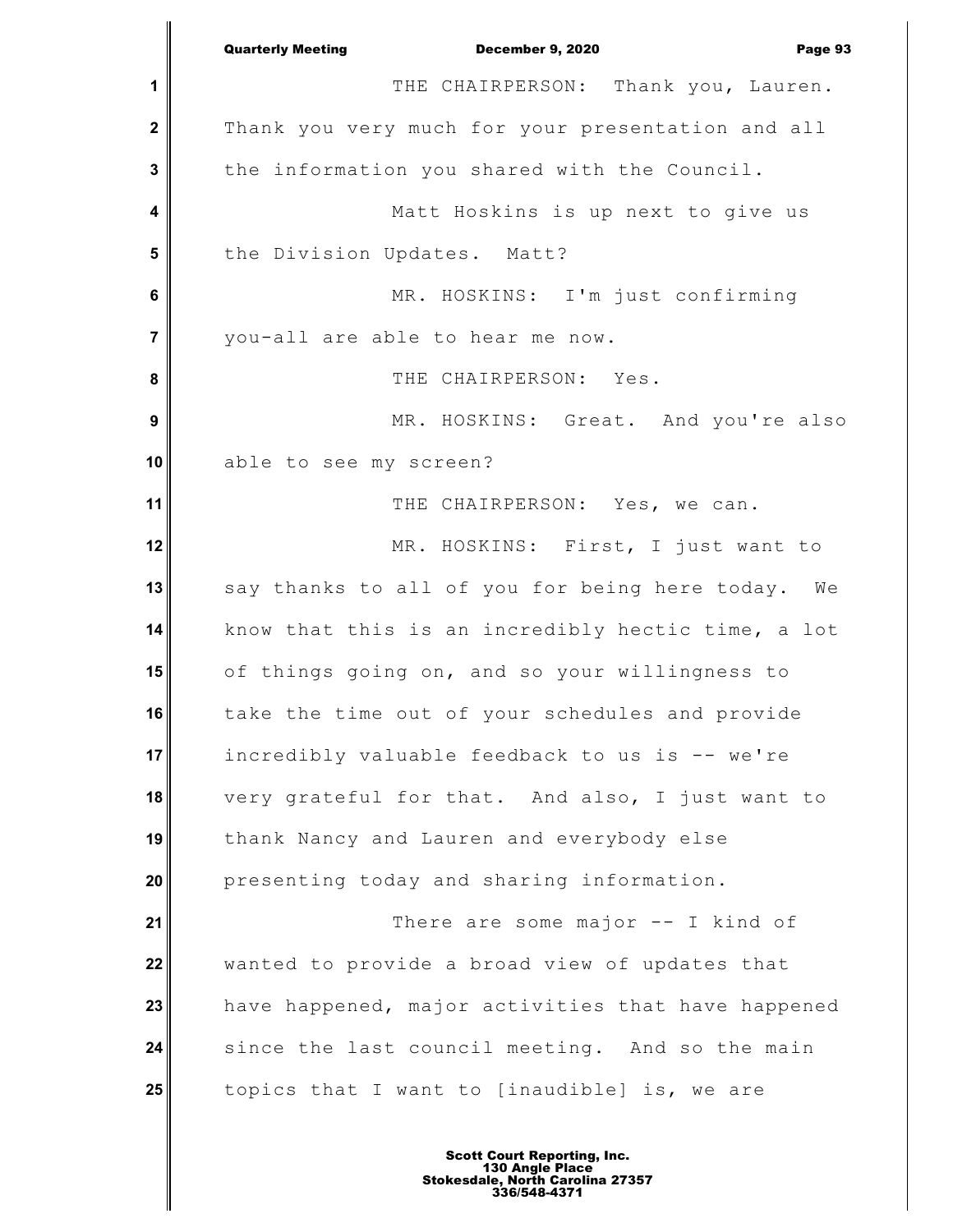**1 2 3 4 5 6 7 8 9 10 11 12 13 14 15 16 17 18 19 20 21 22 23 24 25** currently working on, for the EC Division, a new strategic plan. The development of the strategic plan and the timing of this is aligned to the State Board of Education, who had also recently adopted a new strategic plan. And so we want to ensure that we have alignment of our work with what's happening through the agency, and with that, ensure that we can continue to get the resources and provide the capacity to meet the goals and objectives of those plans. I also wanted to share some of the ways that we have had to be nimble and adaptive for professional learning, not only the way that we provide that professional learning, which prior to now has -- a lot of it has been face-to-face, but then also the content of that professional learning, where the needs of LEAs or Public School Units right now are very different than they have been previously, particularly as we think about what does it mean to  $-$  for the provision of special education services when we're in remote learning situations. I want to give an update on the school mental health policy that has been literally years in the making and that we're very,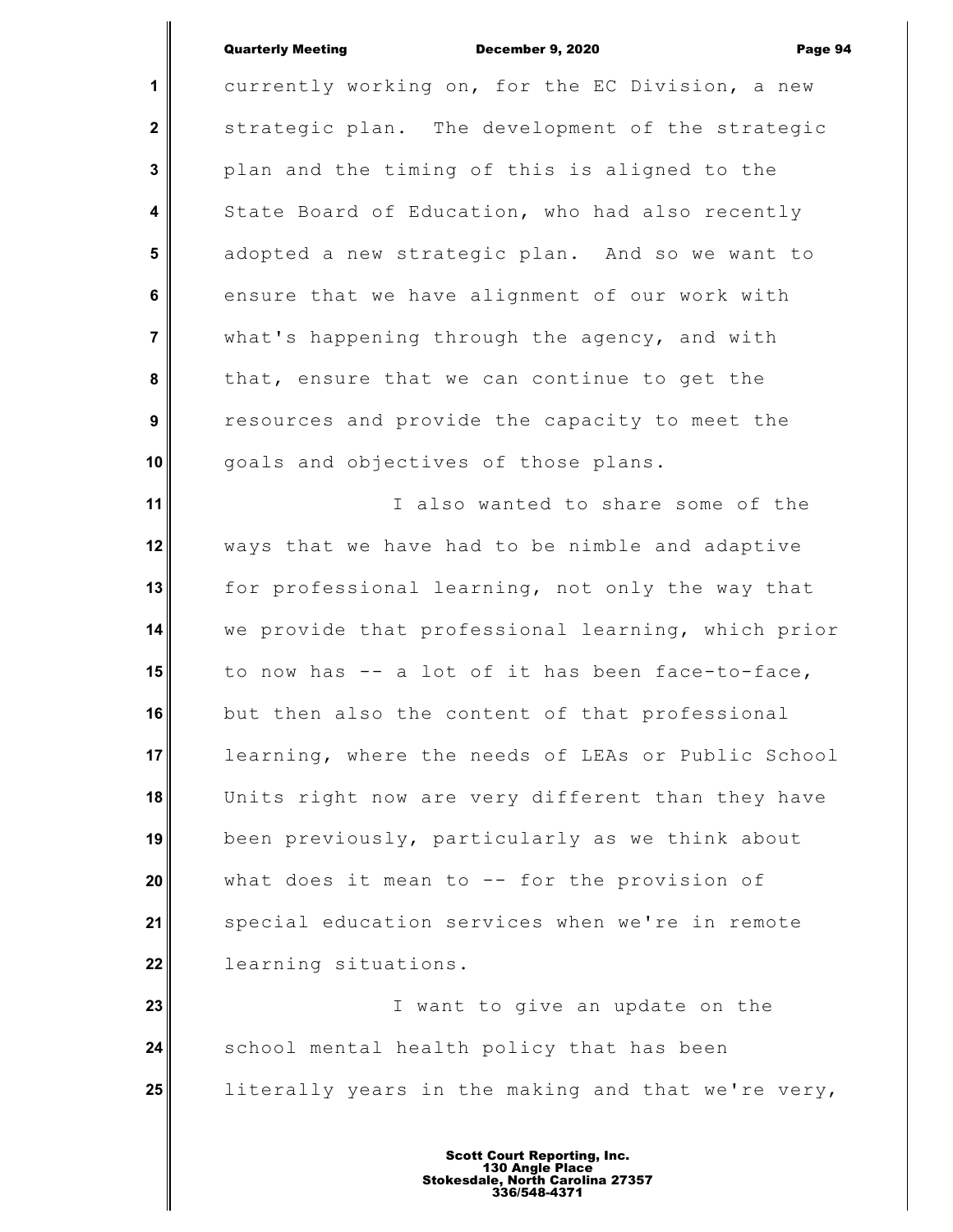**1 2 3 4 5 6 7 8 9 10 11 12 13 14 15 16 17 18 19 20 21 22 23 24 25** very excited about, and particularly with the timing that's associated with it and what we know will meet mental health needs of all students including students with disabilities and ways we can support our schools in supporting those needs as kids -- right now and as kids start coming back into schools. I want talk just a little bit about some of the funding that we've been able to advocate for and allot over the course of the last few months specifically in terms of how some of the federal CARES Act, which then came out in North Carolina through the COVID-19 Relief Funding Act, how we've been able to support districts with that. And then I also wanted to provide a brief update -- I know that this was of interest to the Council -- on some of the state complaints that we've been receiving. I believe Leigh, after me, is also going to be providing just an overview of these, but I want to talk specifically to some of the state complaints around literacy. So where I'm going to start is with our strategic plan, and I'm hopeful that you-all have all received a copy of this as well as a link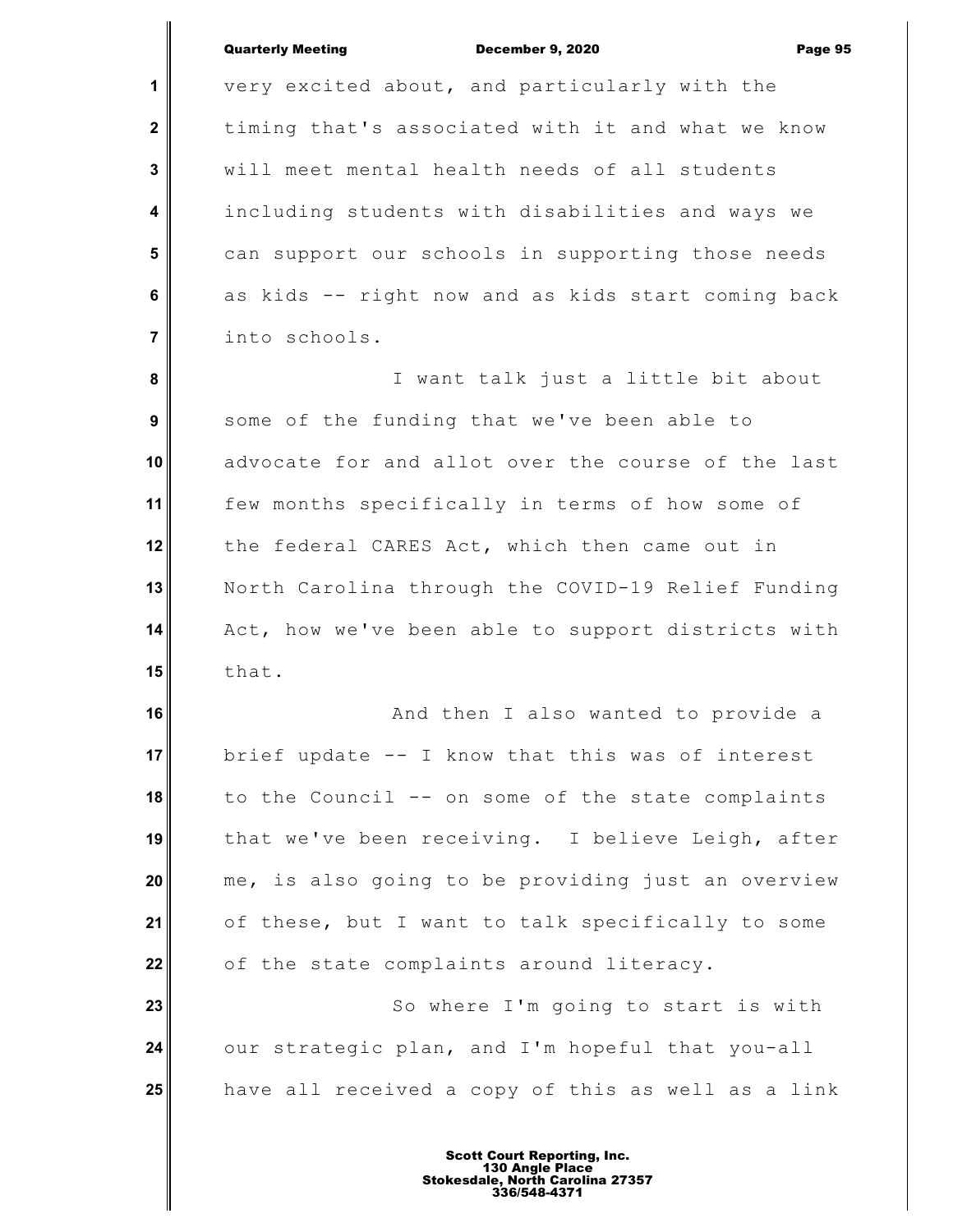**1 2 3 4 5 6 7 8 9 10 11 12 13 14 15 16 17 18 19 20 21 22 23 24 25** to a survey that allows you to provide feedback to this. I want to give you just a little bit of context in terms of how this plan was developed and what each of these columns is intended to represent and how we would just appreciate your responses and effective feedback. That would be most beneficial for us as we continue to work on this draft copy and make edits to it and continue to evolve it over time. The first thing that we started with were the goals, and you can see in the strategic plan that there are -- the first goal is related to eliminating opportunity gaps by 2026. So I do just want to share that this is a five-year - this plan is the strategic plan for five years beginning in 2021 and culminating in 2026. The second is improving school and district performance by that period of time. The third is related to ensuring that educators are prepared to meet the needs of students, which is clearly aligned with the first two. And then Goal 4 is related to continuing to optimize collaboration and engagement with stakeholders, which would include this Council. Those goals are derived directly from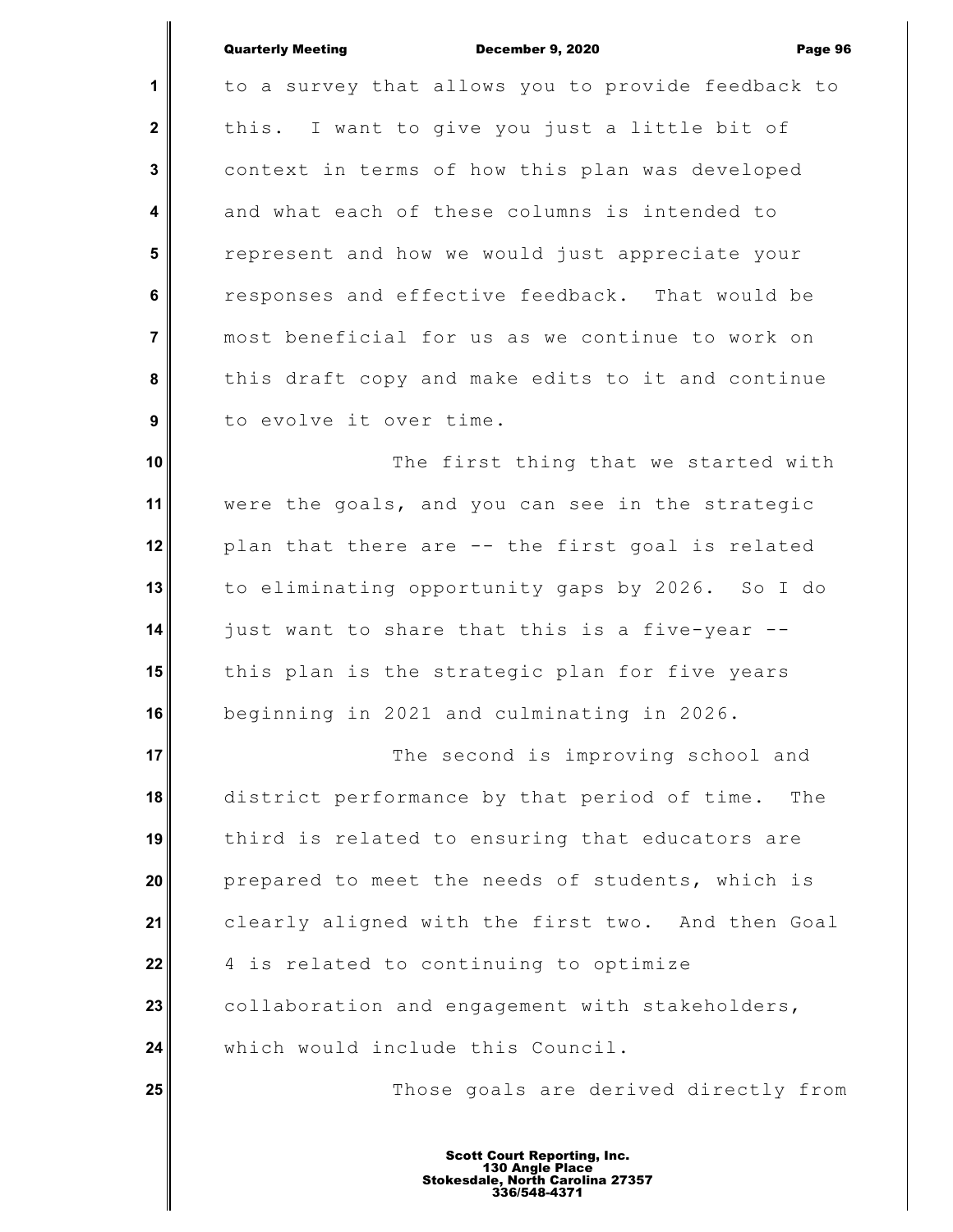**1 2 3 4 5 6 7 8** the State Board of Education goals. So where we have differences from the State Board of Education goals are within the objectives, the actions, and then the indicators of success. And so the way that these are conceptualized is an objective is a large-scale goal of the Exceptional Children Division that is related to the State Board of Education goal.

 **9 10 11 12 13 14 15 16 17 18 19** So you can see the first objective for the first goal relating to eliminating opportunity gaps is decreasing the proportion of low performing Public School Units that are identified because of an EC Program subpopulation. So we have different formulas that are determined by ESSA that determine whether schools are low performing or not, looking across different subgroups of students, one of those being students with disabilities, and this specific objective is to decrease the proportion of that.

**20 21 22 23 24 25** The actions then describes what our agency is intending to do the meet that objective over the course of the next five years, and then the indicators and evidence of success are -- we don't want to wait till 2026 to see if we're making progress towards that objective. These are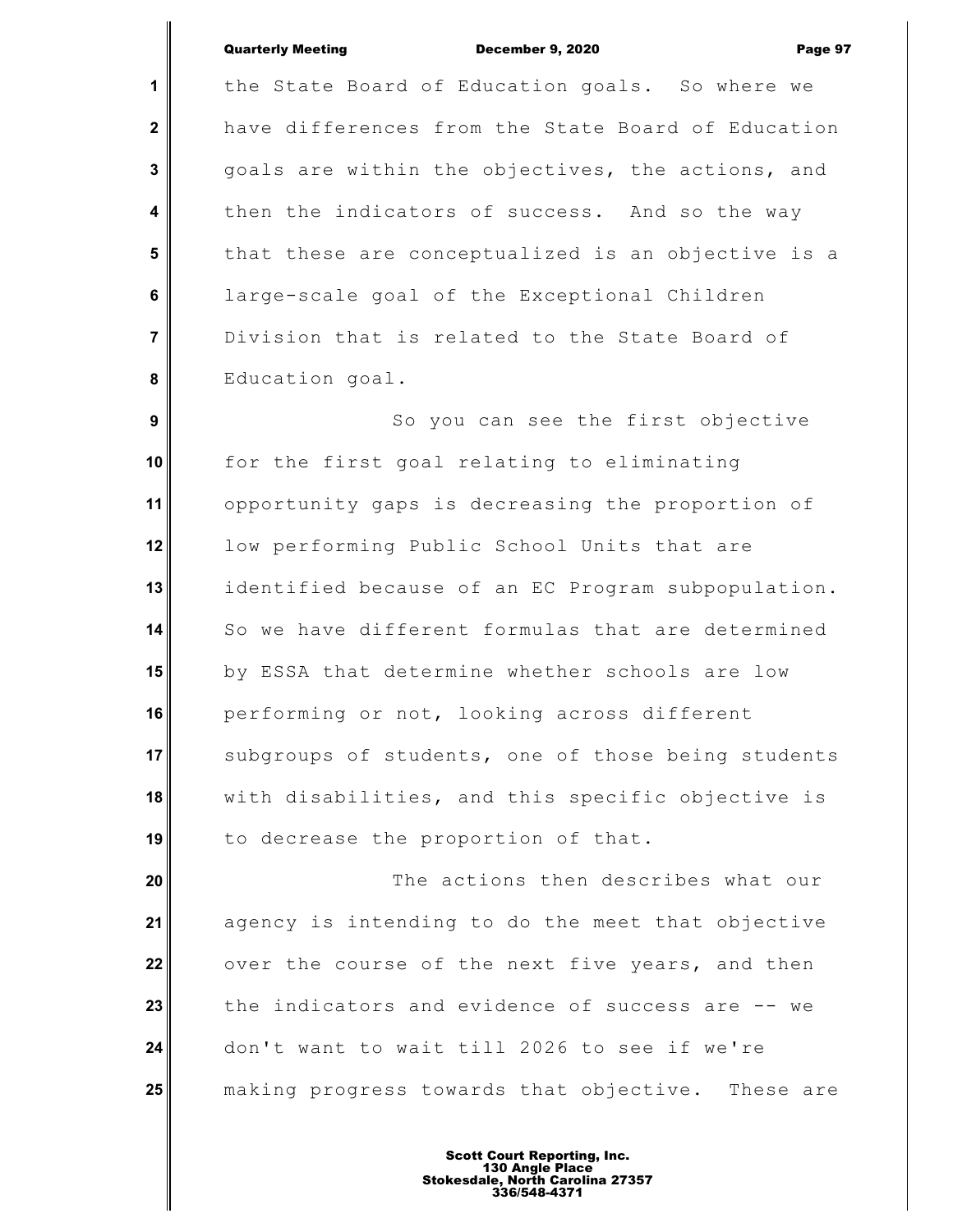|                  | <b>Quarterly Meeting</b><br><b>December 9, 2020</b><br>Page 98 |
|------------------|----------------------------------------------------------------|
| 1                | what we would see as short-term or mid-term                    |
| $\mathbf 2$      | indicators that we're beginning to make progress               |
| $\mathbf{3}$     | towards that particular objective.                             |
| 4                | So that is the way that the strategic                          |
| 5                | plan is laid out and the intent of each of these               |
| 6                | particular columns, and so I want to give                      |
| $\overline{7}$   | everybody an opportunity to be able to read                    |
| 8                | through this on their own and make their                       |
| $\boldsymbol{9}$ | interpretations of it, but I do want to talk                   |
| 10               | briefly around the survey that we have also                    |
| 11               | provided for you-all to give feedback on the                   |
| 12               | strategic plan.                                                |
| 13               | And you all should have access to                              |
| 14               | this link, and we can make sure -- we can send it              |
| 15               | out if you don't have access to it right now.                  |
| 16               | This has gone out to -- and it should have come                |
| 17               | directly to the Council. It's also gone out to                 |
| 18               | all parent Listservs to make sure we have                      |
| 19               | representation. I just checked today, and we                   |
| 20               | have -- I think we've had about 20 responses so                |
| 21               | far, two of which were from parents, so knowing                |
| 22               | that it is starting to get into parent hands.                  |
| 23               | And so, basically, what this just                              |
| 24               | asks you is what stakeholder role best describes               |
| 25               | you, and you can see that the EC Council is                    |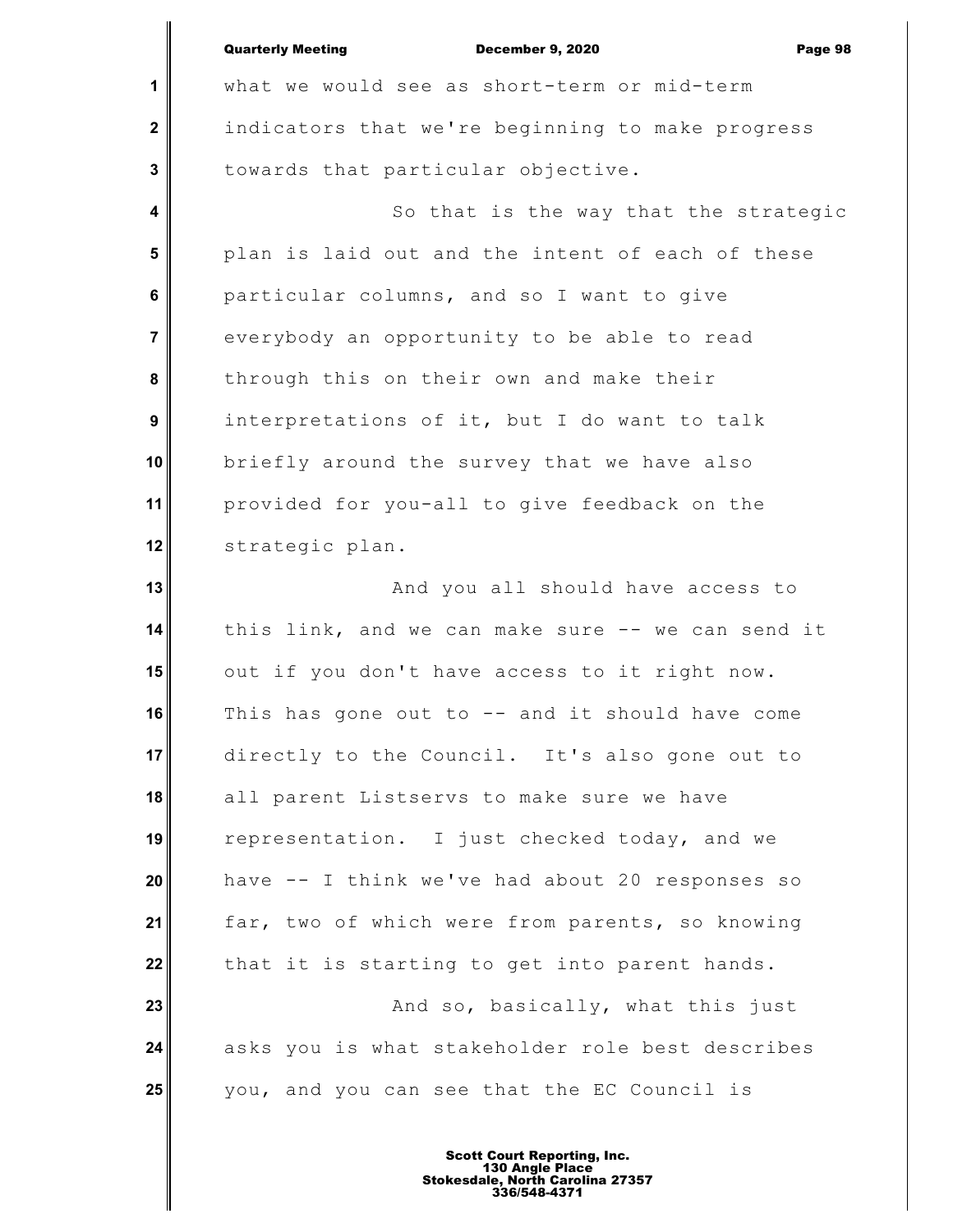I

| $\mathbf{1}$            | included here, and then what goal is your comment  |
|-------------------------|----------------------------------------------------|
| $\mathbf 2$             | or question related to. And so all you need to do  |
| $\mathbf{3}$            | is just click on the particular goal that you      |
| $\overline{\mathbf{4}}$ | would like to comment on, and then we're asking    |
| 5                       | whether what you're making is a comment or a       |
| $\bf 6$                 | question. This will just help us in our analysis   |
| $\overline{7}$          | of the data to see if we are trying to respond to  |
| 8                       | something or if we're trying to make an edit to    |
| 9                       | the particular document. And then once you put     |
| 10                      | that, it allows you to make your comment there.    |
| 11                      | The one thing that I want to make                  |
| 12                      | really clear is that this is intended to be        |
| 13                      | completed like multiple times, and so the          |
| 14                      | questions that are in this are really for an --    |
| 15                      | making sure that we're able to organize the        |
| 16                      | results that we get. So once you submit that, you  |
| 17                      | can actually do the survey as many times as you    |
| 18                      | would like to, to respond to as many of the goals, |
| 19                      | as many of the objectives, actions, or indicators  |
| 20                      | of success that you would like to. So I just       |
| 21                      | wanted to make sure that you-all were aware that   |
| 22                      | that can be completed multiple times.              |
| 23                      | With that, I think I'm going to pause              |
| 24                      | for a moment and just see if there are specific    |
| 25                      | questions about the strategic plan as well as      |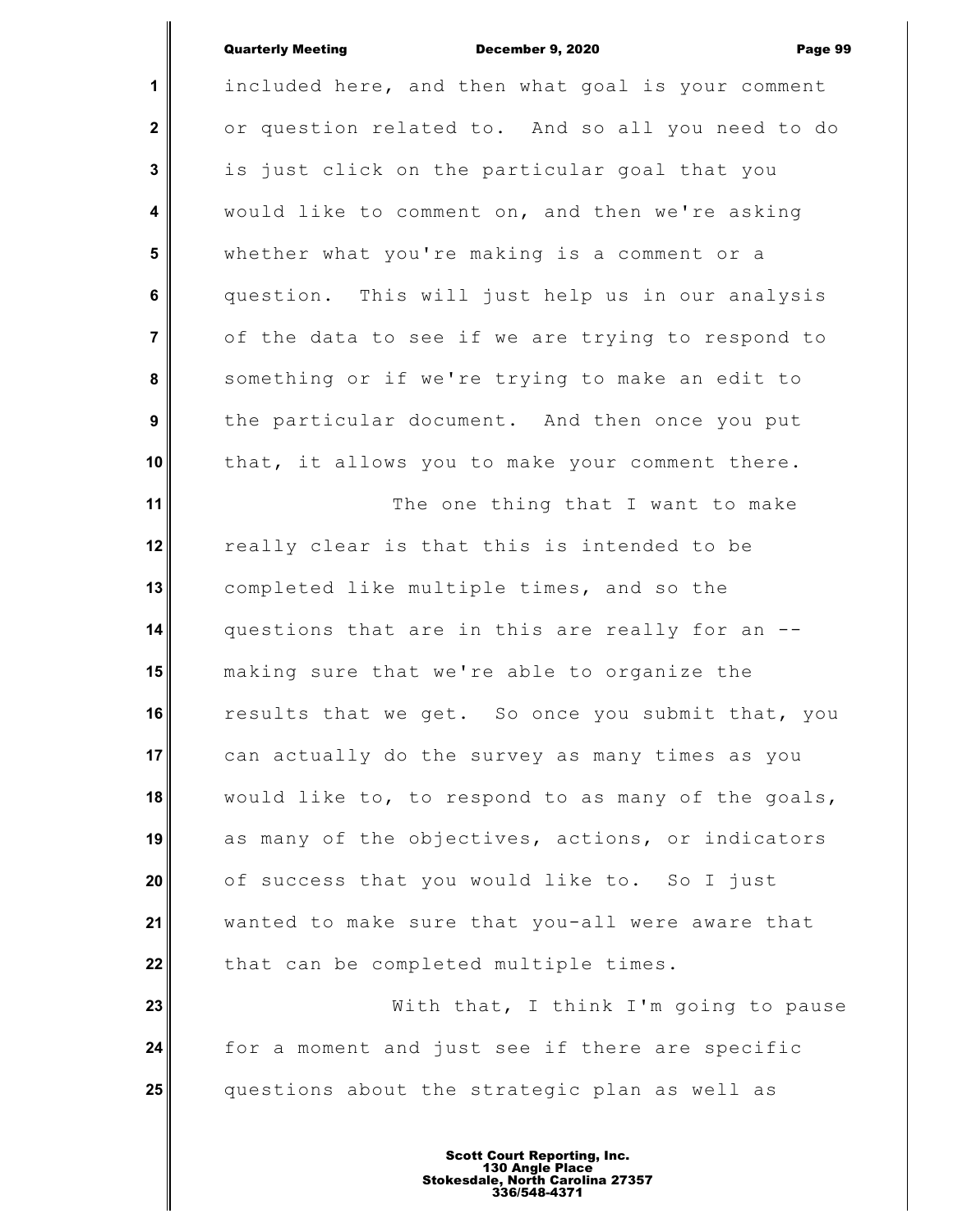**1 2 3 4 5 6 7 8 9 10 11 12 13 14 15 16 17 18 19 20 21 22 23 24 25** Quarterly Meeting December 9, 2020 Page 100 [inaudible] that you-all have to respond to that or if there are questions as well. And I just want to confirm that you-all have received that link and the document. THE CHAIRPERSON: Alexis? Alexis? MS. UTZ: Yes. THE CHAIRPERSON: Was that link included in our agenda? MS. UTZ: It was not included in the agenda. This was something sent out separately through the [inaudible]. THE CHAIRPERSON: Okay. MR. HOSKINS: Do we have an interactive agenda? If so, I'm happy to add it to that, Alexis. MS. UTZ: It's in a Google folder that the council members can access, but it's not a Google doc. MR. HOSKINS: Okay. Well, how about I send you that link and you can add it to the agenda as well just so they have -- just so it's available in a couple of places. MS. UTZ: Okay. That's fine. MR. HOSKINS: Great. Okay. Well, once again, on the feedback, we'd ask that just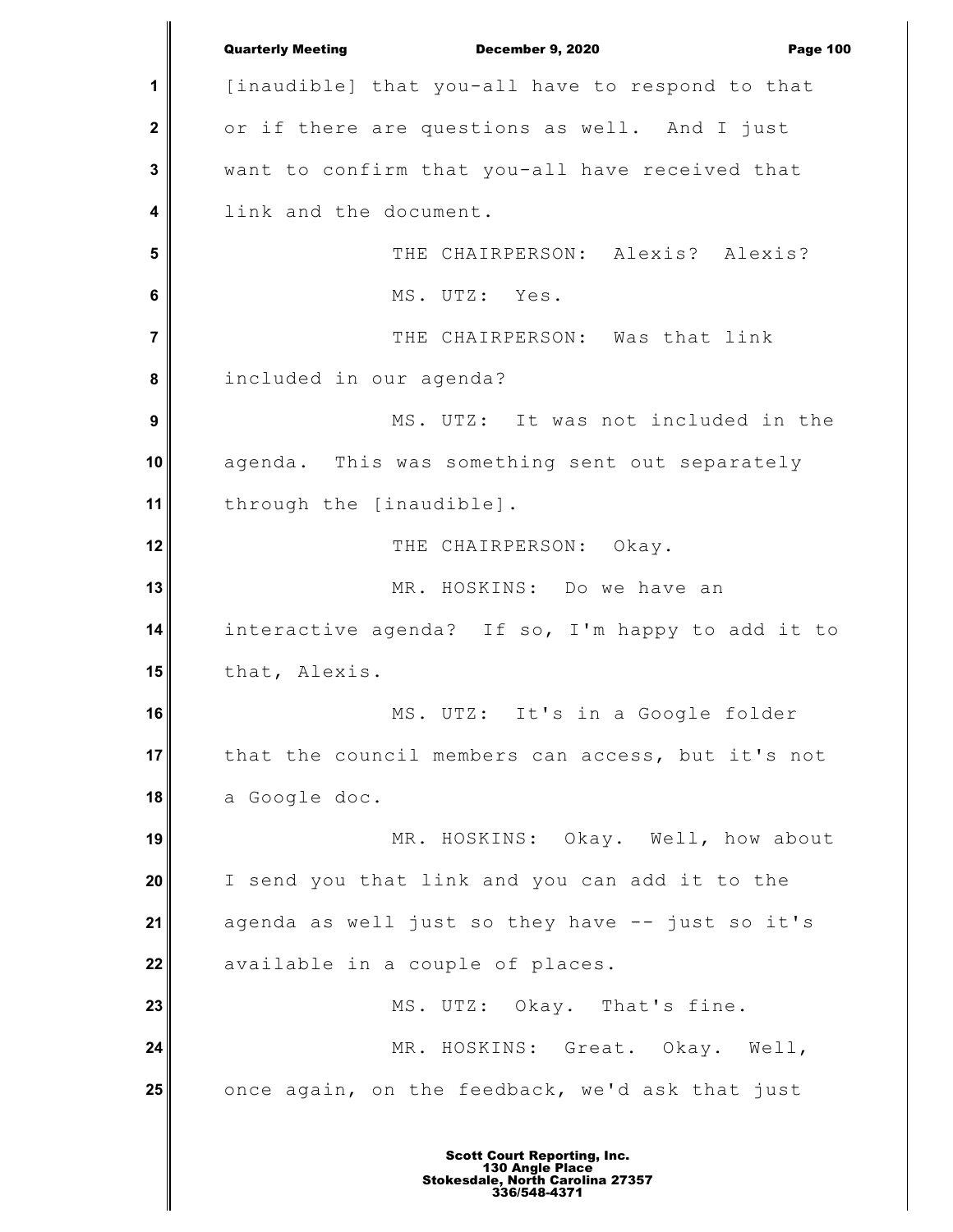|                         | <b>Quarterly Meeting</b><br><b>December 9, 2020</b><br><b>Page 101</b> |
|-------------------------|------------------------------------------------------------------------|
| 1                       | because of the timelines that we're on -- we are                       |
| $\overline{\mathbf{2}}$ | wanting to present this to the State Board early                       |
| $\mathbf{3}$            | in the new year, so our timeline for completion of                     |
| $\overline{\mathbf{4}}$ | that is December 15th. And, again, if you-all                          |
| 5                       | have an opportunity, we would be very grateful for                     |
| 6                       | looking through that, your reflection all that,                        |
| $\overline{7}$          | from your perspective of any of those objective                        |
| 8                       | activities as well as ensuring that we are looking                     |
| 9                       | at the right outcomes to focus on.                                     |
| 10                      | Some of the way that this plan was                                     |
| 11                      | developed was really having some in-depth                              |
| 12                      | discussion of well, what is it -- what are the                         |
| 13                      | outcomes that we're seeing right now that we would                     |
| 14                      | like to change and then working backwards from                         |
| 15                      | that of well, what are the things that we need to                      |
| 16                      | do to change those outcomes and how can that feed                      |
| 17                      | into a larger objective.                                               |
| 18                      | So just would be very appreciative of                                  |
| 19                      | your close review and feedback related to that,                        |
| 20                      | and just know that it will all be reviewed and                         |
| 21                      | that this current document is very much a draft                        |
| 22                      | document that will go through multiple iterations                      |
| 23                      | of change over the course of the next month or two                     |
| 24                      | months.                                                                |
| 25                      | I wanted to share a couple of pieces                                   |
|                         |                                                                        |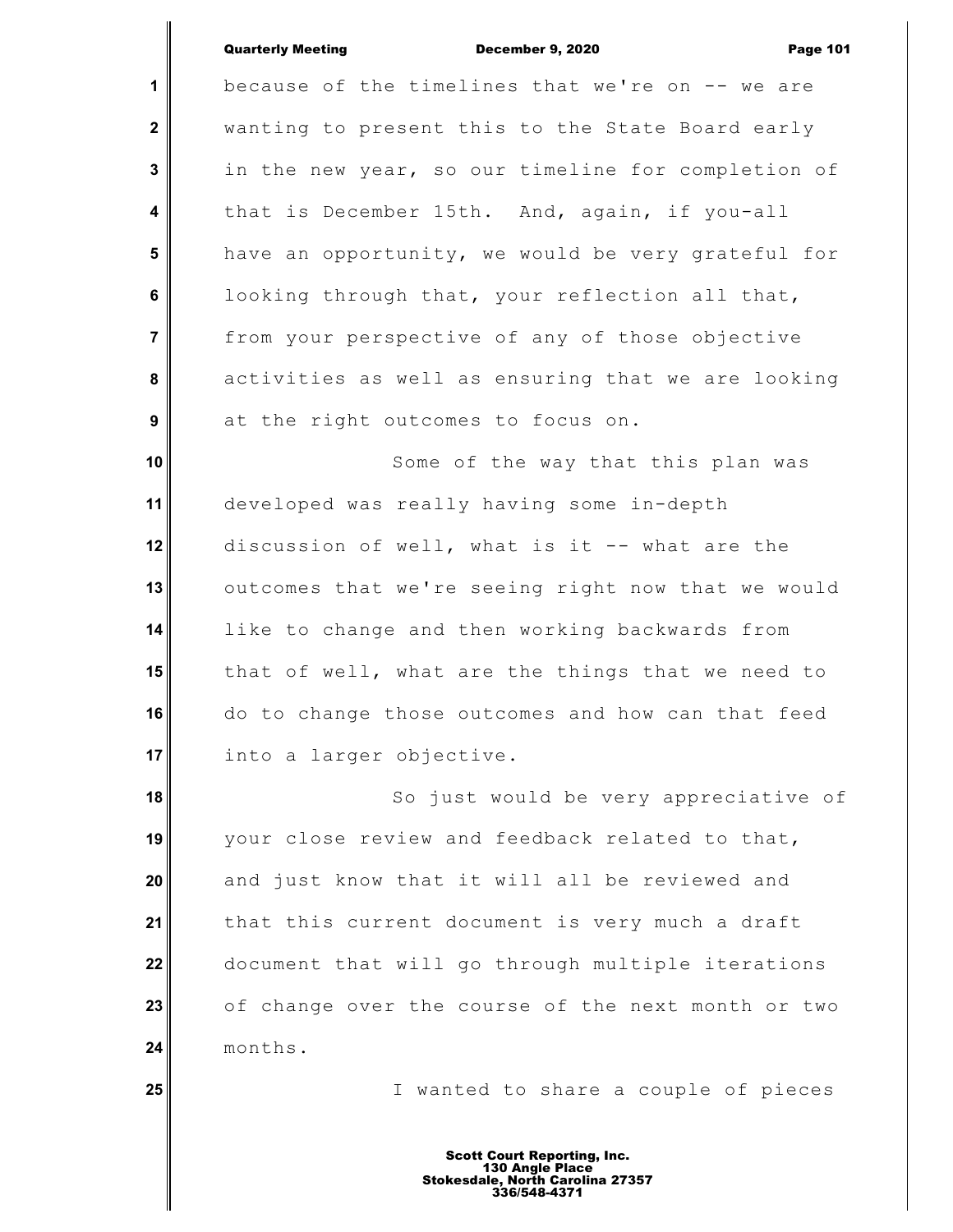December 9, 2020 Page 102

**1 2 3 4 5 6 7 8 9 10 11 12 13 14 15 16 17 18 19 20 21 22 23 24 25** of information on the professional learning that we're providing as a division right now. Previously, as I said before, a lot of our PD has been provided face-to-face, which this is a challenging time to be able to do that now. Unfortunately, we had to cancel our -- our annual conference that happens typically in November in Greensboro, and a lot of -- we typically have very high attendance for that. A lot of folks depend upon that conference for professional learning and CEUS towards licensure. So we polled our EC directors to get some idea of what we could do in place of that and have developed what we're calling, basically, a virtual conference where we're going to be providing sessions in December, January, February, and then doing an analysis to see if more sessions are still wanted by directors. We're doing those in the afternoons. We did a poll to see when people would be most able -- when staff members and family members would be most willing or able to access those, and so we're holding those at 4:00 in the afternoon on Tuesdays and Wednesdays, the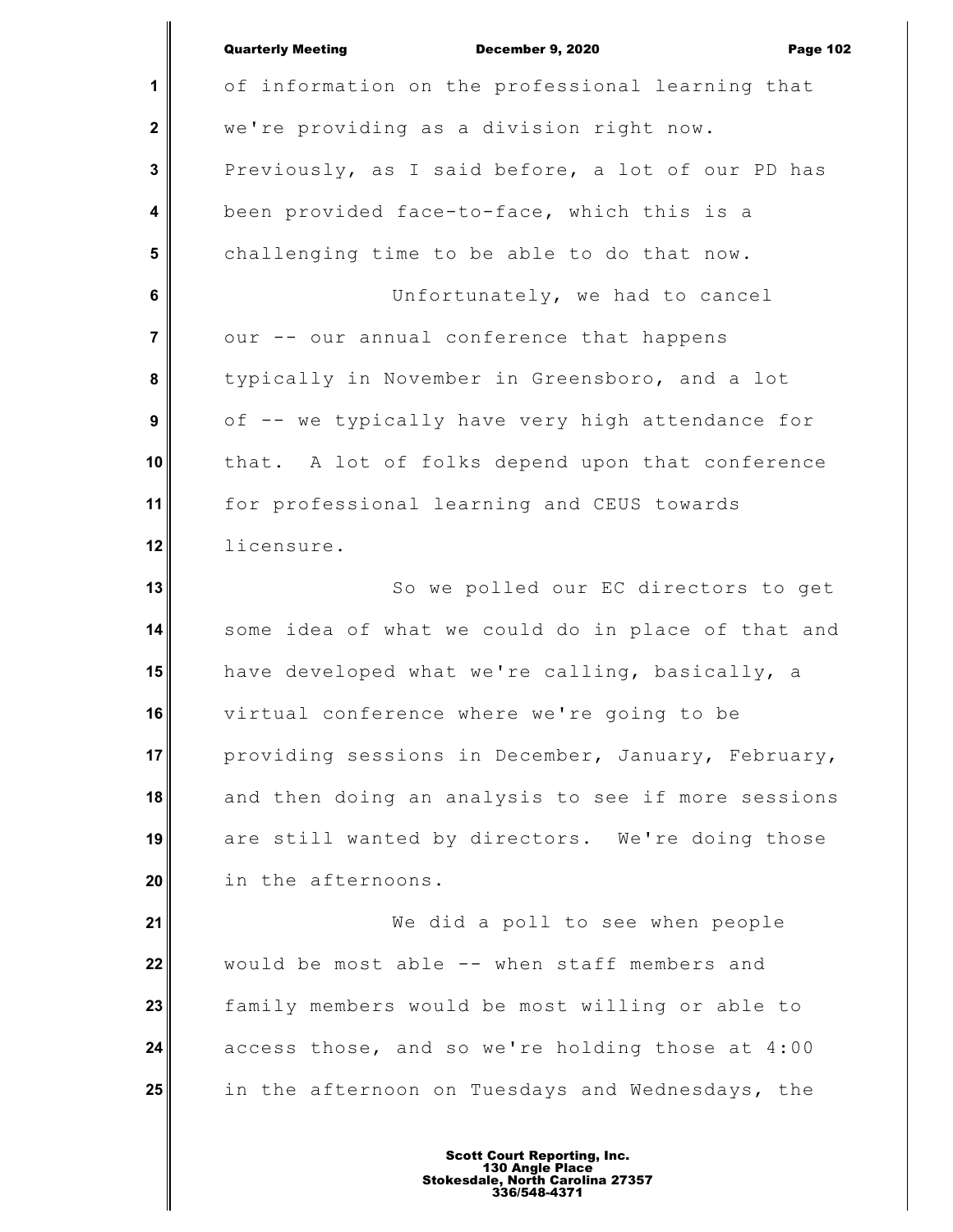**1**

 **2**

 **3**

 **4**

 **5**

 **6**

 **7**

 **8**

second week of those months. And we have right now about 30 sessions that we're working on. All of those are to be done virtually through a variety of different platforms, but

we're also going to be recording those and putting those on our web page so that they are publicly accessible, so everybody will have access to those.

 **9 10 11 12 13 14 15 16 17 18 19 20** Some of the professional learning that we've provided previously in just face-toface formats, we are working really hard to get that converted over to virtual environments so that, again, staff can access those. We're fortunate at DPI where we have access to CANVAS, which is a learning management platform that a lot of us in the Division have been trained upon and are able to convert some of that content over to that. So we're working to move a lot of our PD into that virtual environment that can be accessed remotely.

**21 22 23 24 25** Lauren talked previously. We always did have our SDI course available, our Specially Designed Instruction course available on CANVAS, but we've recently even opened that up more widely so that everybody across the state will have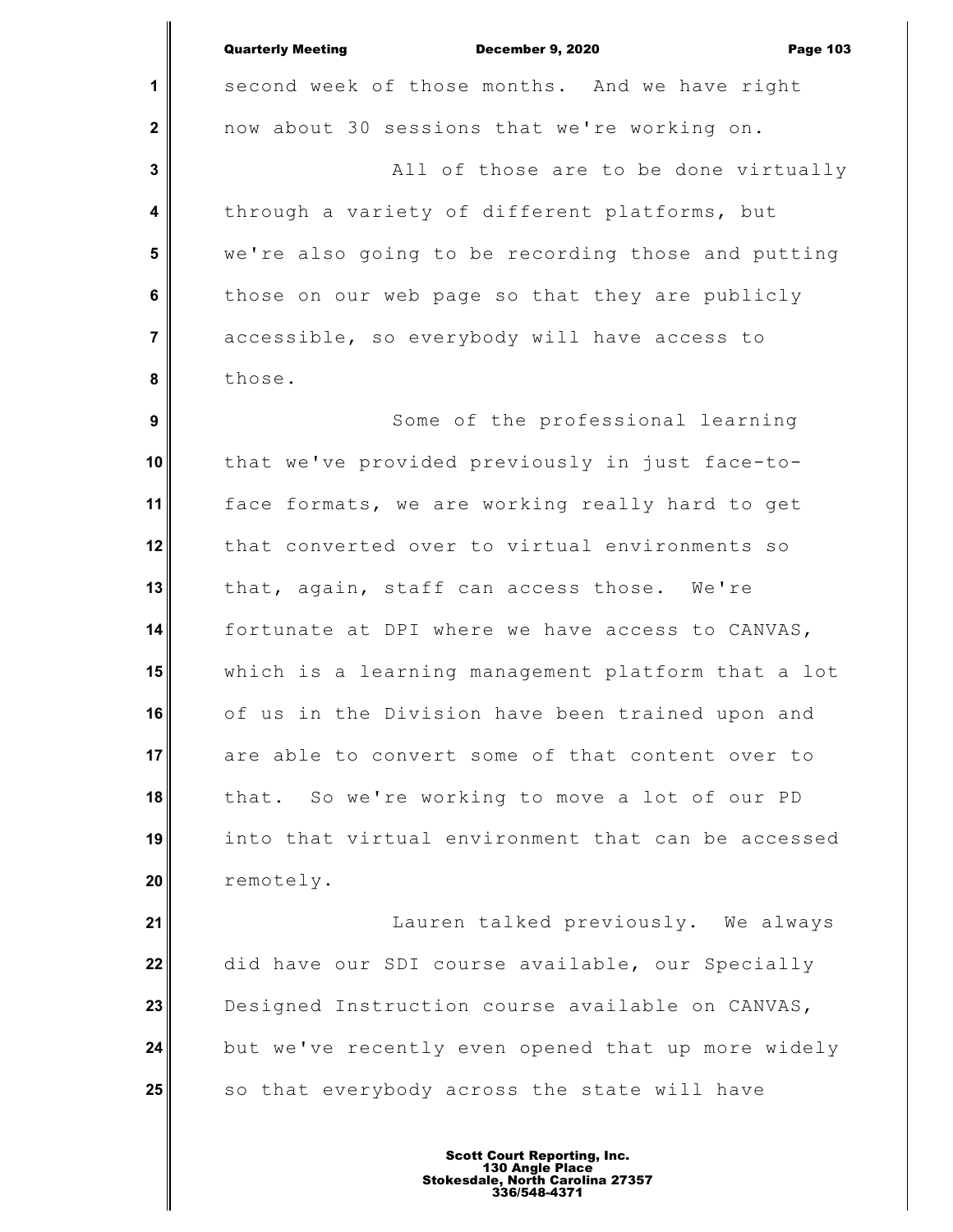**1**

 **2**

 **3**

 **4**

 **5**

 **6**

 **7**

 **8**

access to that, and that will be one of the courses that we're working to support in those learning environments. And with that as well, also starting to think about what content do we need to add at the current time that really supplements the content that's currently there, to think about provision of services within remote learning environments.

 **9 10 11 12 13 14 15 16 17 18 19 20 21 22** And with that in mind, the agency put together a website specifically around remote learning, and we piggybacked off that a little bit and developed our own site, from the larger website, that's specifically around students with disabilities. So it has been available since, I think, about April, but it is continuously being updated. It's accessible to anybody across the state. It specifically talks about remote learning resources for students with disabilities. In getting feedback from the field, we asked -- really kind of sought what are the biggest areas of support that you-all need, which is what brought us to these particular areas

**23 24 25** around considerations for instructional supports. So, you know, what are the things that we need to do to collaborate with general education as we're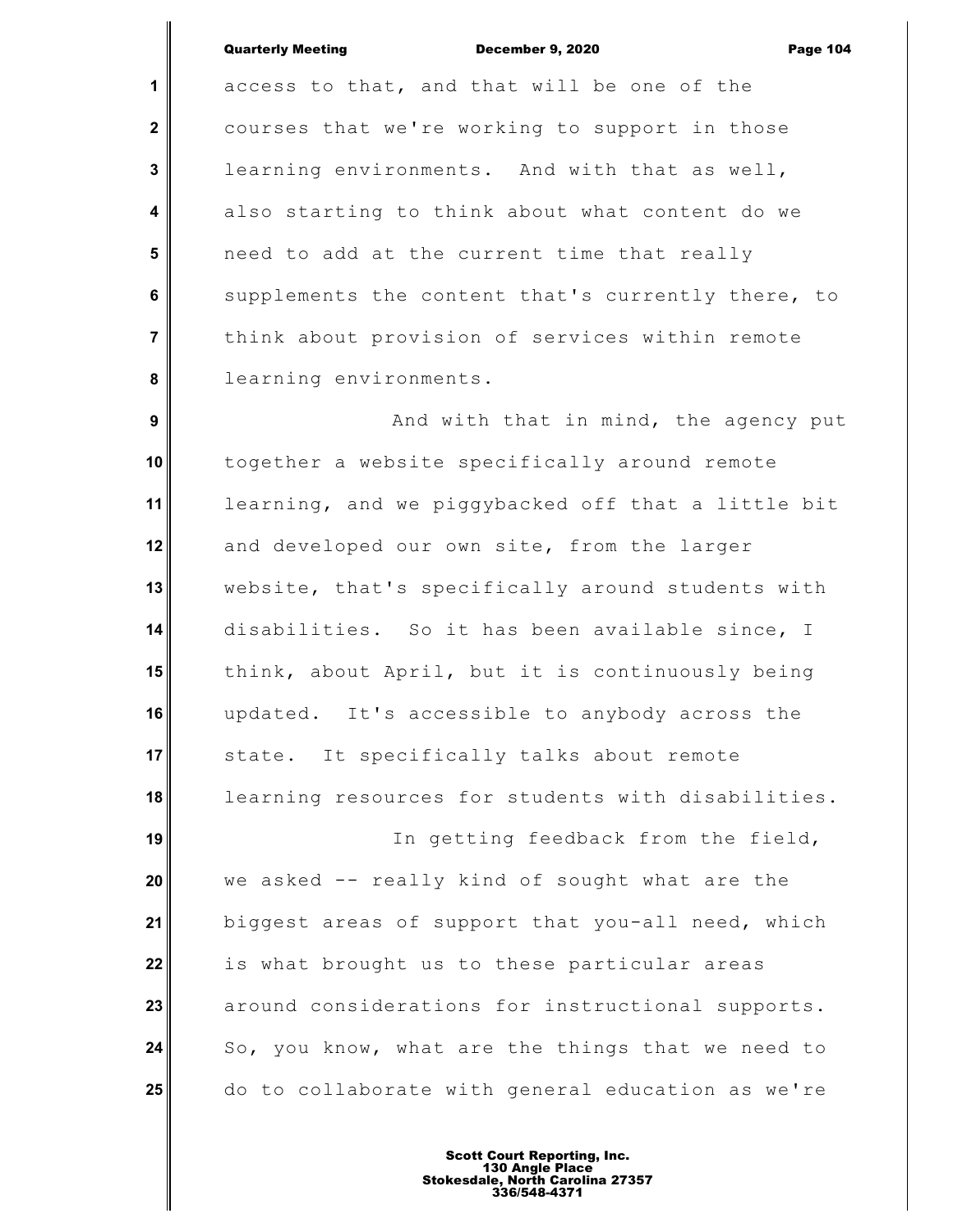**1 2 3 4 5 6 7 8 9 10 11 12** providing remote learning, how do we ensure that parents are informed, how do we build a remote instruction plan, and then how do we deliver and document the instruction that we are providing. And then we're also taking vetted resources that give them tools that they can potentially use related to any of these particular areas. So a tip sheet around developing virtual learning plans, an example of a service log template to document services that students are receiving, tip sheets for virtual IEPs, and just various other resources.

**13 14 15 16 17 18 19 20 21 22 23** Also, I'm really excited about some work that we are doing right now that is based on the work of CEC and their work around and high leverage practices. And high leverage practices are evidence-based instructional practices that cross over academic domains and yield positive outcomes for students. So there are some of those things that in terms of professional learning, you get the most return on investment when you provide some intense efforts of professional development on those things.

**24 25** And what we have started to evolve from this is what do these high leverage practices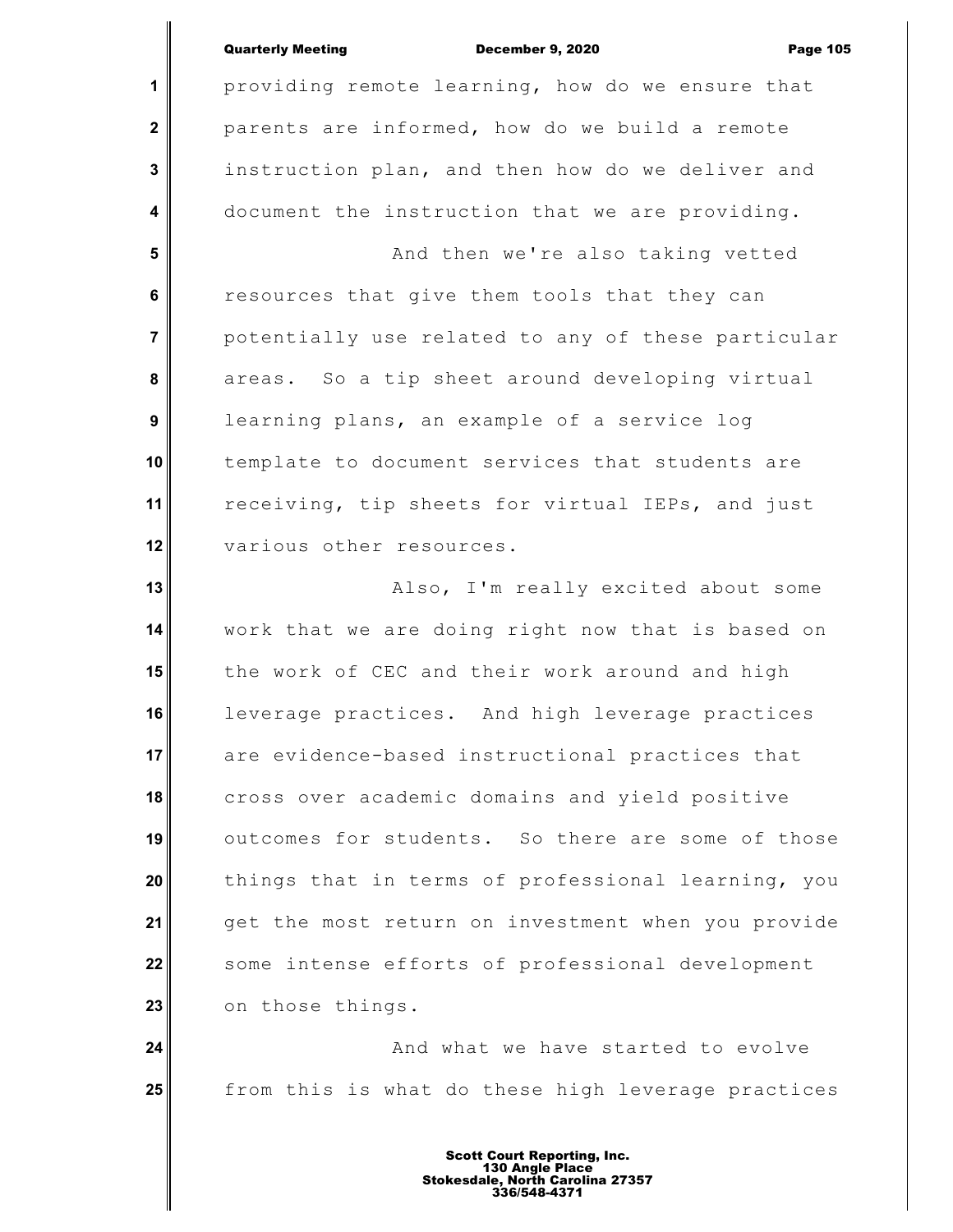**1 2 3 4 5 6 7 8 9 10 11** look like in remote learning environments, and so we've begun focusing on some of these high leverage practices. We're attempting to take them one piece at a time to get that information out, share that with directors. So far we've gotten some good feedback from that, and we're continuing to get more granular in how we do that so that these can be resources that really provide some good instruction on how to implement a particular high leverage practice within a virtual learning environment.

**12 13 14 15 16 17 18 19 20 21 22 23 24 25** Any questions around what the agency's been doing around supporting districts during school closures and COVID? I specifically talked about professional learning. There's also been a lot of different communication pathways that we've been using. We've been holding much more frequent webinars with staff. We've been having a regular Wednesday communication that goes out, and that's the way -- we have multiple things that need to be communicated at least on a weekly basis, and we've found that sending those things out in one document on a weekly basis is just easier than bombarding everybody's email, which is probably already overflowing.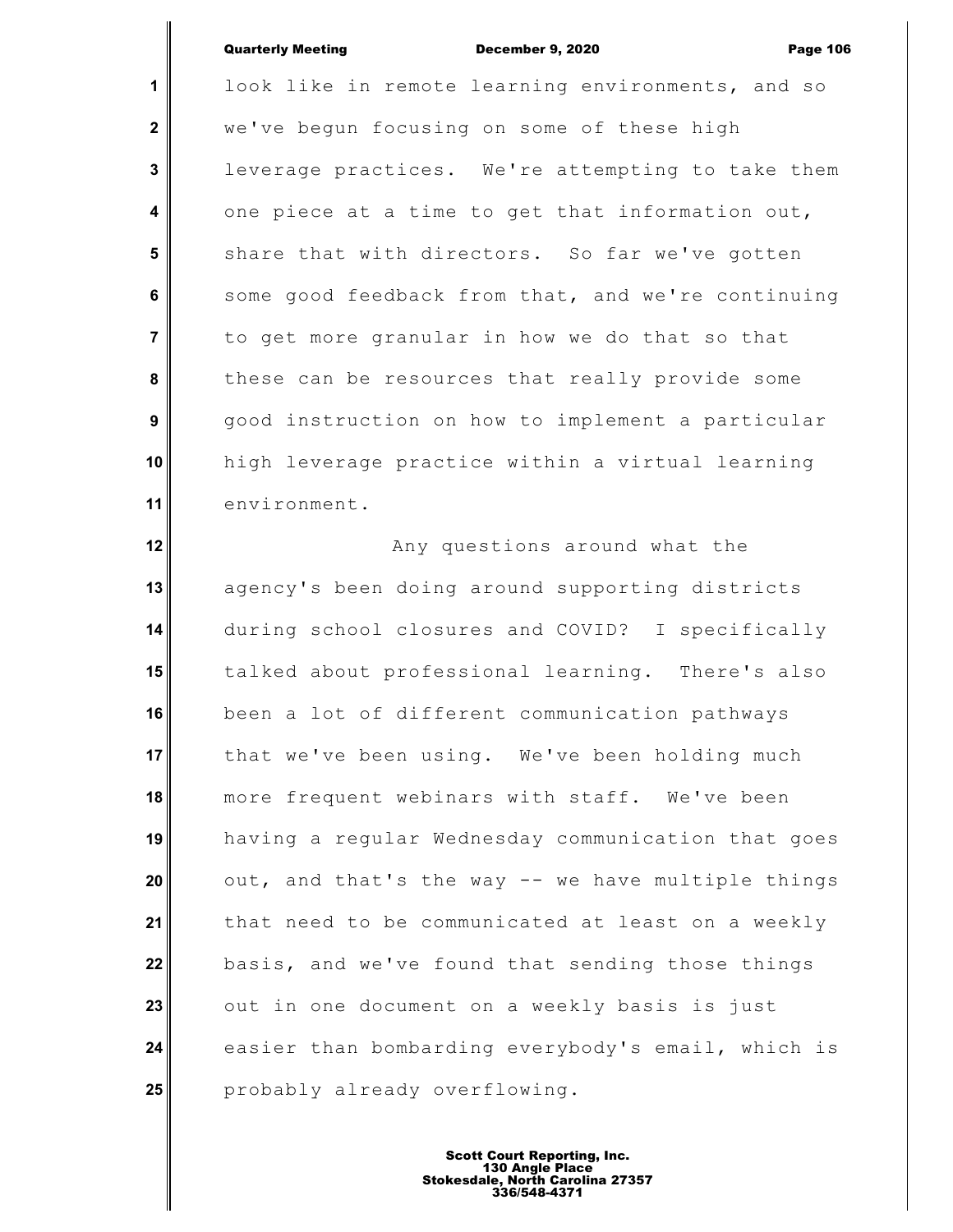**1 2 3 4 5 6 7 8 9 10 11 12 13 14 15 16 17 18 19 20 21 22 23 24 25** We've put together a Padlet that has all the resources that we have archived since the beginning of COVID, and then also, even with the communication in the different FAQ documents that we have had from webinars, we've sorted those by different topic areas so that those can be searched and information can be found, hopefully, as quickly as humanly possible. There's just been -- from March until now, the amount of information that has had to go out through our division and the amount that that information has changed over time based on new things that are occurring, we've really worked hard to make sure that those are being communicated. But at this point, I just want to pause briefly to see if there's any questions around any professional learning or communication from the agency. Okay. I just want to confirm that people can still hear me? MS. UTZ: Yes, we can still hear you. MS. GRANT: We still hear you. MR. HOSKINS: Okay. Great. I do want to talk briefly -- I don't want to go over my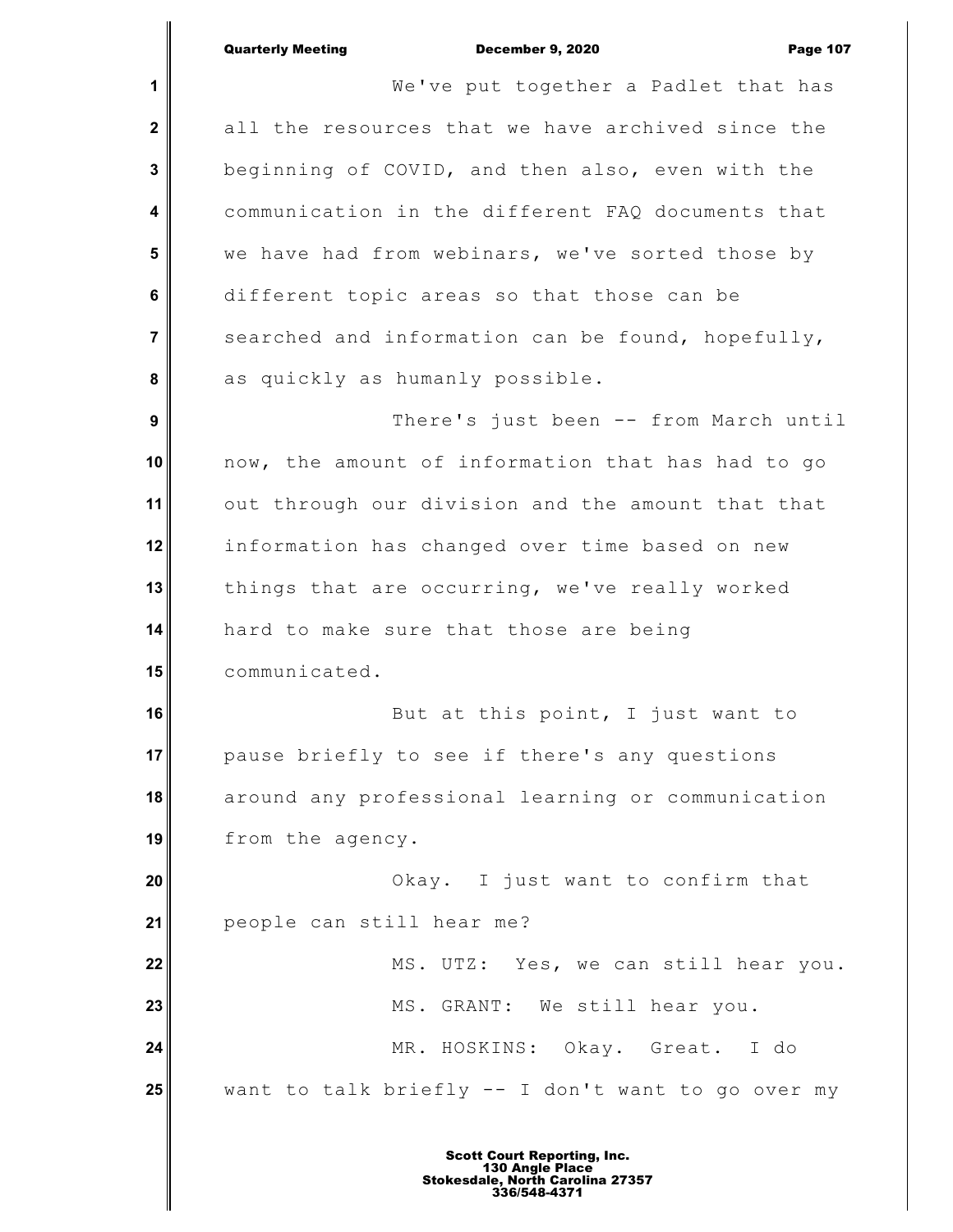|                | <b>Quarterly Meeting</b><br><b>December 9, 2020</b><br><b>Page 108</b> |
|----------------|------------------------------------------------------------------------|
| 1              | time too much, but I do want to talk briefly,                          |
| $\mathbf{2}$   | though, around our school mental health policy.                        |
| $\mathbf{3}$   | In -- I believe it was November -- we were able                        |
| 4              | to -- the school mental health policy passed.                          |
| $5\phantom{1}$ | This policy was actually required based on a                           |
| 6              | senate bill that happened, Senate Bill 476, and                        |
| $\overline{7}$ | ended up being ratified as Session Law 2020-7.                         |
| 8              | This has been something that has been                                  |
| 9              | in the works since around 2014-15 where we at DPI                      |
| 10             | gathered together a group that is now referred to                      |
| 11             | as the North Carolina School Mental Health                             |
| 12             | Initiative -- of stakeholders around mental                            |
| 13             | health, not only in schools but across state                           |
| 14             | agencies, across private providers, insurance --                       |
| 15             | folks who represent insurance, advocacy folks,                         |
| 16             | lawyers, parents. And that group has been meeting                      |
| 17             | regularly since that time and is really the group                      |
| 18             | that put together this policy that ended up                            |
| 19             | happening in November.                                                 |
| 20             | We have been able to bring together a                                  |
| 21             | lot of different divisions at DPI to support the                       |
| 22             | implementation of this policy. We'll continue to                       |
|                |                                                                        |

**23 24 25** have a lot more information coming out in the near future related to how DPI can support LEAs in the requirements or Public School Units in the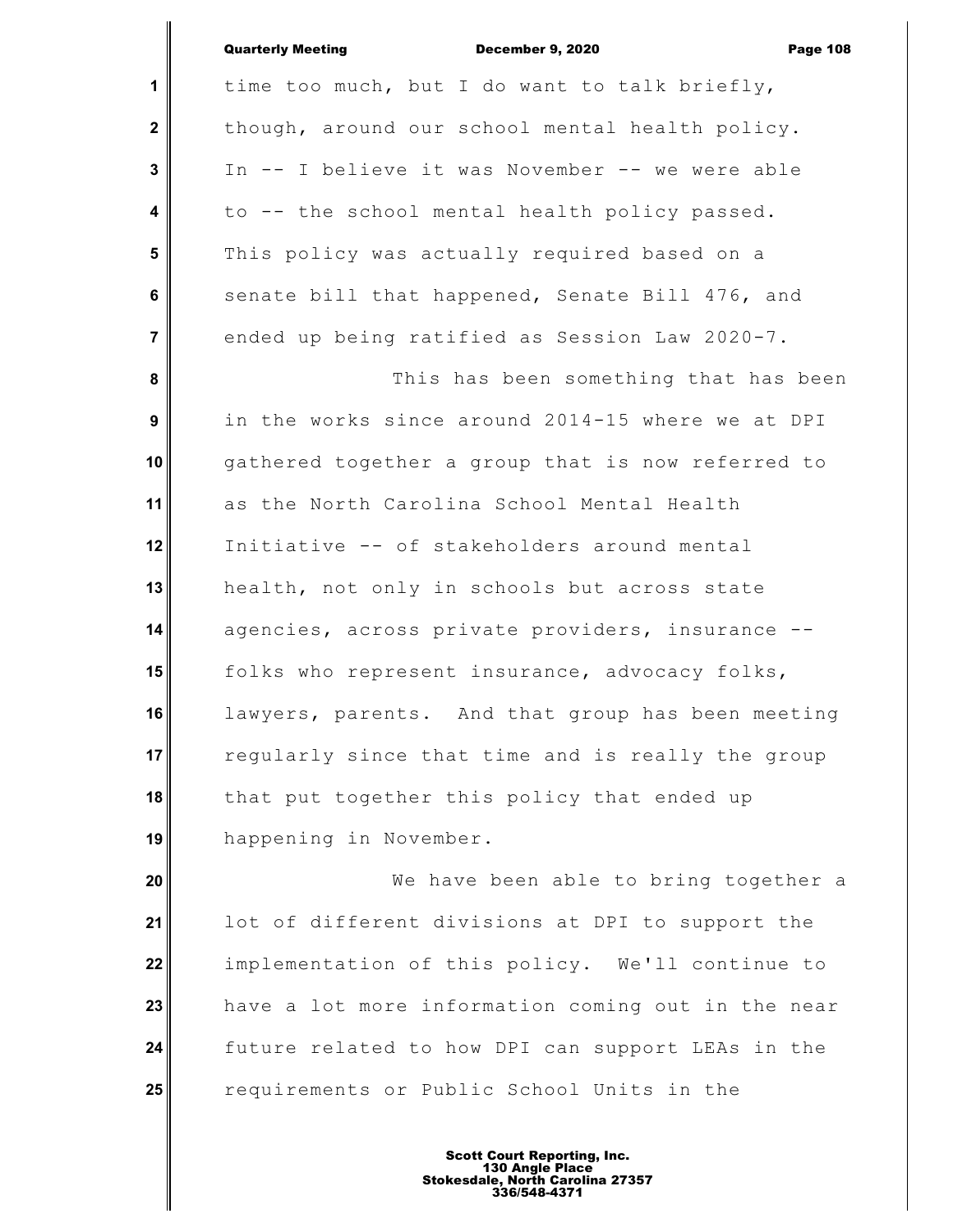**1**

 **2**

requirements that are contained within this policy.

 **3 4 5 6 7 8 9 10 11 12 13 14 15 16 17** But some of the things that are included with it and then why I think the timing for this is just so important, we're starting to get some early data in right now. I've read a couple of articles already. One, the *Journal of the American Medical Association* that's looking at rates of mental health issues, specifically depression and anxiety, as a result of the trauma folks are experiencing due to COVID-19. And we are seeing up to threefold increases in mental health issues, and this is going to have to be something that we are prepared for right now to be able to respond to, but also, as we get kids coming back into schools and can provide them direct services.

**18 19 20 21 22 23 24 25** We know that schools are a primary place to meet mental health needs quite simply because it's where kids are, and some of the data that we've collected previously, and particularly that we've gotten from parents, it was close to 25 percent of parents indicated that one of the major challenges or barriers to receiving mental health services was transportation.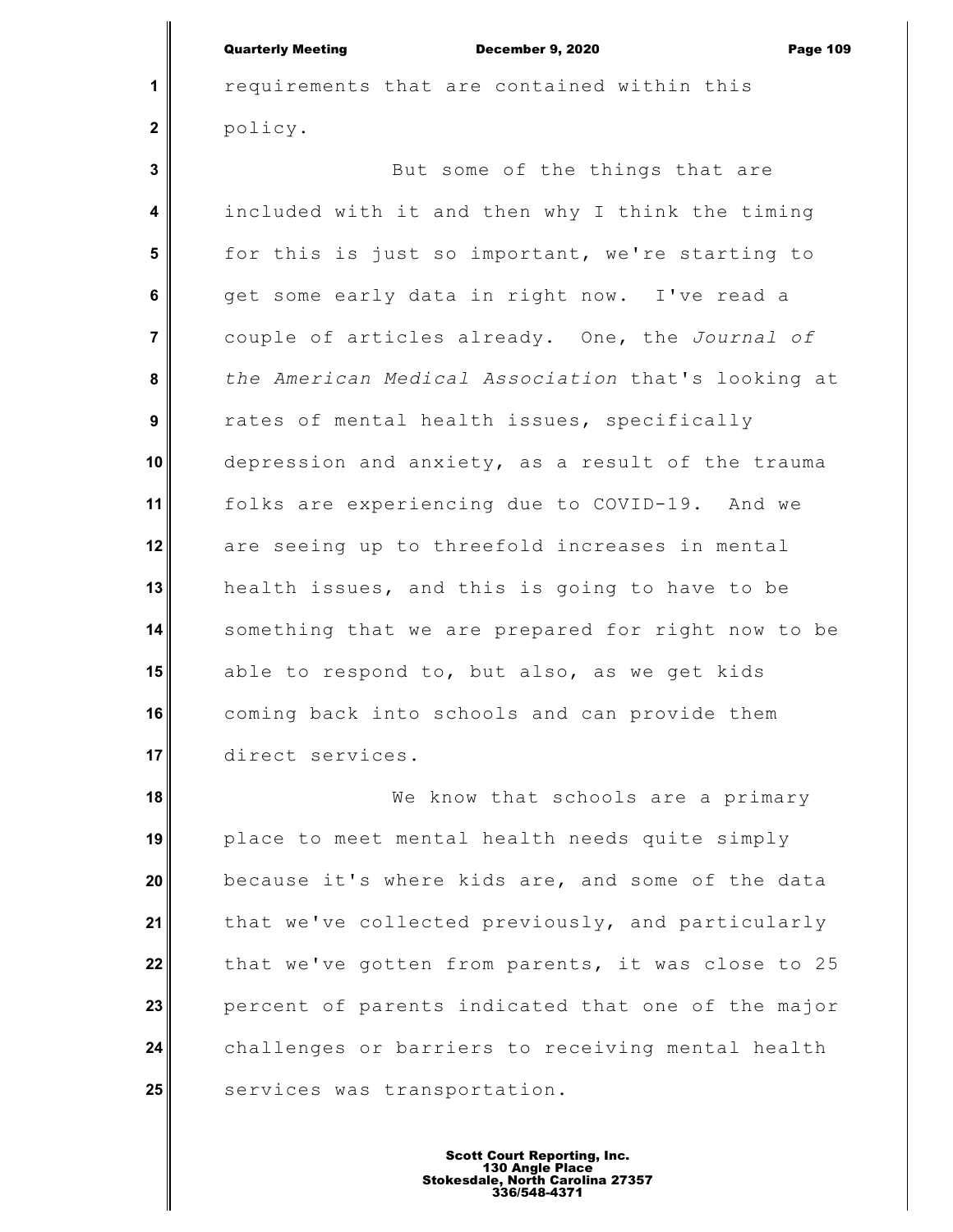|                | <b>Quarterly Meeting</b><br>December 9, 2020<br><b>Page 110</b> |
|----------------|-----------------------------------------------------------------|
| 1              | We know that when there is a                                    |
| $\mathbf 2$    | school -- when there is a school health facility                |
| 3              | that kids are 21 more times more likely to reach                |
| 4              | out for mental health support, so we do know that               |
| 5              | the school needs to play a major role in                        |
| 6              | supporting mental health.                                       |
| $\overline{7}$ | And so this particular policy has                               |
| 8              | several major components to it, the first of which              |
| 9              | is really looking at a full continuum of supports               |
| 10             | that ensures that the provision of                              |
| 11             | social/emotional learning is provided and that                  |
| 12             | that's happening in core instruction; that when                 |
| 13             | there are students who are demonstrating need that              |
| 14             | can be met by folks at the school, that that is                 |
| 15             | being met with evidence-based practices, and that               |
| 16             | there are ways to identify who those students are,              |
| 17             | document the fidelity of interventions, and                     |
| 18             | document the effectiveness of those interventions.              |
| 19             | But then also we know that there are                            |
| 20             | going to be times when the needs of a student                   |
| 21             | exceeds what the school can provide, and so what                |
| 22             | are the referral, treatment, and reentry                        |
| 23             | procedures that the school district has with local              |
| 24             | providers, LMEs, MCOs. So that requires things                  |
| 25             | like developing memorandums of understanding.<br>The            |
|                |                                                                 |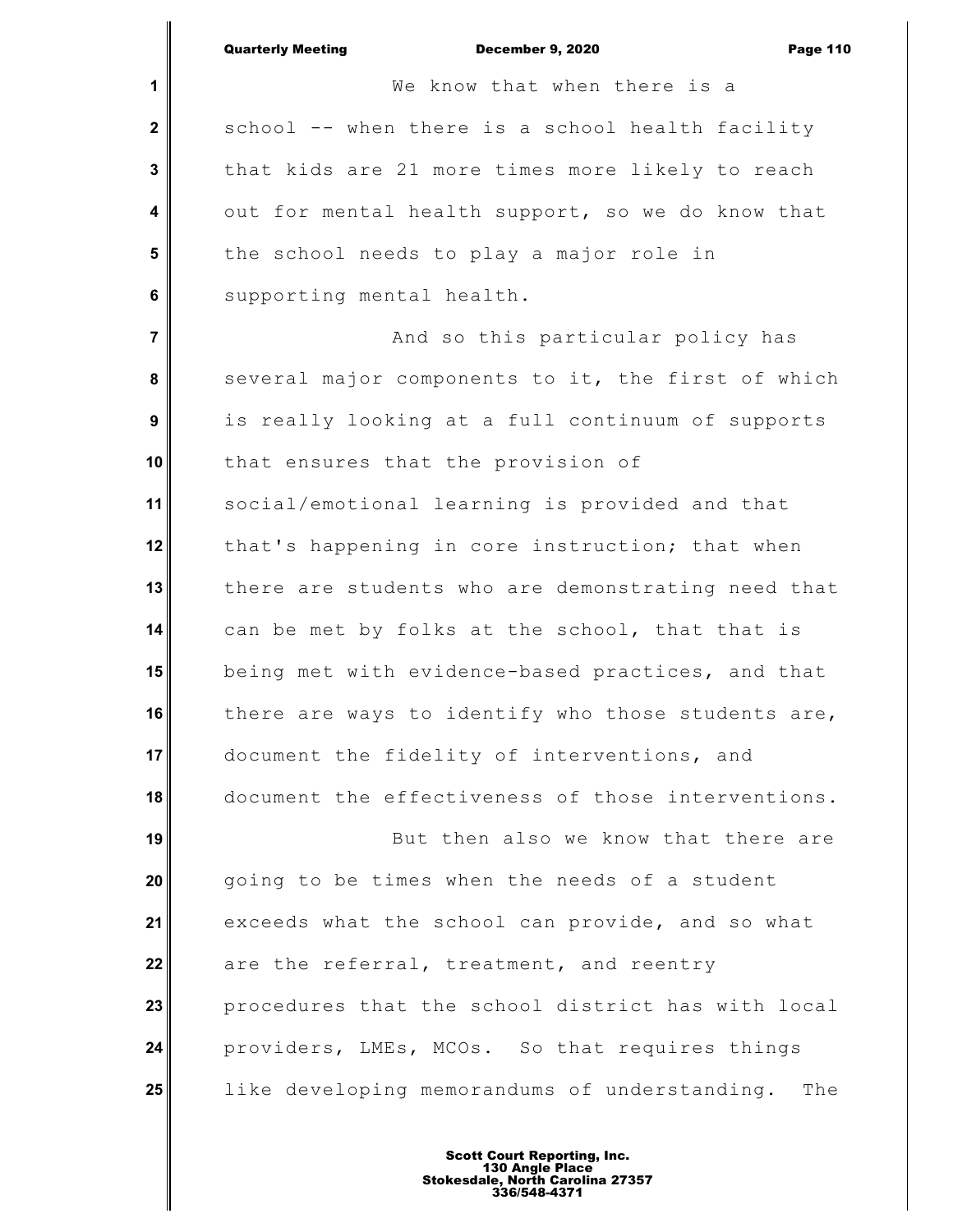**1**

 **2**

 **3**

 **4**

 **5**

 **6**

policy also requires that there is a suicide risk referral protocol that's developed. It addresses some other things that are little bit more deeper into the weeds around where liability is and how we're going to report and the timelines associated with that.

 **7 8 9 10 11 12 13** But then, again, it also describes the target audience in terms of who in the district is going to require training which is, for the most part, anybody that's going to come into contact with students, and then just the different ways that that training can be provided and supports that DPI is going to do with that.

**14 15 16 17 18 19 20 21 22 23 24 25** We are fortunate that we've had support from the State Board of Education. When they were looking at their expansion, they asked us to provide them some information in terms of what funding would be required to implement this policy well, and so we extrapolated this data from what we have from a grant that we have right now through the Substance Abuse and Mental Health Services agency that looked at -- basically, what we did was looked at the amount of money that we've been able to spend up to this point to do some initial infrastructure type of development,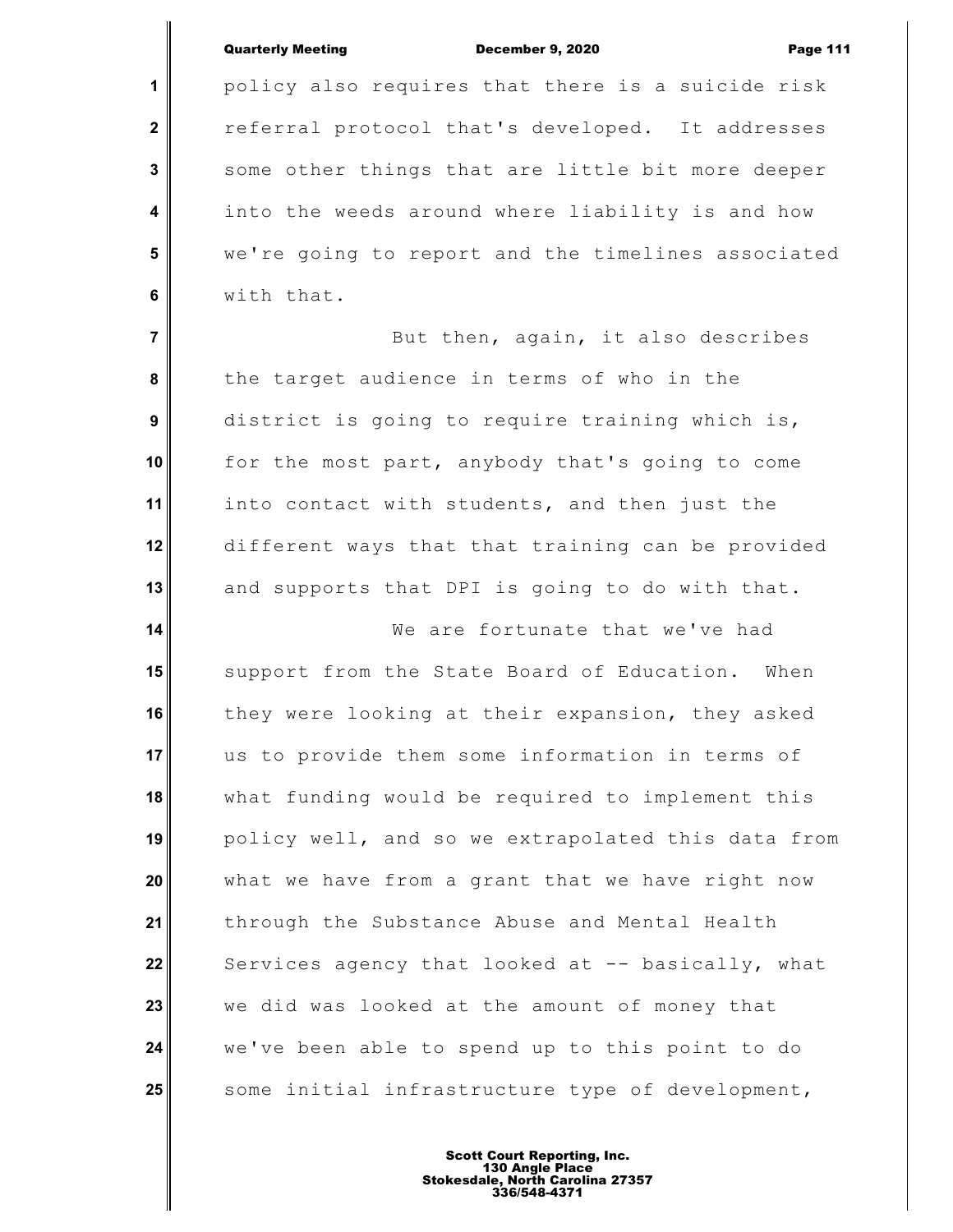**1 2 3 4 5 6 7 8 9 10 11 12 13 14 15 16 17 18 19 20 21 22 23 24 25** and then based on the funding that we're providing these grant sites who we've learned so much from in the last couple of years, what would that additional per student cost be, what would be the reasonable ways to break that down and provide those funds in terms of line items and purchases for that. And so this is what was included in the State Board's expansion budget request. So just to be clear, though, that in no way means that this is what will be funded or that this will be funded at all. But I did want to say that this is something that we've had the opportunity to advocate for, along with this policy, and we've been very clear that this policy is going to need -- would benefit from having some funding behind it. Any questions related to that? **(No audible response.)** MR. HOSKINS: I will move on to the COVID-19 relief funding. To date, we've been able to allot close to \$37 million for what is described in the COVID-19 Relief Funding Act as extraordinary costs associated with serving students with disabilities during the pandemic, and the three major service areas that are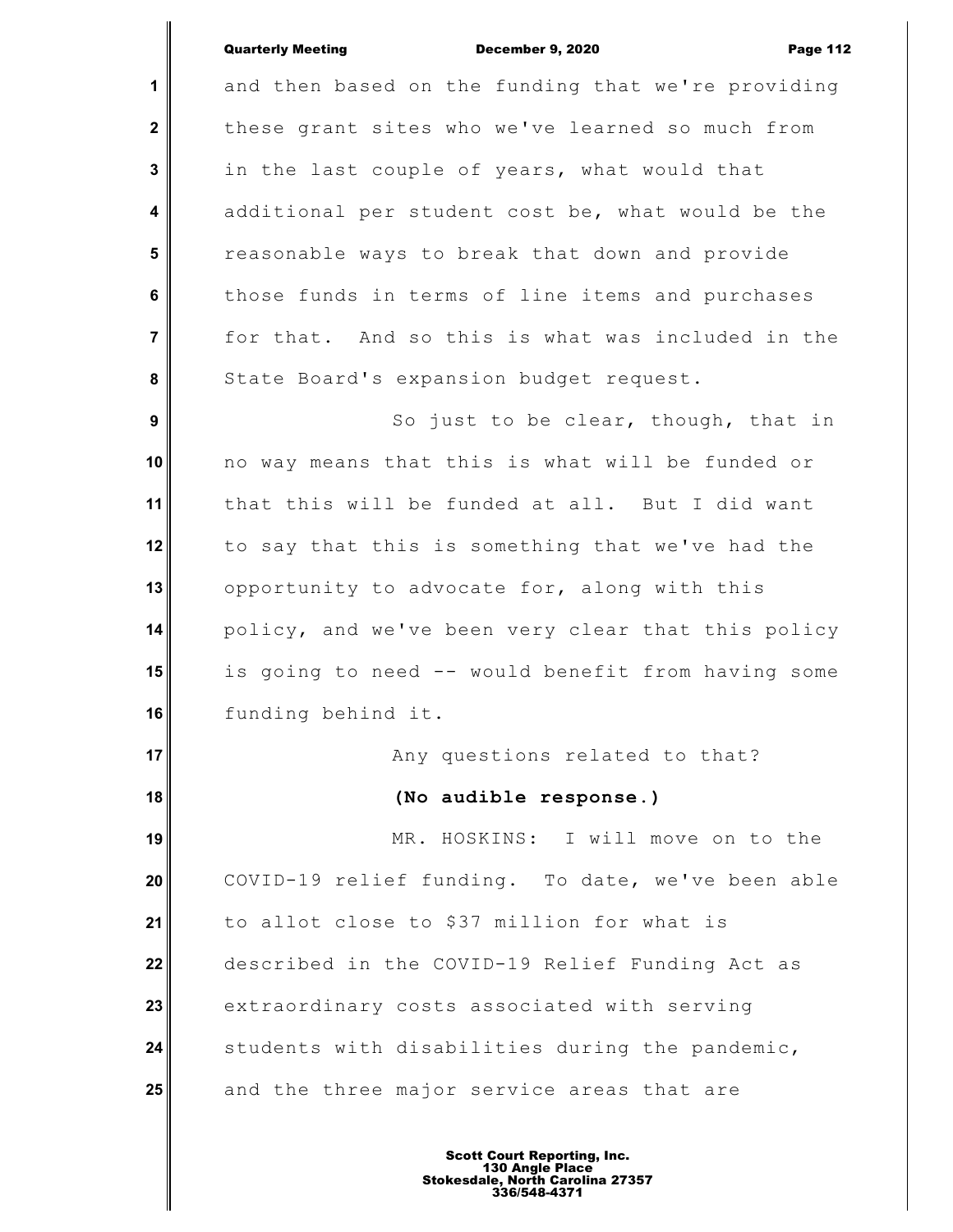|                         | <b>Quarterly Meeting</b><br><b>December 9, 2020</b><br><b>Page 113</b> |
|-------------------------|------------------------------------------------------------------------|
| 1                       | included with that are related to any potential                        |
| $\mathbf 2$             | extended school year services, compensatory                            |
| $\mathbf{3}$            | education services as well as what was very                            |
| $\overline{\mathbf{4}}$ | broadly described as future services.                                  |
| $5\phantom{1}$          | The way that those funds can be                                        |
| 6                       | spent -- the primary kind of threshold for being                       |
| $\overline{7}$          | able to spend those funds is that whatever is                          |
| 8                       | being -- whatever those funds are being incurred                       |
| 9                       | for, that it's a direct result of COVID-19. And                        |
| 10                      | with that, the chart of accounts or the things                         |
| 11                      | that are allowable expenses have essentially been                      |
| 12                      | the same as those that state funds have typically                      |
| 13                      | been able to be spent on.                                              |
| 14                      | We have been able to advocate for a                                    |
| 15                      | little bit of flexibility on a couple of those                         |
| 16                      | areas and add a couple of additional items related                     |
| 17                      | to those line items on the charter accounts and                        |
| 18                      | have been putting out that information this week.                      |
| 19                      | The thing that we're dealing with right now with                       |
| 20                      | those funds is that the period of availability for                     |
| 21                      | those ends on December 30th. So we're working                          |
| 22                      | very closely with Public School Units right now to                     |
| 23                      | make sure that we can draw down those funds in                         |
| 24                      | allowable ways and get those expenses incurred by                      |
| 25                      | the end of the year.                                                   |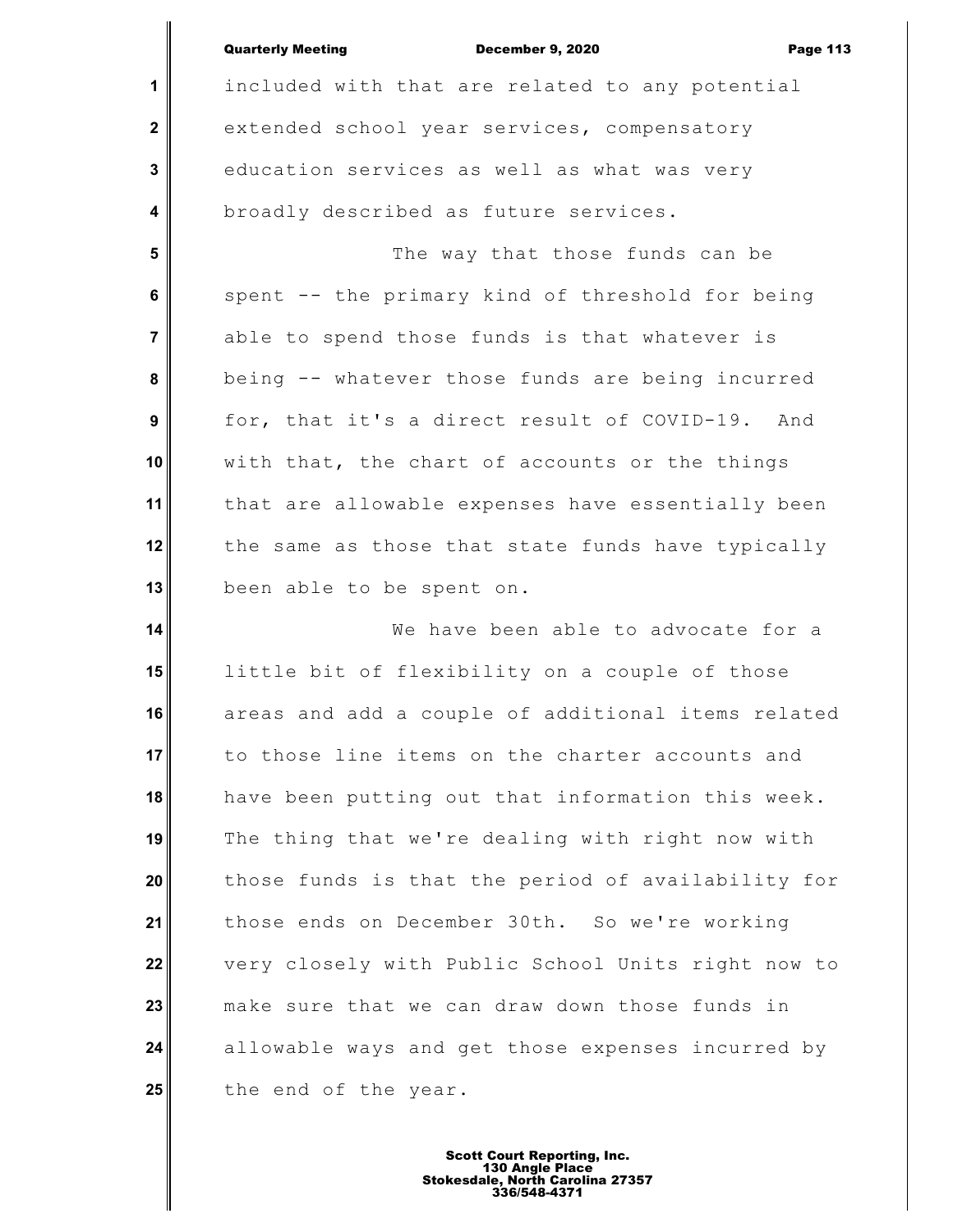**1 2 3 4 5 6 7 8 9 10 11 12 13 14 15 16 17 18 19 20 21 22 23 24** I also wanted to talk briefly -- I know that it's a topic of interest -- related to state complaints, and I'm going to talk specifically to those that are related to literacy and more specifically identification of students with specific learning disabilities in the area of reading. We have received, as I think many of you are familiar with, an ongoing number of complaints that are specific to this topic and have focused on issues both at the LEA level as well as systemic SEA issues, and right now we are in the investigation process, investigating these within the timelines that we have to do so, and we're working very hard and very diligently right now in developing findings and, if necessary, any corrective actions associated with those. The theme that we are seeing most frequently within these have to do with Child Find issues. So we're thoroughly investigating right now to ensure that our work with the Multi-Tiered System of Support across the state -- that we're -- what we're see in terms of any guidance, technical assistance, documents that are being

**25** created, ways that folks are being supported, and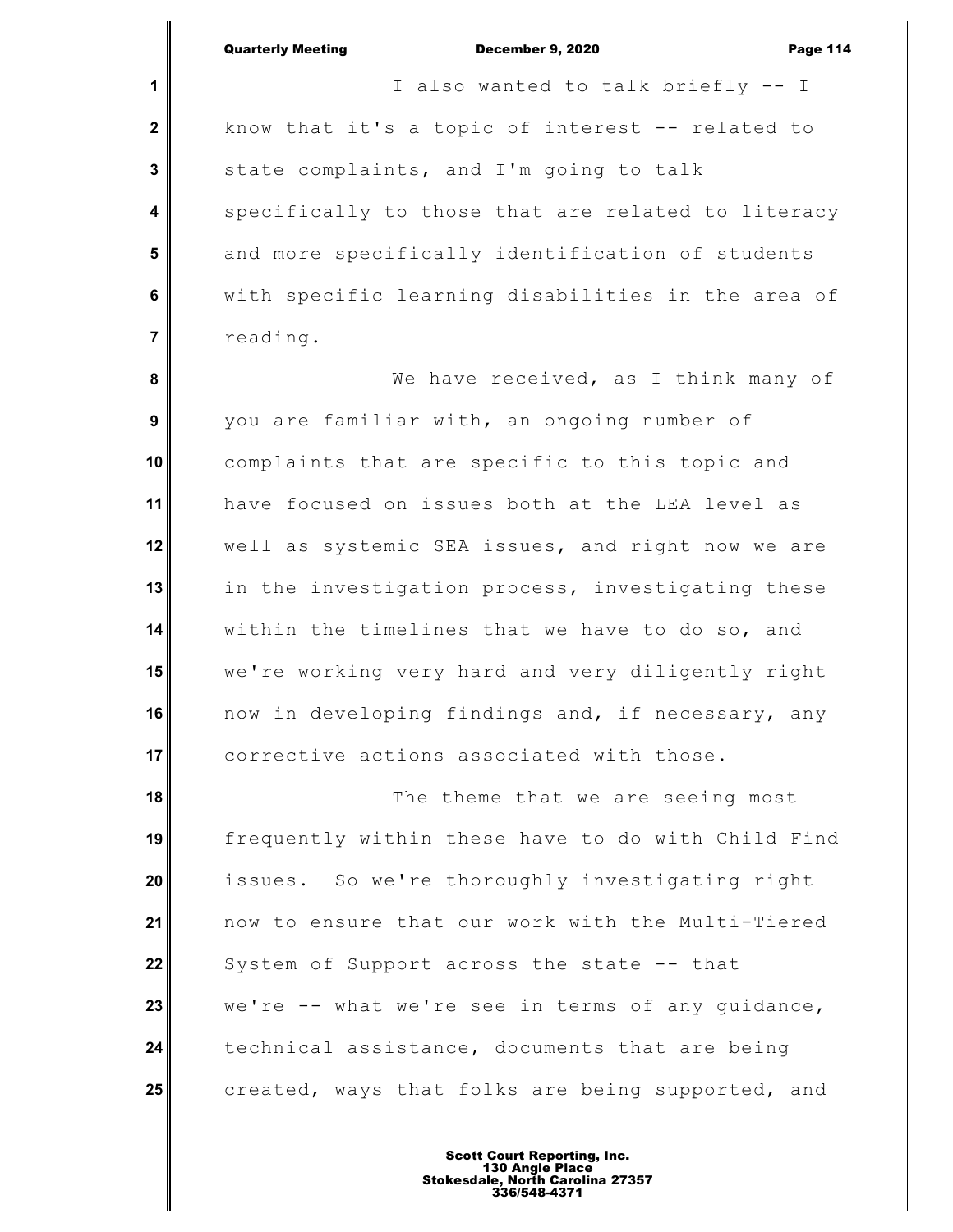| $\mathbf{1}$    | then the actual practices that are happening in    |
|-----------------|----------------------------------------------------|
| $\mathbf 2$     | schools, that there's not anything occurring that  |
| 3               | is within MTSS being used to specifically delay or |
| 4               | deny an evaluation when there is a suspicion of a  |
| 5               | disability, ensuring that parents have the         |
| 6               | information they need throughout the instructional |
| $\overline{7}$  | process to know that that's the threshold for --   |
| 8               | once a disability is suspected, that a             |
| 9               | comprehensive evaluation needs to be completed.    |
| 10              | So I can say right now that what                   |
| 11              | we're doing as part of that, we're really doing a  |
| 12              | deep dive into our policy into guidance and        |
| 13              | training materials, technical assistance materials |
| 14              | that are available at the state level, but not     |
| 15              | only that, but also things that are being created  |
| 16              | at the local level as part of our general          |
| 17 <sup>1</sup> | supervision ensuring that those -- none of those   |
| 18              | would delay an evaluation based on local processes |
| 19              | developed for their Multi-Tiered System of         |
| 20              | Support.                                           |
| 21              | can say that in the near future,<br>I              |
|                 |                                                    |

**22 23 24 25** we'll be able to provide additional information in terms of what findings are and what any actions are, but given that that's currently under investigation, I just wanted to make sure that I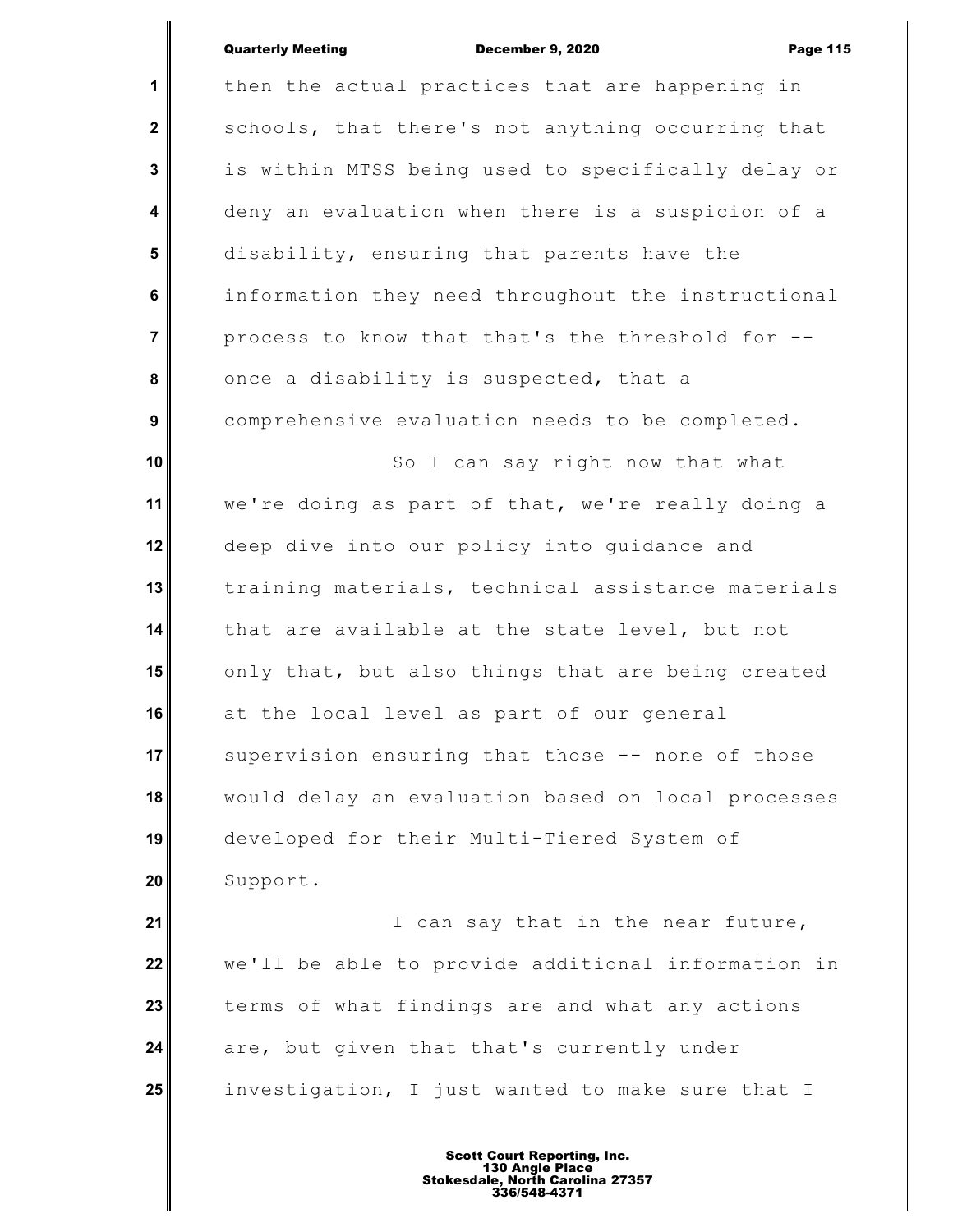|                         | <b>Quarterly Meeting</b><br><b>December 9, 2020</b><br><b>Page 116</b> |
|-------------------------|------------------------------------------------------------------------|
| 1                       | just shared the themes and what our current                            |
| $\mathbf 2$             | actions were related to that.                                          |
| 3                       | And with that, I think I've hit all                                    |
| $\overline{\mathbf{4}}$ | of the big topics that I wanted to touch on over                       |
| 5                       | the course of today, but more than happy to                            |
| 6                       | welcome any questions related to this or anything                      |
| $\overline{7}$          | else.                                                                  |
| 8                       | Christy, sorry. It just dawned on me                                   |
| $\boldsymbol{9}$        | that I didn't answer your other question that you                      |
| 10                      | asked earlier. You are correct in terms of---                          |
| 11                      | Sorry. This is going back to the Child Count and                       |
| 12                      | allotments as a result of that. We have done a                         |
| 13                      | lot of digging in trying to find anything that we                      |
| 14                      | could to support ensuring that allotments are made                     |
| 15                      | as fairly as possible with the December 1                              |
| 16                      | headcount.                                                             |
| 17                      | Given the circumstances that we're in                                  |
| 18                      | right now where there are clearly delays for                           |
| 19                      | evaluations, that is one of those big things that                      |
| 20                      | is likely preventing or reducing potential child                       |
| 21                      | counts or headcounts at the PSU level that was                         |
| 22                      | accurate around developmentally delayed                                |
| 23                      | classification, and that is the one area where                         |
| 24                      | there's -- if there's a pending reevaluation and                       |
| 25                      | that student has not been found eligible in                            |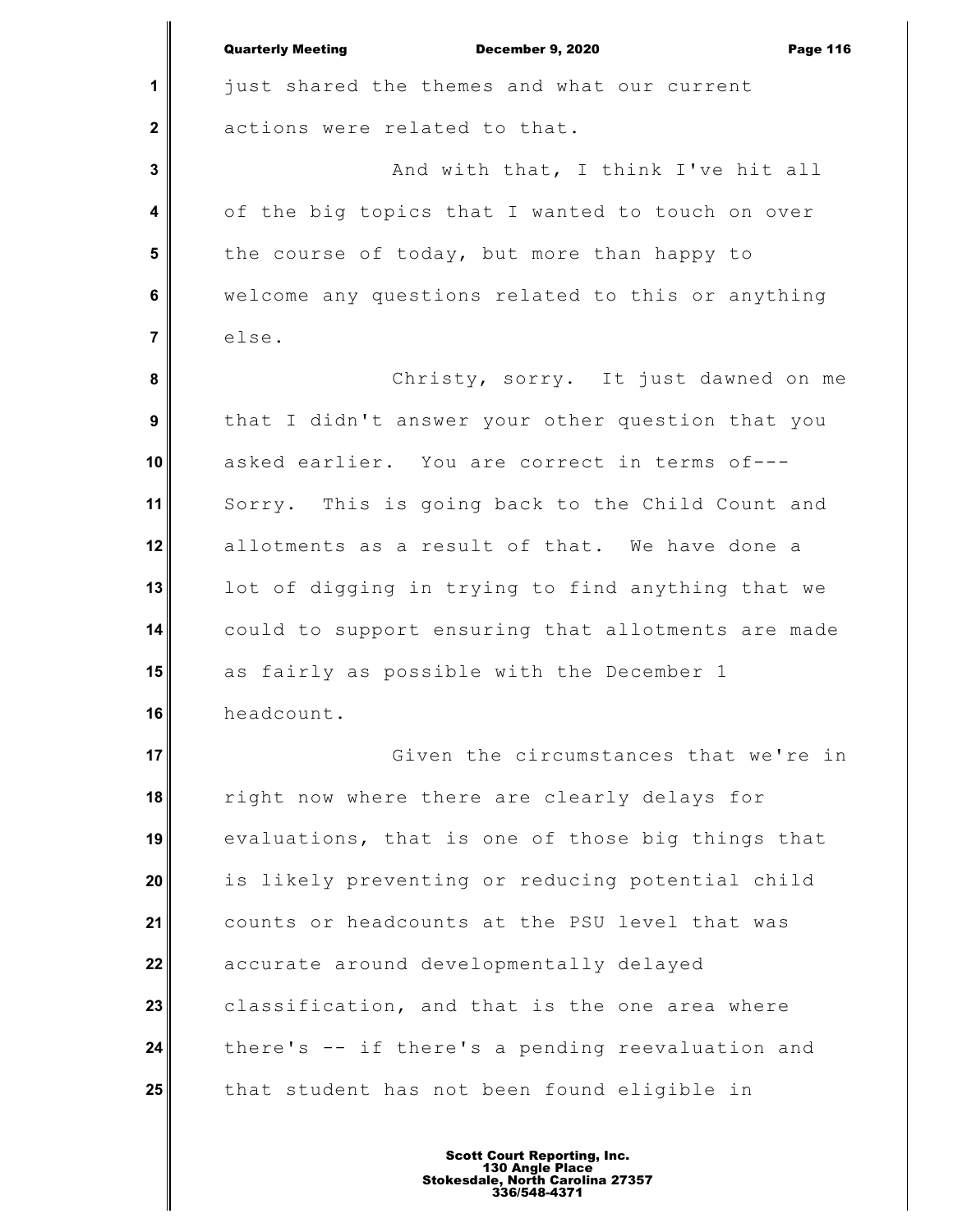**1**

 **2**

December 9, 2020 Page 117

another disability category, that they would not be included in the headcount.

 **3 4 5 6 7 8 9 10 11** But we've work closely with the National Association of State Directors of Special Education to advocate for everything that we can related to ensuring that you-all are held as harmless as possible with the headcounts, and we're working within everything that we're able to -- in the guidelines that we are -- to make sure that the headcount numbers match what OSEP is requiring them to match.

**12 13 14 15 16 17 18 19 20 21 22** Unfortunately -- we have a little more flexibility with our April headcount, which is what influences the state allotments. Last year even, we were able to -- instead of actually using the actual headcount, we were able to do some extrapolation based on prior year trend data as well as holding districts harmless to ensure that their numbers didn't go down because we knew of the issue associated with that. Unfortunately, we just don't have that same flexibility with our federal December 1 headcount.

**23 24 25** DR. HUTCHINSON: So I was just going to say I appreciate you responding to that, and I know you're working on our behalf, and I know it's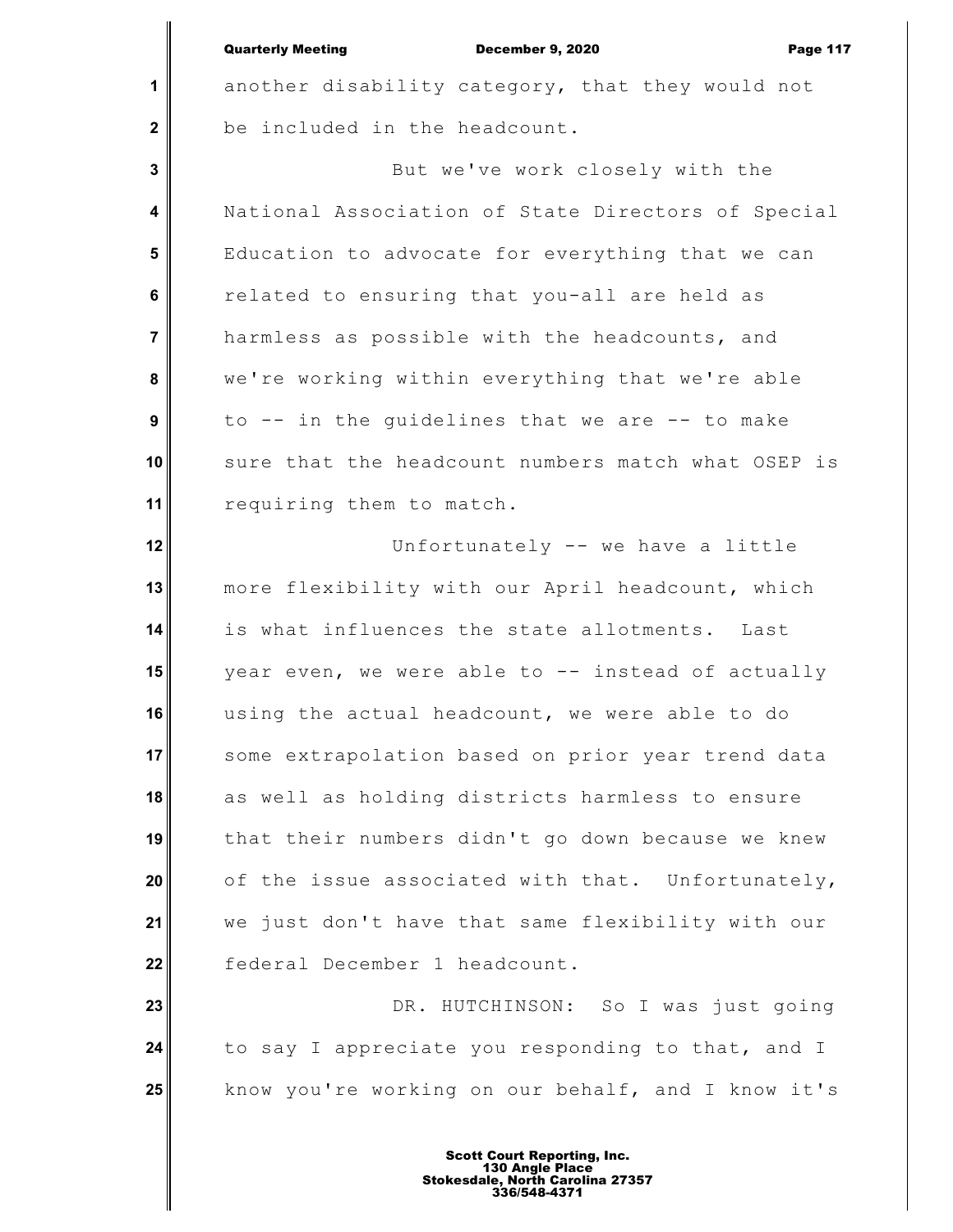|                         | <b>Quarterly Meeting</b><br>December 9, 2020<br><b>Page 118</b> |
|-------------------------|-----------------------------------------------------------------|
| 1                       | not always possible to adjust that because of the               |
| $\mathbf 2$             | federal guidelines, but just appreciate you guys                |
| $\mathbf 3$             | trying.                                                         |
| $\overline{\mathbf{4}}$ | MR. HOSKINS: Absolutely. And just                               |
| 5                       | to say again, too, that when those things come up,              |
| $\bf 6$                 | let us know what your barriers are so that we can               |
| $\overline{\mathbf{7}}$ | continue to advocate for them because sometimes                 |
| 8                       | they're not as apparent -- readily or immediately               |
| 9                       | as apparent to us as they are to you-all. So                    |
| 10                      | sends those along.                                              |
| 11                      | DR. HUTCHINSON: I think one of the                              |
| 12                      | unique things about those eight-year-olds flipping              |
| 13                      | over is that we're always looking at a different                |
| 14                      | area of exceptionality, and so that reevaluation                |
| 15                      | process is sometimes a tad bit more comprehensive               |
| 16                      | than a reevaluation when the team is considering                |
| 17                      | the same area of exceptionality, which forces our               |
| 18                      | teams to think very broad and includes more                     |
| 19                      | evaluations that would require on-site, person-to-              |
| 20                      | person contact.                                                 |
| 21                      | MR. HOSKINS:                                                    |
| 22                      | DR. HUTCHINSON: And we just always                              |
| 23                      | want to be sure we're doing it the right way                    |
| 24                      | because when a student is moving from DD to a                   |
| 25                      | different area of exceptionality, that's a big                  |
|                         |                                                                 |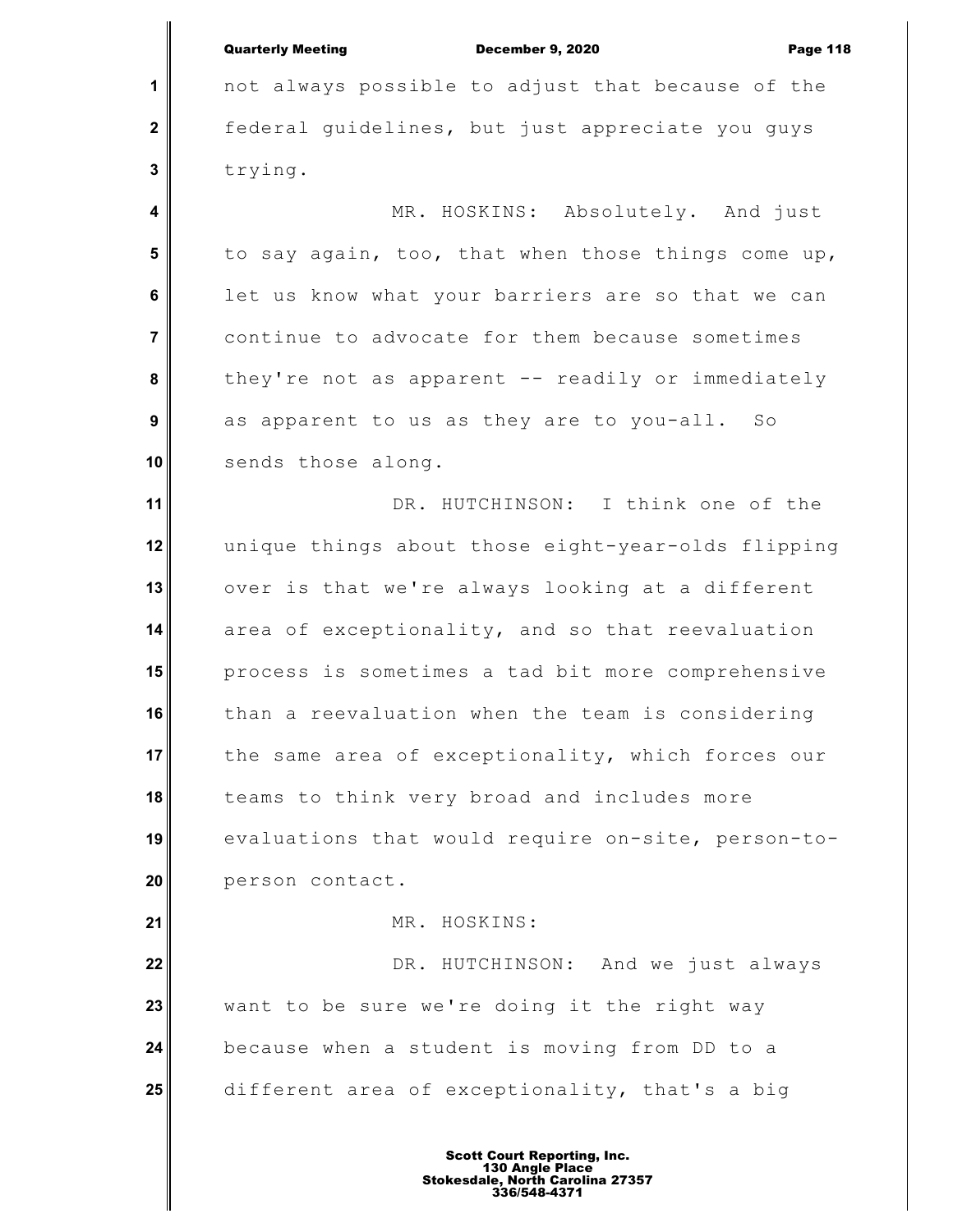**1 2 3 4 5 6 7 8 9 10 11 12 13 14 15 16 17 18 19 20 21 22 23 24 25** Quarterly Meeting December 9, 2020 Page 119 decision. That's real, and you want to make sure that you've got it right. MR. HOSKINS: Right. I completely understand that. THE CHAIRPERSON: Matt, when Nancy Johnson spoke today, she talked about the fact that some districts are not using electronic signatures for those documents -- for those IEP documents in terms of parents signing for the reevaluation process or parents signing for their children to actually be -- receive services in the special education. I'm wondering why not. MR. HOSKINS: You know, that's a good question. There are funds available through some of the allotments that we've put out. That could be an allowable expense to have that. That has been a local decision about whether they want to use some sort of electronic signature for that. DR. HUTCHINSON: I can speak to two parts of that from a parent perspectives. Some of our parents don't have the full electronic access that they might to use a DocuSign or the technological skills, and we don't want that to be a barrier. The second thing, sometimes signing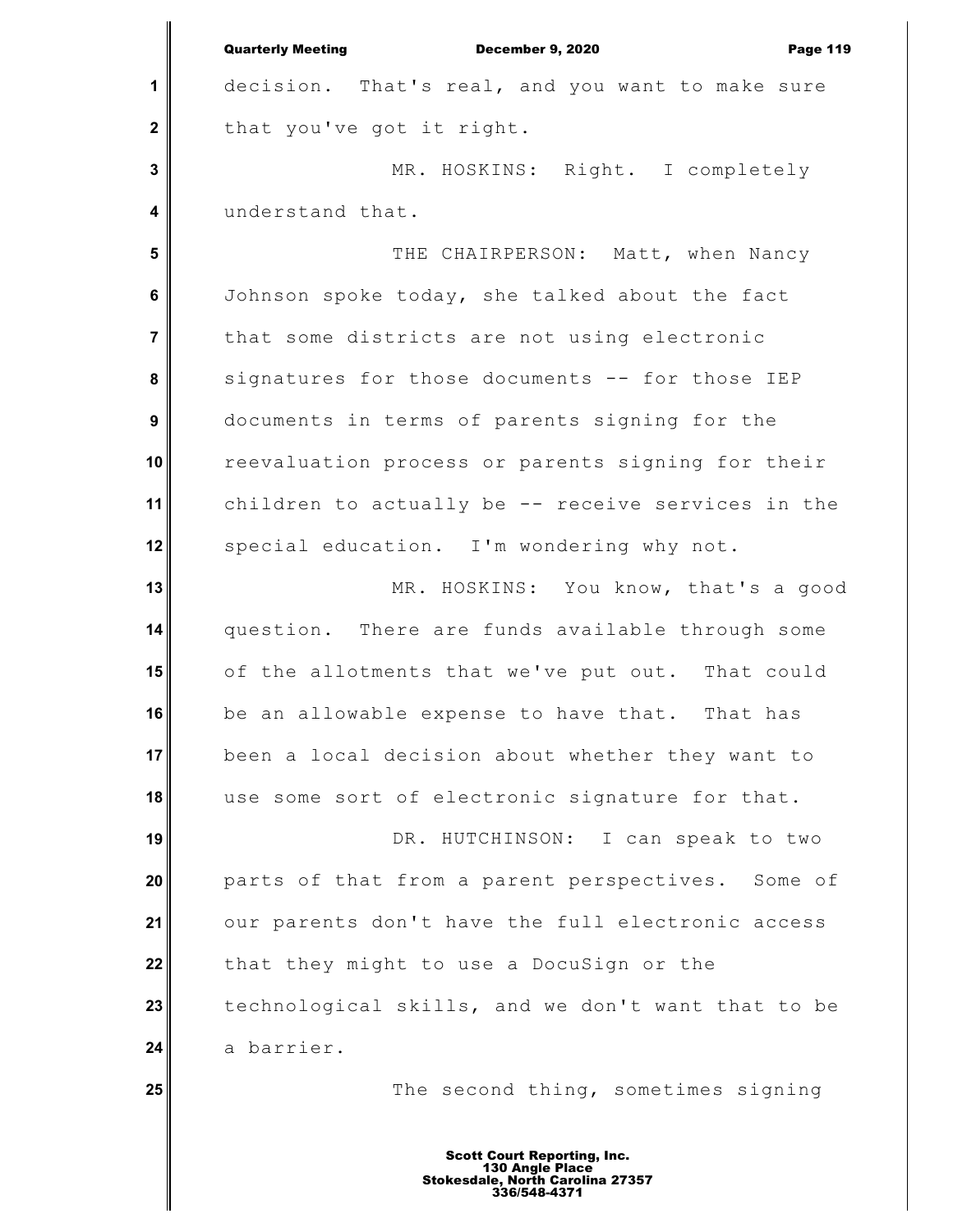|                  | <b>Quarterly Meeting</b><br><b>December 9, 2020</b><br><b>Page 120</b> |
|------------------|------------------------------------------------------------------------|
| 1                | onto those systems require staff training, and so                      |
| $\mathbf 2$      | that turnaround time just might not be within the                      |
| 3                | window that we've been able to accomplish it just                      |
| 4                | yet, and also vetting out the systems that are                         |
| 5                | going to work for your -- for your districts can                       |
| 6                | just sometimes take a little bit longer.                               |
| $\overline{7}$   | THE CHAIRPERSON: Thank you.                                            |
| 8                | MR. HOSKINS: I really appreciate the                                   |
| $\boldsymbol{9}$ | opportunity to provide these updates. Don't ever                       |
| 10               | hesitate to reach out if I can help with                               |
| 11               | anything -- with me or anybody else here at DPI.                       |
| 12               | Again, we really appreciate your feedback and the                      |
| 13               | role of this Council. So thanks so much for your                       |
| 14               | dedication and being here today.                                       |
| 15               | THE CHAIRPERSON: Leigh Mobley?                                         |
| 16               | MS. MOBLEY: Can you guys hear me?                                      |
| 17               | THE CHAIRPERSON: Hi.<br>Yes.                                           |
| 18               | MS. MOBLEY: I hope everybody's doing                                   |
| 19               | well. My name is Leigh Mobley, even though I show                      |
| 20               | up as speaking as Michelle. That is my first                           |
| 21               | name. I've never used it.                                              |
| 22               | So I am a Dispute Resolution                                           |
| 23               | Consultant with the Policy, Monitoring, and Audit                      |
| 24               | section. Part of my role is to investigate formal                      |
| 25               | state complaints. I've been with the Division                          |
|                  |                                                                        |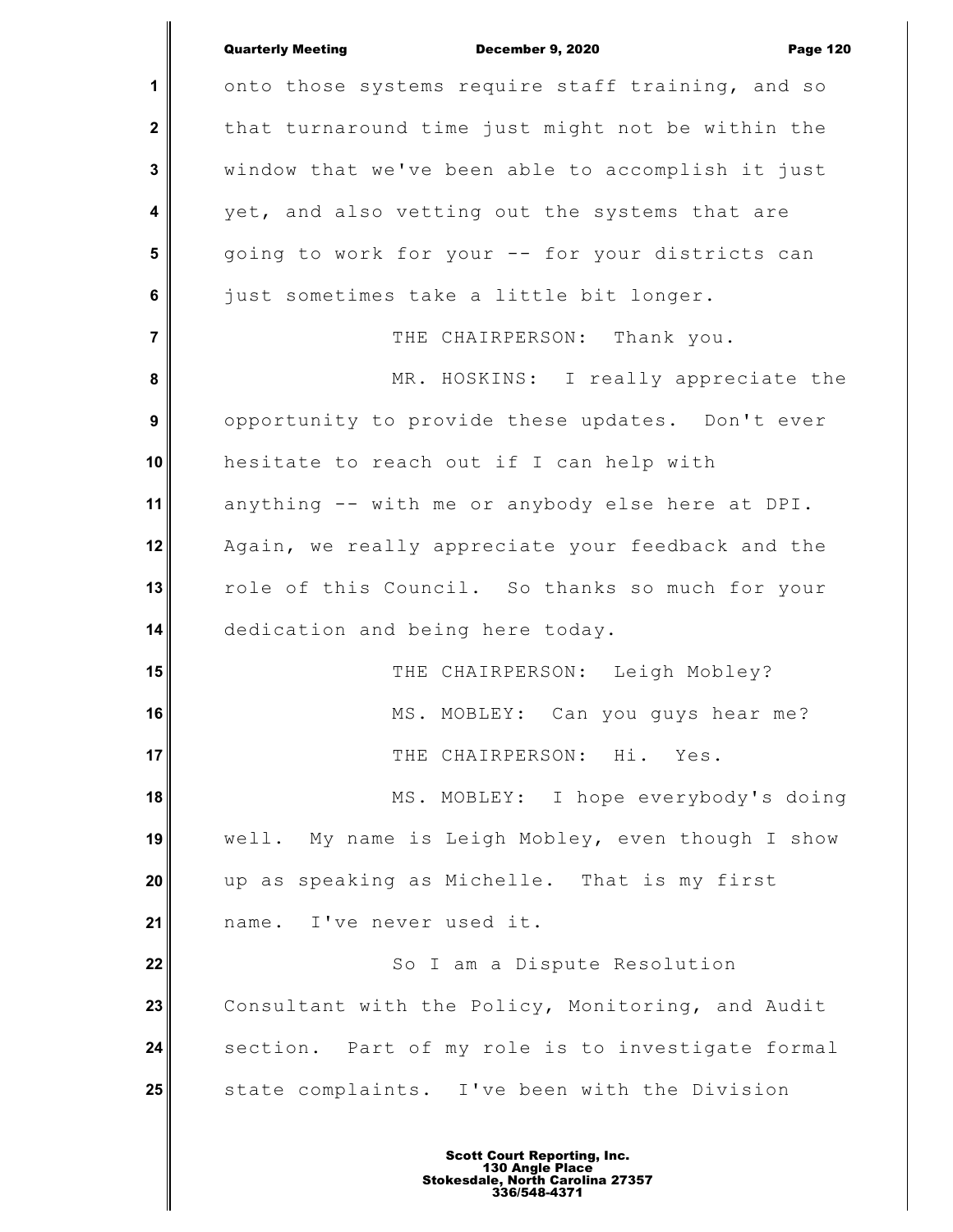**1 2 3 4 5 6 7 8 9 10 11 12 13 14 15 16 17 18 19 20 21 22 23 24 25** Quarterly Meeting December 9, 2020 Page 121 almost seven years now so I have a little history, and I tried to include some information just to give you guys a perspective of where we are in our state complaint process. So up on the screen, you can see that currently we have -- actually, now we have 78 complaints. Out of those 78, 11 were determined insufficient. Some of -- I believe there's been a few that have been withdrawn by parents. I don't have that number, but -- so we're kind of on target to probably have close to 160 complaints, if we're going at this rate, by the of the fiscal year. As you can see at the bottom, in 2019-2020, we only had 119 and 87 reports were issued. So we're -- we definitely have more this year than we have in the past. The top five issues we've seen -- and these are not necessarily in order -- COVIDrelated issues is implementation of the IEP and development, review, and revisions of the IEP. Another one is Child Find. I think Matt talked about that a little bit with the systemic ones. We've seen some placement decision issues and prior written notice. There is a lot more issues that are investigated, but those are repeated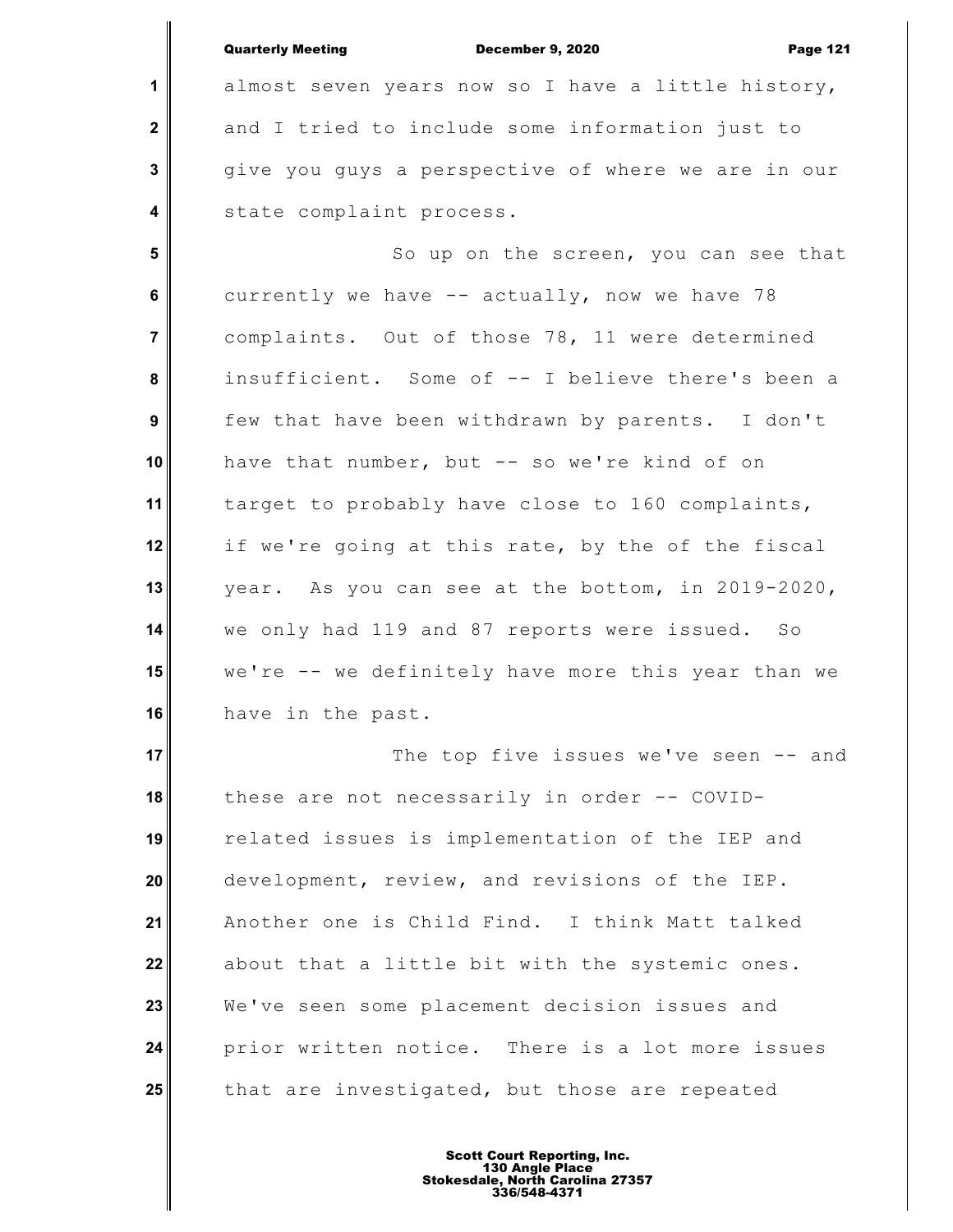|                  | <b>Quarterly Meeting</b><br><b>December 9, 2020</b><br><b>Page 122</b> |
|------------------|------------------------------------------------------------------------|
| 1                | through the past 78 that we have.                                      |
| $\boldsymbol{2}$ | That's kind of an overview of                                          |
| 3                | everything. Does anybody have specific questions                       |
| 4                | about the formal state complaints that have been                       |
| 5                | filed so far? Nothing?                                                 |
| 6                | THE CHAIRPERSON: So are most of the                                    |
| $\overline{7}$   | Child Find complaints with children in terms of                        |
| 8                | the dyslexia or the reading issues?                                    |
| 9                | MS. MOBLEY: Well, some are, some are                                   |
| 10               | not. You know, there are some that have to do                          |
| 11               | with the reading issues, but there are others that                     |
| 12               | are related to, you know, other disability areas                       |
| 13               | such as other health impairment.                                       |
| 14               | Anybody else have questions?                                           |
| 15               | (No audible response.)                                                 |
| 16               | MS. MOBLEY: Well, you guys are an                                      |
| 17               | easy group. I appreciate you allowing me to share                      |
| 18               | that information. At the end of the year, we do                        |
| 19               | end-of-the-year reports on our facilitation,                           |
| 20               | mediation, state complaints, and due processes,                        |
| 21               | and they are posted on our website once we get                         |
| 22               | through.                                                               |
| 23               | We have to submit that information to                                  |
| 24               | the federal government as well. They're on our                         |
| 25               | website. We also have past reports on our                              |
|                  |                                                                        |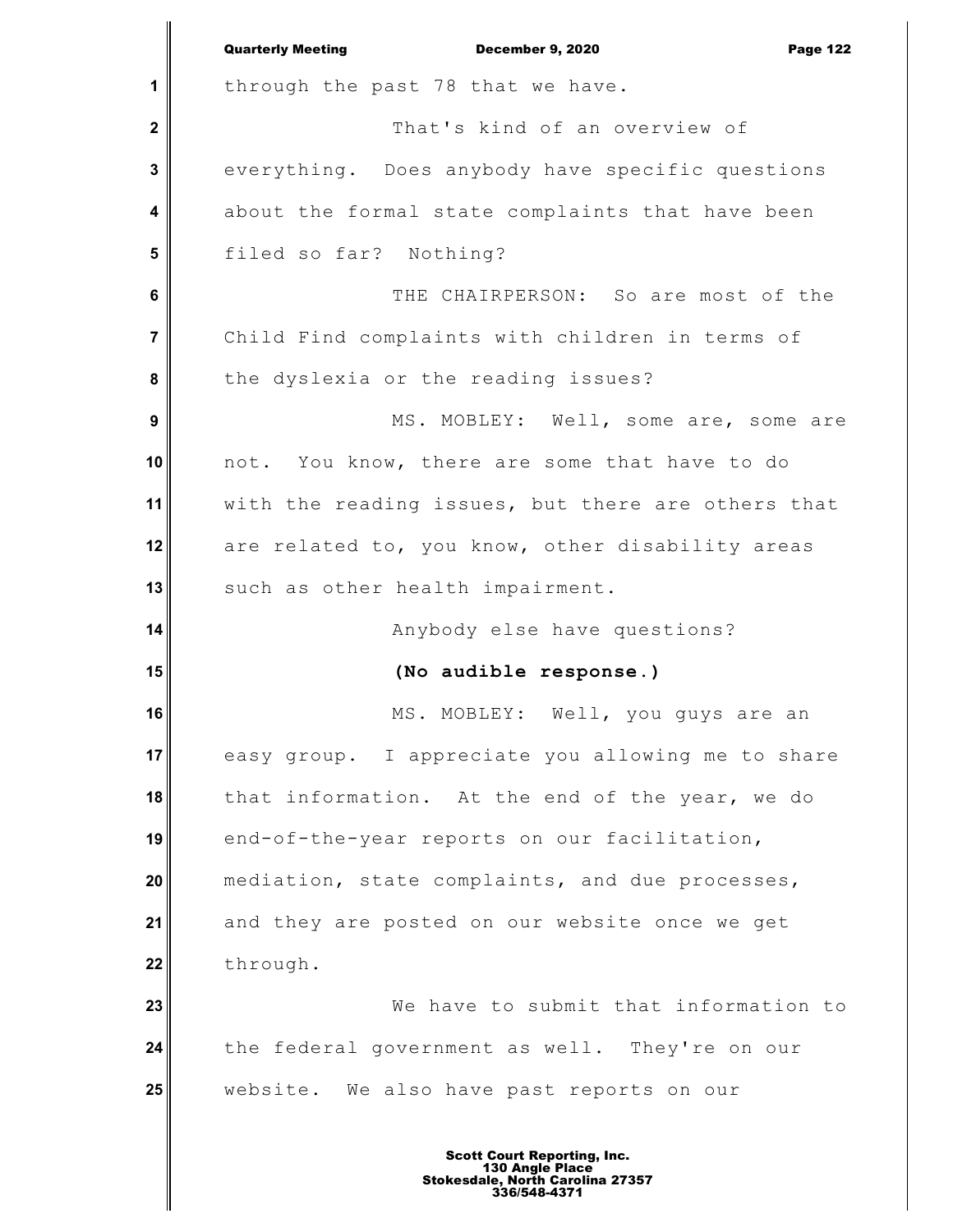**1 2 3 4 5 6 7 8 9 10 11 12 13 14 15 16 17 18 19 20 21 22 23 24 25** Quarterly Meeting December 9, 2020 Page 123 website, if you interested in looking at those. THE CHAIRPERSON: Thank you. MS. MOBLEY: All right. Thanks for your time, and you guys have a great rest of your day. DR. HUTCHINSON: Cynthia, this is--- THE CHAIRPERSON: So we're doing lunch, is that right? DR. HUTCHINSON: I just wanted to---This is Christy, Cynthia. THE CHAIRPERSON: Yeah. DR. HUTCHINSON: One comment. I noticed that in our procedures, we have to have folks signed in by 12:30 to make a public comment. I think we're pretty close to that right now. THE CHAIRPERSON: Yes. But we did receive--- DR. HUTCHINSON: Go ahead. THE CHAIRPERSON: We did receive one mail-in -- one written comment. DR. HUTCHINSON: Yes, that was going to be my comment. Because we're taking a brief for lunch break, if there's anybody listening in and just to be cognizant about other folks' time, I would just propose that we move that up right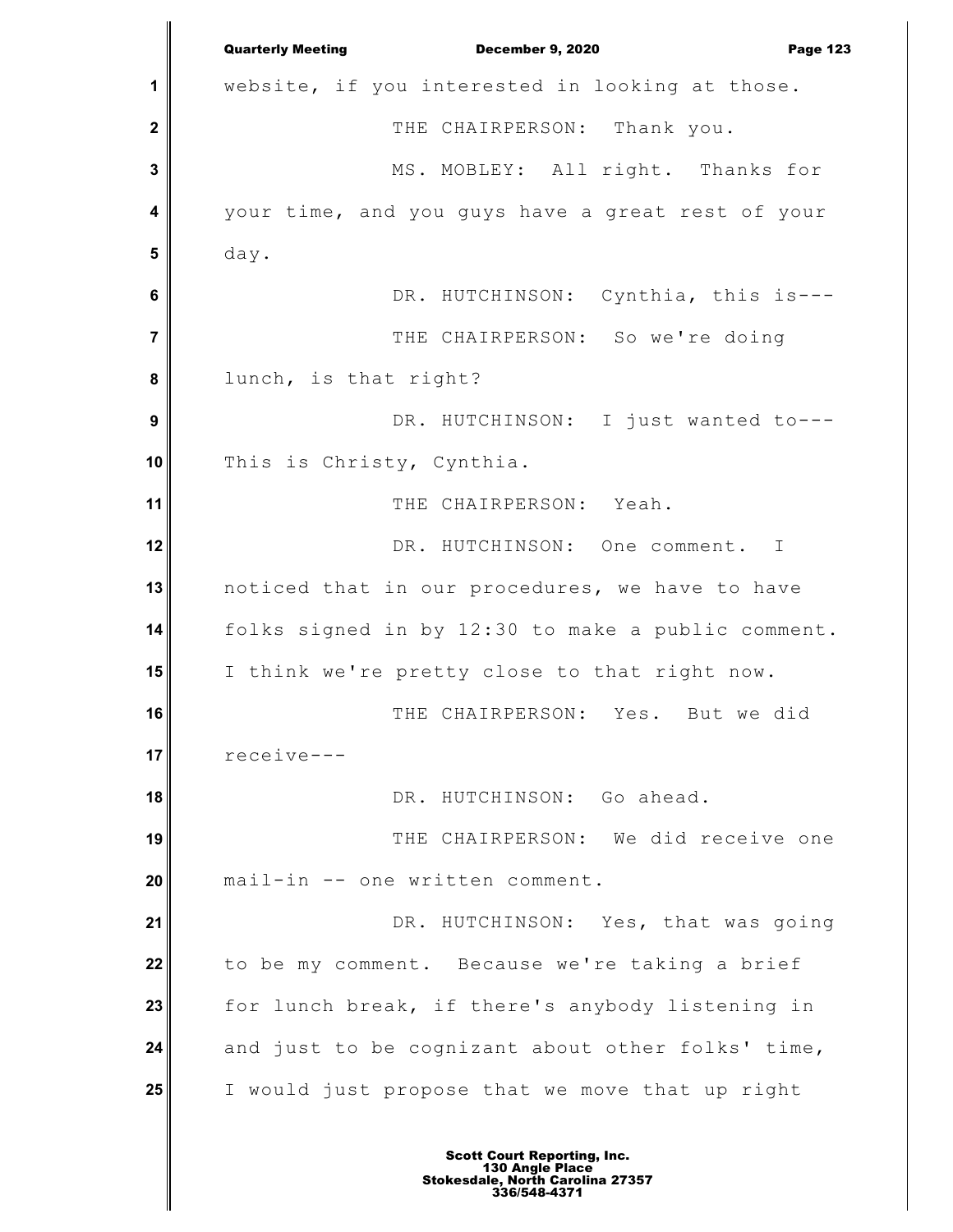|                | <b>Quarterly Meeting</b><br><b>December 9, 2020</b><br><b>Page 124</b> |
|----------------|------------------------------------------------------------------------|
| 1              | now, and I'd be happy to share it because when we                      |
| $\mathbf 2$    | look at that comment, it really reflects Nancy and                     |
| 3              | Matt's comments very well.                                             |
| 4              | The parent really conceptualizes the                                   |
| 5              | idea of us being closed down for COVID and                             |
| 6              | providing FAPE to students and timely response,                        |
| $\overline{7}$ | all things and trends that have come up all                            |
| 8              | morning long. So I just wondered if it would be                        |
| 9              | appropriate to summarize that right now.                               |
| 10             | THE CHAIRPERSON: I absolutely am                                       |
| 11             | okay with that. Anyone not okay with the idea                          |
| 12             | that we go ahead and summarize that now?                               |
| 13             | (No audible response.)                                                 |
| 14             | THE CHAIRPERSON: Okay. I think you                                     |
| 15             | can go for it, Christy.                                                |
| 16             | DR. HUTCHINSON: So this is -- Diane                                    |
| 17             | forwarded it. She received it from -- since it's                       |
| 18             | a public comment, I believe that we're required to                     |
| 19             | state the name. It was a K.W. She is a parent of                       |
| 20             | a student with a disability in Union County Public                     |
| 21             | Schools, and the topic is "Failure to provide FAPE                     |
| 22             | to eligible students by dragging out the                               |
| 23             | identification process."                                               |
| 24             | And it's a tad bit lengthy, but I                                      |
|                |                                                                        |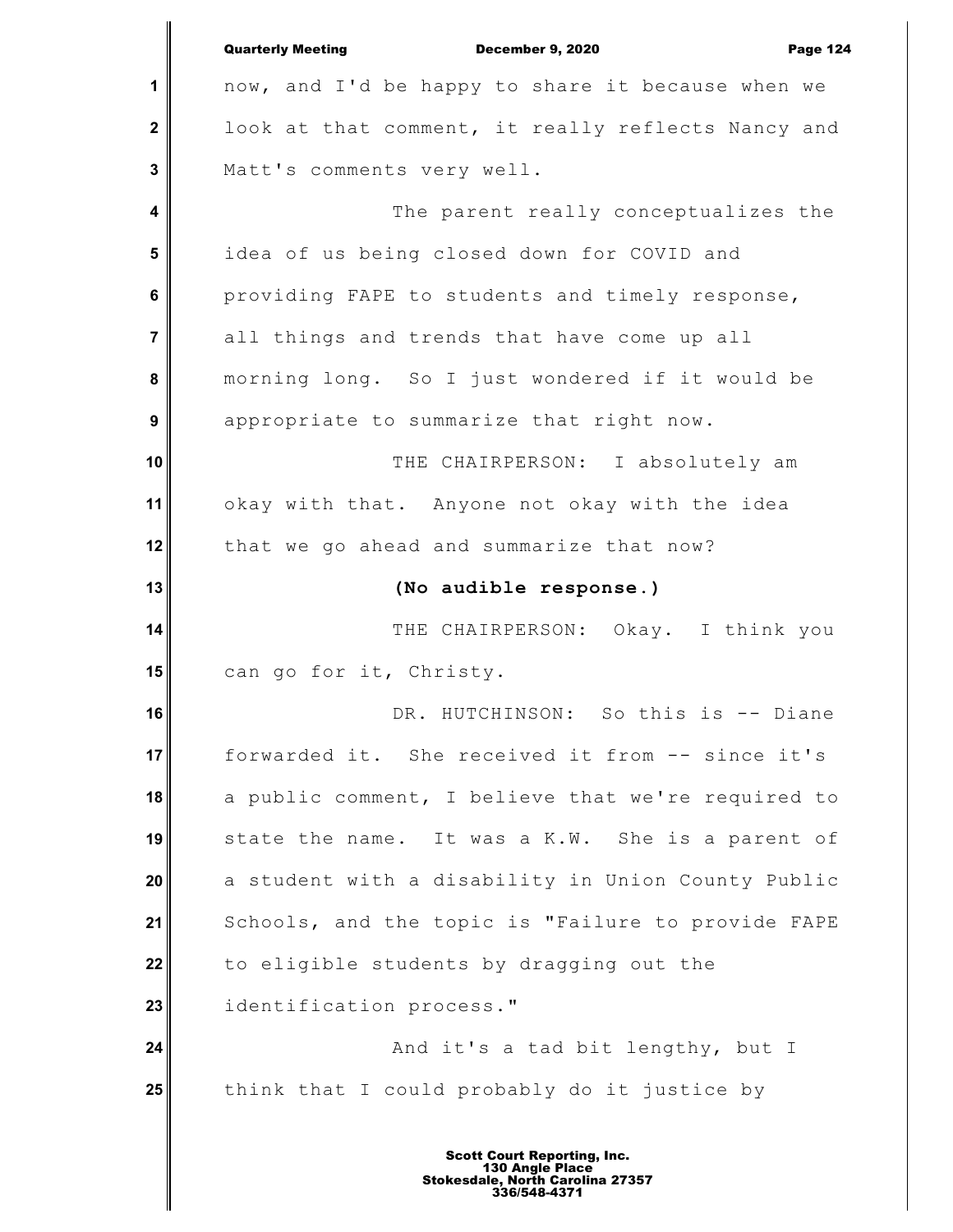**1 2 3 4 5 6 7 8 9 10 11 12 13 14 15 16 17 18 19** summarizing it. But she is writing today as a devastated and heartbroken mother of wrongdoings of this particular county. And know our objective as a council is not necessarily to do compliance findings but see if there are trends, and I heard a lot of trends in her email that we also heard from the Division today. So I feel it's appropriate to point out some of the details. She describes the federal law of Public Law 94-142 or IDEA now that we know in requiring triannual reevaluations and also addressing Child Find. She wrote this back in October, and at the time, they were ten and a half months or so out from identifying her son. She feels that he was not provided FAPE because there was a delay in evaluation. Her and her family have been patient. And then added COVID to the mix which delayed their ability to get an adequate evaluation.

**20 21 22 23 24 25** She speaks about the child's disability, and considering I stated her name, I feel it's probably not appropriate to mention her son's disability specifically because I believe that probably could be identifiable, just to be cognizant of the child's privacy.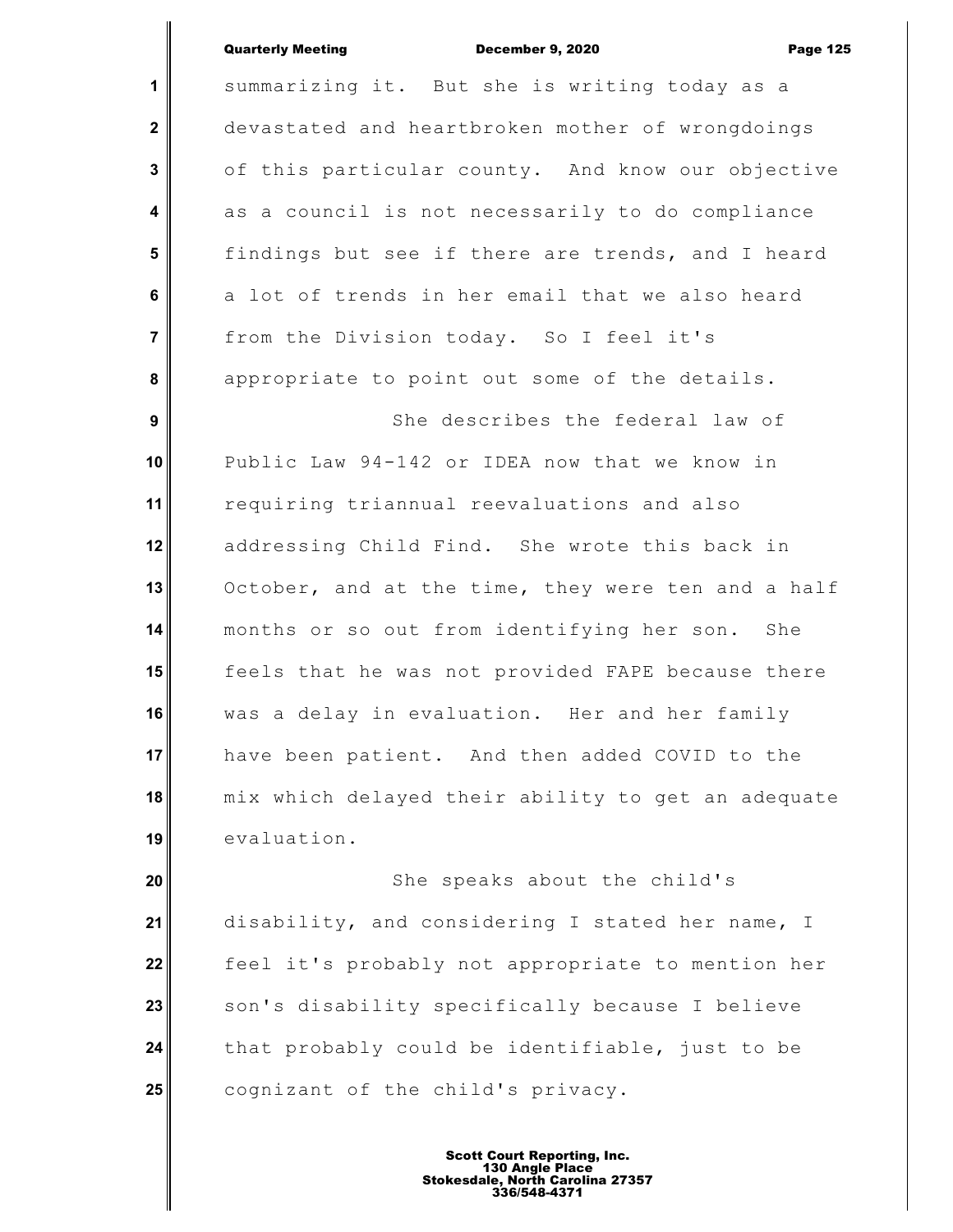**1**

 **4**

 **7**

 **9**

 **2 3 5 6 8** But she states that conducting the meeting set for November 2nd was delayed due to their personal move to a different county. But the trends in her email speak to the things that Nancy and Matt spoke about, and that is, the district's ability to do a timely evaluation and placement, speaking to Child Find, due to school closures, and scheduling meetings and quality parent involvement.

**10 11 12 13 14 15 16 17 18** She says that both her and her child have been put through emotional, physical, and financial strain over the last nine years, 11 schools, private tutoring, occupational therapy, speech therapy, mental health services, outpatient treatment, inpatient residential treatment, psychiatric care, all while working full-time jobs, and I'm sure we can all empathize with the plight all those things bring.

**19 20 21 22 23 24 25** Her last paragraph says, "I ask that, receiving this message, please create the awareness in changing how our state ed department, national and state legislatures, and in this particular situation, the Union County Public Schools and Board of Education. Why is it acceptable to perform heinous acts towards our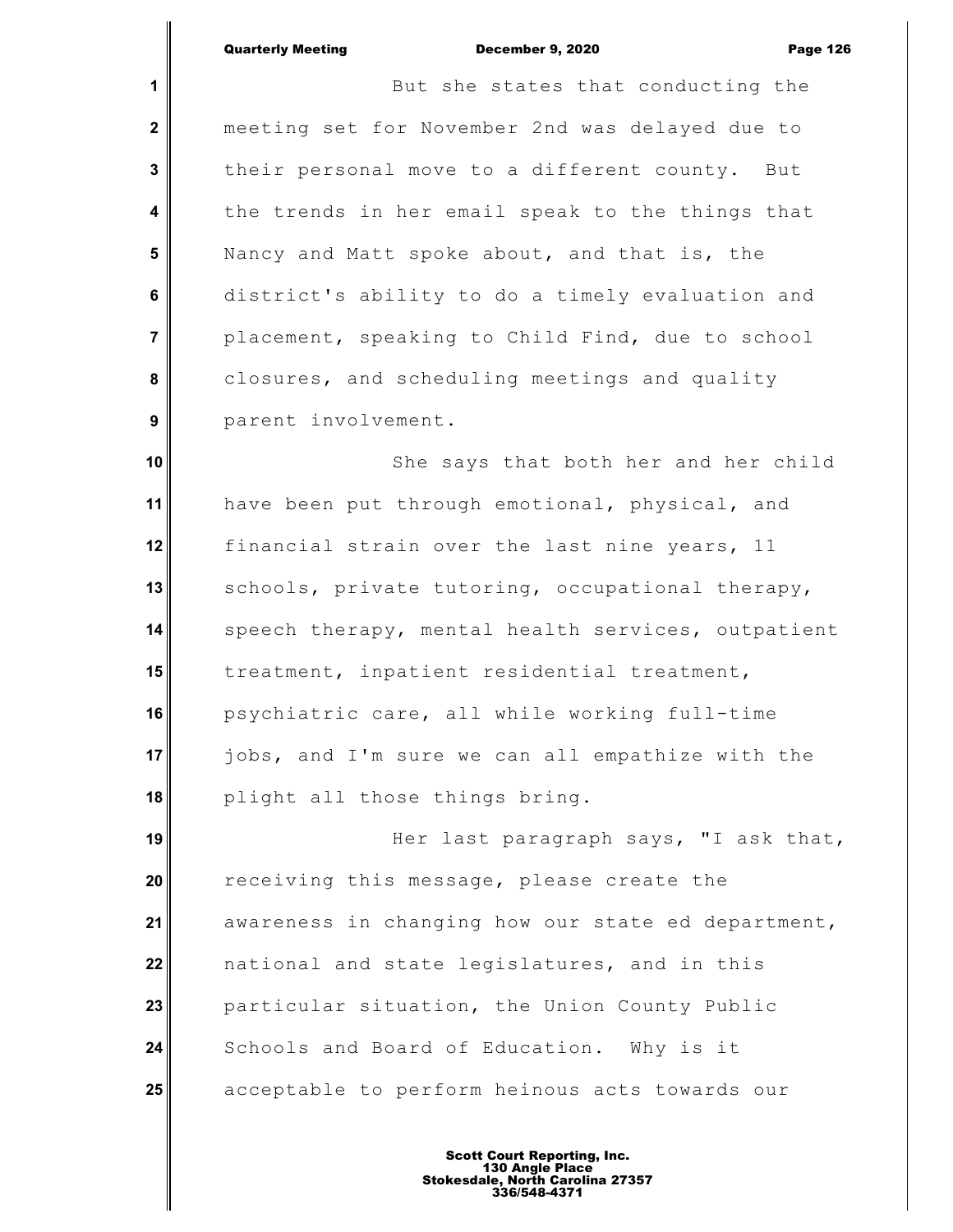**1**

 **2**

 **3**

 **4**

 **5**

 **6**

Quarterly Meeting December 9, 2020 Page 127

families who live within the community, pay taxes, and support our schools and drive economic outlook in both the state and the county levels. I do this for my son, the number of other children suffering, and those who are yet to attend their first day of school."

 **7 8 9 10 11 12 13 14 15 16 17** But her point about delaying Child Find is one we've all spoken about this morning, so I thought that was very appropriate. That trend, if COVID continues and school shutdowns continue and our numbers don't look like we're helping out that effort to bring kids all back to school, we just have to come up with some solutions to be able to meet Child Find because we have students with disabilities that are sitting out there and struggling even more than they ever have before.

**18 19** So that is it. I'll turn it over to you, Cynthia.

**20 21 22 23 24 25** THE CHAIRPERSON: Thank you. I'm here. I think Matt touched on some of the things [inaudible] already looking at, and I also think if we encourage our families, our stakeholders that we're engaged with to fill out the survey, to make a comment so that the Division gets a clear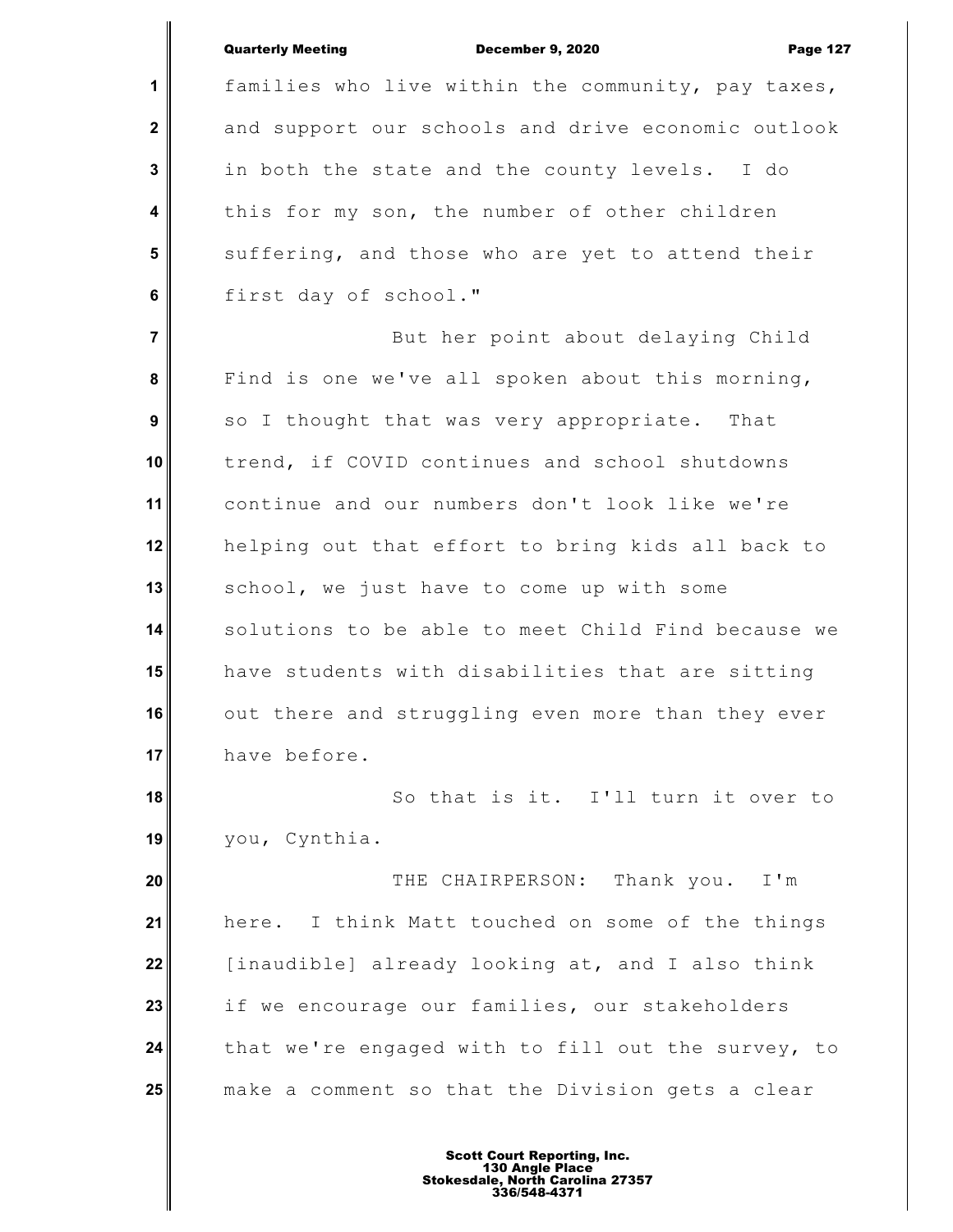|                         | <b>Quarterly Meeting</b><br>December 9, 2020<br><b>Page 128</b> |
|-------------------------|-----------------------------------------------------------------|
| 1                       | picture from parents, from the actual                           |
| $\mathbf{2}$            | stakeholders, from the actual people who are                    |
| 3                       | actually doing this work, who are living through                |
| $\overline{\mathbf{4}}$ | this, that we can make changes in our state, I                  |
| 5                       | think so.                                                       |
| 6                       | DR. HUTCHINSON: The only thing that                             |
| $\overline{7}$          | I would just like to point out is that we have a                |
| 8                       | lot of talented folks on this committee, and we                 |
| 9                       | cannot be the only state suffering from the same                |
| 10                      | exact challenges. And so as all of our members                  |
| 11                      | engage with their professional organizations and                |
| 12                      | personal organizations, I just hope that we'd stay              |
| 13                      | open-minded about what are other options and what               |
| 14                      | are other states doing to solve this problem                    |
| 15                      | because we've never lived through a pandemic                    |
| 16                      | before while providing FAPE to students. So I'm                 |
| 17                      | super open-minded to what other states are doing                |
| 18                      | and researching that.                                           |
| 19                      | THE CHAIRPERSON: Okay. Would that                               |
| 20                      | $be---$                                                         |
| 21                      | MS. LEYTON: I just wanted to comment                            |
| 22                      | to that point about what other states are doing.                |
| 23                      | This is Terri. As part of my job, I support other               |
| 24                      | Parent Training and Information Centers across the              |
| 25                      | Southeast United States, and I mean we're hearing               |
|                         |                                                                 |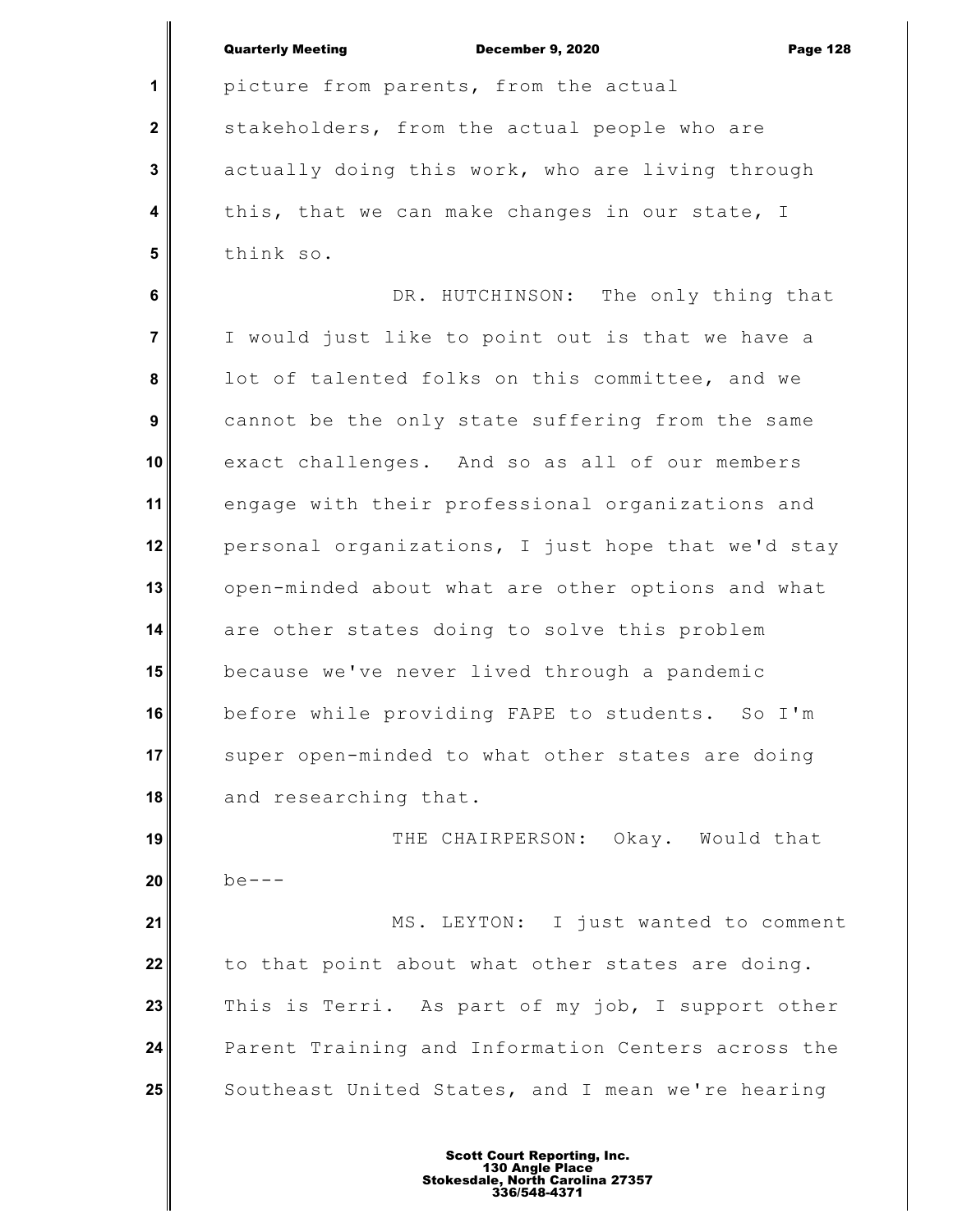|                | <b>Quarterly Meeting</b><br>December 9, 2020<br><b>Page 129</b> |
|----------------|-----------------------------------------------------------------|
| $\mathbf 1$    | the same thing in every state. The school                       |
| $\mathbf{2}$   | districts are either failing or struggling to                   |
| $\mathbf{3}$   | provide FAPE and to offer all of the same things                |
| 4              | that we're talking about today with regard to                   |
| $5\phantom{1}$ | Child Find and getting the process done in a                    |
| 6              | timely manner and all of that.                                  |
| $\overline{7}$ | And it's across the board. Everybody                            |
| 8              | is having difficulty doing the same thing because               |
| 9              | for so long, everything has been in-person and now              |
| 10             | it's not and students aren't in school, and                     |
| 11             | there's a backlog of evaluations and assessments                |
| 12             | that need to be completed now that some school                  |
| 13             | districts are providing some in-person.                         |
| 14             | So I mean I applaud you for wanting                             |
| 15             | to reach out to other states, and I think that's                |
| 16             | absolutely necessary. I think you're going to                   |
| 17             | find the answer is we're struggling too. So                     |
| 18             | you're all in the same boat, I guess is what I'm                |
| 19             | saying. Don't beat yourself up too much.                        |
| 20             | THE CHAIRPERSON: So any other                                   |
| 21             | comments or thoughts?                                           |
| 22             | MS. UTZ: No. And I don't see any                                |
| 23             | parents or guests logged into -- logged in either.              |
| 24             | THE CHAIRPERSON: Actually, we've had                            |
| 25             | no -- we've had no parents or public comments                   |
|                |                                                                 |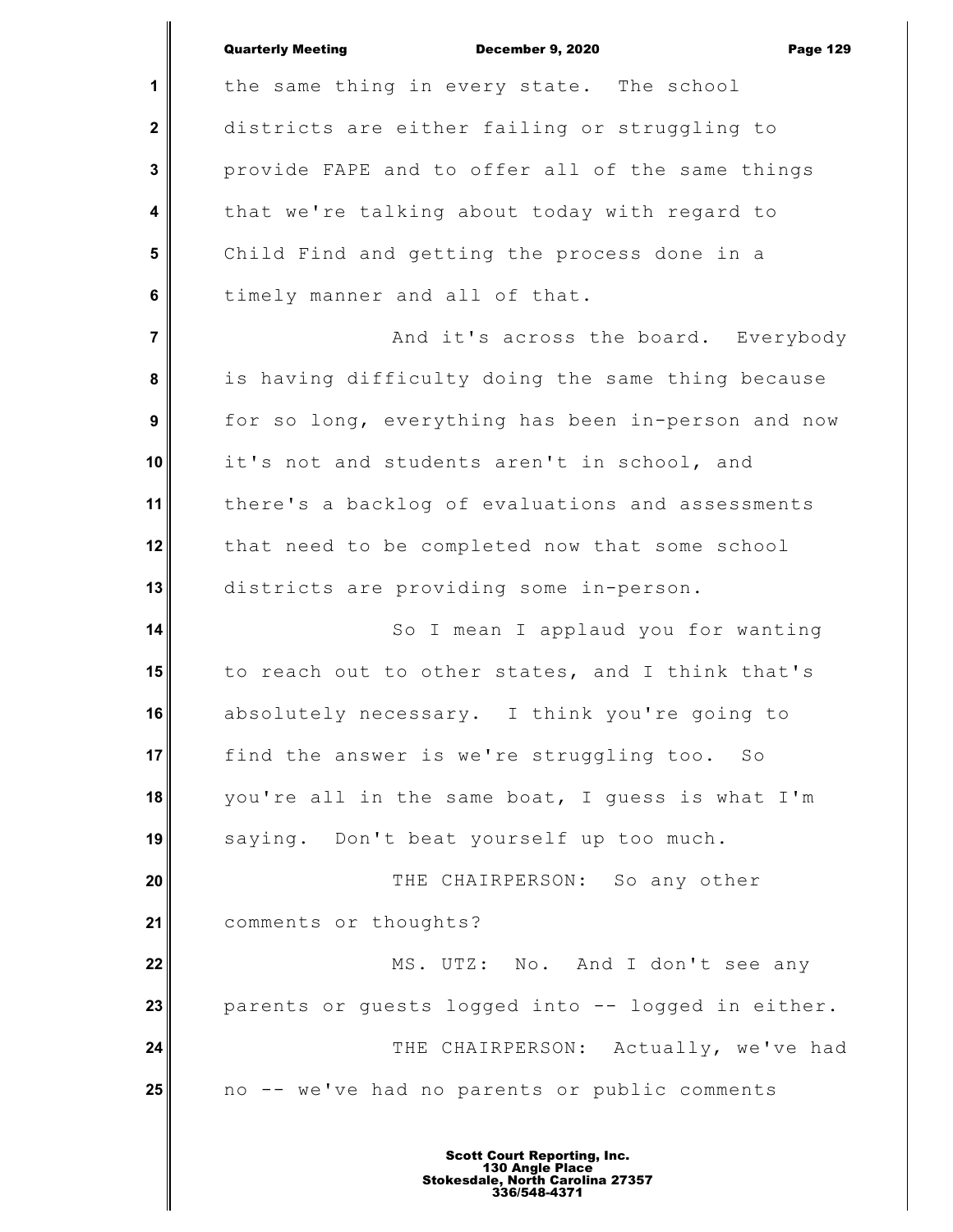|                | <b>Quarterly Meeting</b><br><b>December 9, 2020</b><br><b>Page 130</b> |
|----------------|------------------------------------------------------------------------|
| 1              | registered.                                                            |
| $\mathbf 2$    | MS. UTZ: And it looks like Matt has                                    |
| 3              | his hand raised.                                                       |
| 4              | MR. HOSKINS: Yeah, I just wanted to                                    |
| 5              | respond to the -- we definitely are keeping in                         |
| $6\phantom{1}$ | close contact with what other states are doing                         |
| $\overline{7}$ | through a variety of the parent centers through --                     |
| 8              | OSEP has a series of Technical Assistance Centers                      |
| 9              | that we are in direct contact with weekly as well                      |
| 10             | as NASDSE.                                                             |
| 11             | So we are keeping a close ear and are                                  |
| 12             | always willing to see if we can be innovative and                      |
| 13             | meet the new challenges that we're facing every                        |
| 14             | day. So I appreciate that comment, and we are                          |
| 15             | certainly doing that.                                                  |
| 16             | MS. UTZ: So, Cynthia, since you guys                                   |
| 17             | read the only comment that we have and there was                       |
| 18             | no guest signed in by 12:30, it doesn't look like                      |
| 19             | we will have a public comment section at 1:00. So                      |
| 20             | I don't know if before lunch you guys want to talk                     |
| 21             | about subcommittees and then take a lunch because                      |
| 22             | we can adjourn the meeting before lunch, and then                      |
| 23             | everyone else can decide exactly what time they                        |
| 24             | want to meet for their subcommittees.                                  |
| 25             | THE CHAIRPERSON: So I think we could                                   |
|                |                                                                        |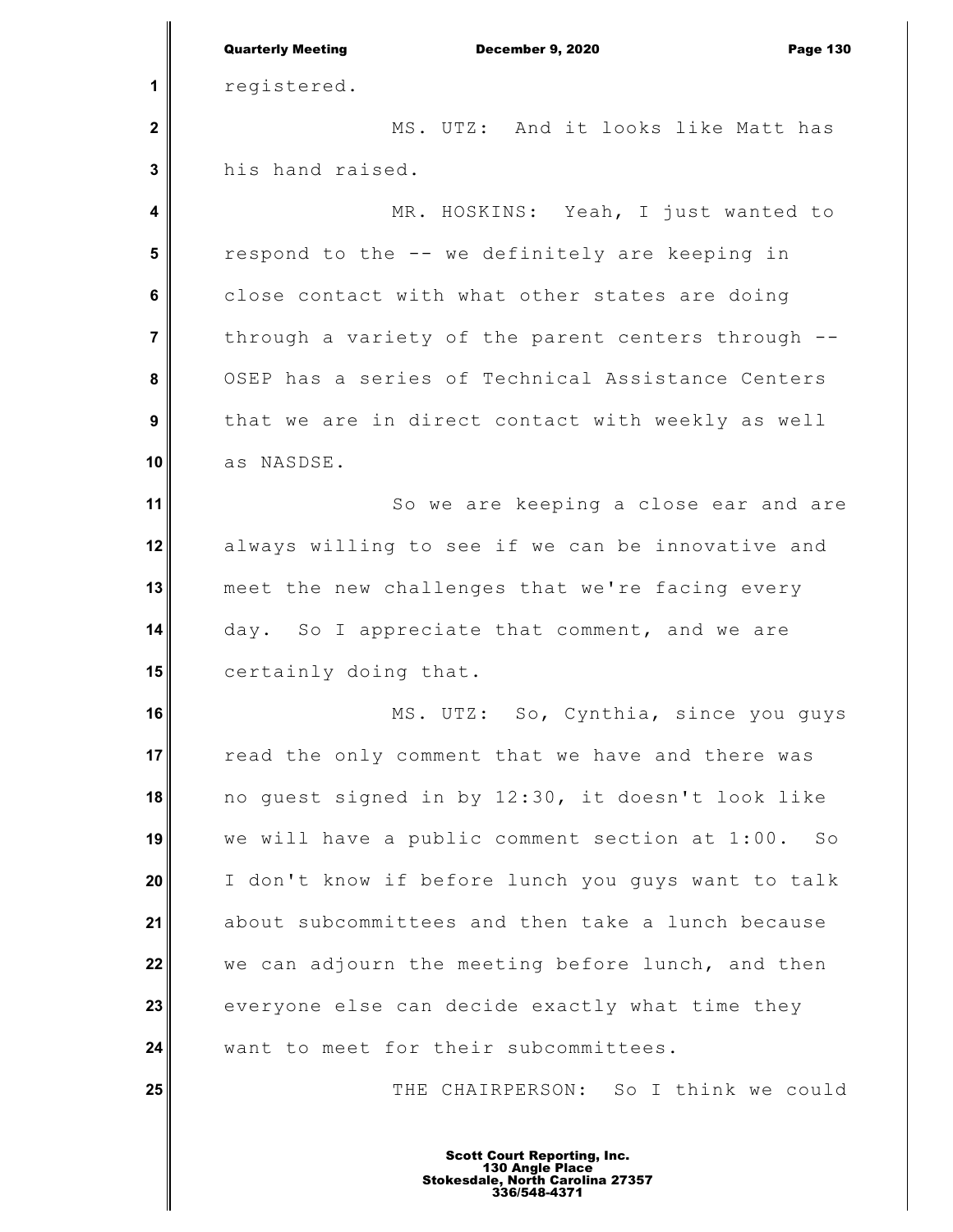**1 2 3 4 5 6 7 8 9 10 11 12 13 14 15 16 17 18 19 20 21 22 23 24 25** Quarterly Meeting December 9, 2020 Page 131 talk about the subcommittees now. Is that okay, Christy? DR. HUTCHINSON: That's a great idea. THE CHAIRPERSON: So we have our subcommittees, and to get into those subcommittees and see, Alexis is putting up the list for us. We need a chair for the Reports and Data committee and we need some additional people -- what committee was that? MS. UTZ: Reports and Data, yeah, they only have two. THE CHAIRPERSON: Certainly need some more. And I think it was Policies and Procedures [inaudible]. MS. UTZ: Huh-uh. They have one, two, three, four, five, six--- THE CHAIRPERSON: Okay. Okay. They're good. MS. UTZ: So Policies and Procedures has a fair amount, Unmet Needs has four or five -- four, and then Reports and Data only has two. THE CHAIRPERSON: So every council member is encouraged, sort of required to choose a committee.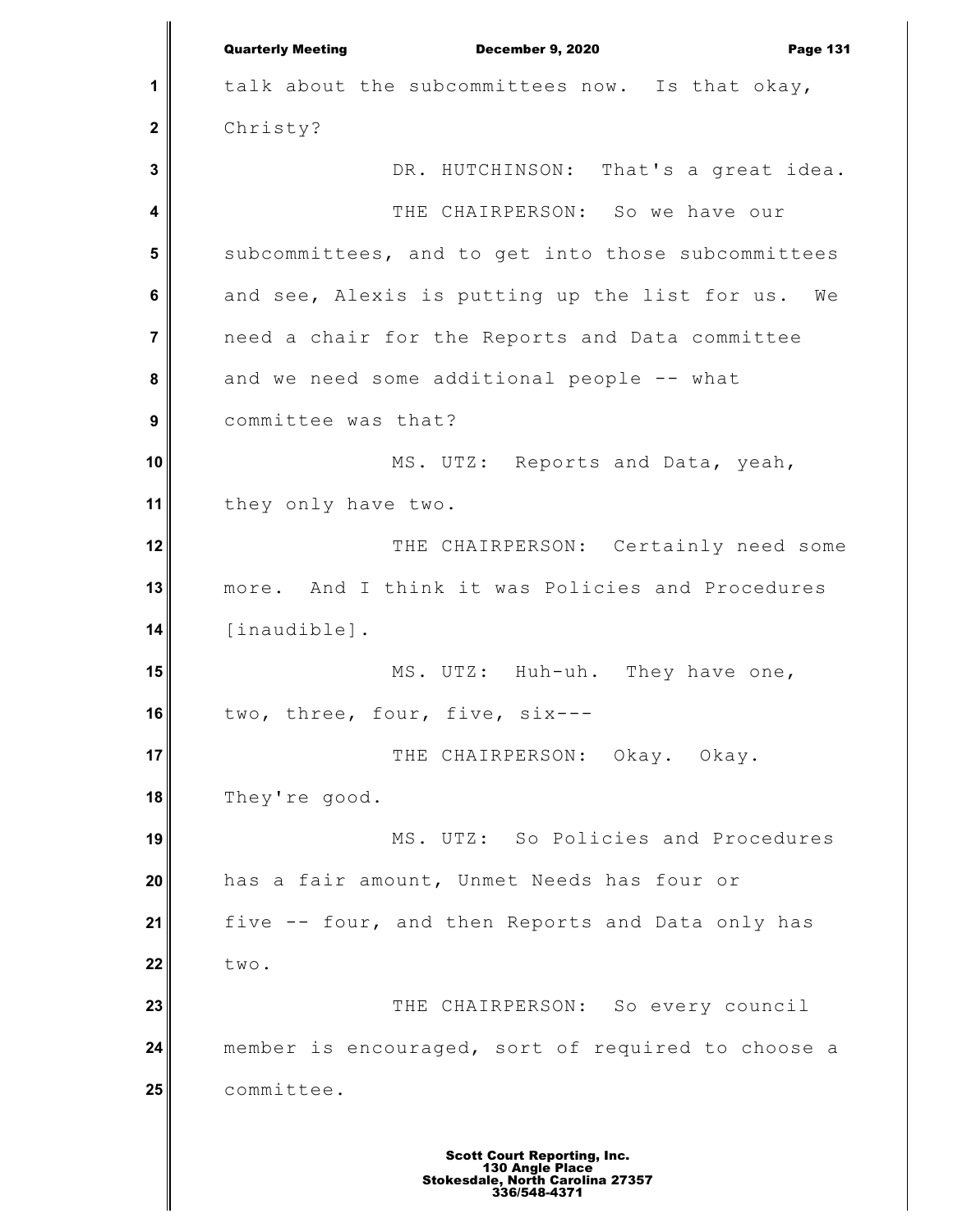**1 2 3 4 5 6 7 8 9 10 11 12 13 14 15 16 17 18 19 20 21 22 23 24 25** Quarterly Meeting December 9, 2020 Page 132 MS. UTZ: You-all speak up and tell me where to put you. MS. CARATELLI: Okay. This is Joanne Caratelli, you can put me on Unmet Needs, please. Thank you, ma'am. Can I ask you another question while I have you? MS. UTZ: Yes. MS. CARATELLI: I had a little bit of trouble just downloading the app and getting started this morning. So I might have missed--- Did I need to sign in any particular place? Is there a separate form or are we all good when you took attendance and we introduced ourselves? MS. UTZ: Nope, I take attendance, so you're all good. MS. CARATELLI: Okay. Perfect. Thank you. MR. POTTER: This is Matt Potter. Ideally, I would also end up on Unmet Needs. However, I also don't want to overpopulate that committee and I don't want to leave any committees orphaned either. So I'm kind of -- I feel stuck between a rock and a hard place because I feel like Unmet Needs is really where my skills would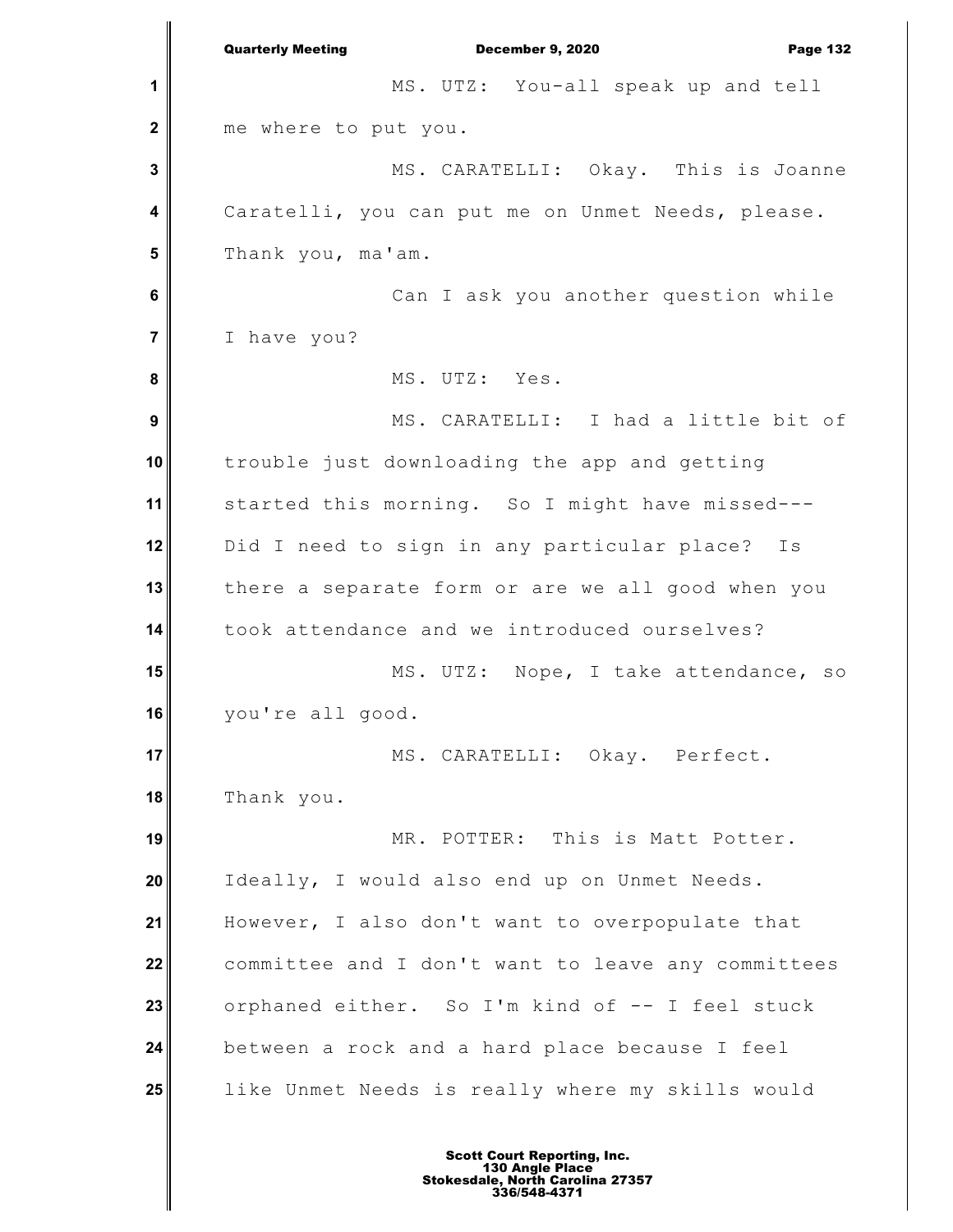|                | <b>Quarterly Meeting</b><br><b>December 9, 2020</b><br><b>Page 133</b> |
|----------------|------------------------------------------------------------------------|
| 1              | probably best be served.                                               |
| $\mathbf 2$    | But, you know, like I said, I want to                                  |
| 3              | make sure we have an even spread across                                |
| 4              | committees. So if it wouldn't unbalance things                         |
| 5              | too much, then I think that would probably be the                      |
| 6              | best place for me to be, given the fact that I am                      |
| $\overline{7}$ | actually an individual with a disability who came                      |
| 8              | through a school system, admittedly not a North                        |
| 9              | Carolina one, and so I have a lot of life                              |
| 10             | experience there.                                                      |
| 11             | But anyway I just wanted to throw                                      |
| 12             | that out there while we were talking about it.                         |
| 13             | THE CHAIRPERSON: So Matt your voice                                    |
| 14             | would be welcome on the Unmet Needs Committee.                         |
| 15             | MR. POTTER: All right. Them, I will                                    |
| 16             | do that. Like I said, I just -- I hesitate to see                      |
| 17             | any committee that only has, you know, two or                          |
| 18             | three people on it while a bunch of others have,                       |
| 19             | you know, more than twice that. I guess I've been                      |
| 20             | on a lot of boards, so it's my instinct to try to                      |
| 21             | balance things, but if you guys are good with                          |
| 22             | that, then so am I. All right. Thanks.                                 |
| 23             | MS. GEORGE: This is Leanna.                                            |
| 24             | Welcome, Matt. Glad you're here. I forgot which                        |
| 25             | committee I'm on. Can you-all look real quick and                      |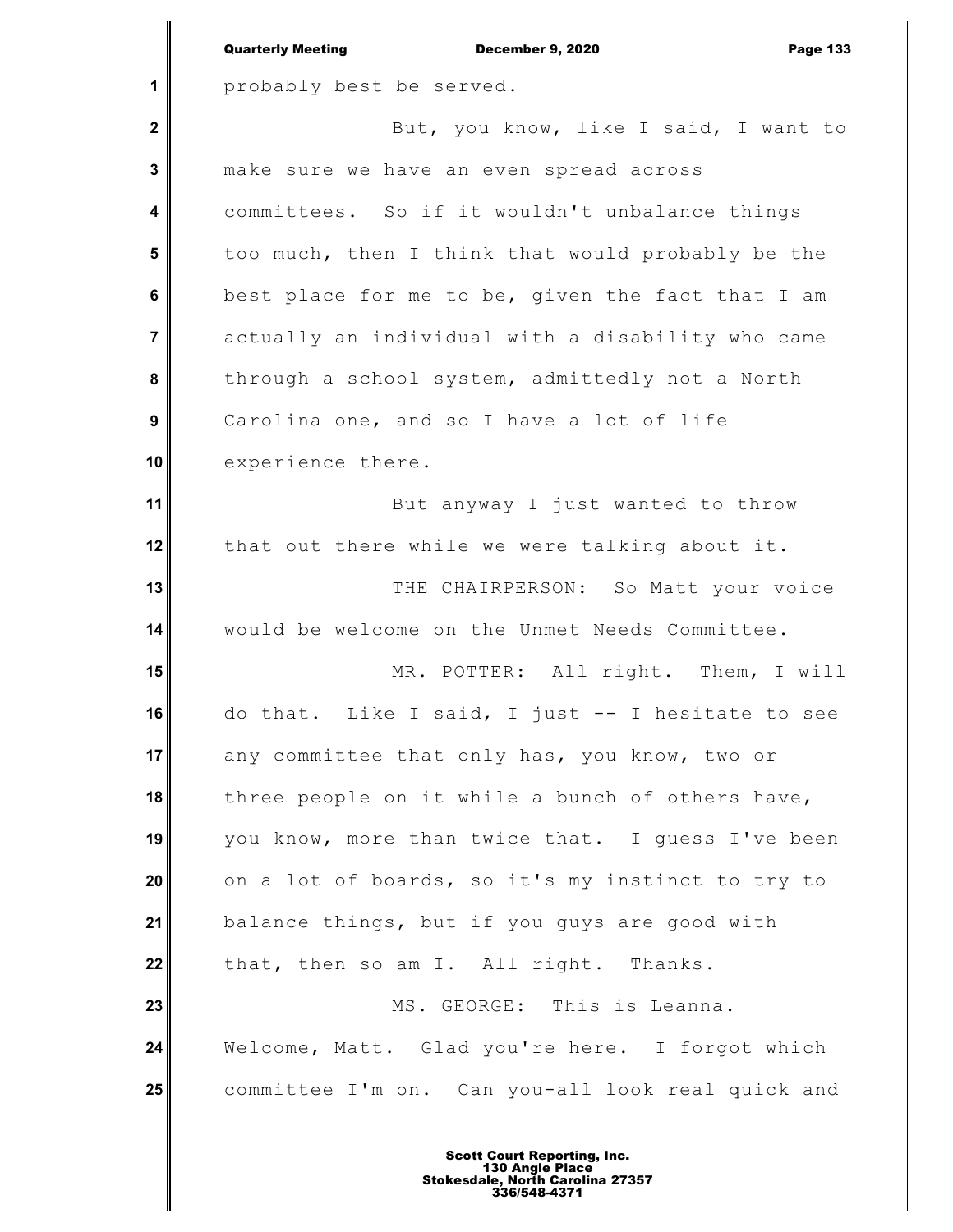**1 2 3 4 5 6 7 8 9 10 11 12 13 14 15 16 17 18 19 20 21 22 23 24 25** Quarterly Meeting December 9, 2020 Page 134 verify which one I'm on? MS. UTZ: You said this was Leanna? MS. GEORGE: This is Leanna, yes. MS. UTZ: You are on Policies and Procedures. MS. GEORGE: Okay. Do we have too many on that? Should I switch over to Reports and Data? MS. UTZ: It you would like to. MS. GEORGE: Sure. Why not. MS. UTZ: Okay. THE CHAIRPERSON: Anyone else not on a committee? MS. POPE: Yes, hello. This is Kenya Pope. I don't know a lot about the Reports and Data, but I would be willing to learn, and I would like to be on that subcommittee. MS. UTZ: Thank you. MS. LEYTON: And I am a little bit of a data geek, so I would really like to be on the Reports and Data as well. THE CHAIRPERSON: Thank you very much. Anyone else not serving on a committee that think they'd like to? You know, it's a part of our role as members of this particular council.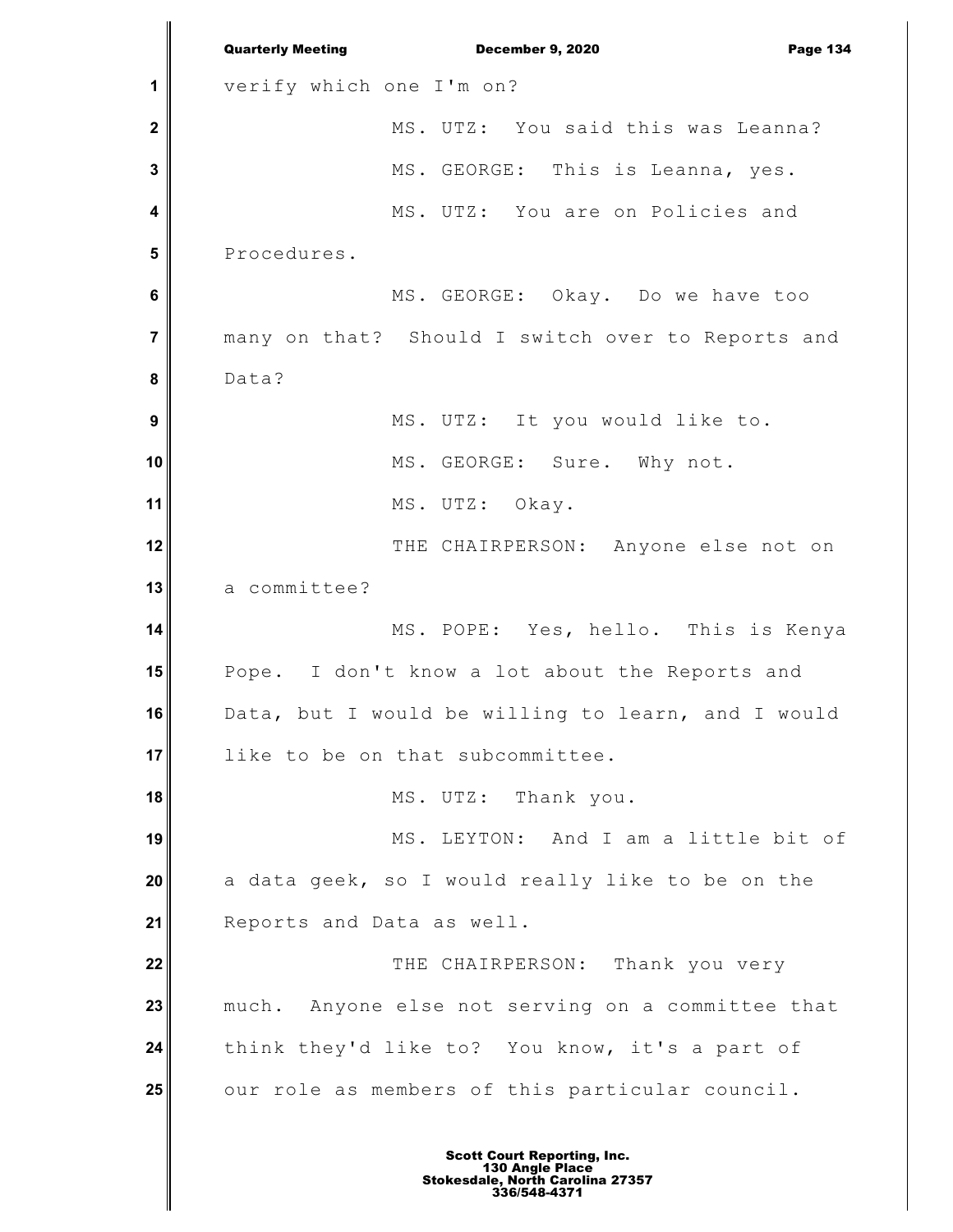**1 2 3 4 5 6 7 8 9 10 11 12 13 14 15 16 17 18 19 20 21 22 23 24 25** Quarterly Meeting December 9, 2020 Page 135 MS. UTZ: So I think that covers about everyone that's logged in today. Is there anyone on the Reports and Data that would like to be the chair? And, basically, that just means that you're my point of contact and like I share documents with you to be able to share out, and you record the session information. That's it. Not really too demanding. THE CHAIRPERSON: Alexis, is this form available in our Google--- MS. UTZ: Yes. THE CHAIRPERSON: ---documents you sent out to Council? Okay. Great. MS. UTZ: Well, it's available to - to the chairs. Hopefully, if I did it correctly, you should have a subcommittee form. I'm hoping it shared correctly. THE CHAIRPERSON: Okay. MS. CARATELLI: This is Joanne Caratelli again. And I'm sorry. This is my first meeting. So how do I -- after lunch, how do I meet up with--- MS. UTZ: So it's the same link that you are on now, but all I do is, I hit a button that sends you to your subcommittee room, and then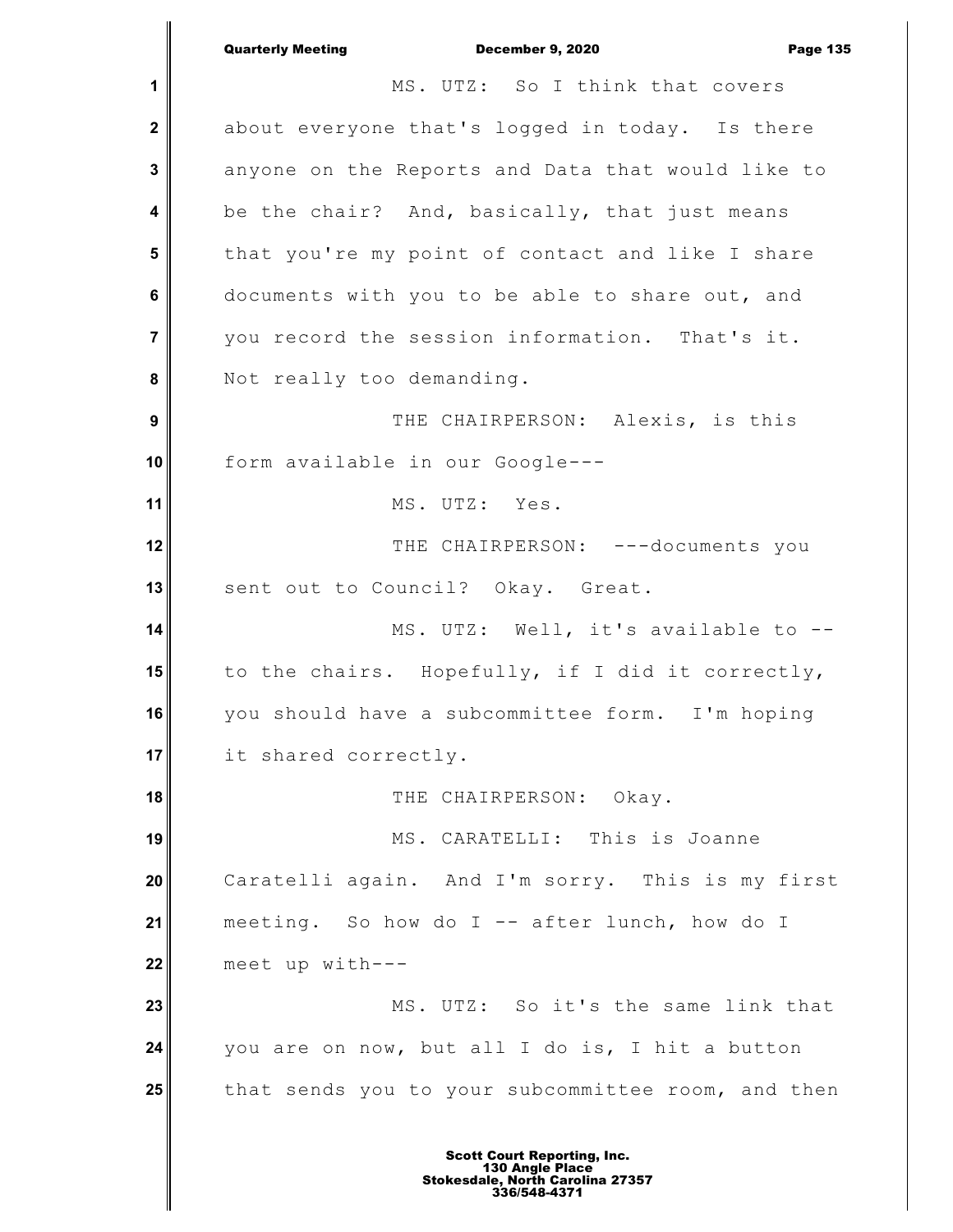**1 2 3 4 5 6 7 8 9 10 11 12 13 14 15 16 17 18 19 20 21 22 23 24 25** Quarterly Meeting December 9, 2020 Page 136 you guys meet, and when you're done, you just hang up and it's over. MS. CARATELLI: Perfect. All right. Thank you. MS. UTZ: Sorry, Lisa. I think I had you muted by mistake. I see your comments. You should be able to speak now. MS. PHILLIPS: Oh, I was going to ask if Leanna would be willing to be the chair of the Data Committee. I think she brings a lot of expertise from her former role on the Council, and I'd like to ask her to consider that. MS. UTZ: She might have lost connection. I think she was on the phone. MS. GEORGE: No, I'm here. I was like great. Honestly, I don't mind stepping up, but I'm like back in school now myself. I'm pursuing a degree in paralegal technology at my community college. So I mean I really don't have the time to be able to invest in being a chair of a subcommittee right now, but [inaudible]. MS. PHILLIPS: Fair enough. Thank you. MS. UTZ: So I guess we can kind of leave it at that for now. I know you guys want to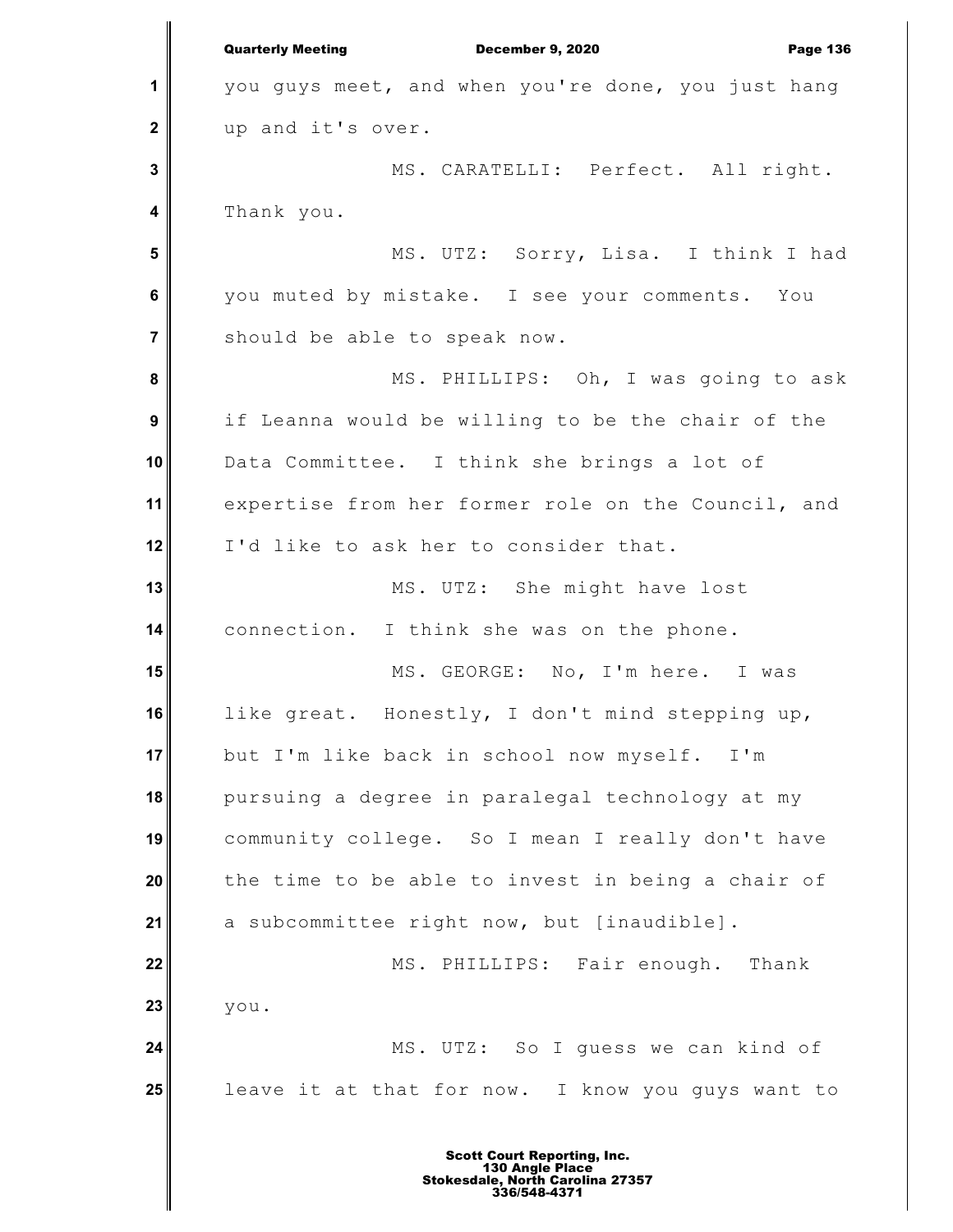**1 2 3 4 5 6 7 8 9 10 11 12 13 14 15 16 17 18 19 20 21 22 23 24 25** Quarterly Meeting December 9, 2020 Page 137 get to lunch. Do you want to go ahead and adjourn the meeting so that Becky doesn't have to come back on afterwards? THE CHAIRPERSON: We can do that. And what time do the subcommittees need to come back to meet? MS. UTZ: That will be up to you to decide. MS. GRANT: I have a question. MS. UTZ: Yes. MS. GRANT: I'm sorry. Do we have work -- do we have work in our subcommittees that we need to be doing? THE CHAIRPERSON: Could you put that document back up again, Alexis? So if you look there, each subcommittee has kind of its goals or marching orders. The Unmet Needs Committee -- so the Unmet Needs Committee, they determine topics for council action relative to unmet needs of students with disabilities. So within that particular group, that's what they do. Diane Coffey is the chair there. MS. UTZ: I have no idea what's going on there. There we go. Sorry. THE CHAIRPERSON: So with the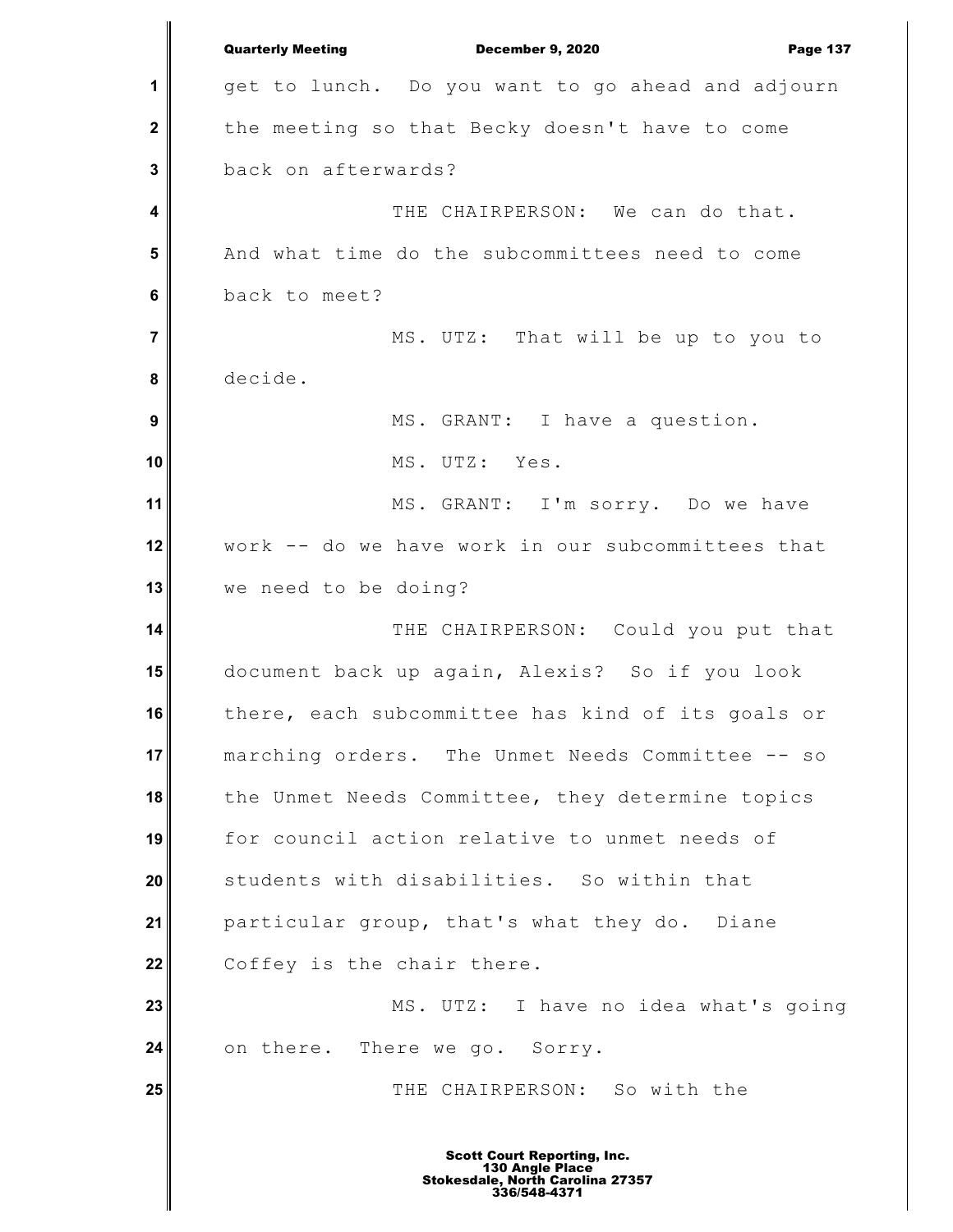**1 2 3 4 5 6 7 8 9 10 11 12 13 14 15 16 17 18 19 20 21 22 23 24 25** Policies and Procedures Committee, you comment publicly on rules or regulations proposed by the State Education Agency regarding the education of students with disabilities. You advise the State Education Agency in developing and implementing policies relating to the coordination of services for students with disabilities. So that's kind of the marching orders or the goals for that particular committee. So that committee has worked on things like our policy for public comments and things of that nature, and I think they're working on something to do with our bylaws, is that correct? MS. GRANT: Abby's not here so--- THE CHAIRPERSON: Oh. We might need to -- Abby is having a lot of medical issues in her family right now, so somebody might need to step into -- think about stepping into the chair of that committee. MS. UTZ: Well, and I just pulled up the document from last meeting where Policies and Procedures met. So they do have stuff that they started, and I can share this -- I will share this with everyone that is in committee so anyone can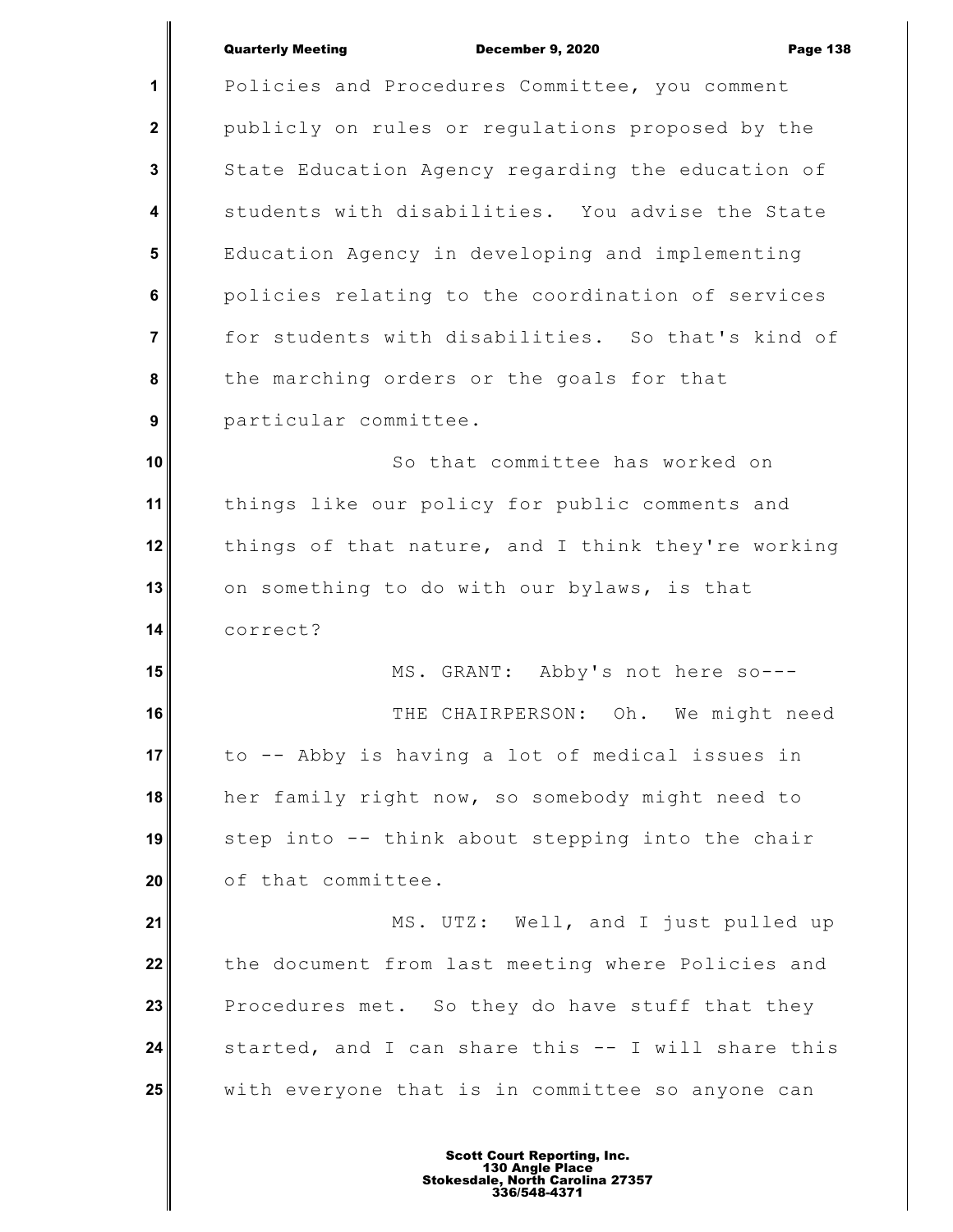|                         | <b>Quarterly Meeting</b><br><b>December 9, 2020</b><br><b>Page 139</b> |
|-------------------------|------------------------------------------------------------------------|
| 1                       | access it.                                                             |
| $\mathbf{2}$            | THE CHAIRPERSON: Thank you. Yes.                                       |
| 3                       | MS. UTZ: But I mean it's there. So                                     |
| $\overline{\mathbf{4}}$ | I do know that Policies and Procedures did have                        |
| 5                       | some things that they were working on with some                        |
| 6                       | action steps. Unmet Needs has one in there as                          |
| $\overline{7}$          | well, but I didn't review it, so I don't know if                       |
| 8                       | they have next steps done that they're working on.                     |
| 9                       | THE CHAIRPERSON: Okay. If you could                                    |
| 10                      | send that out to all the committee members in                          |
| 11                      | those particular committees, that would be                             |
| 12                      | excellent.                                                             |
| 13                      | MS. GRANT: Thank you. I don't mind                                     |
| 14                      | co-chairing Policies and Procedures with Abby. I                       |
| 15                      | would just hate to take it away from her                               |
| 16                      | completely, but I mean, if you-all are okay, we                        |
| 17                      | could be co-chairs.                                                    |
| 18                      | MS. UTZ: Yeah, she might need some                                     |
| 19                      | help right now. I also put the Drive folder link                       |
| 20                      | in there just for easy access. If you want to                          |
| 21                      | click on it now so you have it, but I will email                       |
| 22                      | it out to everyone and make sure everyone has                          |
| 23                      | access to it.                                                          |
| 24                      | THE CHAIRPERSON: Okay. Thank you.                                      |
| 25                      | So we're at -- what time are we at now?                                |
|                         |                                                                        |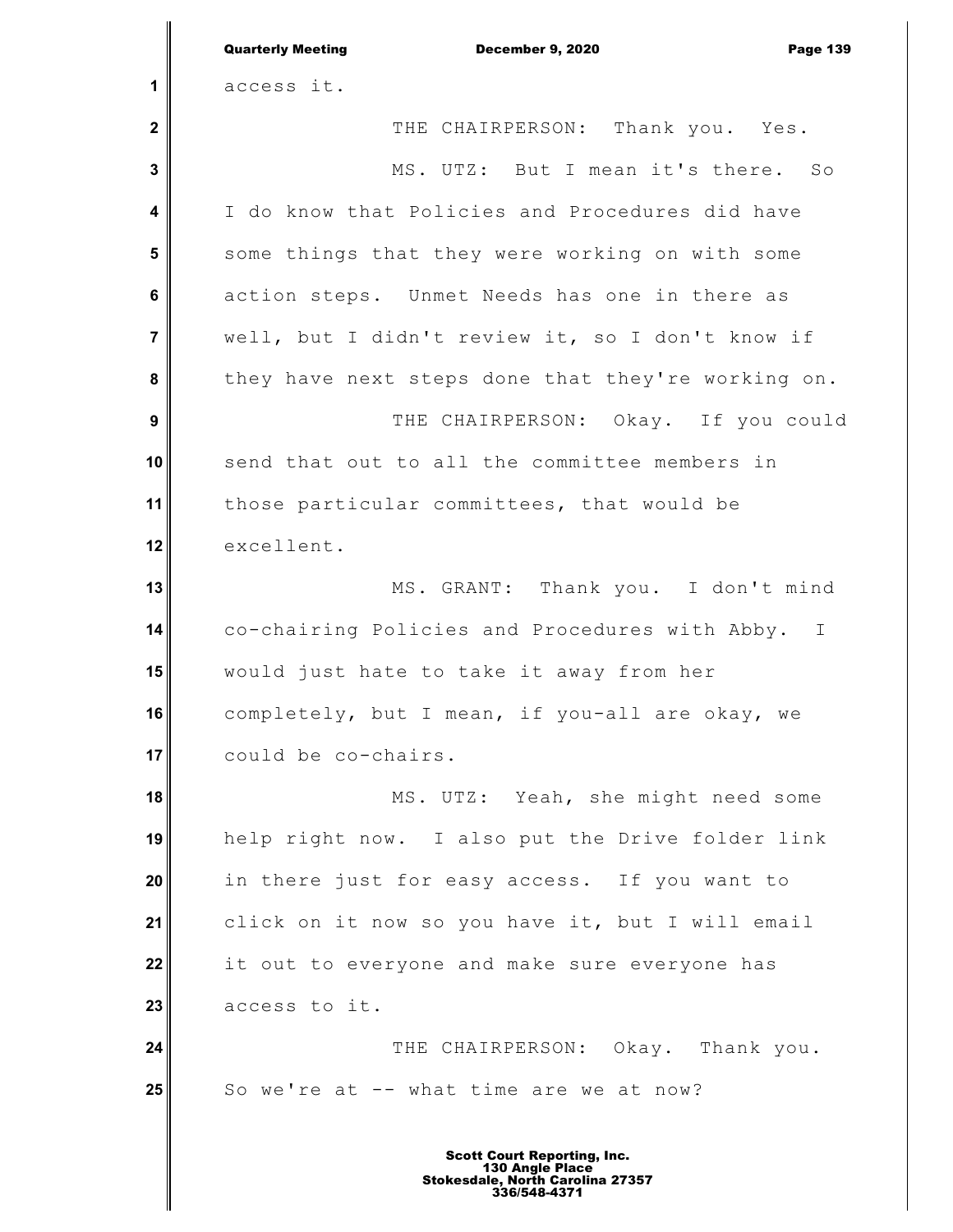**1 2 3 4 5 6 7 8 9 10 11 12 13 14 15 16 17 18 19 20 21 22 23 24 25** Quarterly Meeting December 9, 2020 Page 140 MS. UTZ: 12:46. THE CHAIRPERSON: 12:46. So do you want to be back in your subcommittees about 1:00, 1:15? Is that good? DR. HUTCHINSON: Sounds good to me. MR. POTTER: Just as a -- just as a quick matter of procedure, remind me real quick. So we click the same link that we got here by this morning, is that correct? MS. UTZ: Yes. MR. POTTER: Okay. Okay. Good to know. MS. UTZ: When I see everyone's back, I will start your rooms for your subcommittee. MR. POTTER: Got it. MS. UTZ: So when you join, in theory, if it's working correctly, you should automatically be sent to your room to work. MR. POTTER: Got it. Okay. Just wanted to make sure I knew how to  $-$ - you know, how everything operates. All right. Thank you. MS. UTZ: Yep. THE CHAIRPERSON: At 1:00, we're back for the subcommittee work. And we're going to need a motion to adjourn this meeting because we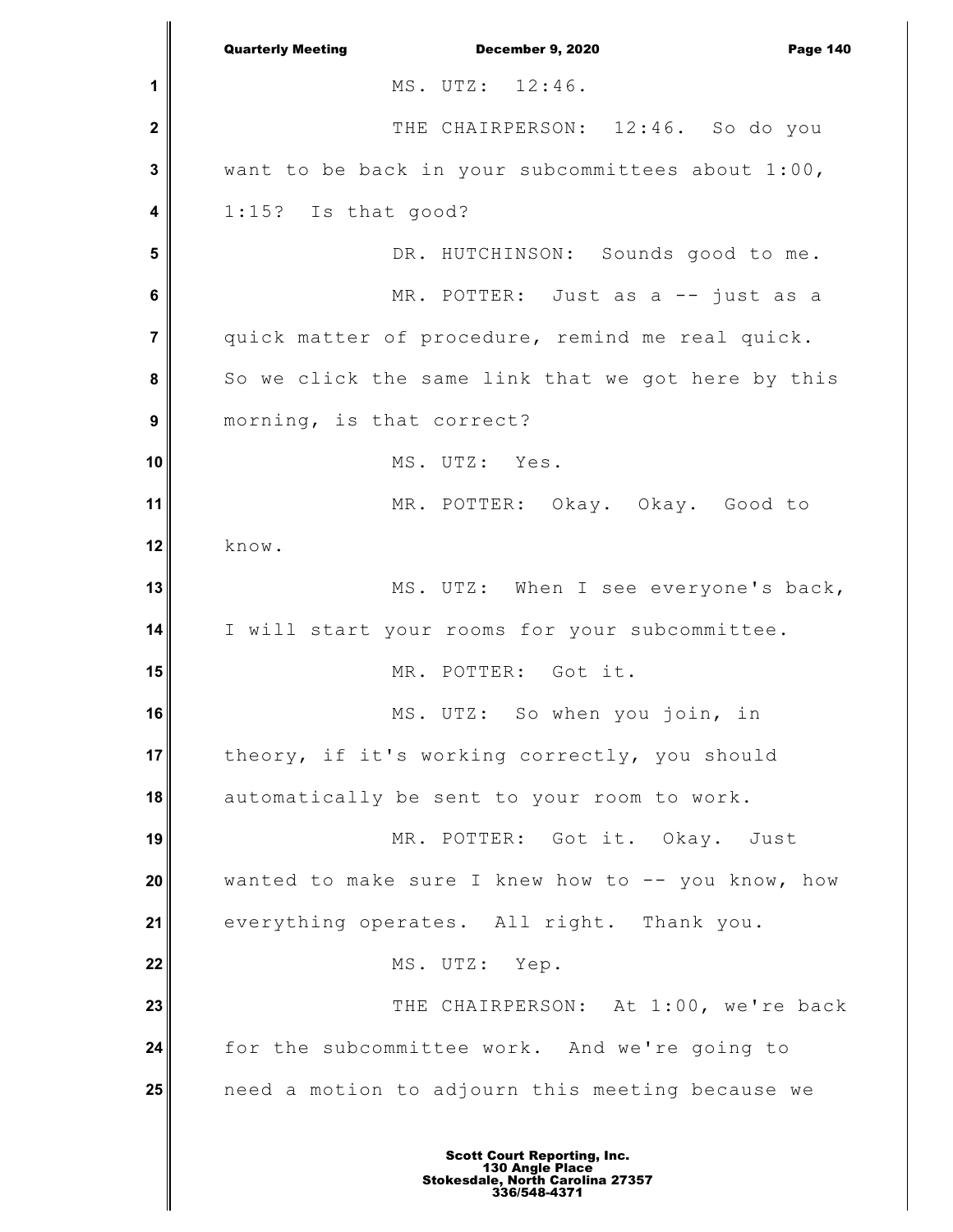**1 2 3 4 5 6 7 8 9 10 11 12 13 14 15 16 17 18 19 20 21 22 23 24 25** Quarterly Meeting December 9, 2020 Page 141 will adjourn this meeting. DR. HUTCHINSON: Cynthia, did you just say--- THE CHAIRPERSON: Excuse me? DR. HUTCHINSON: Did you say 1:00 or 1:15? THE CHAIRPERSON: I thought 1:15 would be good, but then I thought 1:00. So is 1:15 better? MS. TERHAAR: 1:15, please. THE CHAIRPERSON: Okay. Excellent. 1:15 back in our subcommittees. MR. POTTER: 1:15, it is. I will motion to adjourn. THE CHAIRPERSON: Can we get a second? MS. GRANT: I can second it. THE CHAIRPERSON: Okay. And would everybody vote by saying aye for those who agree. **(Multiple council members responded aye.)** THE CHAIRPERSON: We're adjourned. Thank you so much and happy holidays. **(At 12:52 p.m., the quarterly meeting adjourned.)**